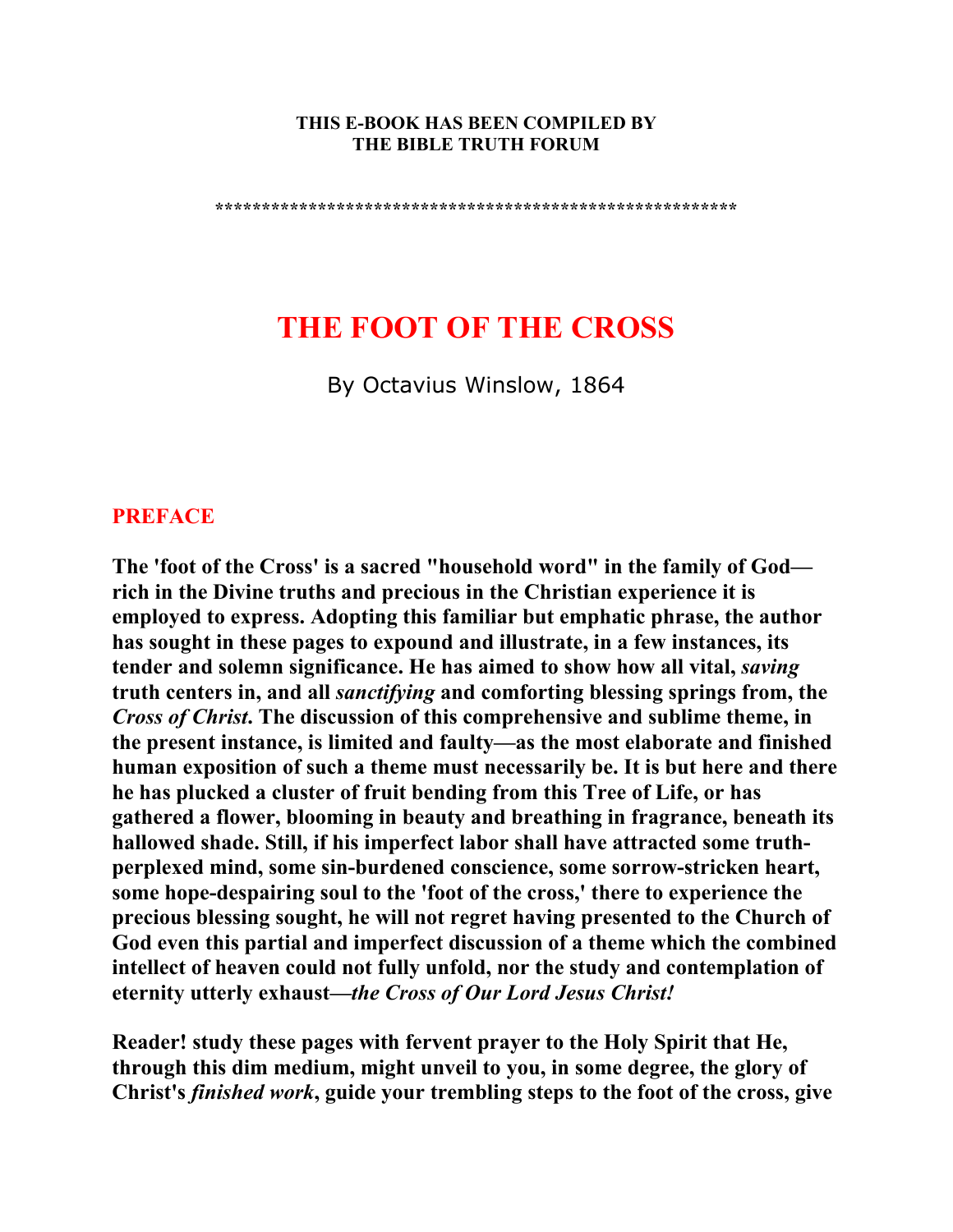**you simple faith in the Crucified, and thus bring you into a state of** *Perfect Peace with God* **through Christ.** 

**"It is finished!—but what mortal dare In that triumph hope to share? Savior, to Your cross I flee; Say, It is finished! and for me. "Then will I sing, The cross! the cross! And count all other gain but loss; I'll sing the cross, and to Your tree Cling evermore, blessed Calvary!** 

**To the benediction of the Triune Jehovah this little volume is prayerfully commended.** 

**February 1864.** 

## **"Nearness to the Cross"**

**"Near the cross of Jesus stood his mother, his mother's sister, Mary the wife of Clopas, and Mary Magdalene." John 19:25** 

**It was a mournful yet an unspeakably precious and enviable spot around which now clustered these holy watchers! They had been to our Lord as ministering spirits in many an hour of weariness and need. With true feminine delicacy, they had followed Him, silently and meekly, in the distance, approaching His person but to receive from Him a blessing or to bestow upon Him a charity. Their love was not ostentatious, nor were their attentions officious and wearying. Gentle, yet softening as the dew—silent, yet cheering as the sunbeam, they hovered around His lone and dreary path, shedding upon it the luster and the soothing of their holy sympathy, and in seasons of sinking necessity and exhausting toil, "ministering to Him of their substance." And now that His disciples, pledged and sworn to a friendship and faithfulness unto death, had, in the dark hour of His woe, one by one all forsaken Him, these holy women drew near and took their position as sentinels at the cross, watching the descending sun of His life, as, amid suffering, darkness, and blood, it set in death. But a deeper love and a higher life than nature owns had brought them here. Christ had wrought wonders of grace for these women. They were lost, and He had found them; sinners, and**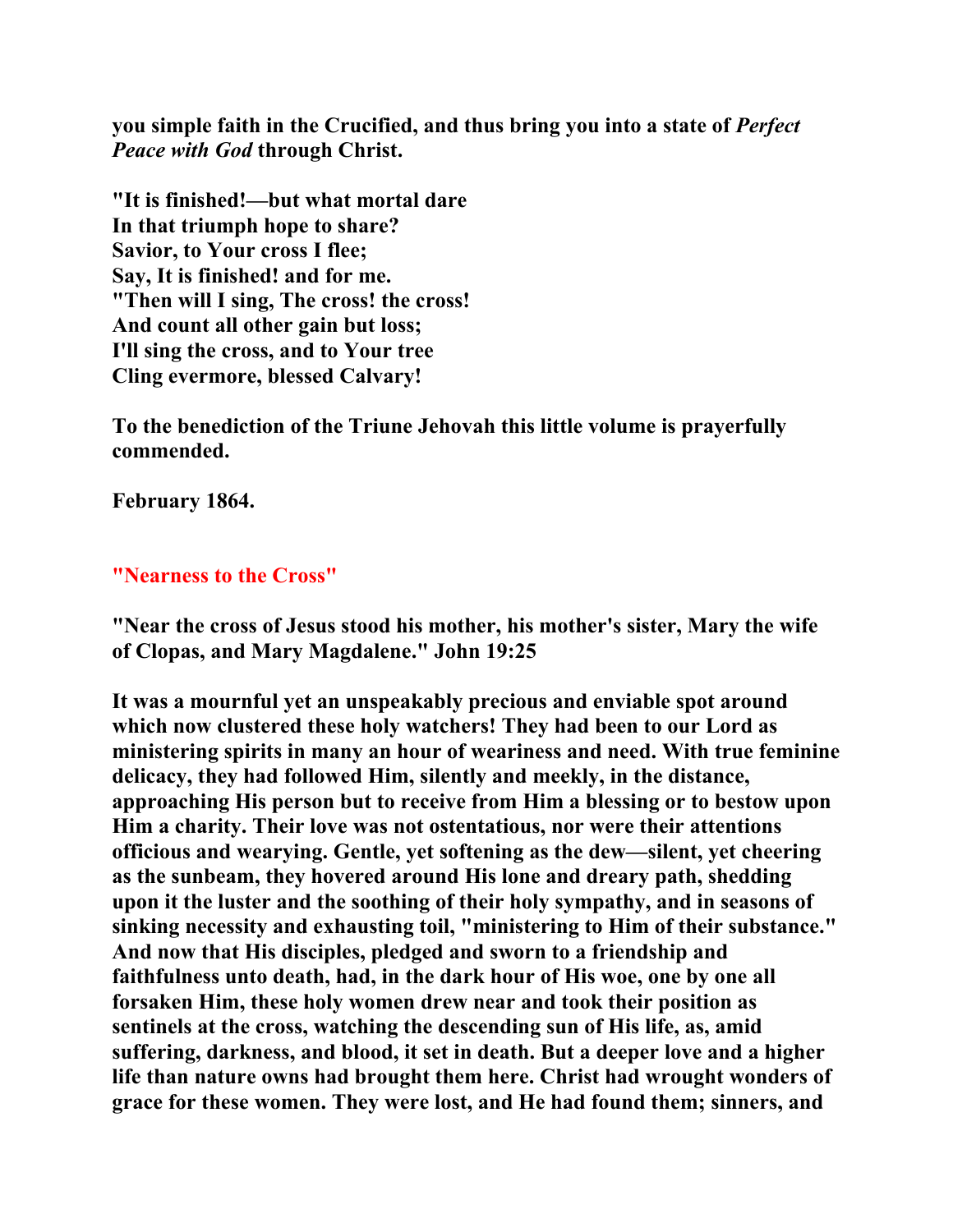**He had saved them. Their sins He was now bearing, their curse He was now exhausting, their penalty of suffering He was now enduring. For them were these agonies, this soul-sorrow, this blood-shedding, and this death. And now that He was afflicted of God, tortured of man, deserted by friends, insulted by foes, lo! amid the darkness and the earthquake, the insults and the imprecations, "there stood by the cross of Jesus; His mother, and His mother's sister, Mary the wife of Cleophas, and Mary Magdalene." Honored women! envied spot! But how suggestive in its spiritual instruction is this scene! To its study let us devoutly turn.** 

**Although eighteen hundred years have elapsed since that scene occurred, the believer in Jesus still spiritually lives it over. The cross of Christ is still the central object of attraction to the Church of God. Around it in faith and love a countless throng daily, hourly gather of Christ-believing, Christ-loving souls, finding cleansing in its blood, extracting joy from its sorrow, deriving life from its death, and beholding the brightness of glory blended with the darkness of shame.** 

**But is this the true spiritual position and posture of every believer in Jesus? Are all the professed disciples of the Savior seeking and cultivating the religion that is drawn only from, and is cherished only by, close communion with the cross of Christ? Are we walking with God in a sense of pardoned sin, of personal acceptance, of filial communion, of holy obedience, of unreserved consecration beneath the cross? Do we delight to be here? Do we resort there that grace might be replenished, that the fruits of the Spirit might be nourished, that backslidings might be healed, that the conscience might be cleansed? Is the cross of Jesus our confessional, our laver, our crucifixion, and our boast? These are searching, solemn questions! Persuaded, as we are, that the foot of the cross is the nearest spot to Heaven, that Heaven's choicest blessings are found only there; that, beneath its warm sunshine the holy fruit of the Spirit ripens, and that under its sacred shade the sweetest repose is found; that, never is the believing soul so near to God, in such intimate fellowship with Christ, more really under the direct teaching of the Holy Spirit, as when there, we would sincerely employ every scriptural argument and put forth every persuasive motive to allure the reader to this hallowed spot, assured that, once he finds himself in believing, loving adoration at the foot of Christ's cross, he has found himself at the focus of all divine glory, and at the confluence of all spiritual blessing.** 

**A few words of explanation in the outset. The foot of the cross! What do we**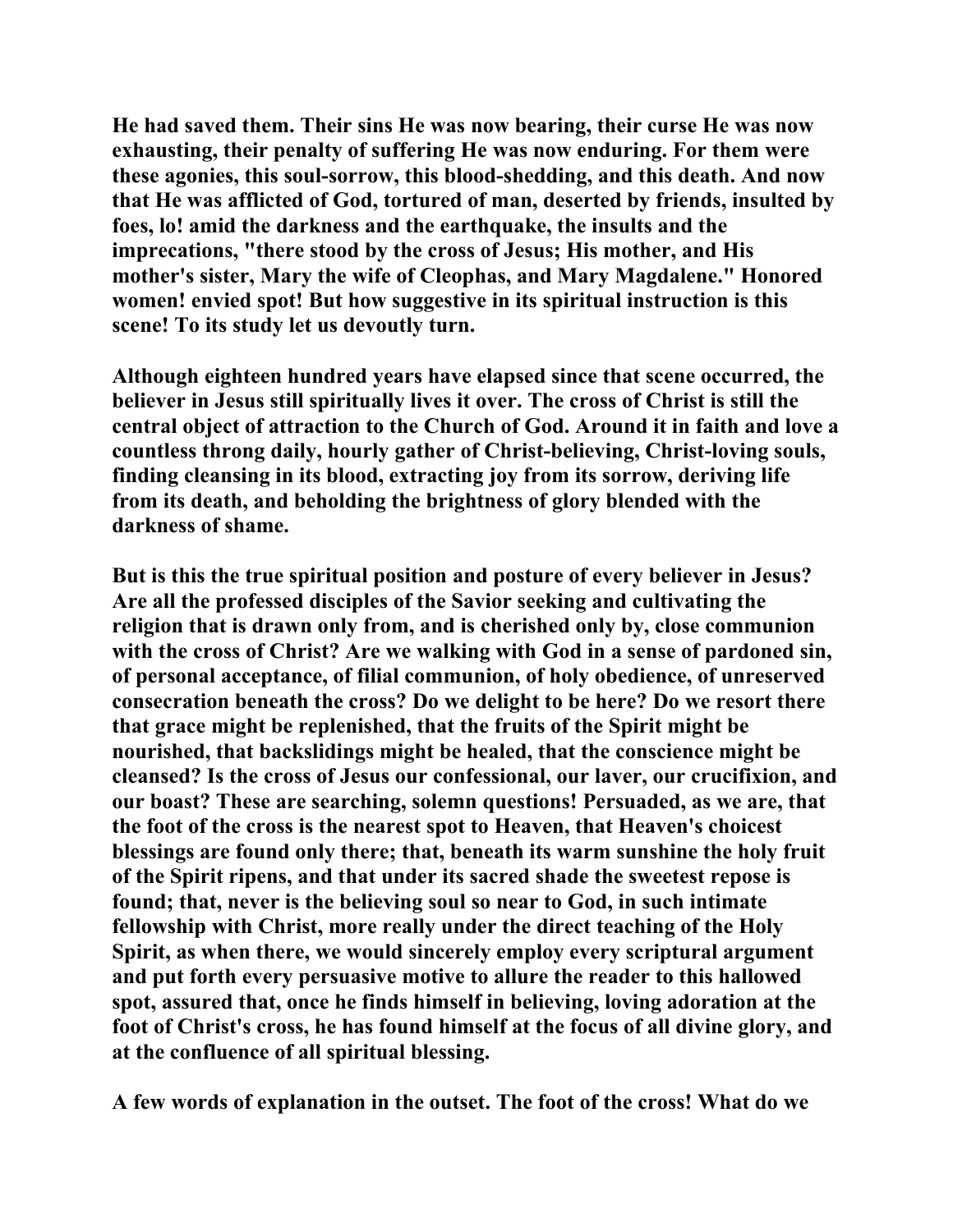**mean by the words?** *Literally***, the cross was an ancient instrument of torture among the Romans, to which only those were subjected who were considered by the state as the greatest and most ignominious malefactors. To be crucified was considered a mark of ineffable infamy and disgrace, and its death one of lingering and indescribable agony. Such was the nature, character, and instrument of our Lord's death! Jesus of Nazareth was crucified upon a tree. The Son of God, suspended between two malefactors, died the accursed death of the cross, voluntarily enduring its torture, and uncomplainingly submitting to its infamy—to such suffering and abasement could incarnate love stoop! Hence the frequent expression of the Bible, "The cross of Christ."** 

*Symbolically***, the cross of Christ represents** *the doctrine of the cross***, and is an expression equivalent to** *the atonement of the Son of God***, by which we, who were once at variance with God, rebels against His being, government, and truth, are now reconciled, brought into a state of at-one-ment with Jehovah. Thus, "we who some time were afar off, are made near by the blood of Christ."** 

**But,** *spiritually***, we understand by the expression the believer's close realization of the moral power of the cross, his fellowship with Christ in His sufferings, and the believing, lowly posture of the soul at the spot where concentrate the blessings of grace here, and where bloom the** *first fruits* **of glory hereafter.** 

**The spiritually depressed state of the soul which this position meets, is more serious and prevalent than is generally suspected by the saints of God. There is no part of the circumference of divine truth or of Christian experience so remote from Christ the center, at which the believer may not at some period of his course find himself in his unsuspected wanderings. The planet revolving round the sun, the needle pointing to the pole, have not a stronger tendency to oscillate from the center of attraction, than the renewed soul to recede to a remote distance from Jesus.** *Nearness to the cross!—alas! it is the exception and not the rule. Standing by the cross!—it is the privileged position of the few and not the many.* **The** *world***, in some one, or all, of its many forms of power the** *creature***, in its unsuspected yet insinuating influence—***unbelief***, in its latent yet ever-potent force—***sin***, in its indwelling and ever-working sway, allures the soul from the cross. And so the Christian disciple, unconscious of the spiritual declension of his heart from Christ, finds himself moving in a distant orbit, cold, and dreary, far remote from the warm, genial influence of the Sun beneath whose divine beams he was wont so joyously to bask in the**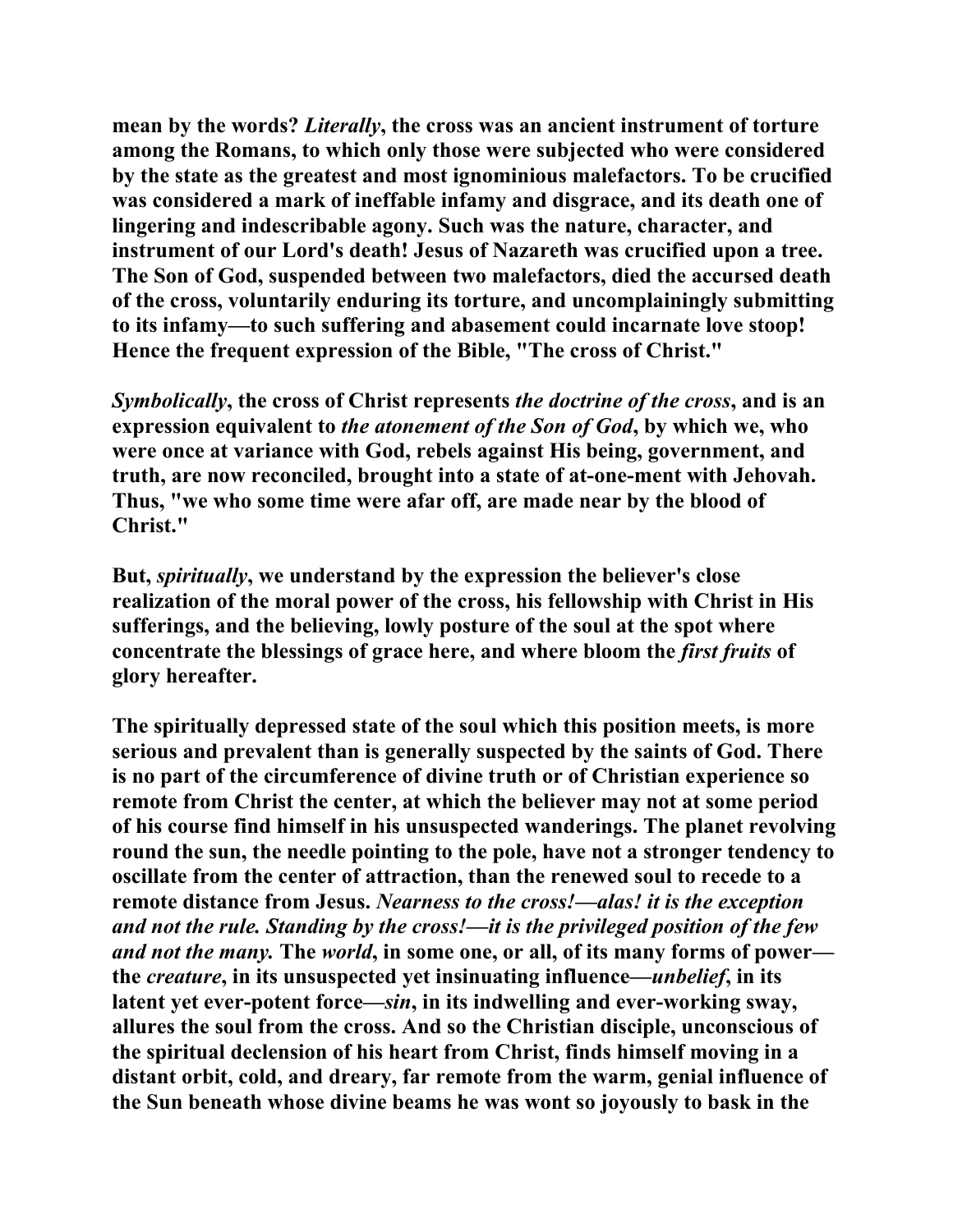**days of his "first love." "And Peter followed Him afar off." And in that distant walk, that orbit far removed from the Divine Center, that starting off to the utmost limit of departure, he had become a wandering and a blasted star forever—as he was an eclipsed constellation for the moment—but for the power of God that kept him, and the Savior's love that interceded for him, and the divine grace that restored him. That distance of walk led to his denial of his Lord. To what deep declension must the work of the Holy Spirit in his soul have sunk to have issued in an event in his spiritual history so appalling, and in a crime against his Savior so great! There is no security, as there is no enjoyment, of the believer in the distance of his soul from the cross. We tread enchanted ground when we walk where the sanctifying power of the cross is not recognized and felt. Jesus is not known, His cross is not recognized, His love is not felt in the walks of worldly gaiety and in the haunts of carnal pleasure. These things are divided from the cross by a wide and everseparating gulf. You cannot, my reader, mingle with the world and maintain at the same time spiritual nearness to the cross. The cross is the crucifier of the world, the death of sin. Beneath its awful shadow, brought to its sacred foot, the world's glory pales, sin's power is paralyzed, and Satan, the archtempter, recoiling from its brightness and writhing beneath its death-bruise, relinquishes his victim, and retires, defeated and dishonored, to his own place.** 

**The inquiry naturally arises in this part of our subject, What are some of THE EVIDENCES OF NEARNESS TO THE CROSS? In other words, What are the true tests by which the believer may ascertain the spiritual position of his soul? Without anticipating subsequent parts of this volume, let a few words suffice to meet this inquiry.** 

**The first we quote is, ardent love to Jesus. The cross, rugged and gory, heavy and offensive, possesses no beauty or attraction apart from Him who was nailed to its wood. That which makes Calvary the most hallowed spot to the believer, and the cross the most attractive spectacle on earth, is the wonderful Being who there poured out His soul unto death, a self-consumed victim amid the fires of His own love. "Zeal for your house will consume me." Associated with a Redeemer so divine, with a salvation so stupendous, with sufferings so unparalleled, with a death so atoning, with a heaven so glorious, with a fact so strange—the Sinless condemned, that the guilty might go free; the Blessed bearing the curse, that the accursed might bear the blessing; the Living dying, that the dead might live; the Glorious covered with shame, that the abased might be covered with glory; Christ enduring our hell, that we might enjoy His heaven—blended, we say, with transfers so strange and with blessings so**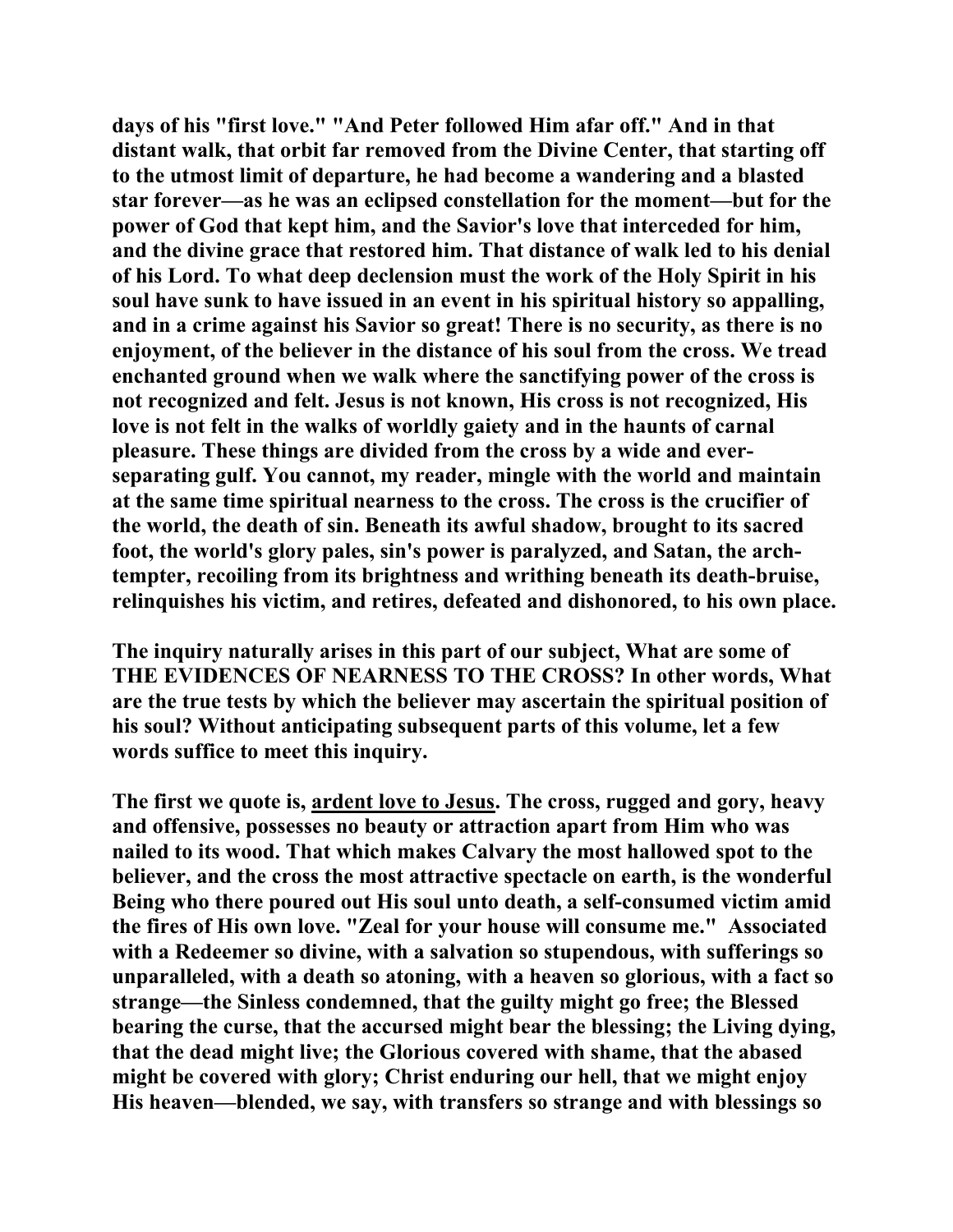**precious, it is not surprising the warm and supreme attachment of the believer to Him who died upon the cross. Here, then, is a true test of your soul's nearness to the cross.** *Love to Jesus will sweetly attract and powerfully detain you there, in devout, adoring contemplation.* **To him who has no love to Christ, the cross of Christ has no attraction. A heart chilled in its affection to the Savior will wander away in quest of objects more congenial with its carnal taste. A trifle, a shadow, anything the most childish and insignificant, will win and gratify a heart upon whose affections Christ has no hold. Oh, it is astonishing what straws men will gather, and what phantoms they will chase, when the soul's center is not the cross of Jesus!** 

**What, beloved, is the state of your heart's love to Christ? Turn not from the inquiry, shrink not from the scrutiny. The fervor of its love will be the measure of your soul's nearness to the cross. Love to Christ will bring you into frequent and close fellowship with Him in suffering; and with a heart often sequestered from the world, and cloistered amid the hallowed gloom of Gethsemane—at home with Christ in suffering—the position of your soul will be that of the holy Mary's, standing by the cross of Jesus.** 

**Attachment to the doctrines of the cross may be regarded as a test of the believer's spiritual nearness to the Crucified. A lessening of love to the person of Jesus will invariably be followed by a lessening of love to the truth as it is in Jesus. Christ is the truth. The truth and Christ are one and indivisible. There can be no real, certainly no healthy, vigorous love to the person of Christ where there exists a latent laxity of opinion respecting the gospel of Christ. Christ and His gospel stand or fall, rise or sink together. "In vain you love Me," might the Savior say, "while you undervalue my words. My doctrine is divine, and he that rejects my words rejects Me." What, then, is your attachment to the gospel of Christ? Is it increasingly precious to your soul, sanctifying to your heart, influential in your life? Would you bid high for the truth of Jesus at any cost of personal ease and worldly advantage, and sell it not for earth's richest gem?** 

**Do you increasingly love it because it searches, rebukes, abases you, and yet strengthens, comforts, and sanctifies you? Do you feel a growing love for those doctrines that are especially identical with, that spring from, that are found beneath, and that lead the soul to, the cross of Jesus? Thus may you test the proximity of your soul to the Crucified. Christ precious to you, oh, how precious will be the truth He taught! Purer than the purest silver, richer than the richest gold, sweeter than the sweetest honey, lovelier than the fairest gem,**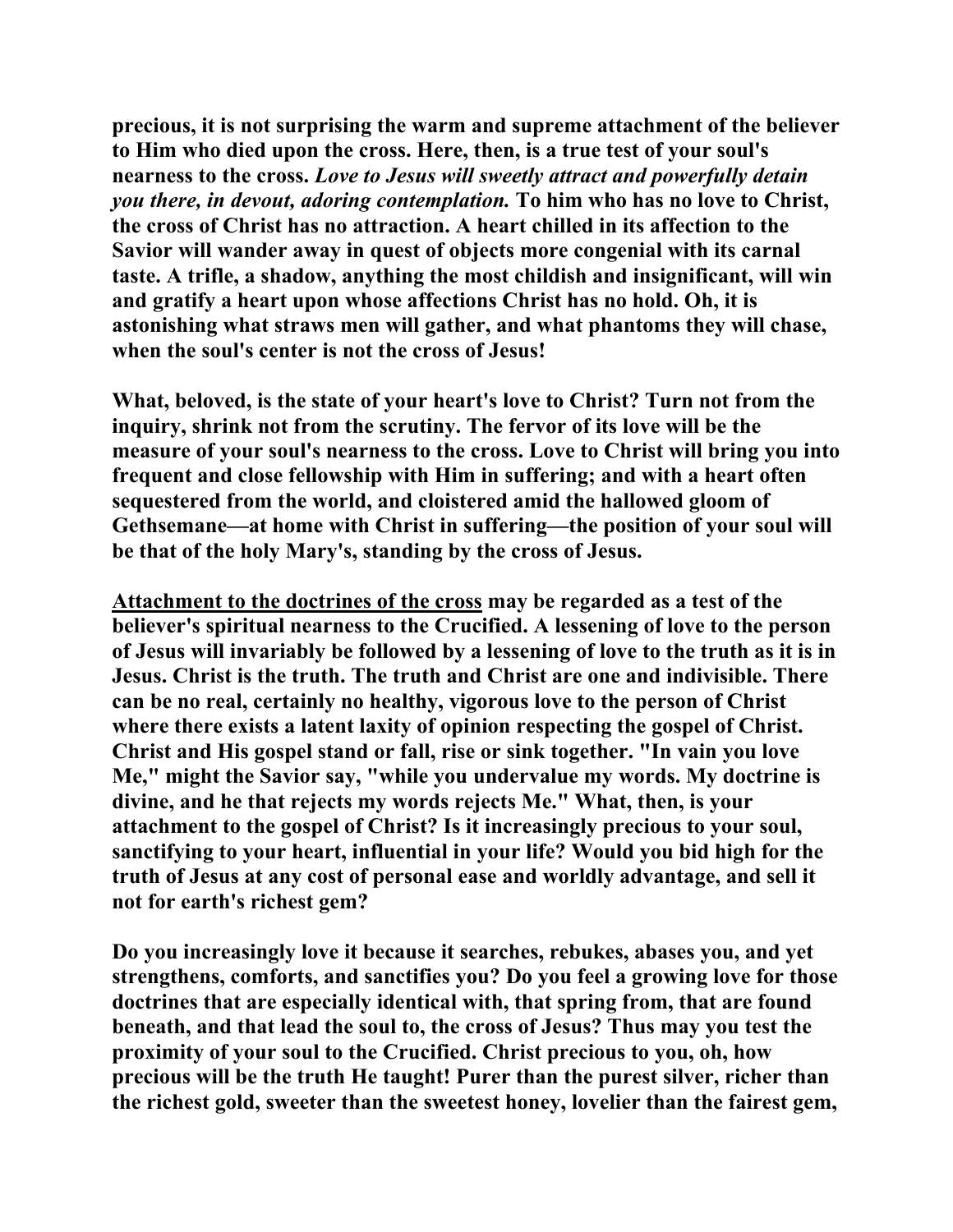**will be to you those doctrines, precepts, and promises which your Lord and Savior embodied in His teachings, and enjoined upon your simple faith, your fervent love, your holy walk, your zealous dissemination, and, if need be, your testimony at the martyr's stake. The doctrine of the substitutionary offering, the expiatory suffering, the atoning blood, the imputed righteousness of Christ, all based upon, and deriving their virtue, their power, and their efficacy from, the divine dignity and spotless holiness of His person, will be entwined with your increasing love and unswerving faith.** 

**The precepts which enjoin your bearing Christ's cross, your confession of His name, your self-denying service in His cause, your crucifixion to the world, and your simple, unreserved obedience to His commands, will be to you His easy yoke and His lightsome burden. Test, then, your spiritual nearness to the cross by your ardent attachment to the doctrines of the cross. "If any man will do His will, He shall know of the doctrine." "O how I love your law! It is my meditation all the day." "How sweet are your words unto my taste! yes, sweeter than honey to my mouth." "Your words were found, and I did eat them; and your word was unto me the joy and rejoicing of my heart."** 

**Loyalty to Christ is another evidence of nearness to the cross. Disloyalty to the Savior and His truth creates an immeasurable distance between Christ and the soul. Any, the slightest, compromise with error, with the world, with sin, with the enemies of the cross, is disloyalty to the Headship, the Crown, the Person, and the Gospel of the Son of God. No proof is more unmistakable of a receding from the cross, of a distance of the heart from Jesus, then infidelity to His person, government, and truth. Peter compromised his loyalty to Christ when he followed his Master 'afar off.' He disowned and denied Jesus, forswore and renounced allegiance to his Savior, when he followed Him at a distance to the hall of judgment, and then took his place among His enemies. Let but your love to Jesus wane, your faith in His Word relax, your attachment to His cause lessen, your interest in His people decline, and you are fast becoming a disloyal subject of that Sovereign whose person you professed to love, whose truth you affirmed to believe, whose cause you swore to defend, whose fortunes and whose kingdom you avowed to follow and promote until death. Oh, be loyal to Christ!—to the glory of His person, to the divinity of His truth, to the interests of His Church, to the rights of His crown, to the honor of His name! "Render unto Caesar the things that are Caesar's, and to God the things that are God's."** 

**Fidelity to God will not render you less, but all the more, faithful to man. You**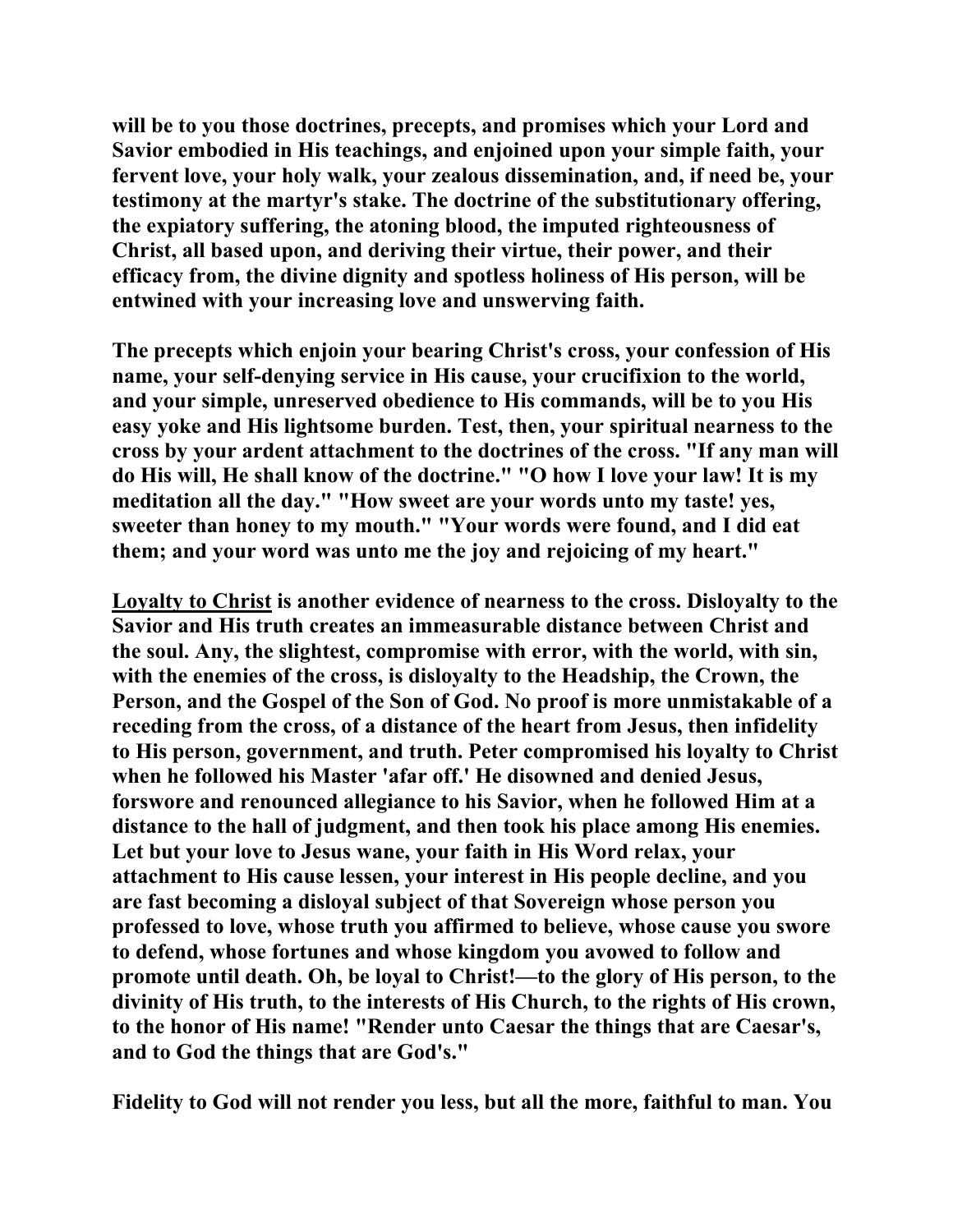**will not be less fitted for the relations and duties of the life that now is, but all the more competent, because daily advancing in fitness for the life that is to come. Let stern, uncompromising fidelity to Christ, then, evidence the closeness of your fellowship with Him in His sufferings. Keep** *that impressive spectacle* **ever in view—***the dying of the Lord Jesus in your stead***—and the foe that would tamper with your loyalty to the Savior will be disarmed of his power, and, like unto the noble army of martyrs, you will "overcome him by the blood of the Lamb."** 

**We will supply but another test of your close communion with the Crucified the spiritual barometer of the soul. Nothing will more satisfactorily indicate your exact position in relation to the cross than** *the state of your spiritual life***.**  *The divine life in the soul flourishes or decays, is vigorous or sickly, in exact proportion to its proximity to the cross of Jesus.* **As Christ is our life, so our life must be sustained by Christ. If your Christianity is healthy; your breathings after God and holiness and heaven deep and fervent; your love to Jesus constant and intense; and you are aiming to walk after the simplicity of Christ, bringing every thought into obedience to Him, then you may safely infer that you stand spiritually, where stood literally the holy women—close by the cross of Jesus. Here alone spiritual religion flourishes. Here only the believing soul is as a** *well-watered garden***. If, as the naturalist tells us, beneath the Upas tree all natural life expires, it may with more significance be affirmed that beneath the cross of Jesus all spiritual life lives.** 

**"There stood by the cross of Jesus—His** *mother***." Significant and touching words!—replete with teaching and with tenderness. Who can portray that scene? who describe the** *love of that Son***—the** *sorrow of that mother?* **Such a Son! Such a mother! The love of Jesus was now illustrating its greatness by the vastness of its achievement—the salvation of His Church; and its tenderness in that gentle look of affection which He bent upon the woman who stood by His cross in all the depth and constancy of a mother's love.** 

**But we turn from a scene which distances all human description, to** *you***, my reader. It is possible that your present position bears some resemblance to this. You may be watching by the couch of a suffering, dying one, whom you deeply, tenderly love—perchance, love as a parent, yes, as a mother only can. Take your place with Mary—by the cross of Jesus. There meet and blend**  *suffering and love***,** *sorrow and sympathy***. Standing in faith by the cross, you are near the suffering Savior, the loving Son, the sympathizing Brother born for your present grief. Jesus, in the depth and tenderness of His love, is at this**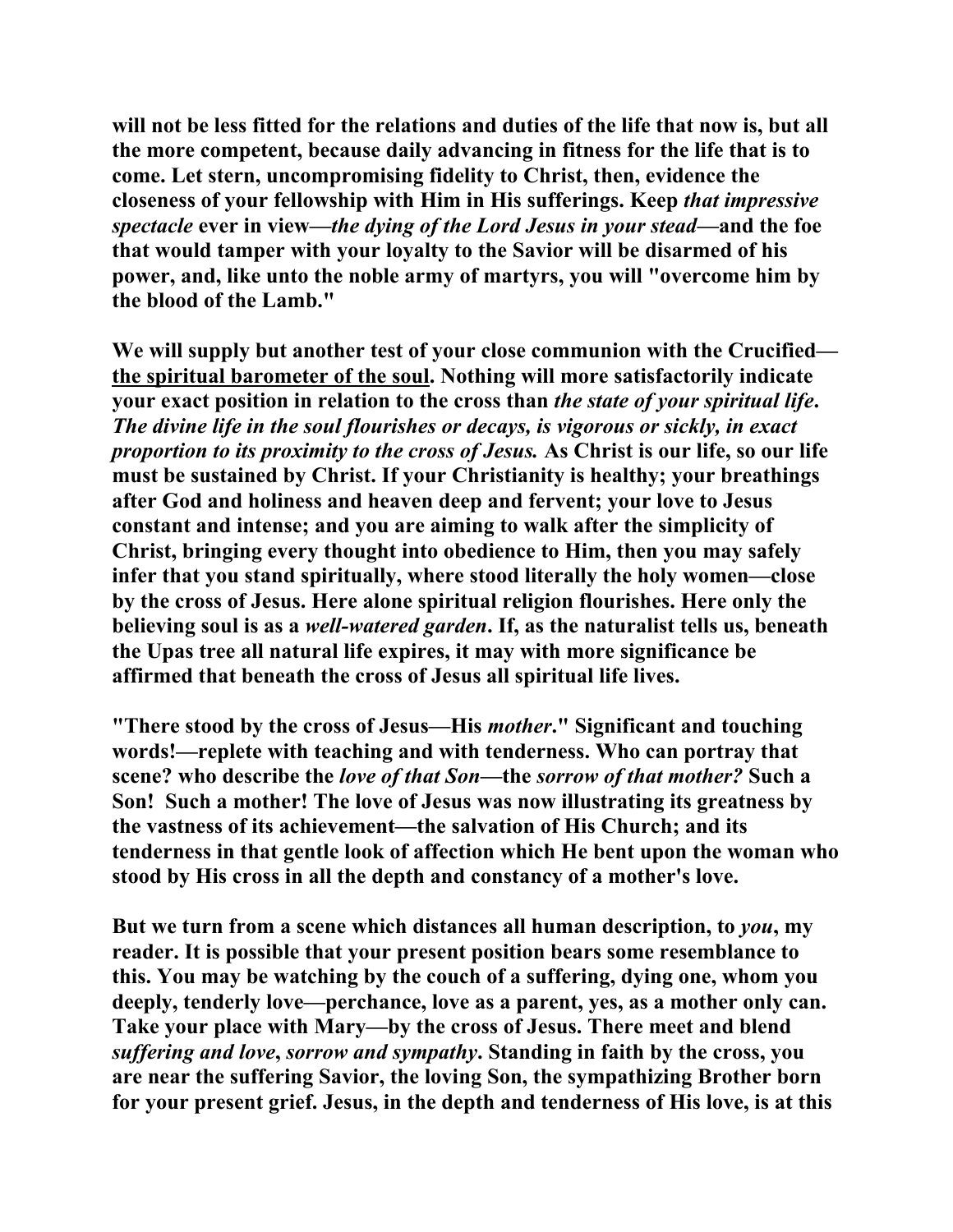**moment all that He was when, in soul-travail, He cast that ineffable look of filial love and sympathy upon His anguished mother. He can enter into your circumstances, understand your grief, sustain and soothe your spirit as one only can who has partaken of the cup of woe which now trembles in your hand. Drink that cup submissive to His will, for He drank deeply of it before you, and has left the fragrance of His sympathy upon its brim. Your sorrow is not new to Christ.** 

**He can embosom Himself in a parent's grief as no other being could. He knows a mother's heart, compassionates a mother's sorrow. You may be sorrowing for a child, perhaps over his folly, his waywardness, his sin; or, you are watching by your child's couch of weakness, or the bed of suffering, or the pillow of death. Oh, is there a place more appropriate for you as a smitten parent, a mourning mother, a spirit overwhelmed with anguish, hope and fear alternately struggling in your breast, watching the languor which you cannot rouse, the sufferings you cannot relieve, the disease you cannot avert, the advancing foe you cannot arrest, the approaching wrench you cannot avert. Is there a spot where your spirit will be more calmed, your heart more comforted, your will more subdued, your soul more strengthened, your mind more sweetly responsive to the words of Jesus, "Your will be done," than beneath the cross? Close to it stand, believing, loving, clinging, until this calamity be overpast.** 

**There grace will be given you to bear this crushing trial, strength to pass through this weary watching, love to sustain this bitter anguish, sympathy to soften and to soothe this hour of sad and final parting. Mourning, sorrowing mother! Jesus invites you to His sheltering, soothing cross, "Come, my people, enter into your chambers, and shut your doors about you; hide yourself, as it were, for a little moment."** *There is nothing but love and sympathy and repose for the mourning, anguished spirit prostrate beneath the cross of Jesus.* **Its divine light is on you, its sacred shadow is over you, its invincible shield is around you. There Jesus speaks—"It is I; do not be afraid. I, who know a son's suffering and a mother's anguish. I, who control the winds and the waves, who stills the tempest and calm the sea. I, who have promised that my grace shall be sufficient, and that my strength shall be perfected in weakness. Approach my cross,** *shelter near my wounded side, get within my bleeding heart***—there is love and there is room and there is rest for you there."** 

**"Tossed with rough winds, and faint with fear, Above the tempest, soft and clear,**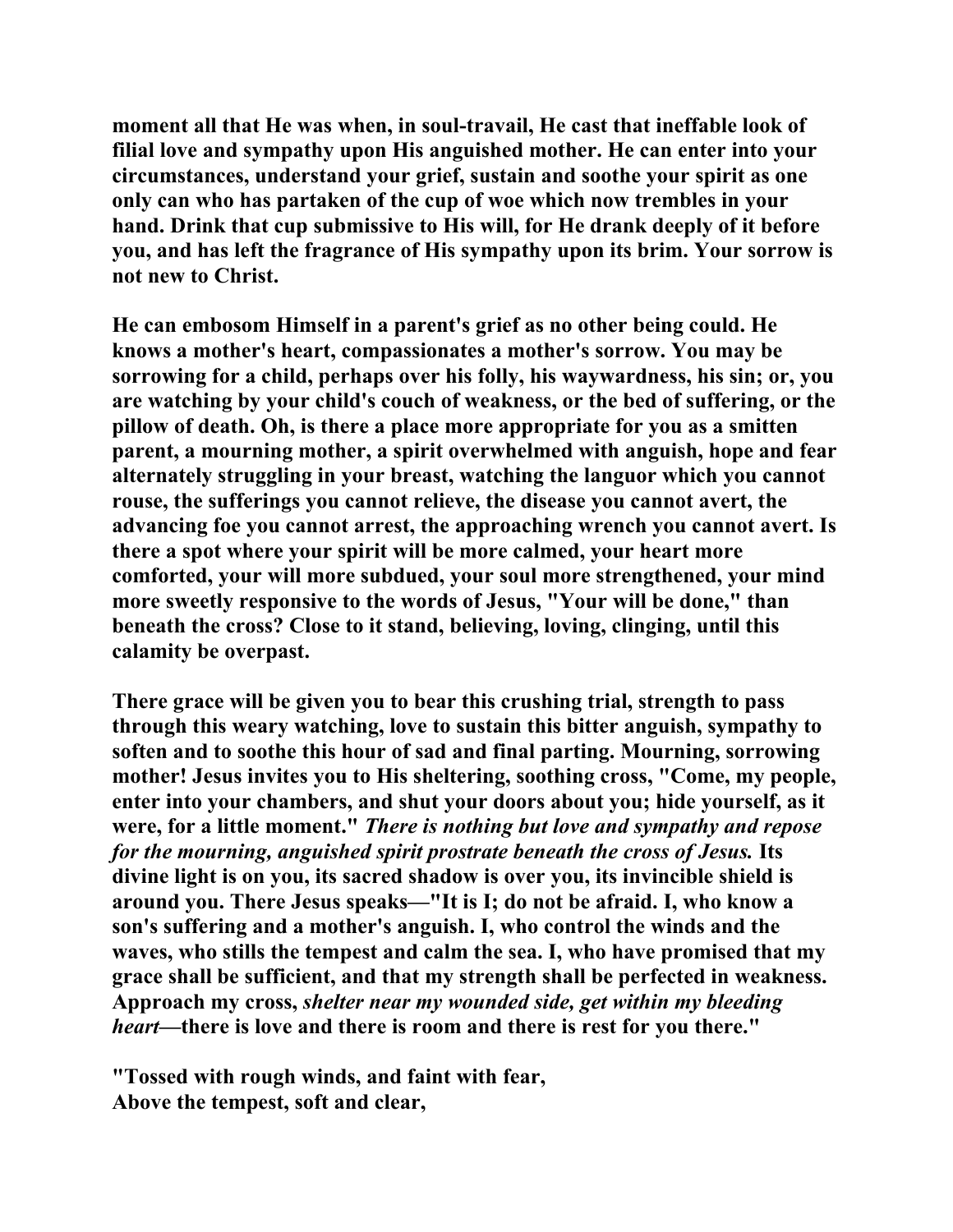**What still small accents greet my ear! It is I; do not be afraid!** 

**"It is I who led your steps aright; It is I who gave your blind eyes sight; It is I, your Lord, your Life, your Light. It is I; do not be afraid! "These raging winds, this surging sea, Bear not a breath of wrath to thee; That storm has all been spent on Me. It is I; do not be afraid!** 

**"This bitter cup fear not to drink; I know it well—oh! do not shrink; I tasted it over Kedron's brink. It is I; do not be afraid!** 

**"My eyes are watching by your bed, My arms are underneath your head, My blessing is around you shed. It is I; do not be afraid!** 

**"When on the other side your feet Shall rest mid thousand welcomes sweet. One well-known voice your heart shall greet! It is I; do not be afraid!** 

**"From out of the dazzling majesty, Gently he'll lay His hand on thee, Whispering, 'Beloved, do you love me?' It is I; do not be afraid!"** 

**Once more heed the exhortation—stand close to the cross of Jesus! It is the most accessible and precious spot this side of heaven—the most solemn and awesome one this side of eternity. It is the focus of divine love, sympathy, and power. Stand by it in suffering, in persecution, in temptation. Standby it in the brightness of prosperity and in the gloom of adversity. Shrink not from its offence, humiliation, and woe. Defend it when scorned, despised, and denied. Stand up for Jesus and the gospel of Jesus. Oh, whatever you do, or whatever you endure,** *be loyal to Christ's cross.* **Go to it in trouble, repair to it in**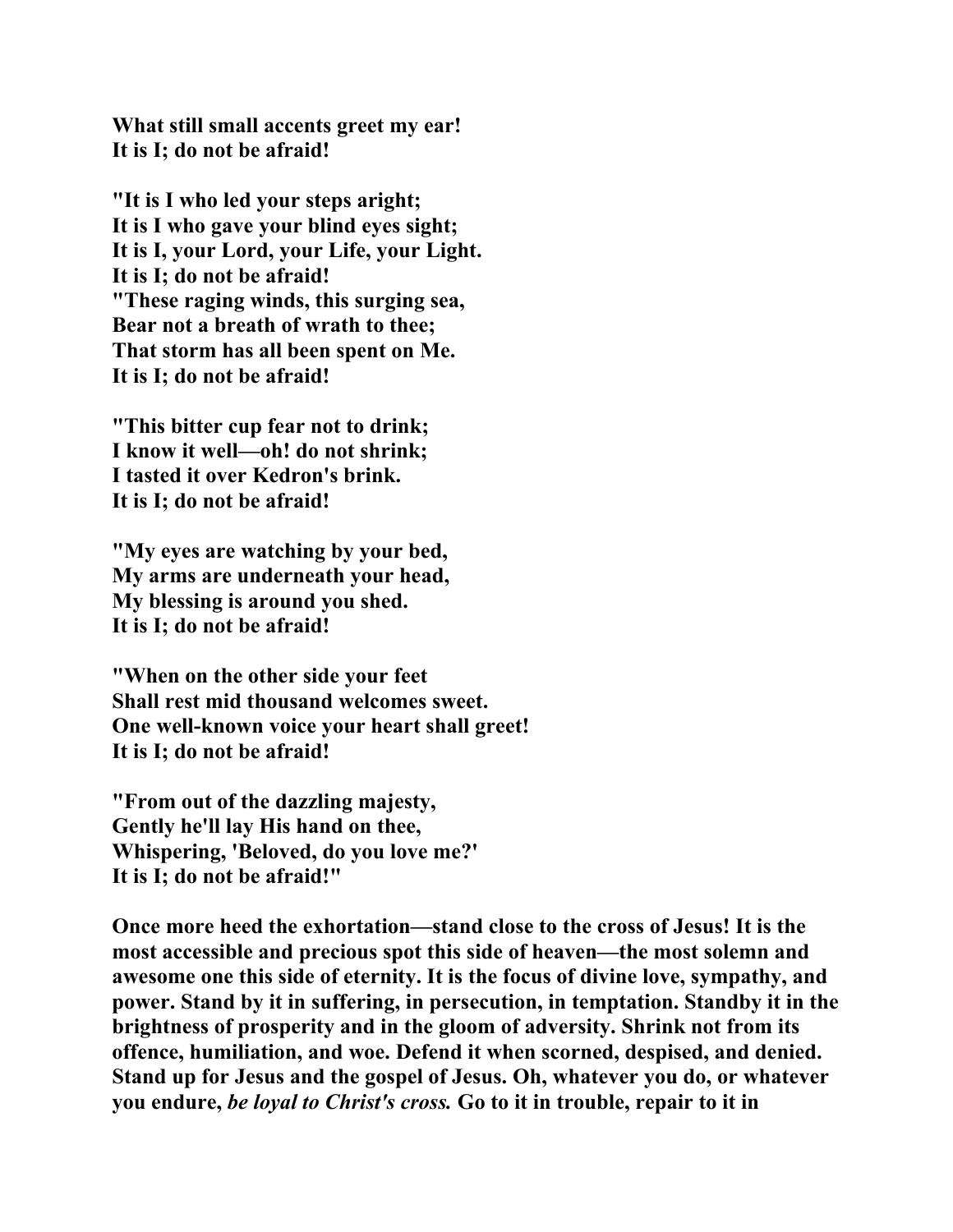**weakness, cling to it in danger, hide beneath it when the wintry storm rushes fiercely over you. Near to the cross, you are near a Father's heart, a Savior's side. You seem to enter the gate of heaven, to stand beneath the vestibule of glory. You "come unto Mount Zion, and unto the city of the living God, the heavenly Jerusalem, and to an innumerable company of angels, to the general assembly and church of the firstborn, which are written in heaven, and to God the Judge of all, and to the spirits of just men made perfect, and to Jesus the Mediator of the new covenant, and to the blood of sprinkling."** 

**Nothing but a believing proximity to the cross of Jesus brings the soul into a present fellowship with these gospel, precious, and transcendent blessings. Again, I reiterate the fact, that nothing but love will welcome your approach to the cross of Jesus—love that pardons all your sins, flows over all your unworthiness, heals all your wounds, soothes all your sorrows, and will shelter you within its blessed pavilion until earth is changed for heaven, and you lay down the warrior's sword for the victor's palm, and spring from the foot of the cross to the foot of the throne—"forever with the Lord."** 

**"Sweet the moments, rich in blessing, Which before the cross I spend, Life, and health, and peace possessing, From the sinner's dying Friend.** 

**"Here I'll sit forever viewing Mercy's streams, in streams of blood; Precious drops! my soul bedewing, Plead and claim my peace with God.** 

**"Truly blessed is this station, Low before His cross to lie; While I see divine compassion Floating in His languid eye,** 

**"Here it is I find my heaven, While upon the cross I gaze Love I much? I've more forgiven; I'm a miracle of grace. "Love and grief my heart dividing, With my tears His feet I'll bathe, Constant still in faith abiding;**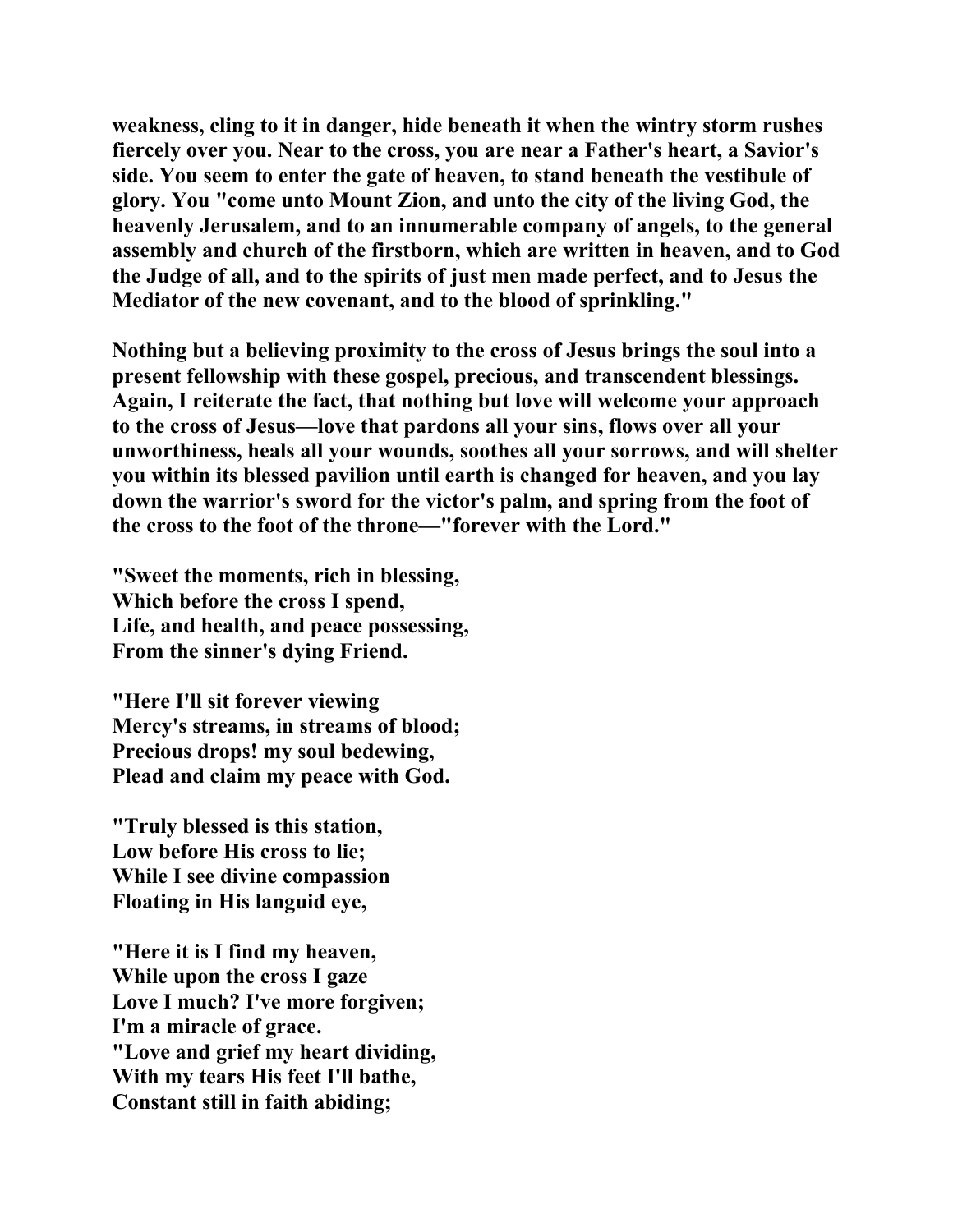**Life deriving from His death.** 

**"May I still enjoy this feeling, In all need to Jesus go; Prove His blood each day more healing, And Himself more fully know."** 

#### **"A Sight of Sin and a Sight of Jesus"**

**"They shall look upon Me whom they have pierced, and they shall mourn."— Zech. 12:10** 

**We can only properly deal with sin as, at the same moment, we personally and closely deal with Jesus. A spiritual sight of the one object, apart from a believing sight of the other, will plunge the soul into the deepest despair. A sight of atoning blood must accompany the sight of our guilt. Seen and dealt with alone, dissociated from the Savior, it is the darkest and most appalling object that can engage human study. But God has graciously and marvelously met the case. The instrument that exhibits sin in its greatest blackness at the same moment exhibits it in its fullest pardon. A sight of sin and a sight of Jesus, as presented in the cross, is found in no other spot in the universe. Nowhere not upon earth, where its ravages are vividly and fearfully traced not in hell, where its punishment is fully and eternally endured—is sin seen as in the light of Christ's cross. God's hatred of its nature and infliction of its penalty, as exhibited in the soul-sorrow, and bodily suffering of His beloved Son, is a demonstration unsurpassed, yes, unparalleled. Oh, how great the love of God to provide such a mirror in which to see at the same moment the enormity of sin and the completeness of its forgiveness—the Ethiopian blackness of its guilt—and the snow-white purity of its cleansing. There was but one Being in the universe who concentrated upon Himself so much sin yet, "He knew no sin"—and in whom met so much punishment of sin, as Jesus, the Sinbearer of His Church. What defective views and realizations have we of this truth! How shallow our sounding of its infinite depths, how faint our experience of its preciousness and power! And yet it is all and everything to us in the momentous matter of our comfort, holiness, and hope. If Jesus did not bear my transgression and curse; He did nothing for me, and I am yet in my sins. If He did, then the load is gone, the burden is annihilated, all transferred to Him, and by Him borne into eternal oblivion. I am no longer my own sin and burden bearer; my sins were all laid on Jesus, not by my**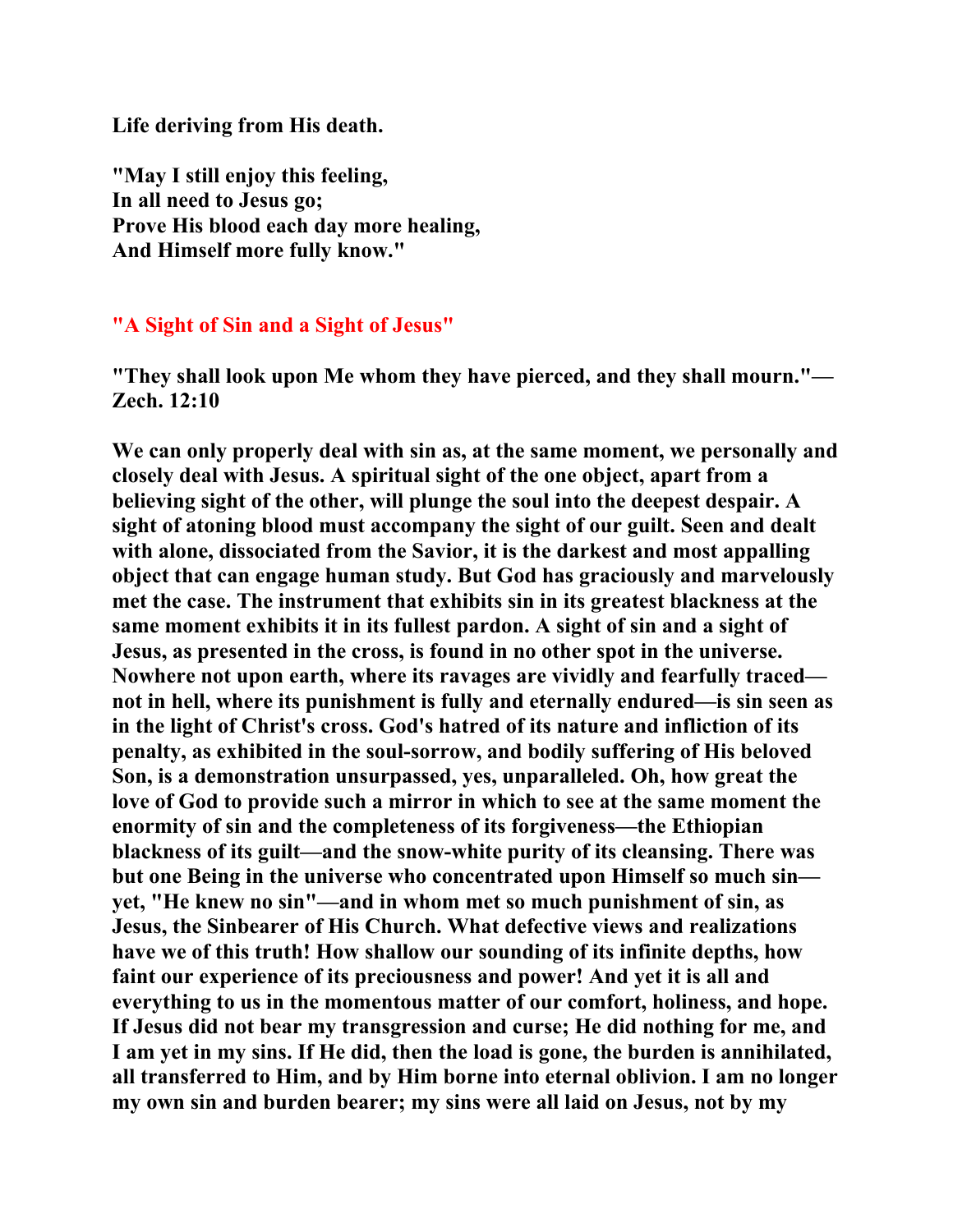**hand, but by the hand of God. Since, then, Jesus has cared for my sins,** *my only care should be first to realize their full pardon, and then to walk so holily as not to recommit those sins which Christ bore***, and for which He sorrowed in Gethsemane, bled and expired on the tree, and so crucify the Son of God afresh. Deeply interesting to the believing, spiritual mind is the theme of our present chapter.** *To have a sight of sin and a sight of Jesus at the same moment constitutes one of the holiest and richest pages in the history of a child of God.* **There are many of the Lord's people who see sin, but who do not see Jesus at the same moment—who do not look at their sins through the medium of the cross. To look at sin through the divine holiness, as reflected in the divine law, is to look and despair, to look and die! But to look at sin through Christ—to see it in the blood that cleanses it, in the righteousness that covers it, in the love that pardons it fully, freely, and forever; oh, this is to look and hope, to look and live!** *One eye upon sin, and one eye upon sin's atonement***, will enable the soul to walk humbly and filially with God. One eye looking at self and one eye looking at Christ will so regulate the experience of the soul, so accurately adjust its moral compass, as to preserve the balance between presumption and despair; leading to** *a humble, holy, watchful walk as it regards sin on the one hand, and to an assured, happy, hopeful sense of pardon, acceptance, and glory on the other.* **No fact in Christian experience is more certain than this, that** *sin is never properly seen until Christ is known***; and that** *Christ is never fully known, until sin is seen in its existence, guilt, and power.* **It is a sense of our vileness, guiltiness, and condemnation that takes us to Christ; and when we see Christ, and accept Christ, and enter into believing rest in Christ, we then have the deepest conviction of the greatness, the exceeding sinfulness of sin, and at the same moment the most assured conviction of our full and eternal deliverance from its guilt, tyranny, and condemnation. This harmony of tint the blending of light and shade—sin and Christ—forms one of the loveliest and most impressive pictures of the many which illustrate the history of the Christian's life.** 

**We have remarked in the preceding pages that** *it is only beneath the influence of Christ's cross that the graces of the Spirit in the soul of the believer find their truest and richest culture***. We purpose to confirm and illustrate this truth by citing, as examples, two or three of the more distinctive graces commencing with the grace of CONTRITION. We admit that true repentance, essential to true conversion, may exist in its incipient and early stage apart from any clear, evangelical view of the cross, from any clear acceptance of Christ. Yet, as it advances and matures—for it is that divine grace that attends the child of God to his latest moment—it grows less legal and more evangelical, flows less**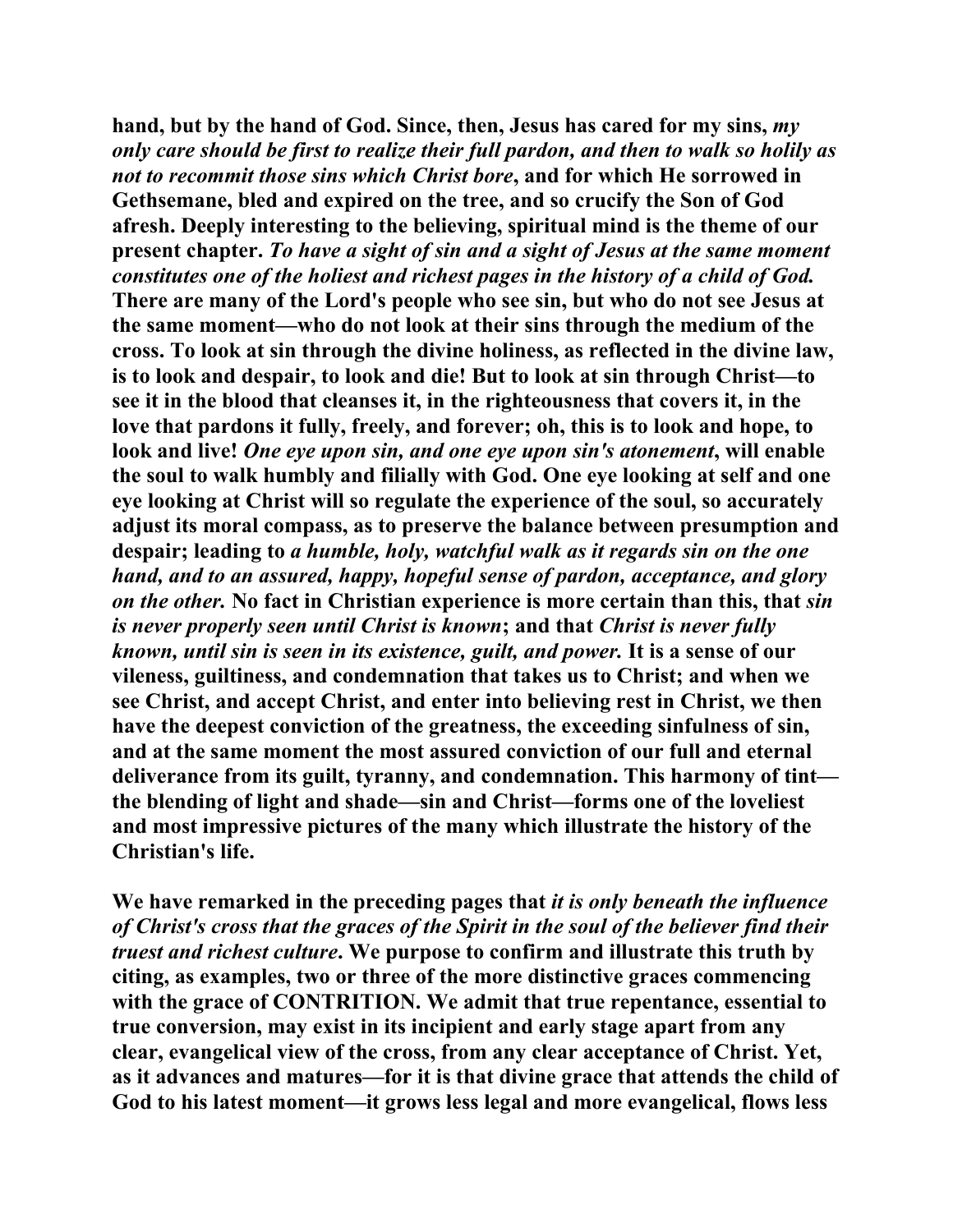**from the harshness of the law and more from the tenderness of the gospel, less from dealing with Moses and more from looking to Christ,** *is less associated with the dread of hell and more entwined with the hope of heaven. Oh, there is no contrition for sin so real, so soothing, so tender, or so holy as that which is produced by a sight of the Crucified—looking at Him whom those sins once so deeply pierced.* **Such is the subject which will now engage the reader's devout meditation. The incident which we cite as sustaining this theory, and as illustrating this truth, doubtless, in its more remote and prophetical interpretation, refers to the final restoration of the Jews, their acceptance of Christ, their Messiah, with weeping and mourning and confession. "They shall look upon Me whom they have pierced, and shall mourn." But the fact is precisely the same, and the truth strictly analogous, that a believing sight of the crucified Redeemer—the faith of God's elect being identical in its effects, whether it be in a Jew or a Gentile—breaks the heart for sin, produces tender, holy contrition of spirit. That we are fully justified in pressing this striking prophecy into our argument, and quoting it as receiving a present and spiritual fulfilment, the words of the evangelist conclusively show. Alluding to the crucifixion of our Lord, John says, "These things were done that the scripture should be fulfilled, A bone of Him shall not be broken. And, again, another scripture says, They shall look on Him whom they pierced." Thus clear is it that this splendid prediction, destined to receive in the conversion of the Jews a glorious accomplishment, possesses a present and a gospel application. Blessed are they who are its witnesses.** 

**We have observed that repentance in its earliest form is, for the most part, legal in its origin and slavish in its nature—springing mainly from a view of the divine law, its spirituality, extent, and threatening. A clear apprehension of the divine holiness, the solemn thought of hell, the dread of condemnation—the law thus doing its own office in the soul—often reproduces the memorable inquiry of the convicted and alarmed jailer, "What must I do to be saved?" Observe, "What Must I Do?" But** *if repentance begins with the law, it invariably ends with the gospel***. If its first and most imperfect impulse is derived from Sinai, its latest, sweetest, deepest throb is inspired by Calvary. If the poor sinner enters the sacred portal of salvation by the** *north* **gate, he emerges from the** *south***, and finds himself wandering through the sylvan bowers of a new creation, himself a new creature in Christ Jesus. If, in a word, his first acquaintance is with Moses the type of the law—it is but to introduce him to the acquaintance of Christ, (of whom Moses spoke,) the substance, the sweetness, the fulness of the gospel. Thus in the first dawn of repentance in the soul there may be but little, if any,**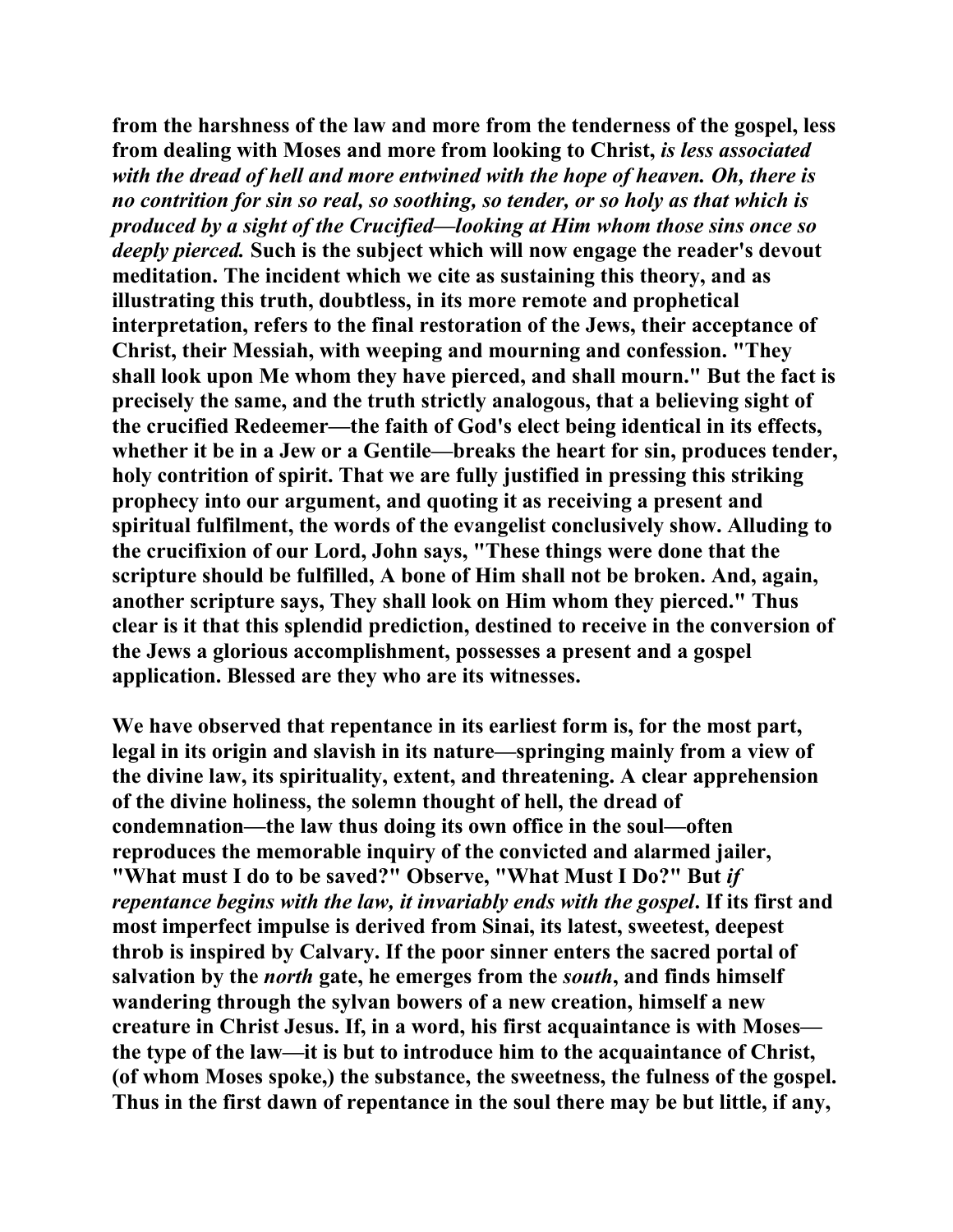**of a clear apprehension of the cross of Jesus.** 

**There is a looking at self, and at sin, and at death, and at hell, but no looking to the Crucified One, who has delivered us from it all. We repeat this statement for the encouragement of those whose sorrow for sin has not reached a more advanced and gospel stage. Although there may be much legality, slavish fear, and dread of condemnation mixed with your present feelings, yet it is not for all that the less real, nor is it less the work of the Holy Spirit. If you are truly convinced of sin, led to see the plague of your own heart, and to lay your mouth in the dust before God, a supernatural power has wrought this supernatural work in your soul, and saints and angels have beheld your repentance with acclaim. Would that every eye that traces these pages were moistened with a like sorrow for sin! How many a faithful yet discouraged minister would rejoice, how many a Christian and long-praying parent would retire to his chamber, his heart thrilling with gladness and his lips eloquent with praise! "Who is this that engages his heart to approach unto me? says the Lord." "To this man will I look, even to him that is poor and of a contrite spirit, and that trembles at my word."** 

**Here, then, let me pause and inquire,** *Have you been brought to true and deep repentance for sin?* **It is the first stage of that true conversion, that spiritual change of heart, without which you cannot be saved.** *Every glorified saint in heaven was once a mourning sinner on earth. Each happy spirit before the throne was once a penitent suppliant beneath the cross.* **Are you preparing to take your place among this happy, this countless throng? We reiterate the truth, that, without true and godly repentance for sin before God, you have no scriptural, valid evidence that you are saved! I ask not whether Sinai or Calvary, the law or the gospel, has awakened it—whether it flows from a terrifying sight of hell, or a loving view of Jesus. All I ask is—Has your heart been broken and your spirit become contrite before God? Examine yourself, prove your own self by God's word, for it is your life! Repentance towards God precedes faith in our Lord Jesus Christ; and while both are separate and distinct graces of the Spirit, both are indispensable to, and are blended with, the salvation of the soul.** 

**But our object is to present the great work of contrition in a higher form, in its more evangelical character, as experienced beneath the cross, as flowing from a believing, realizing view of Jesus the Crucified. And oh, how eminently calculated is** *the spectacle of Christ on the cross* **to produce this holy emotion!**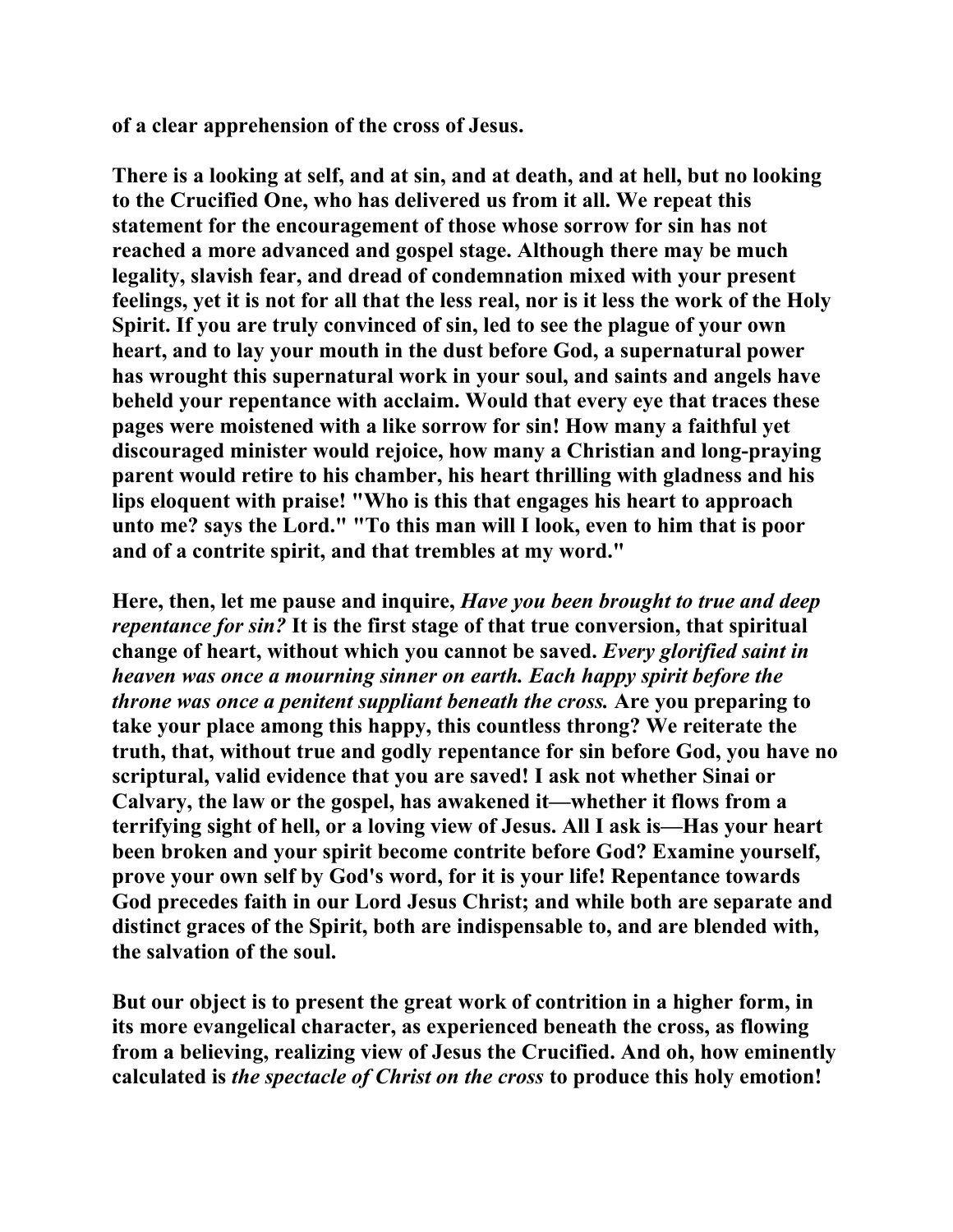**The object of sight is JESUS. "They shall look upon ME."** *It is the most lovely, winning, wondrous object upon which the intelligent eye ever rested.* **There is nothing in it terrifying or repelling, nothing to raise a thought or impart an emotion anything other than the most tender, holy and subdued. Trace the points of attraction which meet in Jesus, and marvel not that when the eye roams over them, the heart is irresistibly won, the soul is instantly dissolved, and the believer prostrates himself at the foot of the cross in the profoundest sense of his vileness before God. All loveliness, all excellence, all glory meet and center in Jesus the Crucified. He is the most wonderful, as He is the most beauteous and attractive being in the universe. All the infinite perfection of absolute Deity, all the finite excellence of impeccable humanity, concentrate in Christ. God has created beauty for man, and in man a taste for the beautiful. Every object, as it originally emanated from God, was molded and tinted with some resemblance to His own infinite perfection. "How great is His beauty!" must have been the exclamation which chimed through the bowers and glens of paradise, from the adoring lips of the unsinned and sinless creature man. There is no sin in a love of the beautiful. The sin is in not seeing and loving God in it. The taste to appreciate it, the capacity to enjoy it, the heart to love and adore God in it, belonged to our original creation. The perfection of beauty himself, man was born into a world stored and studded with the beautiful. There was a fitness between the house and the tenant—harmony between creation and its lord; and the most exquisite music, in strains angels might imitate, ascended to Him who "made everything beautiful in his season." But the destroyer came, the disturber entered, and the beauty and the joy were marred. And yet creation still is lovely—lovely in its varied seasons, in its countless forms, in its moral teaching. The** *spring***, when earth throws off its frosted incrustations, and bursts into new-born life, bloom, and perfume, is beautiful—telling us of the resurrection of the just, when the saints, gently awakened from their sleep, shall spring into rejuvenescent glory, and shall walk the earth in eternal youth, light, and love.** *Summer***, when the glowing sun dresses the fields and the gardens with variegated splendor, and the valleys are covered over with corn, and the pastures are clothed with flocks, and the little hills rejoice on every side, is beautiful—reminding us of a fruitful, maturing Christianity beneath the rich, warm influence of the Sun of Righteousness.** *Autumn***, clad in mellowed radiance, uprearing its horns of plenty, and garnering its golden sheaves amid the joyous song of "harvest home," is beautiful—reminding us of the saints of God ripening in grace, and grace preparing for glory.** *Winter***, with its winding-sheet of snow and its icebound streams, as though earth were enshrouded for the tomb, is beautiful reminding us that down to hoary hairs, God will be with His people, and that**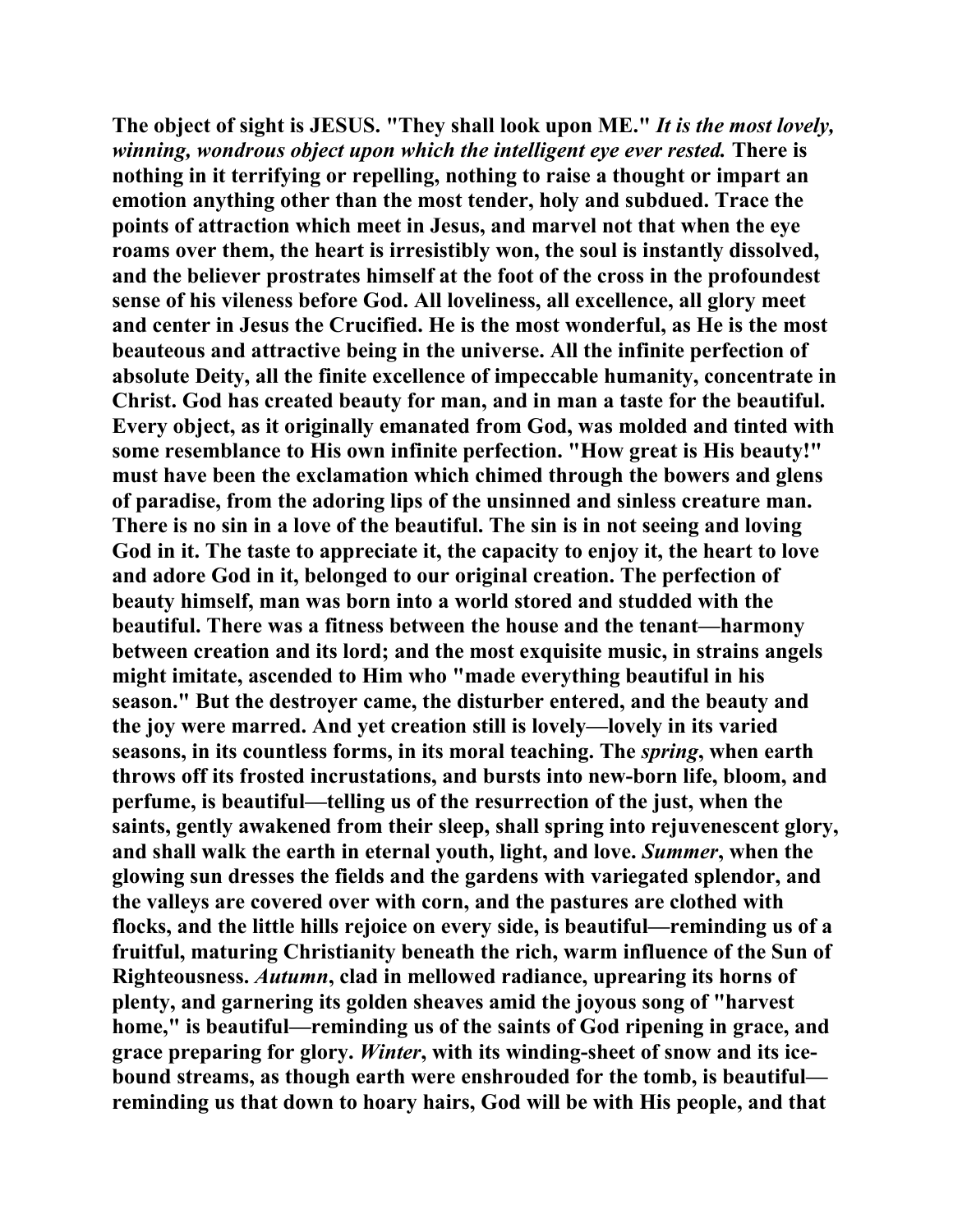**the head covered with the frosts of time, yet encircled with the crown of righteousness, will soon cease its weariness and its aching in the silent grave. The** *flowers***, earth's stars, are beautiful—telling us in language all their own that** *God created them for no practical purpose other than to please and charm us.* **The** *sky***, dyed in the purest azure—the image of heaven's purity; the**  *ocean***, illimitable and sublime—the emblem of God's eternity and power; the**  *sun***, traveling in the greatness of its strength on wings of light—the glorious symbol of Jesus; the** *moon***, walking in her silver attire—the expressive figure of the Christ of God; the** *planets***, revolving round the sun in their harmony reminding the believer of his divine and glorious Center—the nearness, power, and attraction of Jesus—all these things He has made beautiful. But seen with the Christian eye, all is beautiful, and all testifies of God. The clouds floating in endless forms of loveliness and tint—the snowy alps that pierce them—the lakes that mirror them from their glassy bosom—the sylvan glen, the shady grove, the pensive dale, the meandering river, the purling stream, the birds of gorgeous plumage and of heavenly song—all, all is beautiful, "and only man is vile." And yet for man this beautiful earth was made, and for his sustenance and enjoyment she pours forth from her bosom her hidden and inexhaustible stores of health and loveliness.** 

**"For me kind Nature wakes her genial power, Suckles each herb, and spreads out every flower! Annual for me, the grape, the rose, renew The juice nectareous, and the balmy dew; For me, the mine a thousand treasures brings; For me, health gushes from a thousand springs." (Pope)** 

**But higher forms of beauty engage our thoughts—the beauty of holiness as embodied in Jesus. The gospel dispensation introduces us to a new world of loveliness, and a new Being of love, wonder, and admiration, surpassing in His perfection all that earth in its pristine glory ever beheld—***the Incarnate Son of God***. Does love inspire, does loveliness win, do we stand in speechless awe before the image of the great, the good, the beautiful? Behold the Lamb of God—"fairer than the children of men, the chief among ten thousand, the altogether lovely one."** 

**"The loveliest, sweetest, dearest One That eyes have seen, or angels known."** 

**What marvellous** *power* **does the spiritual beholding of Christ in His moral**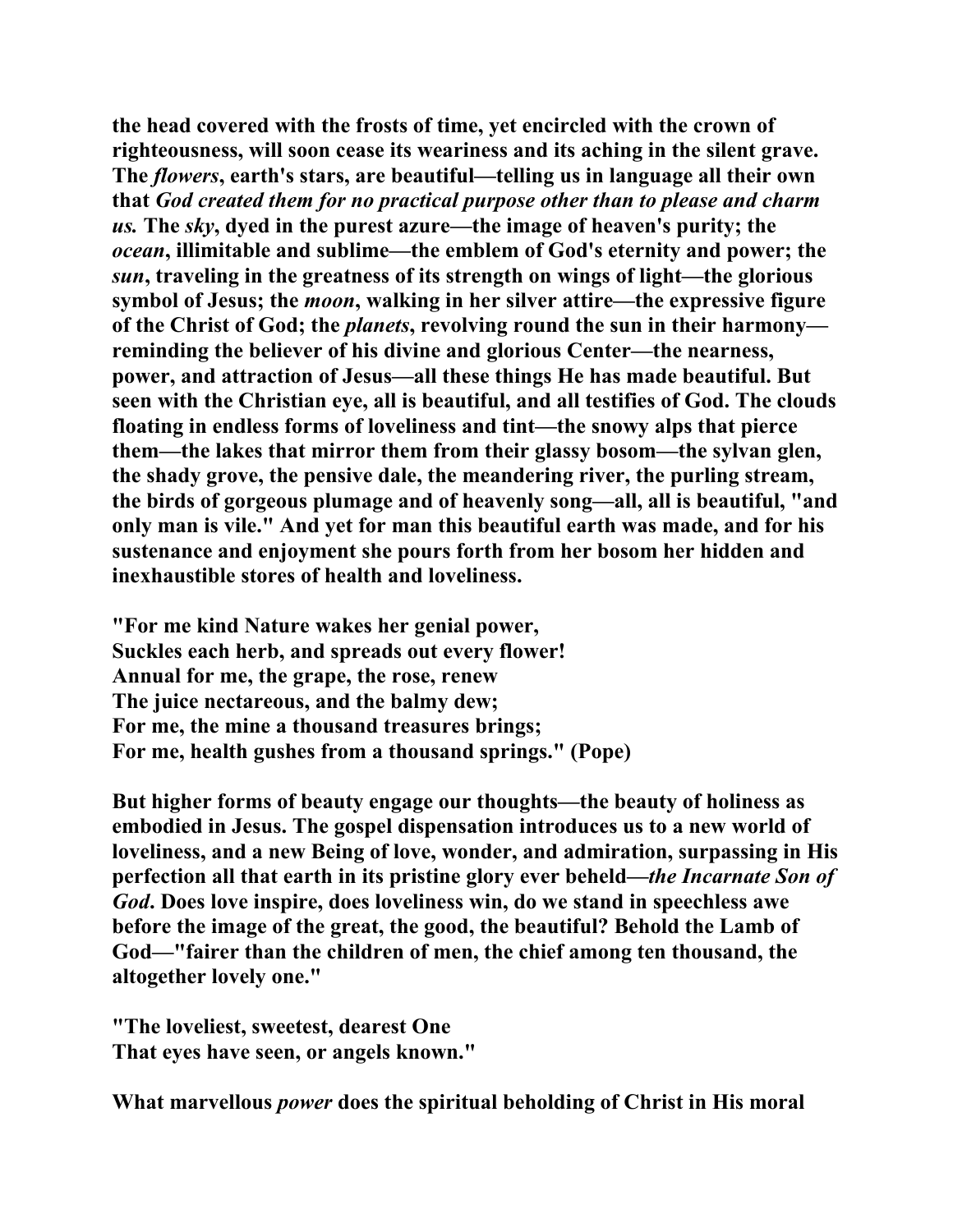**beauty possess to produce in the believing heart the tender, holy sentiment of contrition! In what spiritual light can we contemplate ourselves, our righteousness and our unrighteousness? What view can we take of sin—the sin of our** *holy* **and of our** *unholy* **things, when seen in contrast with the holiness, the beauty, and the perfection of Christ—what but the most humiliating, heart-subduing, and self-abasing?** *Could we for a moment regard sin with indifference, could we in any one act look upon ourselves with complacency, were we more conversant with the purity, and more enamored with the loveliness, and more deeply imbued with the love of Jesus?* **Would not our experience be that of the evangelical Isaiah, "Woe is me! for I am undone; because I am a man of unclean lips, and I dwell in the midst of a people of unclean lips; for my eyes have seen the King, the Lord of hosts."** 

**Let us study more closely the Lord Jesus! It is only as by faith we see His spiritual beauty that our own pales; it is only as discoveries of His holiness are made to us by the Spirit that we cry, "Unclean! unclean!" and lay our mouth in the dust. Oh, there is nothing like a clear apprehension of the Lord Jesus to empty, humble, and prostrate us at His feet! The region of the cross is too bright not to see our sinfulness, too pure not to loathe it, and too divine not to be assured of its pardon. One beam from that focus of light, oh how excellent, nourishing, and sanctifying! One glimpse of that cross, oh how replete with life, bliss, and hope inconceivable, inexpressible! Who that has felt its magnetic power, its magic influence beneath the corrodings of guilt, the shadings of sorrow, the assaults of Satan, the weariness of the world, the accusations of self, will not testify that nearness to the cross of Jesus is nearness to the source of perfect confidence, assured peace, and unruffled quietness? This, then; is the light in which we must view sin—every sin—all sin—even the light of the Savior's glory as it gathers round His cross. And contemplating it in this light, we shall see sin as it really is—divested of its disguise, disentangled from its sophistry, dissevered from its causes; and thus seeing it in its own native and naked deformity, the heart will dissolve into deep, holy, tender contrition beneath the cross of Jesus.** 

**But not only does a sight of Christ's beauty, but the spectacle of His sufferings contributes essentially to promote holy contrition for sin. We see suffering in the cross of Jesus in its unparalleled form. As a sufferer, Christ stood alone; like the light in which Jehovah dwells,** *His sufferings were unapproached and unapproachable.* **"He was a man of sorrows, and acquainted with grief," as no man ever was. What He endured when He exclaimed, "Now is my soul sorrowful, even unto death;"—what was the bitterness of that cup of which**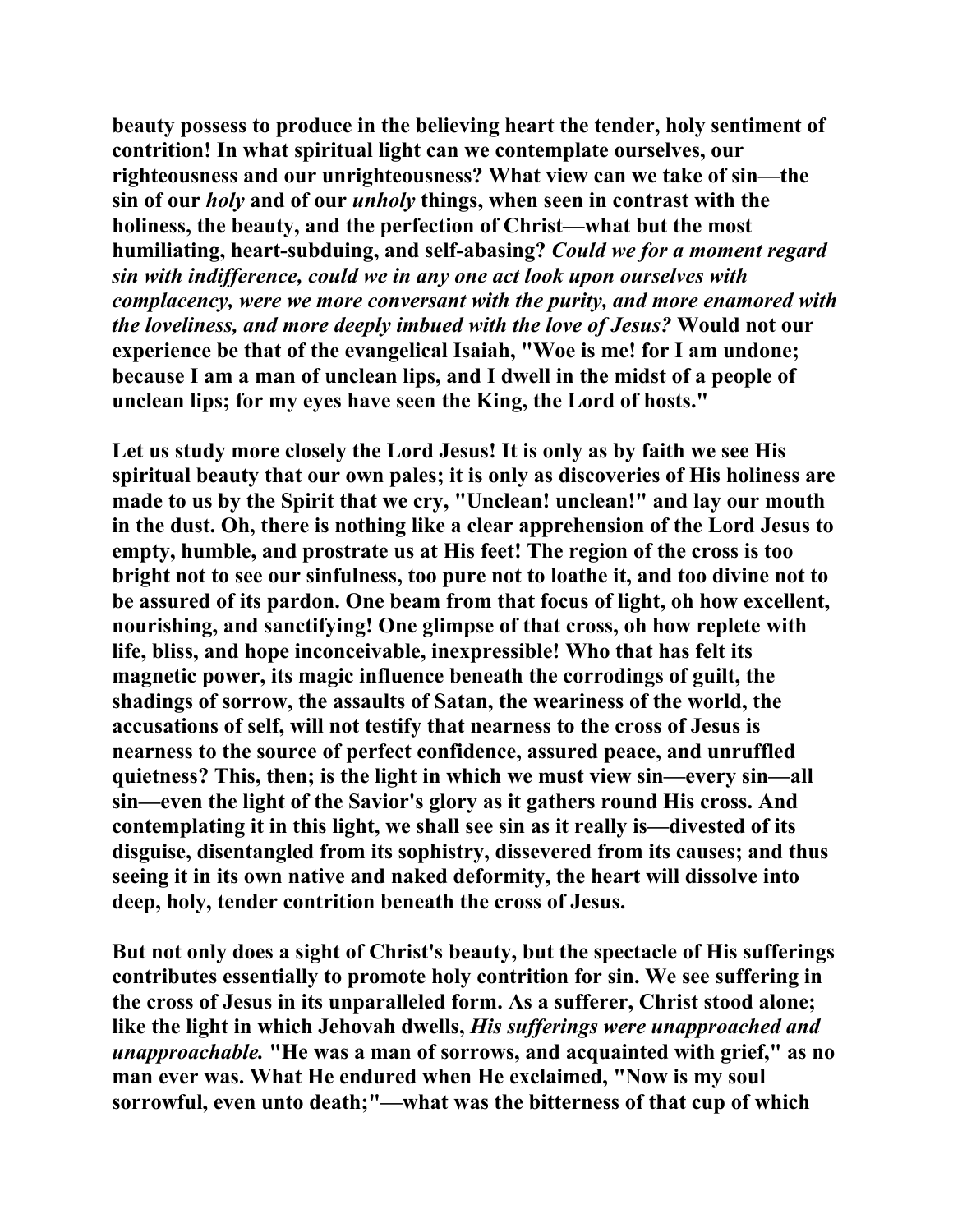**the cry of His humanity went up to heaven, that it should pass His lips untouched, but which yet He drank and drained—what was involved in that exclamation, "My God, my God, why have you forsaken me?"—we shall never fully know. Enough that He traveled the whole compass of sorrow, and touched each point. "Behold and see if there be any sorrow like unto my sorrow, with which the Lord has afflicted me in the day of His fierce anger." Can we, then, approach the cross, stand before this marvellous, unequaled spectacle of suffering love, and remember that all this was on our behalf? for us, the sin bearing; for us, the soul sorrow; for us, the bodily anguish; for us, the thorn-crown, the bloody sweat, the cross, the death—and not feel a holy contrition for those sins which crucified the Lord of life and glory? We feel a sense of pity for the individual who can behold human suffering with unmoved sensibility. Can we view the sickly pallor; the tremulous lip, the care-shaded brow, the tear-bedewed eye, the manly form which sorrow has bowed, or the gentle one which bereavement has mantled with its symbol of woe, unmoved? Turn to the cross of our suffering Lord. With what emotion other than the profoundest grief, with what feeling other than the deepest shame, with what thoughts other than the most self-abasing, can we sit down and watch Him there! What! no penitence, no self-humiliation, no sinloathing, no sorrow for having wounded Jesus! The universe, as if conscious of its curse for man's sin, is in sympathy with the suffering Savior dying for man's sin.** *The sun is veiling, the heavens are mourning, the earth is trembling, the rocks are rending, the graves are opening***, all in sympathy with a spectacle such as earth never saw and such as the universe is convulsed in seeing. And yet, how marvelously, how criminally insensible, impenitent, and cold we are!—we whose sins He was then bearing, whose curse He was then exhausting, whose death-penalty He was then suffering, who in that hour of atonement was covering our hell that He might unveil to us His heaven. Surely if sin is ever seen in its true light, if it is loathed, crucified, and forsaken, it is at the foot of Christ's cross. It is here alone it can be truly studied. We must know Christ crucified before we shall know sin crucified. To gauge in any degree the depth of our iniquities, we must in some measure gauge the depths of Christ's suffering.** 

**There must be close, personal dealings with the cross. This may reveal the secret of the crude, imperfect views of sin which you so mournfully deplore, and the consequent absence of all spiritual vitality, joy, and hope in the soul. You have been studying sin and your own sinfulness in the light of the present feverish uneasiness and restlessness which it produces, and of the alarming consequences which it entails; and all the while you have found your feelings**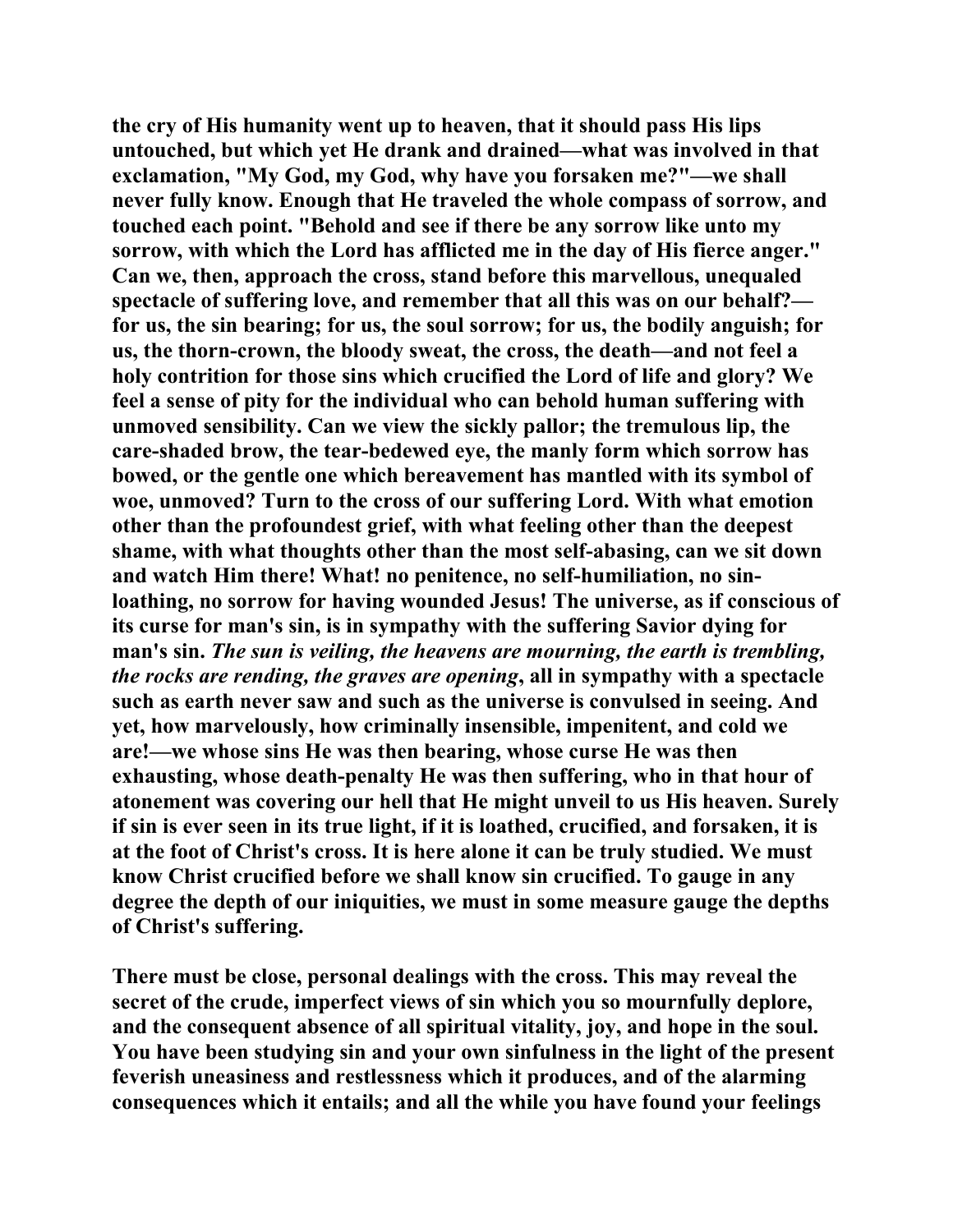**grow more callous, your conscience more seared, and your future painted in deeper, darker hues, and sin still maintaining its undisputed, unimpaired supremacy. But, approach the cross! Turn from the power, the tyranny, and the corrodings of sin, and view** *the wondrous provision* **the God of love has made for its pardon and its conquest. Concentrate your believing gaze upon Jesus suffering, Jesus dying for sin. Go and stand by the cross of Christ. One uplifted glance, one believing look,** *one dim sight of the pierced Savior wounded, bleeding, dying for your iniquities***—will revolutionize all your views and feelings respecting sin. It will appear to you as a new created thing. Its blackness, its turpitude, its results will stand out in such magnitude and color, and, at the same time, its atonement will appear so suitable, its redemption so costly, its pardon so complete, the purple flood which tides over all, and drowns all and every transgression so effectual, and He who provided it all and accomplished it all, so divine, glorious, and precious as to prostrate your soul before the cross, dissolved in penitence and love. Oh, there are no affections like those which spring from a view of Jesus crucified! No tears so precious, no feelings so true, no contrition so intense and tender as gushes from the hidden springs of the soul, touched and unsealed by the heart's believing communion with the suffering Savior!** 

**"Law and judgment do but harden, All the time they work alone; But a sense of blood-bought pardon Soon dissolves the heart of stone."** 

**Yes! if there is anything that can dissolve that heart of stone it is Christ's atoning blood. You have been around the mount that burns with fire, draped with blackness and darkness and tempest, but your heart has felt no softening. You have traversed the round of legal duty, have been strict in every religious engagement, have been conscientious in the fulfilment of every relative obligation, and yet your soul has felt no peace. In all this you have not found Jesus. You have sought Him in splendid temples, in gorgeous worship, in costly sacrifices, in excited crowds, in the pious circles of rank and wealth and influence, and still you have not found Jesus. But at length, by some power, invisible and inexplicable, gently and persuasively moving upon your mind, you have been led into another, more shaded and sequestered path—you have sought Jesus at the cross, in poverty and desertion, in humiliation and sorrow, in suffering, blood, and death, and lo! you have found just the Savior that you needed, the peace you craved, the joy for which you longed, the hope for which you sighed; and now, beneath the cross of Jesus, you are prostrate, a**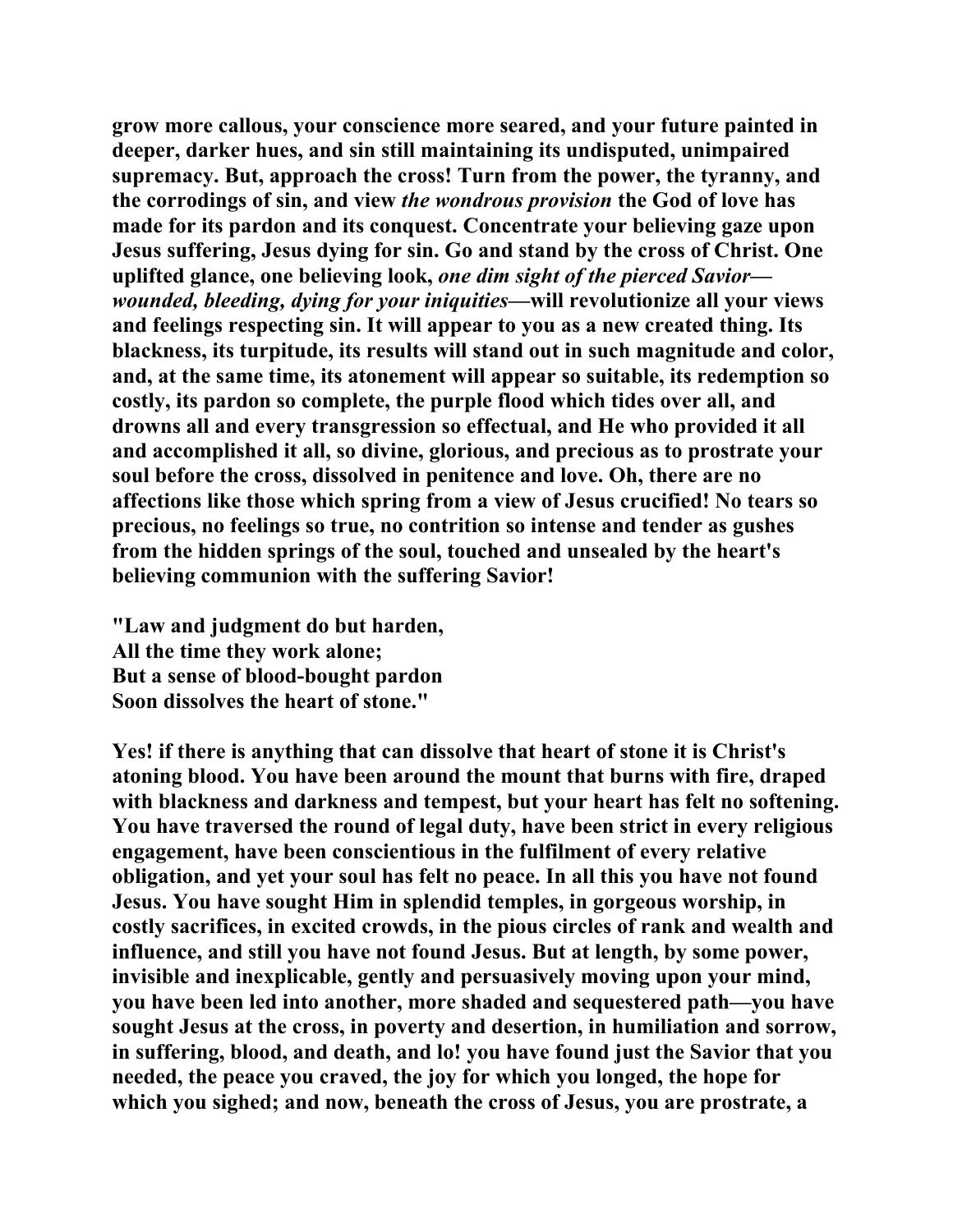**rebel won, a soul penitent, a sinner saved! Oh, one moment's believing, close contact with the cross will do more to break the heart for sin, deepen the conviction of its exceeding sinfulness, and disenthrall the soul from all its bondage and its fears, bringing it into a sense of pardon and acceptance and assured hope, than a lifetime of the most rigid legal duties that ever riveted their iron chain upon the soul.** 

**But it is the spectacle, not so much of Christ's personal beauty and suffering, as of** *His suffering love***, that most deeply moves the heart! The picture of love sacrificing itself, courting death itself in its most terrific form, for an object unworthy of its affection, would seem sufficient to melt the marble to sensibility. The sight of mere suffering has a tendency in some minds rather to petrify than to soften the feelings, so entirely has sin impaired the finest and noblest parts of our nature. But when in faith we look upon Him whom by our sins we have pierced, we behold, not suffering only, but** *suffering love***—love the divinest and most ancient, love the most tender and strong, love the most self-sacrificing the dying love of Jesus! Nothing provides a clue to the marvels of Christ's history but** *love***. Love was the inciting cause of all, the moving spring of all, the rational solution of all the wondrous events that traced the life of our blessed Lord. Oh, how He loved! The love of Christ!—it passes knowledge. Lying at the cross where** *Incarnate Love* **was transfixed, where it sorrowed, bled, and died, the soul dissolves into tenderness and contrition. He who writes the history of the cross, writes the history of love—the only record of love that shall be preserved in the archives of eternity. This is the love upon which the pierced Savior invites us to look. To look at the Incarnate God is to look upon Incarnate Love.** 

**Bring your soul, my reader, beneath the focus of the cross, and you have concentrated upon it the burning rays of incarnate love—and** *self-abasement, holy penitence, and sweet affection will be the blessed result.* **Who can stand unmoved before the sight and look and words of love—that love sacrificing itself for us? Such is the love of Jesus! Often as its history has been traced, its story told, its pains and sorrows and death portrayed, yet, when shed abroad afresh in our hearts by the Holy Spirit, when we approach the cross and attain a clearer view of its reality, a deeper sense of its depth and tenderness, a more vivid realization of its marvellous sacrifice, a more spiritual apprehension of the wondrous redemption it has wrought, the full salvation it has finished, the free pardon, the perfect peace, and the unspeakable joy it inspires, the hell it has sealed and the heaven it has opened, oh, can we look upon Him whom our sins, past, present and future so deeply pierced, and not mourn?**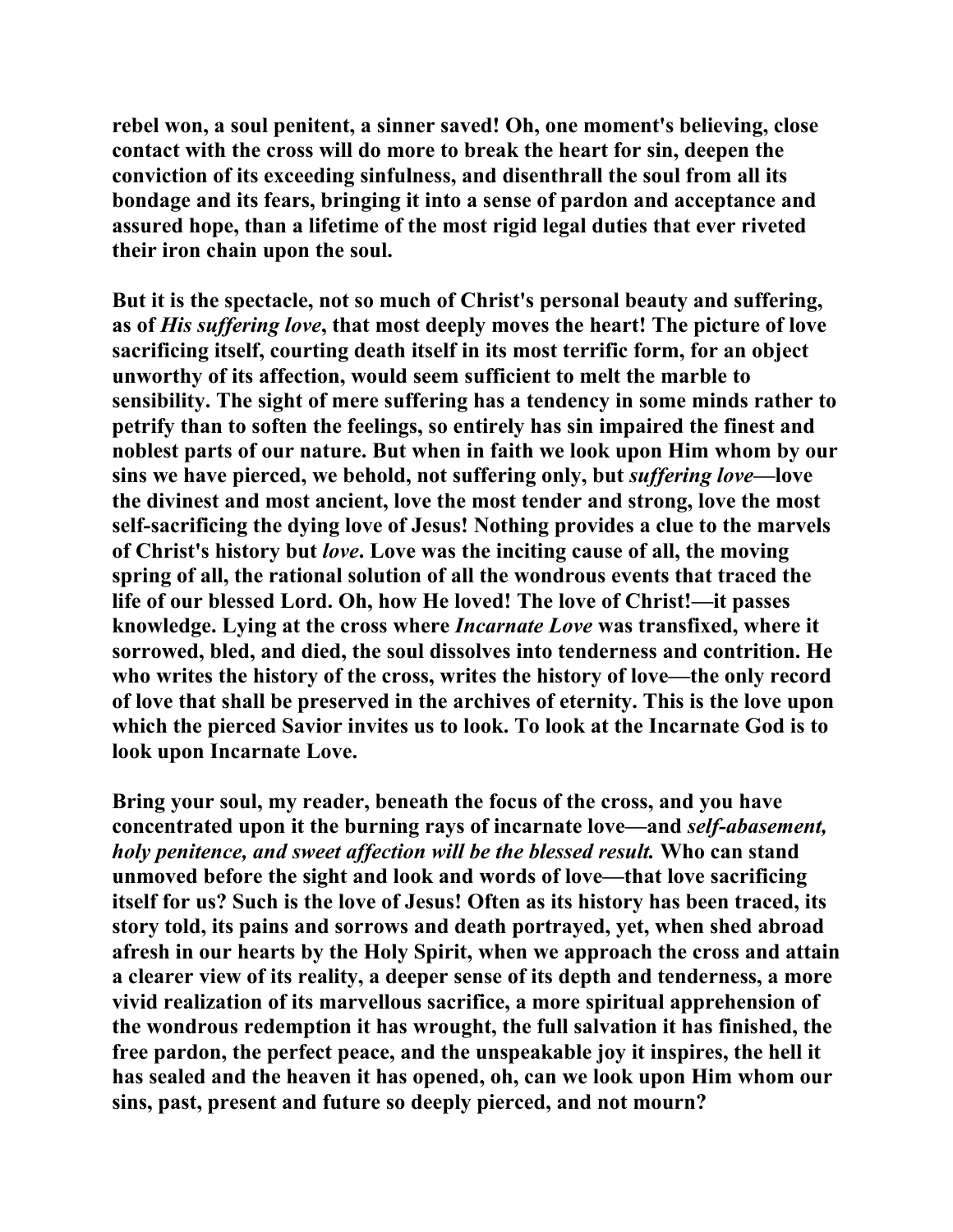**We thus reach an important part of our subject—the LOOKING upon Him whom we have pierced. "They shall** *look* **upon Me."** *There must be a believing, spiritual apprehension of Christ, or sin cannot properly be seen, or seen only to plunge the observer into the depths of despair.* **The mere presentation of the cross to the natural eye will awaken no emotion, other than natural ones. That which is natural can only produce what is natural. Nature can never rise above itself—it invariably finds its own level. Thus, in a contemplation of the sufferings of Christ, there may in minds of deep natural sensibility, be emotion, the spectacle may affect the observer to tears—but it is** *nature* **only. Those who are accustomed to foreign travel may often have stood amid the deep religious gloom of the gorgeous cathedral, and have observed the ghostly form of the pious devotee of papal superstition slowly and solemnly gliding along its shaded cloisters, and then falling prostrate before the picture of a dead Christ, in apparently the profoundest emotion. Beyond this the 'religion of feeling' cannot go.** 

**My reader, beware of mistaking** *nature* **for** *grace***; the emotions of a stirred sensibility, for the tears of a broken and a contrite heart. The eye that looks upon Christ, and upon sin through Christ, is** *the eye of faith, that marvellous telescope of the renewed soul which beholds the invisible, sees the unseen, peers into eternity, and makes future things present realities.* **This it is that dissolves the heart into holy, tender contrition. Such a sight of Him whom we have pierced will smite the rock, and the streams of godly grief will flow. One simple, believing, close look at the cross will more quickly and effectually subdue the heart for sin, give a deeper sight of its sinfulness, and inspire the soul with a stronger confidence in the forgiving love of God, than all the thunders that rolled and the lightnings that flashed around the brow of Sinai.** 

**You who have some legal apprehension of sin, who see your depravity, feel your condemnation, dread the judgment—you who have been laboring for acceptance with God, oh receive the message of the gospel!—look believingly to the cross, gaze upon Him whom your sins pierced, and you shall realize the marvellous effects in your soul of one believing look of faith, one drop of atoning blood, one beam of forgiving love, transforming the sepulchral darkness of your soul into the meridian light of God's salvation. Oh most significant words—"They shall look upon ME!" They shall turn from Moses, and from the law, and from their sacrifices, and from all their sins and transgressions, and one object shall attract and fix their believing gaze—"ME whom they have pierced."**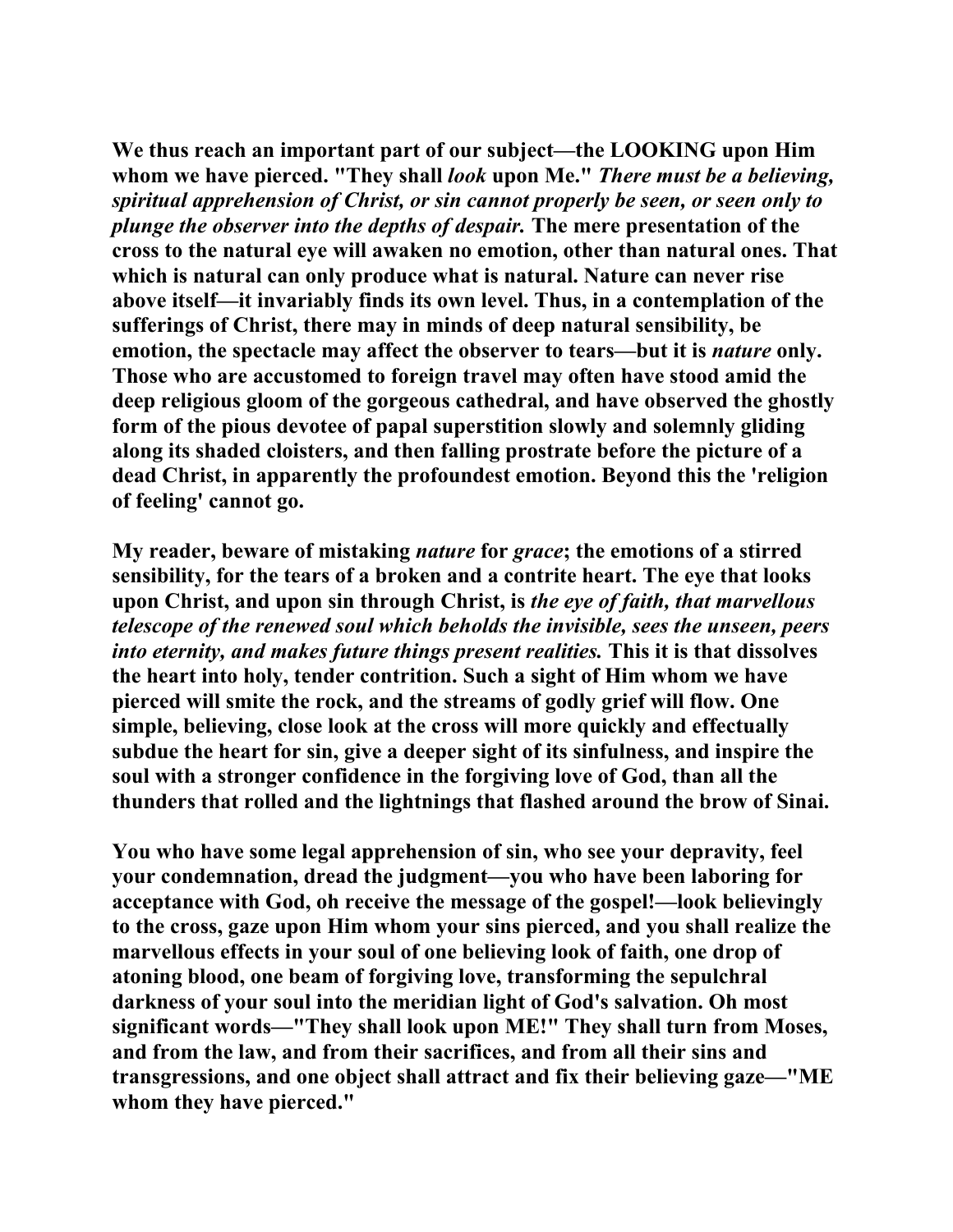**The EFFECT of this believing look at sin through Christ, and at Christ as putting away sin by the sacrifice of Himself, we are yet to consider. Our remarks must be brief. We read, "And they shall** *mourn* **for Him, as one that mourns for his only son, and shall be in bitterness for Him, as one that is in bitterness for his first-born." The following are some of the distinctive features of that deep contrition for sin which springs from a view of this glorious sacrifice. It is evangelical in its nature, as opposed to the** *legal***. It is an emotion in alliance with the gospel and not the law. It is from Christ—it is produced by Christ—it is full of Christ. It is a flower that blooms beneath the cross. A sight of atoning blood—a sense of pardoned sin—the streams of dying love as they flow from the cross gliding into the soul; in a word, a full, clear, simple sight of Jesus as saving sinners, sinners the vilest, sinners the oldest, sinners the chief, sinners who have not one plea springing from themselves but the greatness and the number and the turpitude of their transgressions—will fill the soul with gospel mourning.** 

**It is holy in its nature, in opposition to the sorrow of the world. It is emphatically and preeminently** *godly sorrow***.** *The most holy posture of the soul is at the foot of the cross.* **There all the feelings and thoughts which possess it, are produced by, and are in sympathy with, the most extraordinary display of holiness the intelligent creation ever beheld—the Son of God dying for our sins! Holy, then, is the nature and holy the fruits of that contrition for sin which dissolves the heart before the spectacle of Jesus crucified.** *Never is sin more vividly seen, or so deeply felt, never is self so profoundly loathed, or so entirely forsaken, as when the believing soul is enshrined within the pierced side of Christ.*

**"Then beneath the cross adoring, Sin does like itself appear; When the wounds of Christ exploring, I can read my pardon there."** 

**It is intense. The deepest feeling of which the human soul is capable is experienced beneath the cross of Christ. Our Lord has selected from the world of imagery the most expressive and touching simile to illustrate this—a parent's grief for his first-born! To behold the heir of the family and the inheritor of the estate, the tall cedar, the strong and beautiful staff, smitten to the earth, borne to an early tomb, is sorrow intense indeed! Is there a sorrow that surpasses it in intensity? There is! Deep and keener far that sorrow which**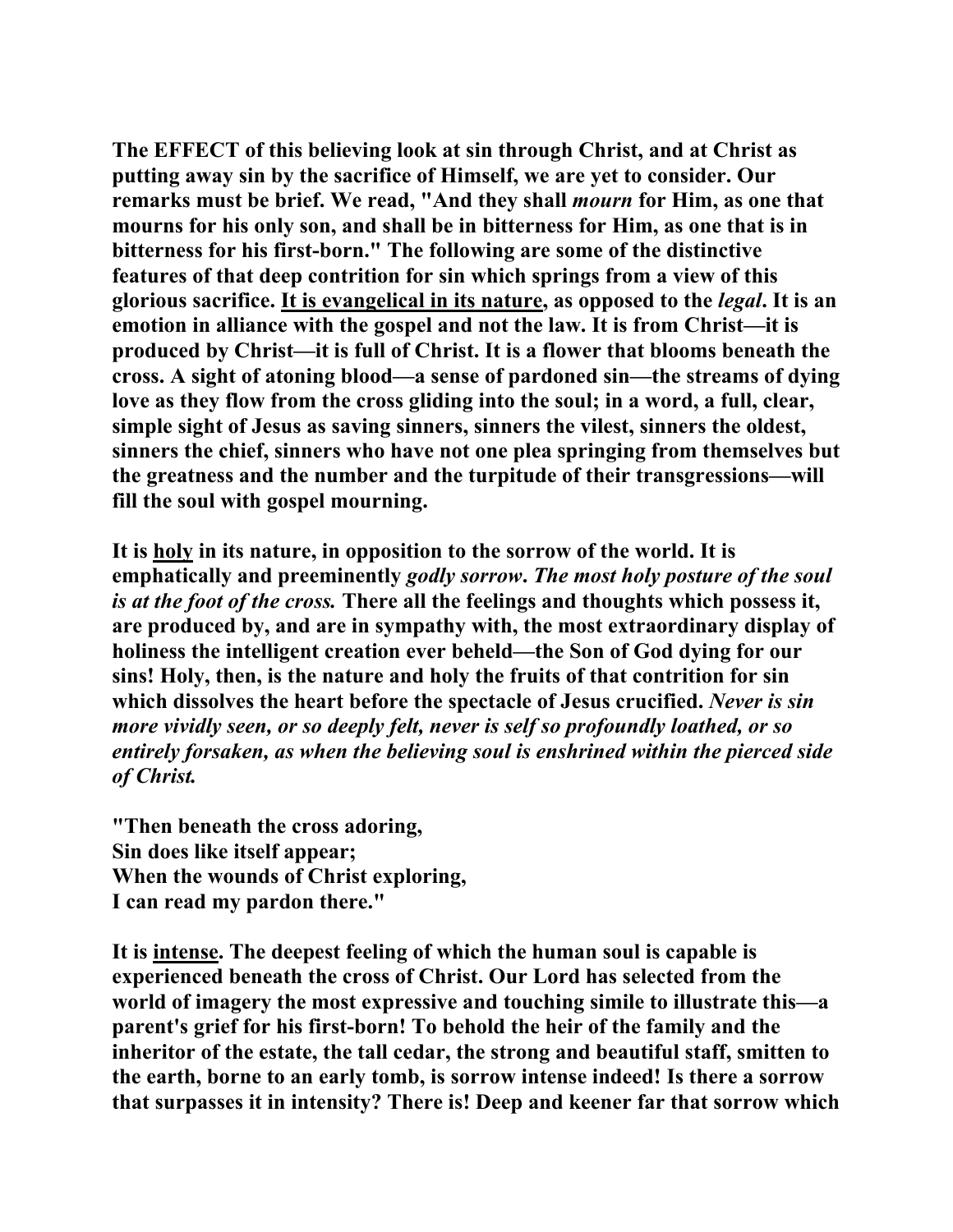**overwhelms the soul prostrate in view of Jesus upon the cross. The one sorrow touches but the natural, the other stirs to the lowest depth the** *spiritual affections of the soul.* **In the one, the religious element has no place, in the other, there is the deepest sense of sin against the holy Lord God. How conclusive of this the Scripture specimens of godly sorrow for sin. "Wash me thoroughly from my iniquity, and cleanse me from my sin. For I acknowledge my transgressions: and my sin is ever before me. Against you, you only, have I sinned, and done this evil in your sight. Hide your face from my sins, and blot out all my iniquities. The sacrifices of God are a broken spirit; a broken and a contrite heart, O God, you will not despise." "Pardon my iniquity, O Lord, for it is great." Trace the remarkable workings of this intense godly sorrow in the repentant Corinthians. "Behold this self-same thing, that you sorrowed after a godly sort, what carefulness it wrought in you, yes, what cleansing of yourselves, yes, what indignation, yes, what fear, yes, what vehement desire, yes, what zeal, yes, what revenge!" Truly, "they shall mourn and be in bitterness, as one that mourns for his first-born."** 

**It is the harbinger of joy.** *The sight of sin and the sight of Christ at the same moment constitutes an element of the deepest, purest joy.* **The tears of godly sorrow are the seeds of holy joy. He that goes forth weeping, bearing this precious seed, shall doubtless return again with joy. Weeping beneath the cross may endure for a night, but the joy of the Lord will assuredly dawn with the dawn of morning. The gloom that drapes the soul, weeping at the cross, shall dissolve into light, unclouded and serene. The joy of knowing that God is reconciled in Christ Jesus, that sin is pardoned, that peace is possessed, that heaven is secure, oh, it is a "joy unspeakable and full of glory." Henceforth, O believer, the cross shall, like the glorious sun, illumine your path through this region of sin and sorrow with its growing luster, until it lead you up to the realms of perfect day.** 

**O God! to life's last and latest hour let me be a weeper at the cross! Precious Savior! in view of my sins and my sinfulness—in view of the awful solemnities of eternity, what can I do but cling to Your cross? And when** *death***, of whom You, O Christ, are the plague, dissolves the silver cord and** *sets my spirit free***, take me to the place where Your own soft hand shall wipe my tears, and turn**  *my present and momentary sorrow for sin into the future and eternal joy of perfect holiness!* **Lord, for that blissful hour my longing spirit pants!** 

**"When shall I be at rest? my trembling heart Grows weary of its burden, sickening still**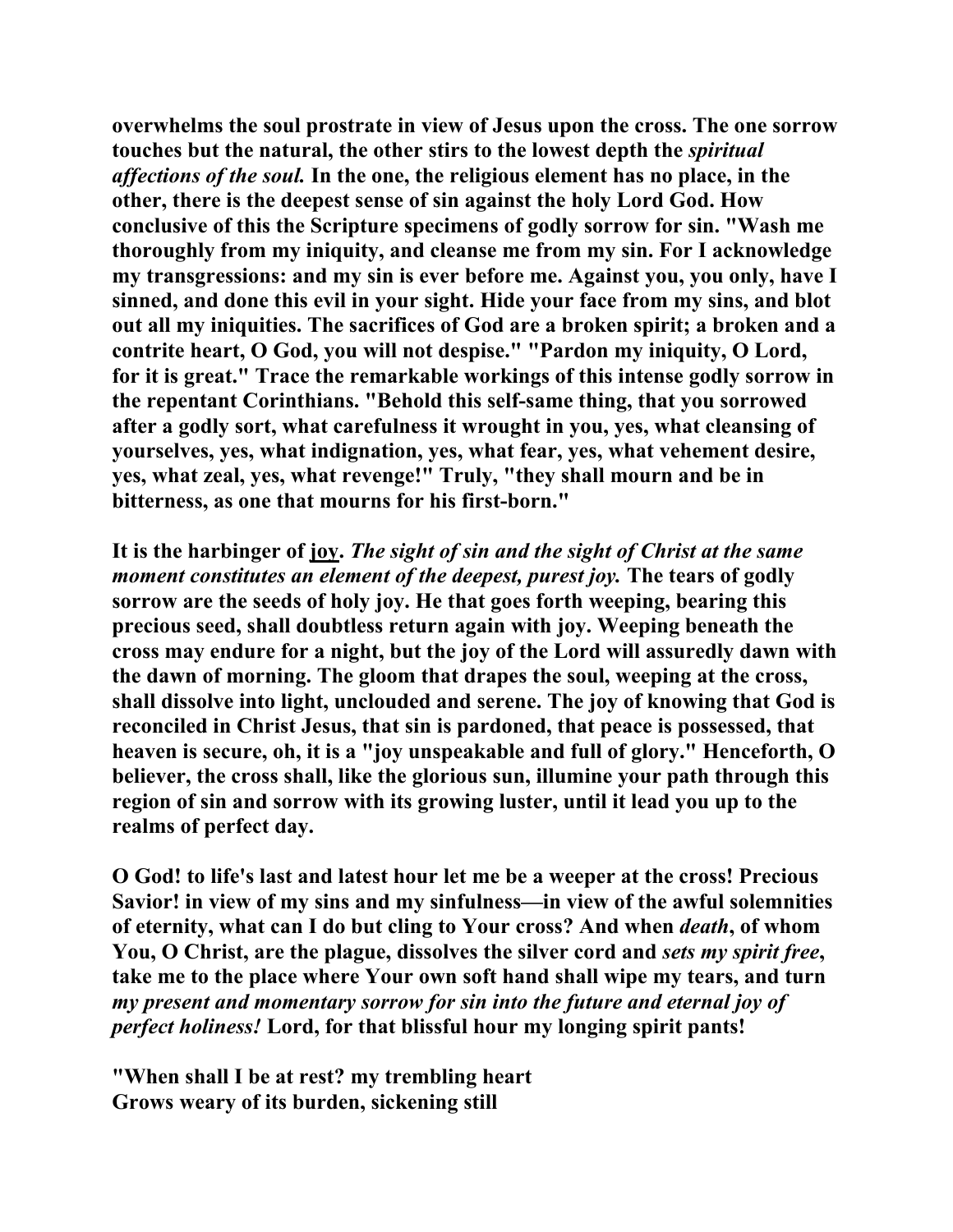**With hope deferred. Oh! that it were Your will To loose my bonds, and take me where You are.** 

**"When shall I be at rest? my eyes grow dim With straining through the gloom, I scarce can see The way-marks that my Savior made for me; Oh, that it were morn, and I were safe with Him.** 

**"When shall I be at rest? Hand over hand I grasp, and climb an ever steeper hill, A rougher path. Oh! that it were Your will My tired feet might tread the Promised Land.** 

**"Oh that I were at rest! a thousand fears Come thronging over me lest I fail at last. Oh that I were safe, all toil and danger past, And Your own hand might wipe away my tears.** 

**"Oh that I were at rest, like some I love, Whose last fond looks drew half my life away; Seeming to plead that either they might stay With me on earth, or I with them above.** 

**"But why these murmurs? You did never shrink From any toil or weariness for me, Not even from that last deep agony; Shall I beneath my little trials sink? "No, Lord, for whom I am indeed at rest. One taste of that deep bliss will quite efface The sternest memories of my earthly race, Save but to swell the sense of being blest.** 

**"Then lay on me whatever cross I need To bring me there. I know You can not be Unkind, unfaithful, or untrue to me! Shall I not toil for You, when You for me did bleed."** 

**Faith at the Foot of the Cross**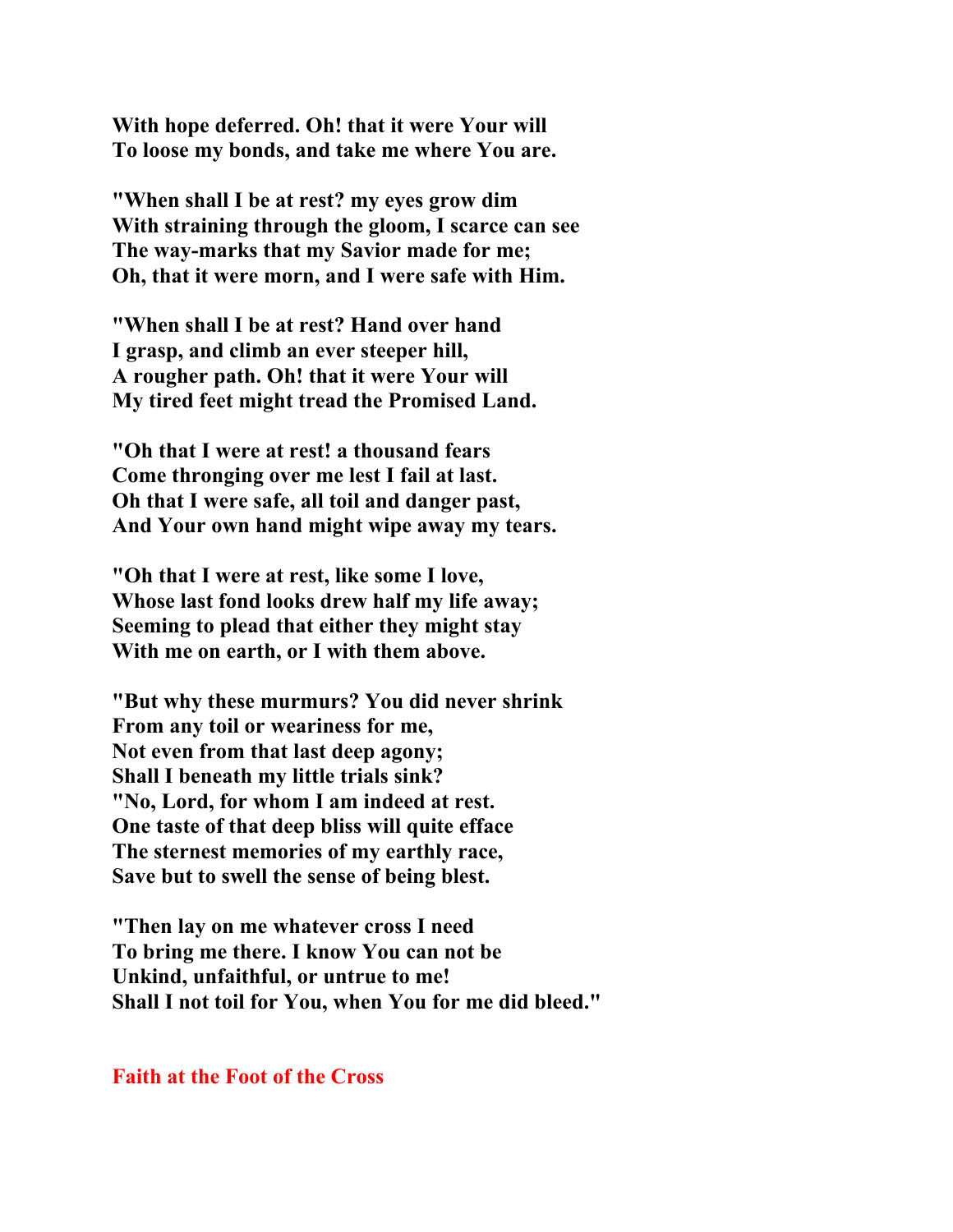**"God presented him as a sacrifice of atonement, through faith in his blood." Romans 3:25** 

**"Whom God has set forth to be a propitiation through faith in his blood." Romans 3:25** 

**"For God sent Jesus to take the punishment for our sins and to satisfy God's anger against us. We are made right with God when we believe that Jesus shed his blood, sacrificing his life for us." Romans 3:25** 

**If there be a grace of the Christian, a divine principle wrought in the heart by the power of the Spirit of God, that has its** *source* **in Christ, is by Christ**  *sustained* **and** *strengthened***, it is the grace, the principle of faith. The faith of God's elect—the faith that justifies, sanctifies, and saves—is pre-eminently** *a divine plant***, having its** *root* **and** *nourishment* **in a crucified Savior. And all professed faith that is not thus engrafted upon the cross of Christ, that has not Christ Jesus for its author, sustainer, and finisher, is a spurious, dead, notional faith, that never will, because it never can, bring its possessor within the realms of glory.** 

**In the further prosecution of our subject, illustrating the graces of the Christian, as clustered around and engrafted upon the cross of Christ, we bend our thoughts to the consideration of this precious grace, the faith of the true believer, showing that it has directly and exclusively to do with a crucified Redeemer. "Whom God has set forth to be a propitiation through faith in His blood."** 

**The first view which will engage briefly our attention is the OBJECT OF FAITH'S TRUST—CHRIST JESUS OUR PROPITIATION. The very idea of faith, which, in other words, is simple trust or credence, implies** *an object in every respect worthy of its confidence***. There are things in nature and beings in the world in which we repose confidence only to be betrayed. We cherish human** *hopes* **but to see them crushed and die; worldly** *expectations* **but to prove the illusory phantoms of imagination. But in the great matter of our salvation it is of infinite moment that the object in which our souls trust for a blessed futurity should be worthy of our implicit and solemn confidence. If, when the shadows of eternity are darkening around you, it be found that the object upon which your faith has been reposing—perchance your legal obedience or your religious duties—betrays you at a moment when more than ever you will need the peace and joy and hope which true faith in Jesus**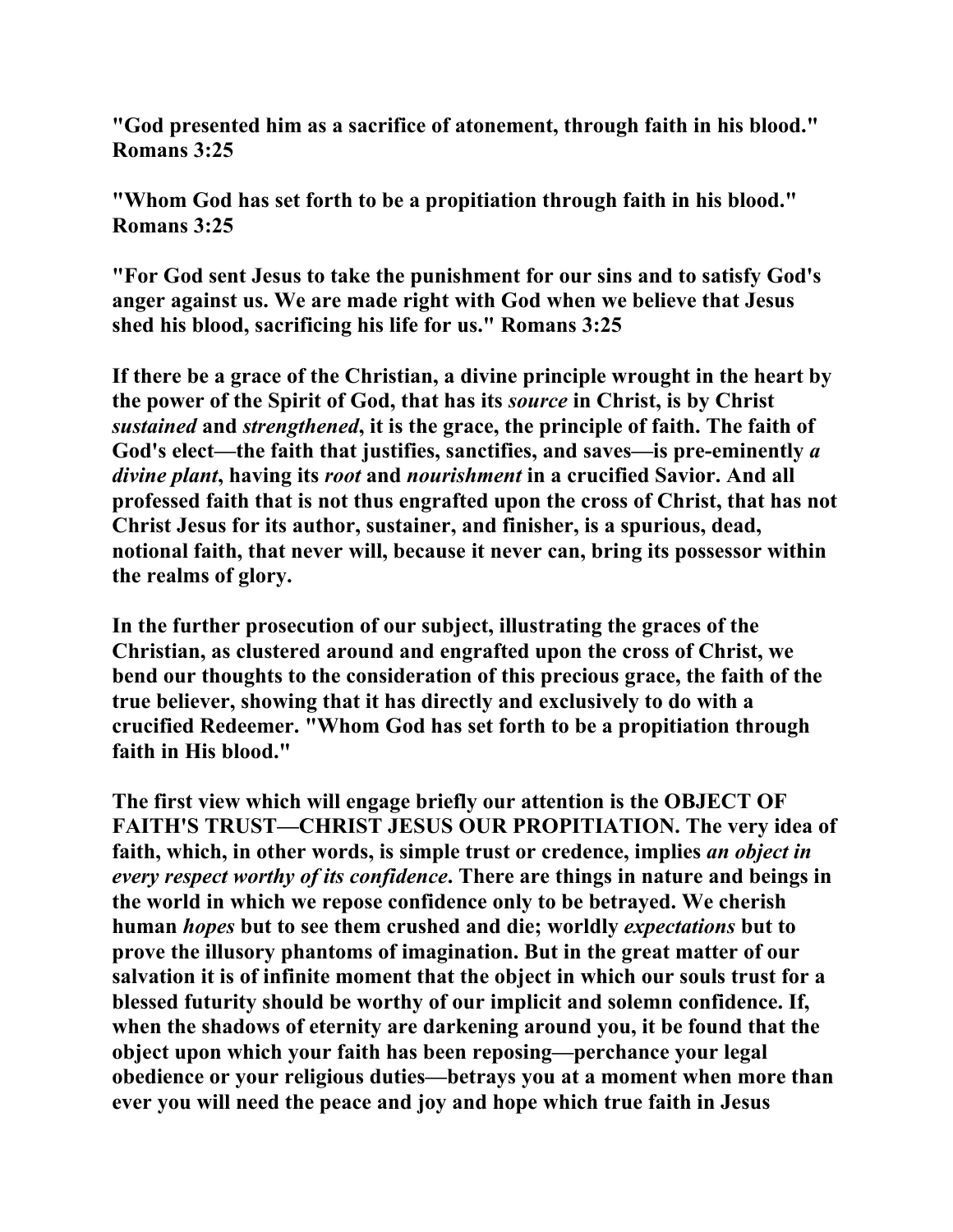**inspires, what a fearful discovery to find that you have placed confidence for salvation in an object which, when most you needed its supports and succourings, woefully and utterly fails you! We hasten, then, to place before you, my reader, the** *one exclusive object on which saving faith exclusively reposes***—it is Christ Jesus our propitiation.** 

**Now, with regard to this PROPITIATION, there are three points of light in which we would briefly present it. The first is the idea of satisfaction. Christ Jesus, our propitiation, has given a satisfaction to the claims, demands, and requirements of God's moral government, upon the divine basis of which the most hell-deserving sinner, repenting and believing, may be eternally saved. Need we argue the** *necessity* **of such a propitiation? There must be a satisfaction made to the righteous government of God, because we have sinned against Him. We have cast off God. We have rebelled against Him. We have trampled upon the glory of His name. We have done outrage to His love and rendered ourselves obnoxious to His righteous displeasure. Now, before God can take a step in restoring us to His divine favor, and in reinstating us among His people, there must be such an** *equivalent satisfaction made to His moral government, as shall vindicate His righteousness, satisfy His justice, illustrate and guard His holiness.* 

**There are two ways by which many endeavor either to avoid the force of this truth, or entirely to ignore it. The first is, by** *denying any necessity of a satisfaction to God's government, in order that a sinner may be saved***. The individual who wraps himself up in the attribute of Divine mercy at the expense of every other perfection of God, denies this truth, that God's justice demands satisfaction, that His moral government requires a vindication before He could be merciful or gracious to the sinner. He, in effect, says, "I expect to be saved without this satisfaction of which you speak."** 

**Then, there are others who deny this truth by** *presenting a satisfaction of their own.* **All who have not simple faith in the propitiation of the Lord Jesus Christ are endeavoring to provide a satisfaction of human invention. "They, being ignorant of God's righteousness, and going about to establish their own righteousness, have not submitted themselves unto the righteousness of God." The Papal Church is fruitful of these human satisfactions, nor are they lacking outside its pale.** 

**But we come to the great truth that the Lord Jesus Christ is our propitiation; in other words, He is our satisfaction. Oh, what a marvellous and precious**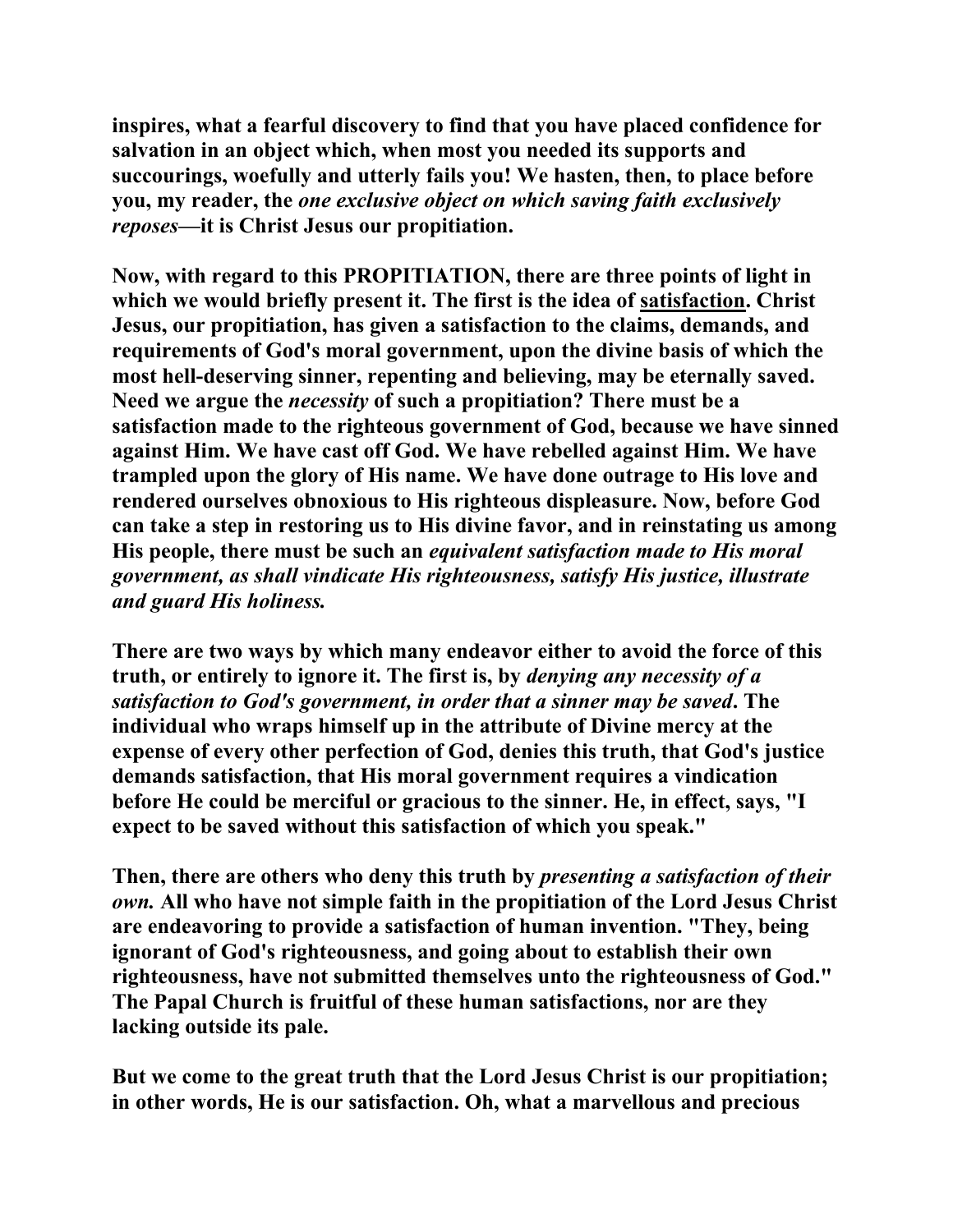**truth is this! Christ has given all the satisfaction that the divine government required. He has vindicated God's honor, has satisfied His justice, and has upheld His truth by the offering of Himself in our stead, by the shedding of His most precious blood for our sins, by bringing in a new and everlasting righteousness for our justification; and now, on the ground of his satisfaction, God can be propitious, pardoning our sin and accepting our person. "I am perfectly satisfied," says Justice. "I demand no more," responds the Law. And thus, through the one offering of Christ as our satisfaction, God is glorified and the sinner is saved.** 

**The second idea suggested in the doctrine of Christ our propitiation is covering. Literally, it means the covering of the mercy-seat, from above which God would hold converse with His people. Now, Christ is our propitiation. In other words, he is our covering. He covers our transgressions and hides our sins from the eye of God's justice and the eye of His law. Christ's imputed righteousness, which is "unto all and upon all those who believe," thus becomes the clothing, or the covering of the saints. "Blessed is the man whose transgressions are forgiven, whose sin is covered."** 

**Another idea involved in propitiation is reconciliation. Christ has reconciled us unto God by His blood. He has brought us into a state of friendship with Jehovah, into a state of oneness with the Father. The atonement, as we have intimated, literally means at-a-one-ment. The work of Christ annihilates the enmity and brings us into a state of peace with the righteous and Holy One. Mistake not this reconciliation, beloved. Some seem to suppose that Christ's sacrifice procured the love of God—that the Father loved us because the Son died for us—yes, died to inspire that love? But this is an egregious fallacy.**  *What Christ did was to remove the obstruction in the way of God's love.* **There were insuperable obstructions—obstructions which all the angels in heaven never could remove. Christ undertook their removal. The everlasting love of God towards His Church panted to be free, struggled for an outlet. Christ came into the world to open a channel through which it might flow down freely to poor sinners. He honored and magnified the law by His obedience, gave to justice its full requirement, by His sufferings vindicated the righteousness of God's government, and so divine love gushed forth to man. Thus,** *Christ stood in the breach, spanned the mighty gulf between God and the soul, bridged the chasm with the cross, and now, through His pierced and bleeding heart, God's everlasting love flows uninterruptedly, freely, to poor, guilty sinners***; and those who accept in faith his propitiation; are in a state of reconciliation with God. Oh, blessed reconciliation!**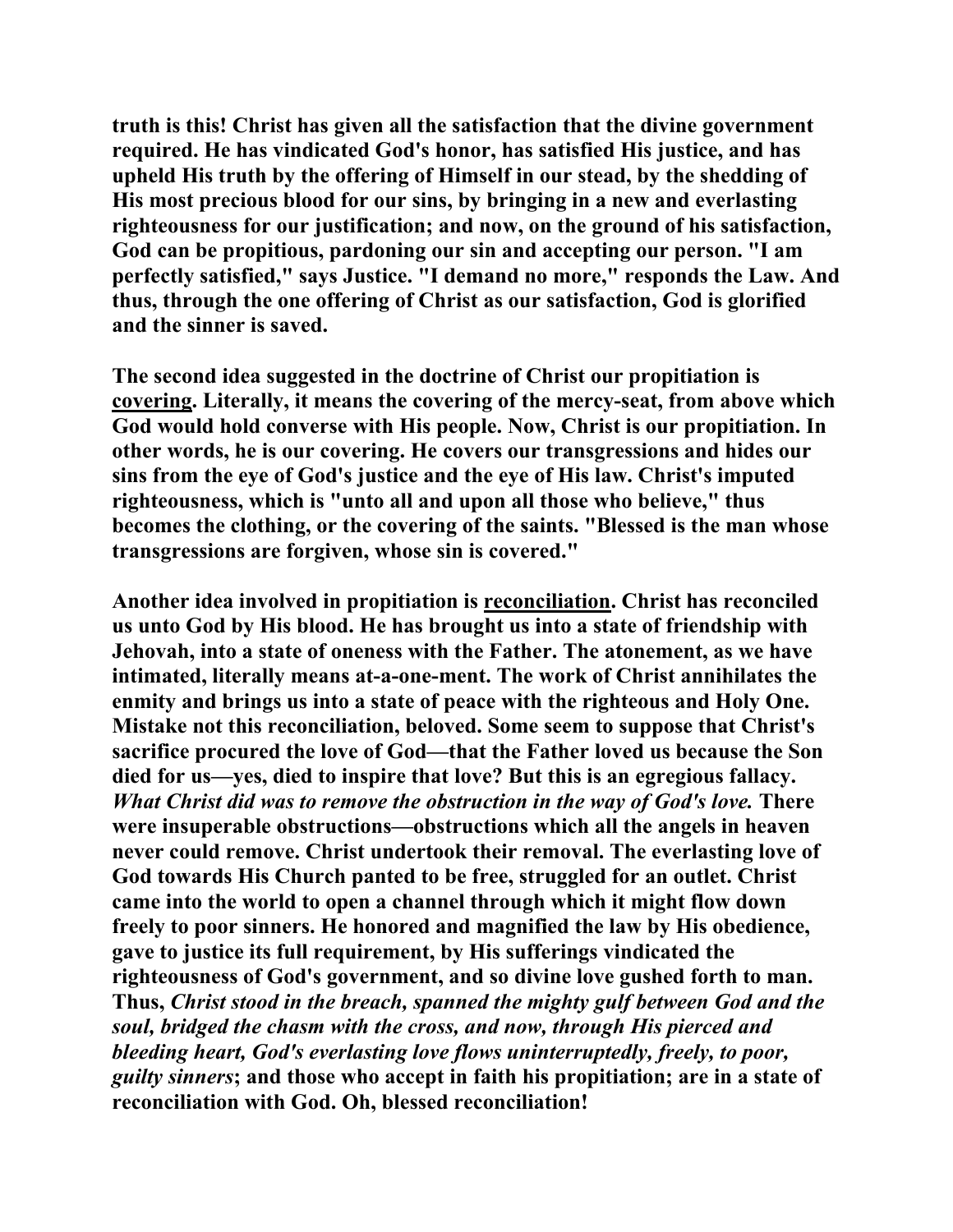**Reconciliation in any form is delightsome. To see disturbed friendship restored, alienated affections won back, a rebellious child replaced in a parent's love, is a spectacle that moves to its depths the most callous sensibility. But oh, transcendent spectacle that moves all heaven—God and man at peace through Christ Jesus! "All things are of God, who has reconciled us to Himself by Jesus Christ." "And you, that were once alienated and enemies in your mind by wicked works, yet now has He reconciled in the body of His flesh through death, to present you holy and unblameable and unreprovable in His sight." All now is peace between God and the Christbelieving sinner. The enmity is removed, the controversy has ceased, harmony is restored, friendship exists, and God and man once more are reconciled and at peace.** 

**Now, this satisfaction which Christ has made to God, is faith's confidence. Is it, my reader, the ground upon which your professed faith reposes, or is it some phantom of your own? Are you building your hope of heaven upon the divine atonement of which we have been treating, or upon an obedience wrought by yourself? I ask you as one having upon you the sentence of death, as an accountable being, a being possessed of a solemn immortality, where is your professed faith resting in reference to the salvation of your soul? If it is not resting on Christ's righteousness as the covering of your soul, you are not in a state of reconciliation with God through Christ Jesus, and it will go hard with you when summoned to meet your God. You will appear before Him without the wedding-garment.** 

**We are now conducted to the consideration of THE MATERIAL OF FAITH'S NOURISHMENT. Here the great truth of faith's vital nourishment is brought out—the atoning blood of Christ. "Through faith in His blood." Now, in what sense is atoning blood the support and sustenance of that faith which sanctifies and saves the soul?** 

**In the first place, faith is nourished by accepting all the blessings which flow from Christ's atoning blood—the blessings which result from the sacrifice of Christ are many, vast, and glorious. The pardon of all your sins—complete and free justification—adoption into the family of God—peace and friendship with God—hope that makes not ashamed—filial fellowship and communion with the Invisible—holy motives, added to filial obedience—submission to God's will in all His various dispensations—these untold blessings flow to us through the channel of the atoning blood of Christ. That blood of Christ,**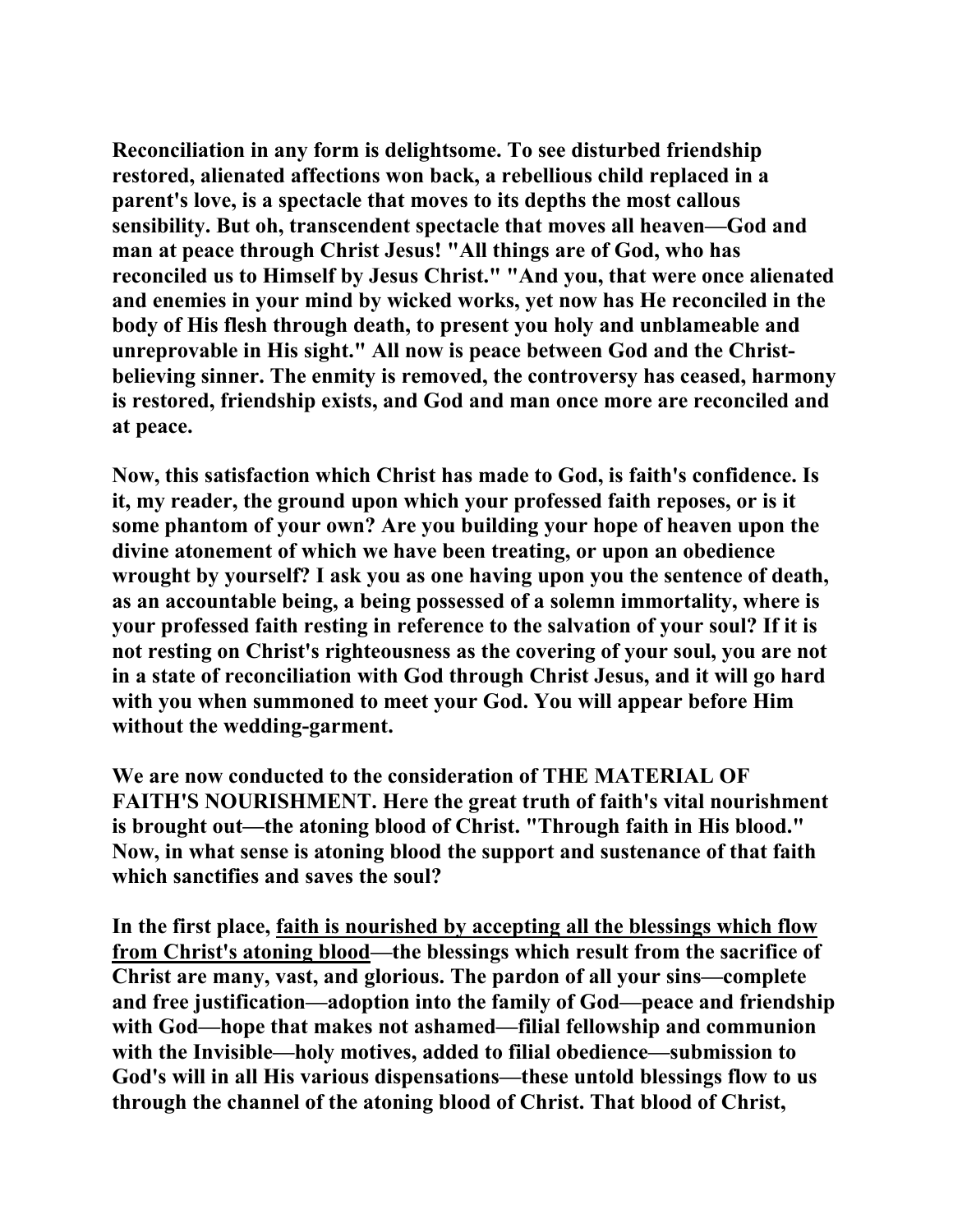**beloved, was so divine in its efficacy, a thing so transcendently precious to God, so unspeakably costly, that it freely purchased and eternally secured every blessing that we can be the recipients of in this vale of tears. Now we return again to the truth, that our faith is fed and nourished by its simple, unquestioning reception of all the blessings which flow to the believer through the atoning blood of Christ. Do not put away from you any of these blessings. Be careful how you reason, "I put in a plea for this blessing, or a plea for that, but I dare not put in a plea for all." What is this but robbing your own soul? Oh, trifle not with the atoning blood of Christ! It has secured all the blessings of the new covenant, and you have an individual inalienable right to all the costly blessings of that covenant. And if your simple faith will receive all the good things which the blood of Christ has purchased and secured, you crown faith with its brightest diadem. The moment you begin to hesitate and question your title to any of these blessings, the divine principle of faith becomes impaired; but when it lays its hand upon the Magna Charta of redemption, when it takes the whole string of precious pearls and says, "They are each and all mine;" when it lays its hand upon the everlasting covenant, and fully believes that all its fulness is yours, and that you are Christ's, you will find that, as your faith grasps these precious truths, it will strengthen and grow with the grasp.** 

**Faith is also nourished by the vitalizing influence of the atoning blood of Christ. Your faith has a spiritual and deathless vitality. According to the physical law of our material structure, the life is in the blood. What a grand truth does this illustrate in regard to the essential power of the atoning blood of Christ! My reader,** *our souls' spiritual vitality is in the blood of Jesus. One drop of that precious blood applied by the Holy Spirit to the soul of a poor, penitent sinner, vitalizes that soul with spiritual life.* **Now, your faith, dealing closely and habitually with the blood of Christ, realizing its personal application, accepting the blessings it has purchased and sealed, you will find that, as it thus deals with the cross it will be nourished, strengthened, and fruitful—its root being fed and kept alive by the atonement of the crucified Savior.** 

**Faith is nourished, too, by the changeless efficacy of the atoning blood of Christ. The blood of Christ has a perpetual and deathless efficacy. In nature there are some remedial things which in time lose their curative influence in disease; and so the physician is perpetually compelled to change his recipe. My reader, it is the glory of a child of God that the** *atoning blood of Jesus is that divine remedy that never loses its efficacy; its virtues never decay, its*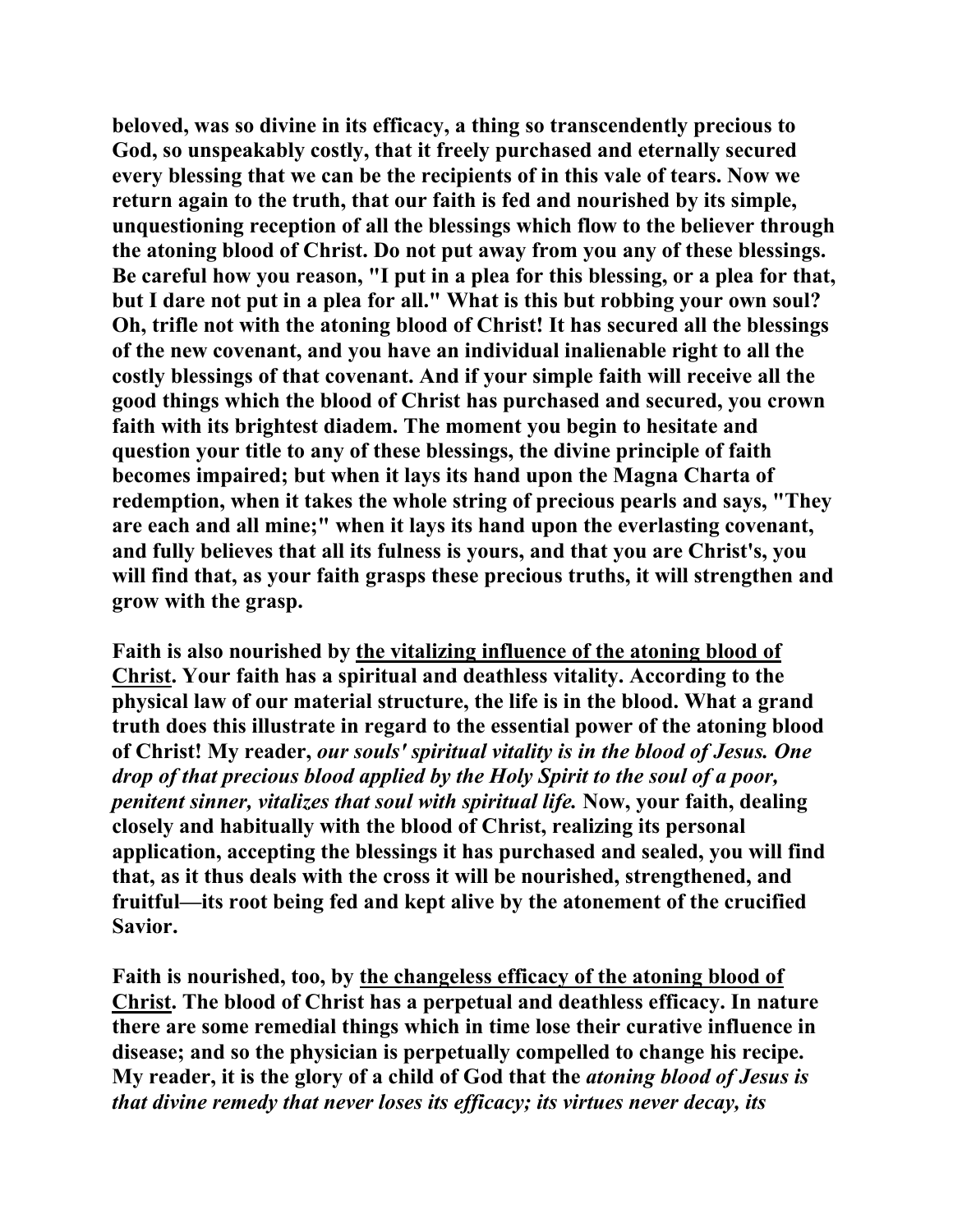*sovereign power never changes***. Come to this sacred recipe when and how you may, you shall find that faith, simply dealing with it, brings peace and assurance, comfort and hope, to the heart. Come to that blood with fresh accumulations of guilt, new failures, new surprisals, new falls, yet mourning over and confessing your sin, with your mouth in the dust, you shall find that, washing in it, His blood is as powerful, as healing, as precious as ever—and thus the blood nourishes and strengthens faith.** 

**Dear reader, the blood shall never lose its sovereign, sanctifying and saving virtue. In heaven, at this very moment, it is pleading for the saints. The grand argument of our Great High Priest in glory is the blood He shed on earth. "By His own blood He entered in once into the holy place, having obtained eternal redemption for us." As an Intercessor, He could only enter heaven with blood—that blood His own. Through no other door, and with no other plea, can we follow Him to glory. While the atoning blood of Jesus is pleading for us in heaven, we must plead it upon earth. The plea is one and the same—the plea of the Advocate and the plea of the client, the Savior and the sinner—the blood of Jesus. Having liberty to enter into the holiest by the blood of Jesus, hesitate not to draw near and claim all the costly and precious things His blood has fully purchased, and His grace freely bestows.** 

**We will only add that faith is fed and strengthened by constant exercise with the blood of Jesus. You will find this in your experience unmistakably the case. If you hesitate in repairing constantly to the blood, if you walk remote from the fountain, and for days, and weeks, and months trifle with a guiltstained conscience, sin unconfessed at the foot of the cross, the heart unquieted by a present application of the blood, you will inevitably find your faith become weaker and weaker, until at length you shall begin to doubt whether you have any real faith in Christ at all. And we would earnestly, solemnly inquire if, while you are without the enjoyment of peace with God, and a comfortable assurance that your sins are pardoned, and that your person is accepted in the Beloved, may it not be traced to this as the primary cause—your remote distance from the blood?** *You have not been washing constantly in the fountain, and consequently you have lost its immediate and hallowed effect***. But,** *returning to the blood perpetually, bathing in the cleansing fount constantly***, your faith will become stronger and stronger, your peace will flow like a river, and your righteousness as the waves of the sea. Thus the more you deal with the blood of Christ, the stronger will be your faith in, and the closer your communion with, the Crucified One.**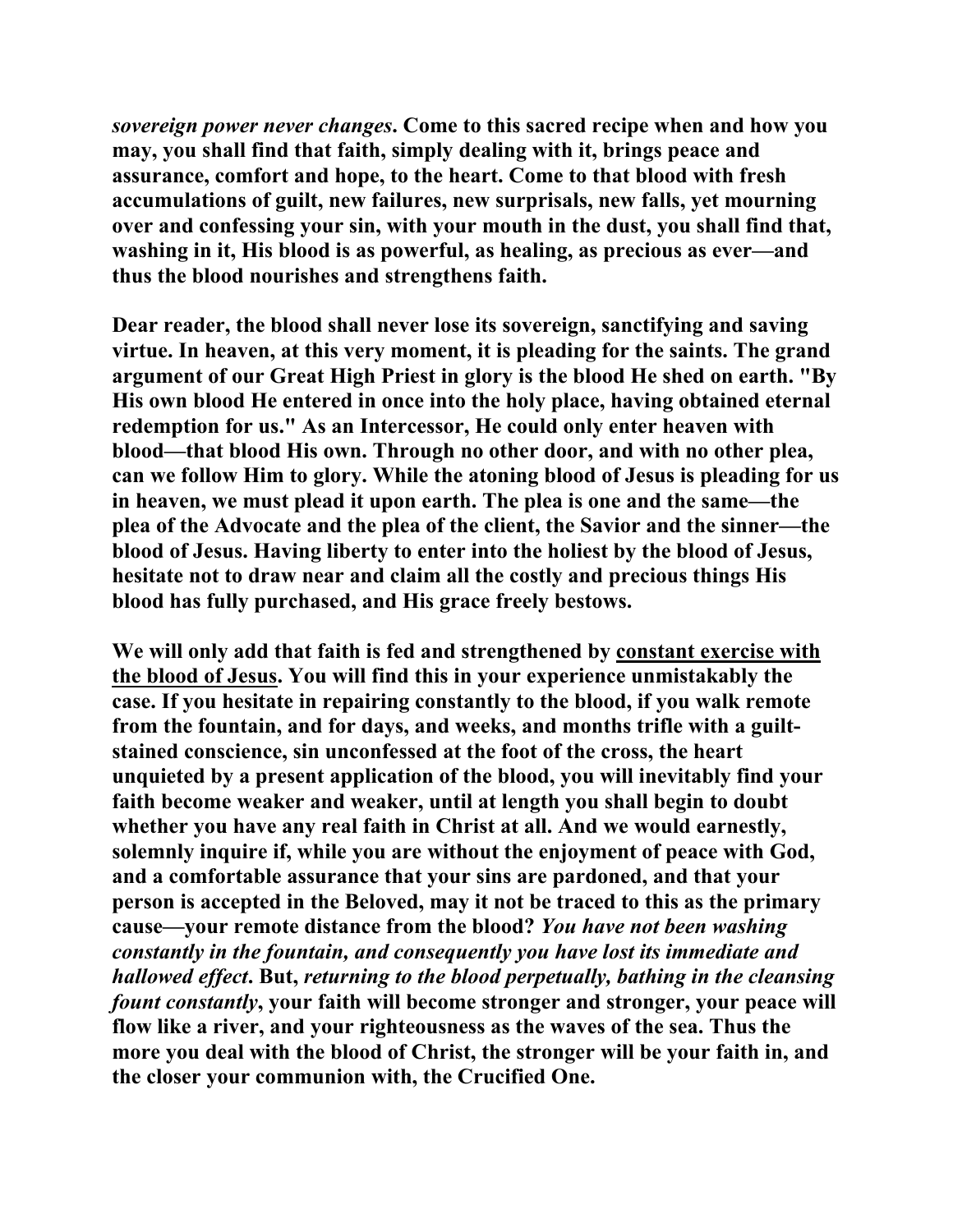**We have to advert, before we close this chapter, to THE DIVINE WARRANT FOR THE CONFIDENCE OF FAITH. "Whom God has set forth to be a propitiation through faith in His blood." If GOD has devised and revealed the plan of saving sinners, we may be well satisfied that it meets all the requirements of His own glory, and is in all respects suitable for us. "Whom God has set forth." This, beloved, is your divine warrant.** 

**In the first place, this divine expedient of propitiation meets all the requirements of God's own glory. God has declared, in effect, that He has confided the interests both of His glory and His Church with Christ—that Jesus having fully atoned for sin in His own person, God is now prepared to be propitious, merciful, and gracious to all who believe in His name. Consequently, you have, my reader, no reason for one moment to suppose that, if you venture your soul, guilty and sinful as it is, upon the Lord Jesus Christ, that you are contravening God's glory. Oh, no! it will be to God's greatest honor and glory that you do now believe the record He has given of His Son; and that, believing that record, you accept the free grace and salvation which is in Christ Jesus, and walk holily and happily as one, all whose sins are pardoned, and whose person is fully accepted through Jesus Christ the Beloved.** 

**This divine warrant also sets forth God's love. What is the grand perfection of God that shines the most resplendent in the redemption of man? It is not justice, awful though it is; not holiness, beautiful though it is; not truth, immutable though it is. What, then, is it? Oh, it is love! If there is one perfection that shines out more luminously and transcendently than another, it is this. "Herein is love, not that we loved God, but that He loved us, and gave His Son to be a propitiation for our sins." Read these words thoughtfully**  and devoutly. Do they affirm—"In this was manifested the *justice* of God, that **He gave His only-begotten Son?" or, "In this was manifested the** *righteousness* **of God, in that He made him a propitiation for our sins?" or, "In this was manifested the** *wrath* **of God, in that He punished Christ for our transgressions?" Oh, no! but, "in this was manifested the LOVE of God." Here, beloved, is the warrant for your faith to believe in the Lord Jesus, for your trusting in Him, for committing your immortal interests into His hands, and for rolling the burden of your guilt upon the Savior. God loved you, and gave His Son to die for you, and you have his warrant now to believe in the Lord Jesus that you may be saved. With such a divine warrant to accept Christ, will you, can you hesitate? The Holy Spirit having convinced you of sin, may He open your eye to see it all laid by God upon Christ, and then**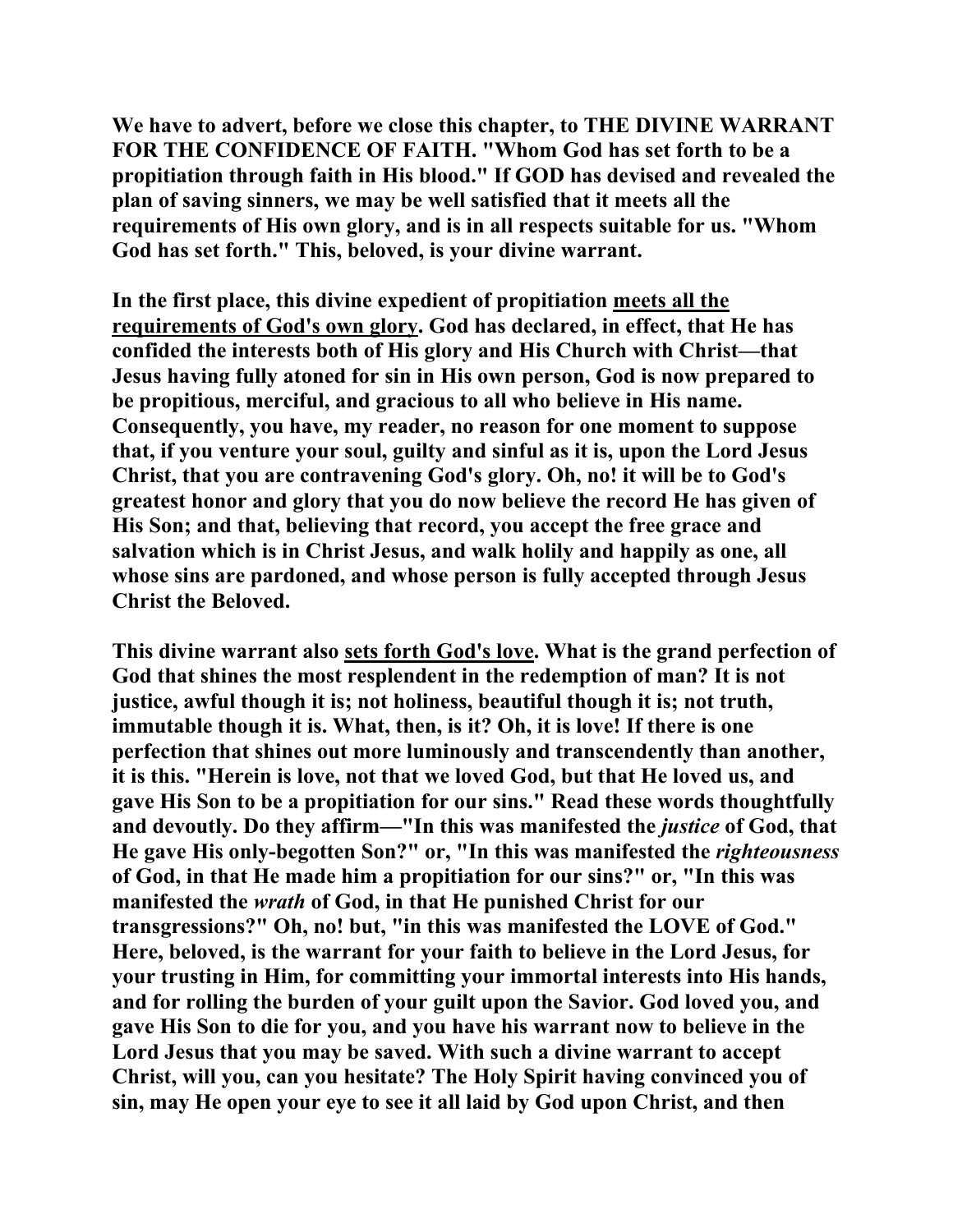**enable you to believe in the Lord Jesus, to the salvation of your soul.** 

**Then, there is the Word of God as the warrant for your simple faith in the propitiation of Christ. His own Word has declared that, "Christ Jesus came into the world to save sinners." The** *promises and invitations* **with which the gospel so richly and freely abounds, are your warrant to come to Jesus; and God will never countervail His blessed Word. Heaven and earth shall pass away, but not one promise of pardoning mercy to a poor sinner shall fail. Oh, come to Jesus, then, on the credit of His Word.** 

**But if you still hesitate and demur, if you desire to believe in the Lord Jesus, yet fear a repulse, I repeat the encouragements to you—first, your simple faith will glorify God; secondly, you have the warrant of God's love to recline upon Christ, and thus you possess the invitations and promises of Christ himself. Can you, then, hesitate believing in the Lord Jesus Christ?** 

**"Through faith in His blood." Again, and yet more emphatically and solemnly, we reiterate this truth—faith, in the matter of the soul's salvation, deals directly and solely with Christ's blood. Not only in the first and earliest stage of our salvation, but in every subsequent one—in our progressive sanctification, in our growing peace, in our deepening joy, in our endurance of trial, in our conflict with the foe, and in our advancing fitness for heaven—it is still directly and only with the blood that faith has to deal. Nothing else, not the holiest, the most essential, the most useful duties and engagements of our holy religion, can be a substitute for the blood. "What! not my devout study of the Bible? not my holy converse with God? not a spiritual ministry, refreshing ordinances, the communion of the saints, the self-denying service, in all of which I find so much that is congenial with, and helpful to, the life of God in my soul?" No, my reader, emphatically, no! The faith of your soul, if it be a principle wrought by the Holy Spirit, will no more find perfect repose in any of these substitutes than the needle of the compass pointing to the south pole. Nothing, nothing but the** *Blood of Jesus***. Not the ministry, though it were the most Christ-exalting; not the Word, though it unveiled its richest treasures; not the throne of grace, though its sacrifice rose to heaven in purest, sweetest fragrance; not Christian usefulness, though it won its thousands to the Savior, and made the wilderness to bloom and blossom like the rose—Oh, no! the blood, the** *blood* **of Christ alone is the object to which real faith travels, on which it rests, and from which it draws the sense of pardon and acceptance with God, peace of conscience, purity of heart, and deep, intense breathings after divine conformity.**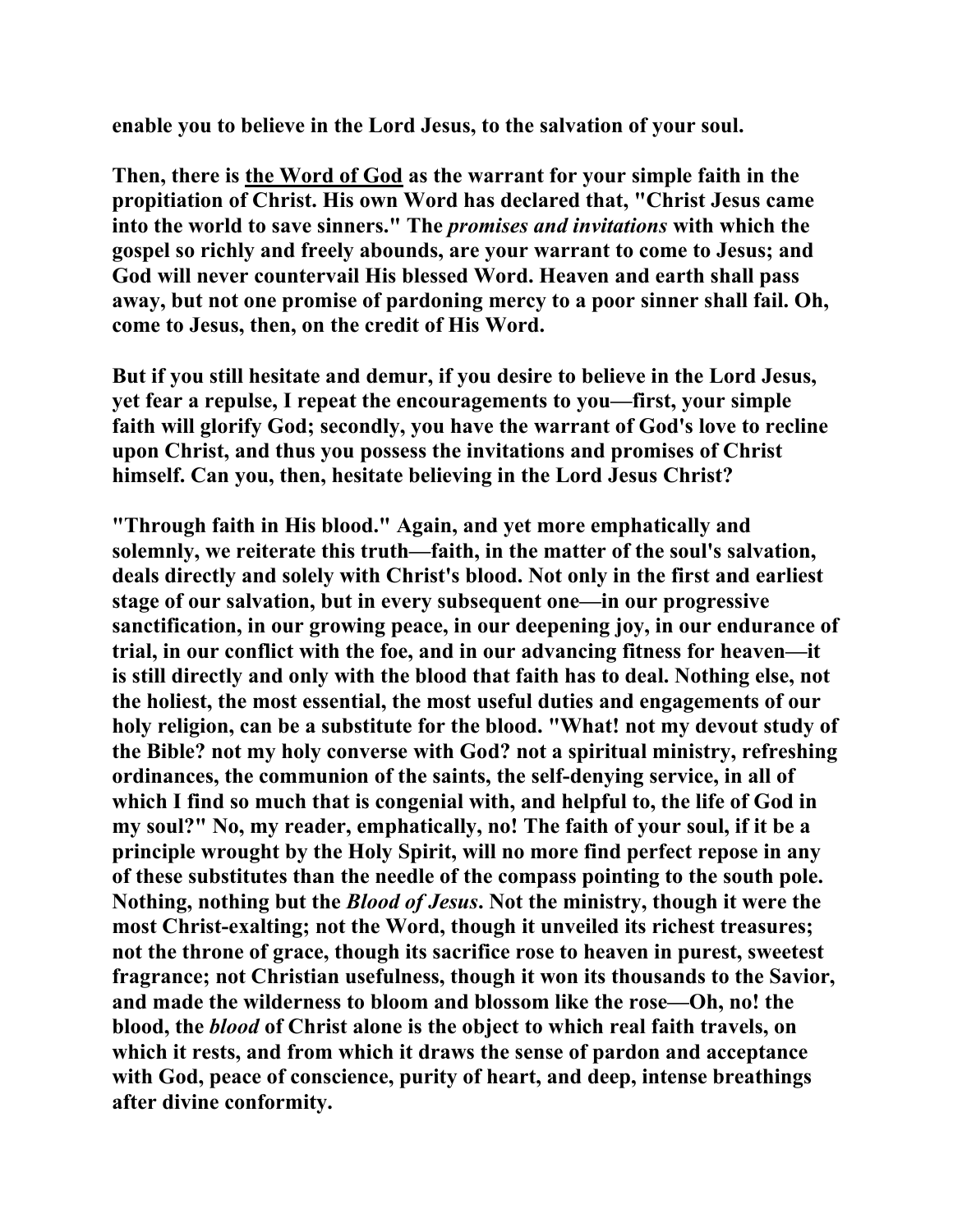**And now comes the climax of the whole—this blood of Jesus cleanses from ALL Sin. "What," you exclaim, "from all sin? From heart sins? from presumptuous sin? from conscience sin? from mental sin? from lip sins? sins after conversion, after communion, after confession, after forgiveness? sins against light, and conviction, and truth?" Yes, my reader, from ALL Sin! It is written, yes, it is written!—"the blood of Jesus Christ, his son, cleanses us from all sin." Who will dare alter, or modify, or limit, or dispute this divine declaration? Let him do so at the peril of his soul! It is the** *blood* **that cleanses. No part of our adorable Lord but His blood! Not His gospel, not His teaching, not His example, but His blood. It is the blood that made the atonement, and it is the atonement that provides for the pardon of sin—and thus it is to the blood of Jesus alone that the true faith of the sin-burdened conscience travels. Come in faith, then, to the blood of Christ. "Though your sins be as scarlet, they shall be as white as snow; though they be red like crimson, they shall be as wool"—for "the BLOOD of Jesus Christ, his Son, cleanses from ALL Sin." Once more we repeat the words—"Through Faith in His Blood."** 

**"Faith is a very simple thing, Though little understood; It frees the soul from death's dread sting, By resting in the blood.** 

**"It looks not on the things around, Nor on the things within; It takes its flight to scenes above, Beyond the sphere of sin.** 

**"It sees upon the throne of God, A Victim that was slain; It rests its all on his shed blood, And says, I'm born again.** 

**"Faith is not what we feel or see, It is a simple trust In what the God of love has said Of Jesus as 'the Just.'** 

**"The Perfect One that died for me, Upon His Father's throne,**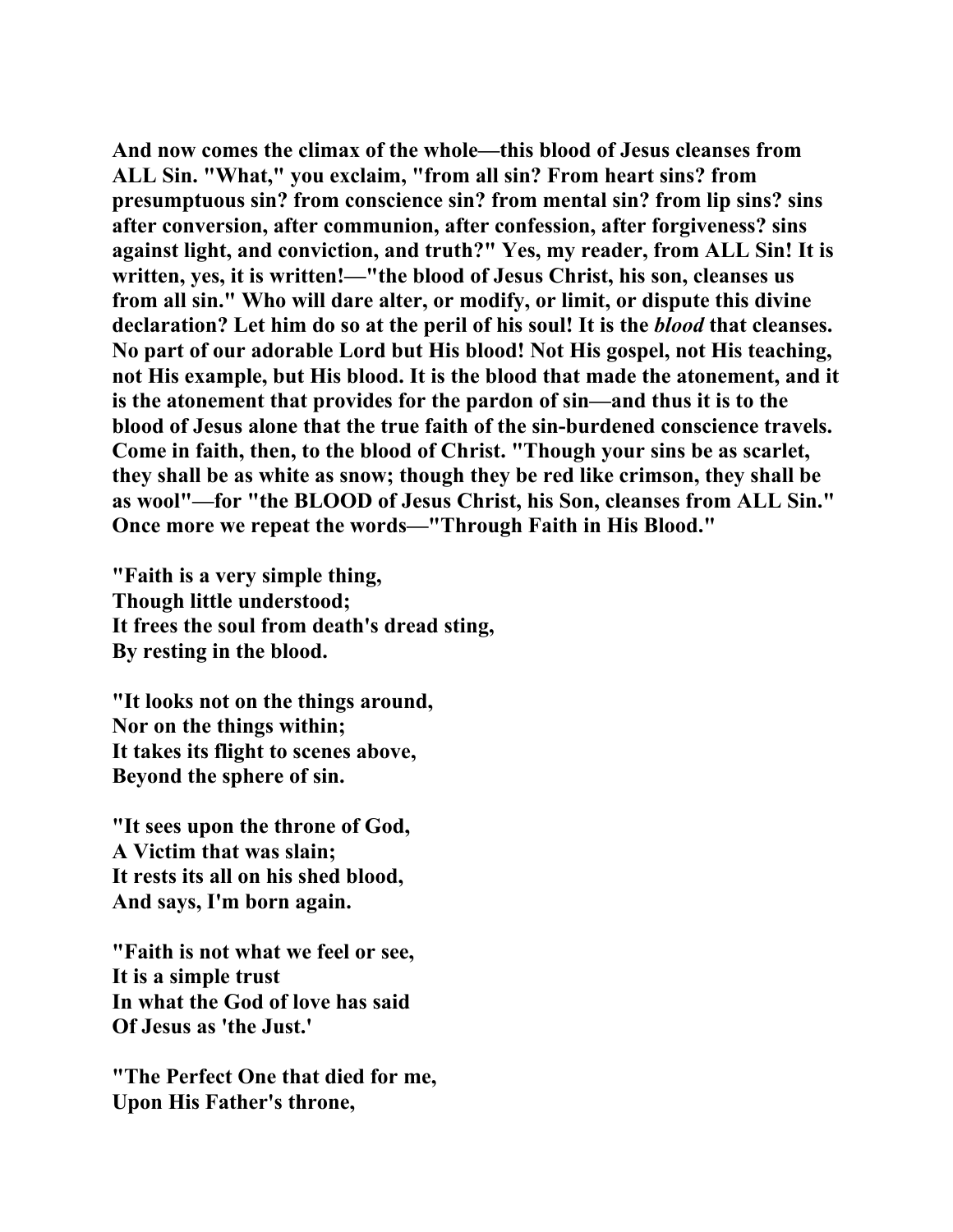**Presents our names before our God, And pleads himself alone.** 

**"What Jesus is, and that alone, Is faith's delightful plea; It never deals with** *sinful* **self, Nor** *righteous* **self in me.** 

**"It tells me I am counted 'dead' By God in His own Word! It tells me I am born again in Christ, my risen Lord.** 

**"In that He died, He died to sin; in that he lives—to God; Then I am dead to nature's hopes, And justified through blood.** 

**"If He is free, then I am free, From all unrighteousness; If He is just, then I am just, He is my righteousness.** 

**"What lack I more to perfect bliss A body like His own Will perfect me for greater joys Than angels round the throne."** 

**We have thus given a brief outline of this precious subject—***faith fed and nourished beneath the cross***. But little remains for us to add save a few words of exhortation and encouragement.** 

**If Christ is the root of faith, then see that by its continuous exercise in Christ this divine grace of the Spirit is kept vigorous and fruitful. It is** *humble* **only as it sits at the foot of the cross; it is** *mighty* **only as it entwines around the stem of the cross; it is** *fruitful* **only as it draws its life from the sacrifice of the cross; it is** *victorious* **only as it overcomes by the blood of the cross. It is** *nourished* **by the blood of Christ, it is** *sustained* **by the grace of Christ, it is** *shielded* **by the intercession of Christ, it is** *crowned* **by the diadem of Christ. "Through faith in His blood." What marvellous words are these! Angels' chimes breathe no**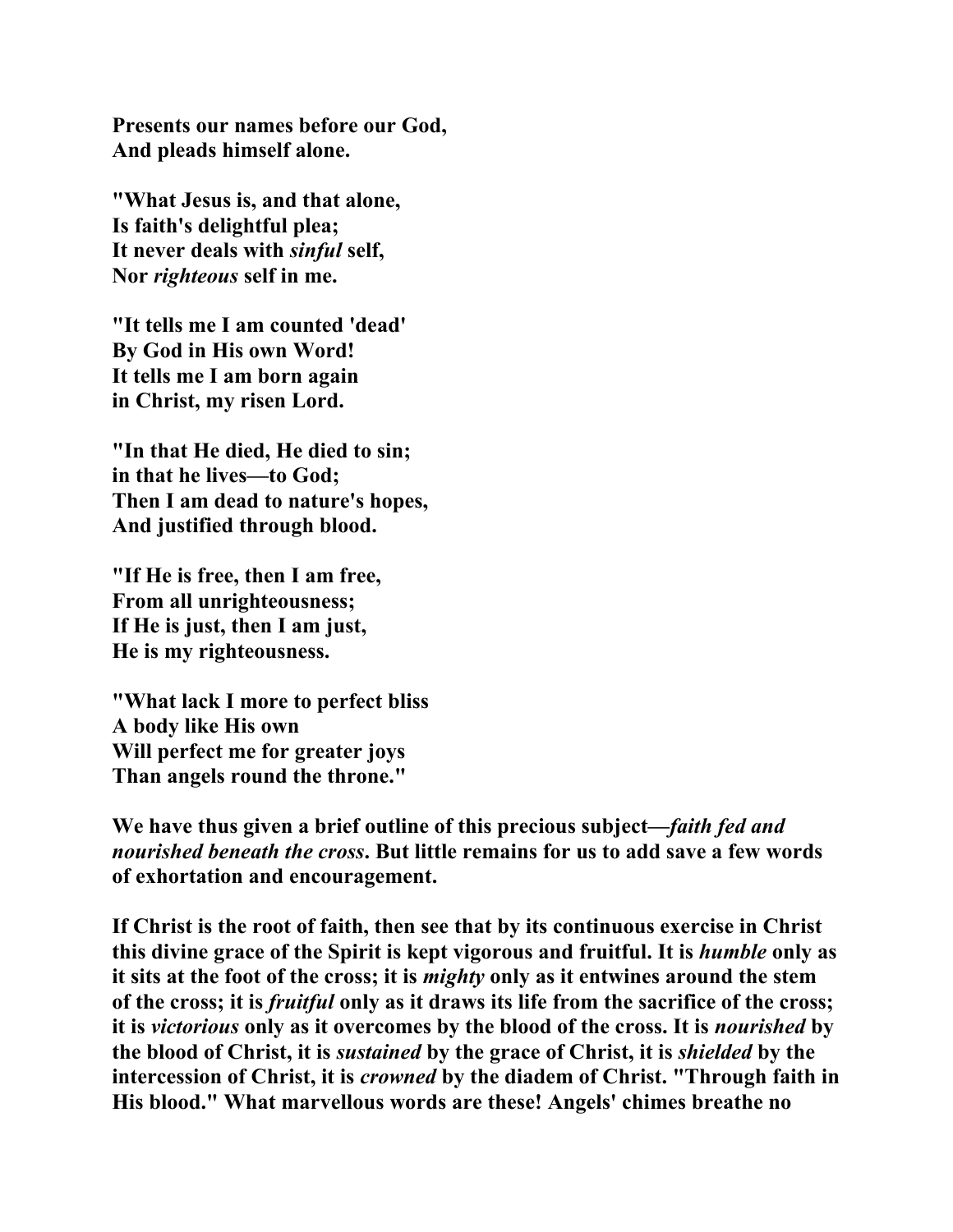**melody so sweet. They speak of** *an infinite depth of mercy, of a fathomless sea of love, of a boundless ocean of grace, of pardon for the vilest, of cleansing for the guiltiest, and a full and free blotting out of all sin. Faith in Christ's blood!* **it will conduct us into the very holiest. Faith in Christ's blood!—it will throw open every chamber of God's heart. Oh, have faith in Christ's blood, it will unbind the heavy burden from your shoulder, it will break the galling yoke from your neck, it will speak peace to your troubled conscience, joy to your sad heart, will turn your mourning into dancing, and the gloom and depression of despair into the sunshine and exuberance of hope.** 

**Run with your weak and tempted faith to the foot of the cross. Is it tried? Is it sifted as wheat? Are its efforts of resistance languid? Is its vision of Christ dim? of the good land which is very far off misty and obscure? Oh, take it just as it is to Christ's cross, and the blood that streams from it, and the life that springs from it, and the light that beams from it, and the peace and joy and hope that flow from it, will strengthen, energize, and elevate this precious grace of your soul, and you shall be "strong in faith, giving glory to God."** 

**See the instrument by which faith battles and conquers—***the cross of Jesus.* **Let us go forth with any other weapon to meet the vaunting foe, be it the Goliath that defies the armies of the living God, or the little maid in Pilate's hall, defeat and shame are certain. But faith battling beneath the cross, battling with the cross, shall foil and triumph over all its foes. "They overcame by the blood of the Lamb." Oh, then, let your faith deal much with Christ's wounds. Read your pardon there, see your peace there, behold your shelter and safety there. Christ's wounds invite you to their asylum, speak peace to you on earth, and plead for you in heaven. Only let your faith rest at the Savior's cross, and life shall be to you a continuous pleasant song of praise to Jesus; death shall swell the music in the lone and shaded valley; and heaven shall take up and prolong its joyous strains through eternity.** 

**"The cross! my hope, my boast, my theme, There's music in the very word; Compared to it, how worthless seem All earthly thoughts, and how absurd The thoughts and aims of men appear To those to whom the cross is dear.** 

**"The cross! the cross! mysterious tree, On which the Savior breathed His last;**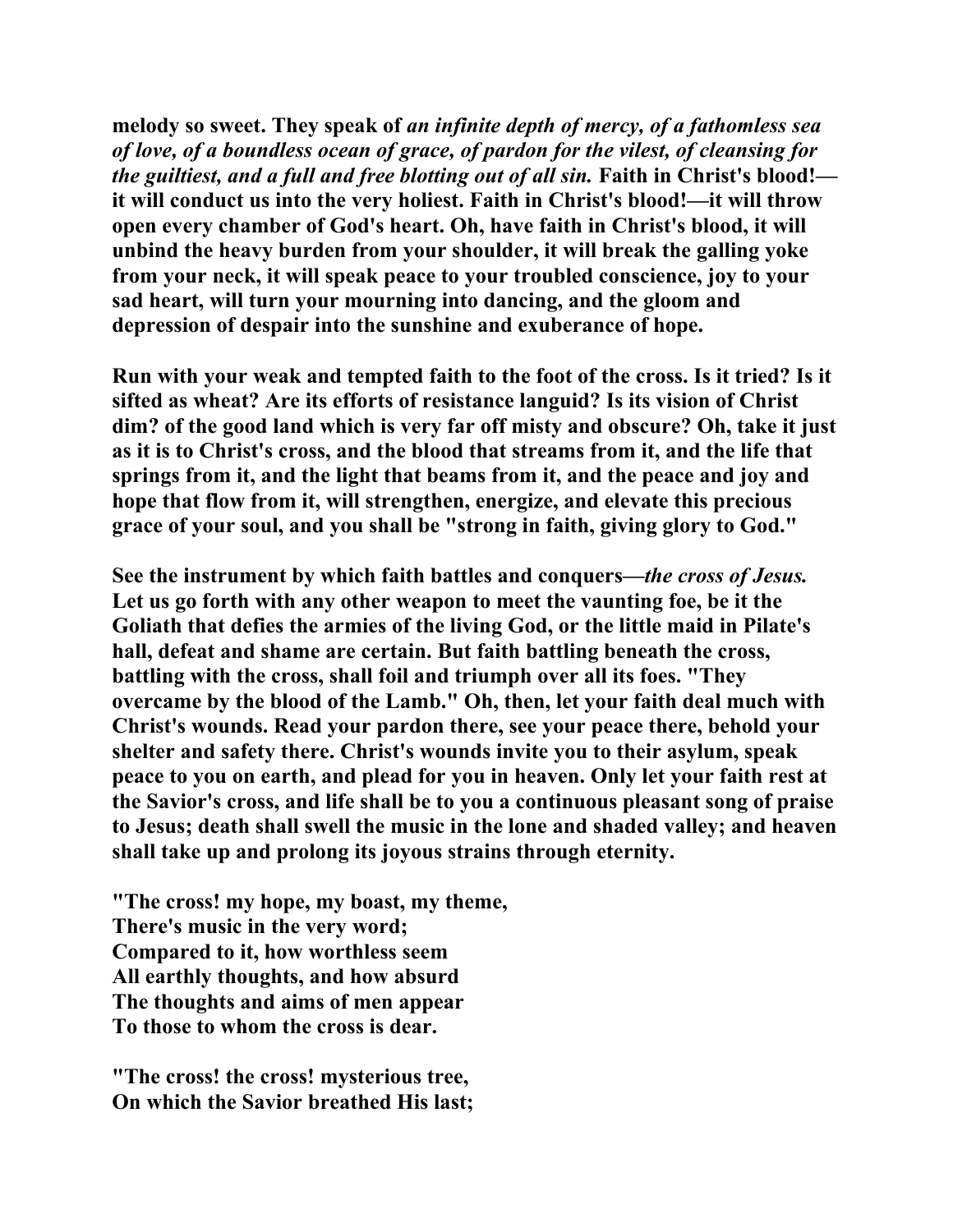**You wondrous cross, I look to you! The bitterness of death is past; The sense of guilt so keen before, So terrible—is felt no more.** 

**"The cross! the cross! how safe he is Who trusts in it, and it alone; The promise and the blessing his, It is better than a royal throne.**  *A throne, what is it but a toy, Compared to what the saints enjoy?* **"The cross! the cross! Tis shame I know; It may be death—I love it still! The cross be mine, come weal, come woe, From it can come no real ill; It is fraught with blessing rich and free, And he who has them, blest is he."—Kelly.** 

### **"Love at the Foot of the Cross"**

**"Do you love Me?" He said, "Lord, You know all things; You know that I love You." John 21:17** 

**There is no place where the believer's love to Christ receives a diviner inspiration, a stronger and more healthful impulse, than at the cross of Jesus. The cross of Calvary is the altar of divine love—it is love in its most sublime, most touching and impressive form.** *No perfection of God is so conspicuous, precious, and transcendent in the redemption of man as love***. "God is love," are words emblazoned upon the cross in letters of living light. It is true there was an awesome manifestation of** *justice***, and a solemn display of** *holiness***, and a stern vindication of** *truth***, and an overwhelming demonstration of** *power* **in the cross of Jesus; but divine love outshone and eclipsed them all. The cross of Jesus is love's portrait, love's exponent, love's sacrifice—the place where this divine plant of heaven in the believer's soul takes its deepest root, unveils its richest beauty, and breathes its sweetest fragrance. Having studied the graces of** *penitence* **and** *faith* **at the cross of Jesus, let us view in the same hallowed light the kindred grace of love.** 

**Love to Christ is both the** *essence* **and the** *evidence* **of our Christianity; we**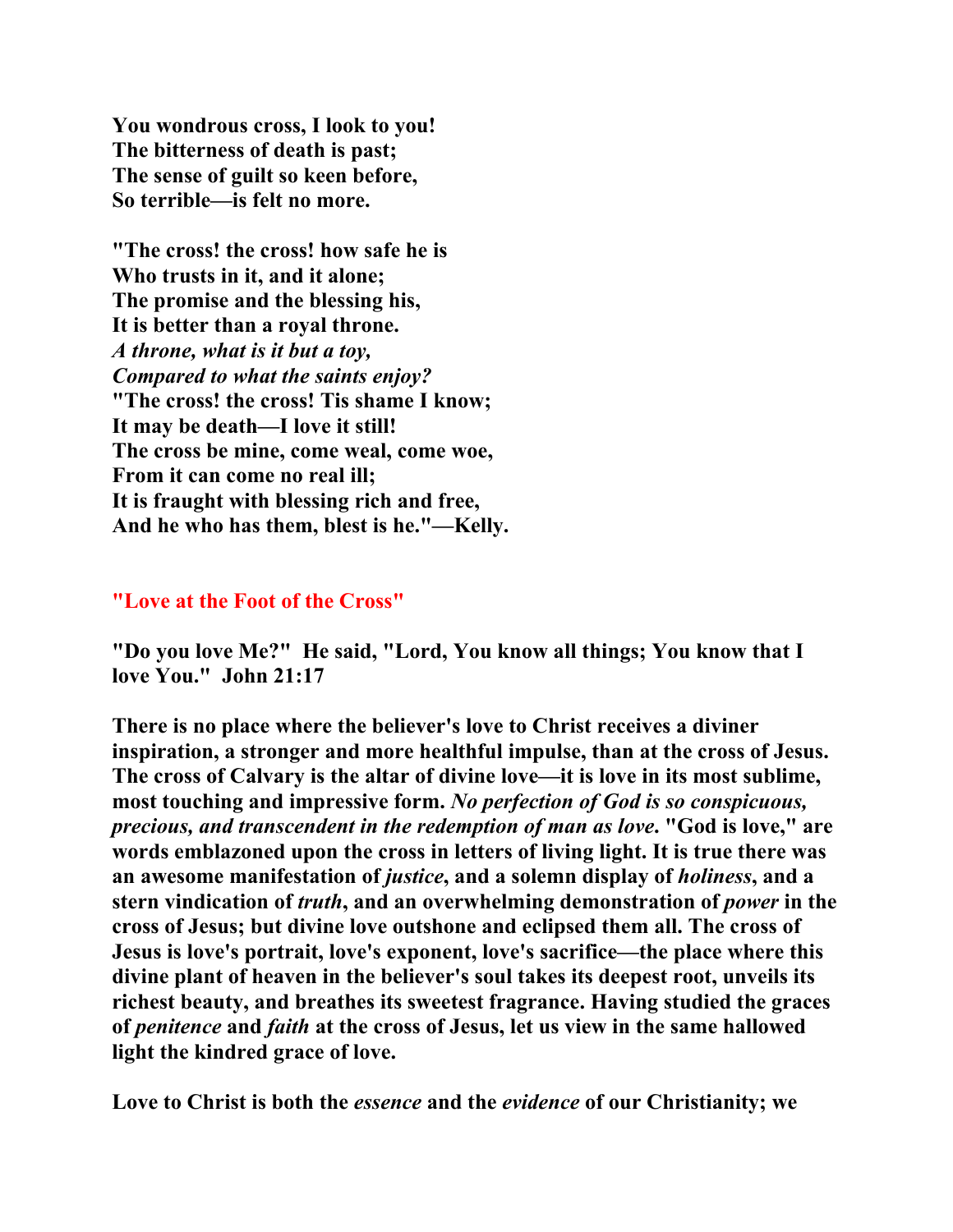**thus become, as believers in Jesus, a reflection—faint, indeed!—of the essential nature of God. "God is love, and he that dwells in love dwells in God, and God in him."** *There is not a truer or more powerful test of our religion than love.* **The fulfilling of the law and obedience to the gospel are resolvable into the same principle—the principle of love. "Love is the fulfilling of the law." "If you love me, keep my commandments." Such was the test to which our Lord subjected the attachment and fidelity of Peter. "Do you love me?" Detaching him from every other object, the Savior presented Himself as the one, sole absorbing object of His disciple's love. "Do you love ME?"** *Here was the divine magnet and its attraction.* **Never did our Lord propound an question more expressive and touching; and never did a disciple return an answer more responsive and precious. "Lord, you know all things; you know that I love you." Beloved, the question and the answer equally concern us. To every professed follower the Savior addresses the same question. Does the reply of Peter find a response in our heart? Is it the echo of our feelings? Let us in faith approach the foot of the cross, and beneath its solemn light have close dealings with Jesus and with our own hearts touching this vital matter—our LOVE to the Savior. To this test let us bring our affections, by it let us try our religion. Let us realize that Christ is addressing us individually—is addressing you, is addressing me—with, "Do you love me?" What answer are we prepared to return? Let me endeavor to aid you, beloved reader, in this momentous inquiry by placing before you, first—** 

**THE OBJECT OF LOVE. "Do you love ME?" We admire and adore the wisdom of our Lord in giving this mold to the question—in presenting HIMSELF as the one engrossing object of love. He knew what was in man how idolatrous was the human heart—how easily the needle of its love was disturbed by some other and less true attraction—how far an individual could go in the expression of a feeling that bore a strong resemblance of true love to Himself, but which, when tested, would be found false, and if cherished, would prove fatal! He therefore fixes the eye upon Himself. It is quite possible to admire and feel an interest in that which has some relation to Christ apart from love to the person of Christ. We may feel a regard for the** *minister* **who preaches Christ, for the** *edifice* **which echoes with the name of Christ, for the**  *plans* **which make Christ known, and yet be destitute of love to Christ! President Edwards, in his masterly work on the "Affections," has clearly and solemnly demonstrated this. A diviner pen has yet more clearly and solemnly taught us that we may, "speak with tongues, have the gift of prophecy, understand all mysteries and all knowledge, have the faith that removes mountains, bestow all our goods to feed the poor, and give our body to be**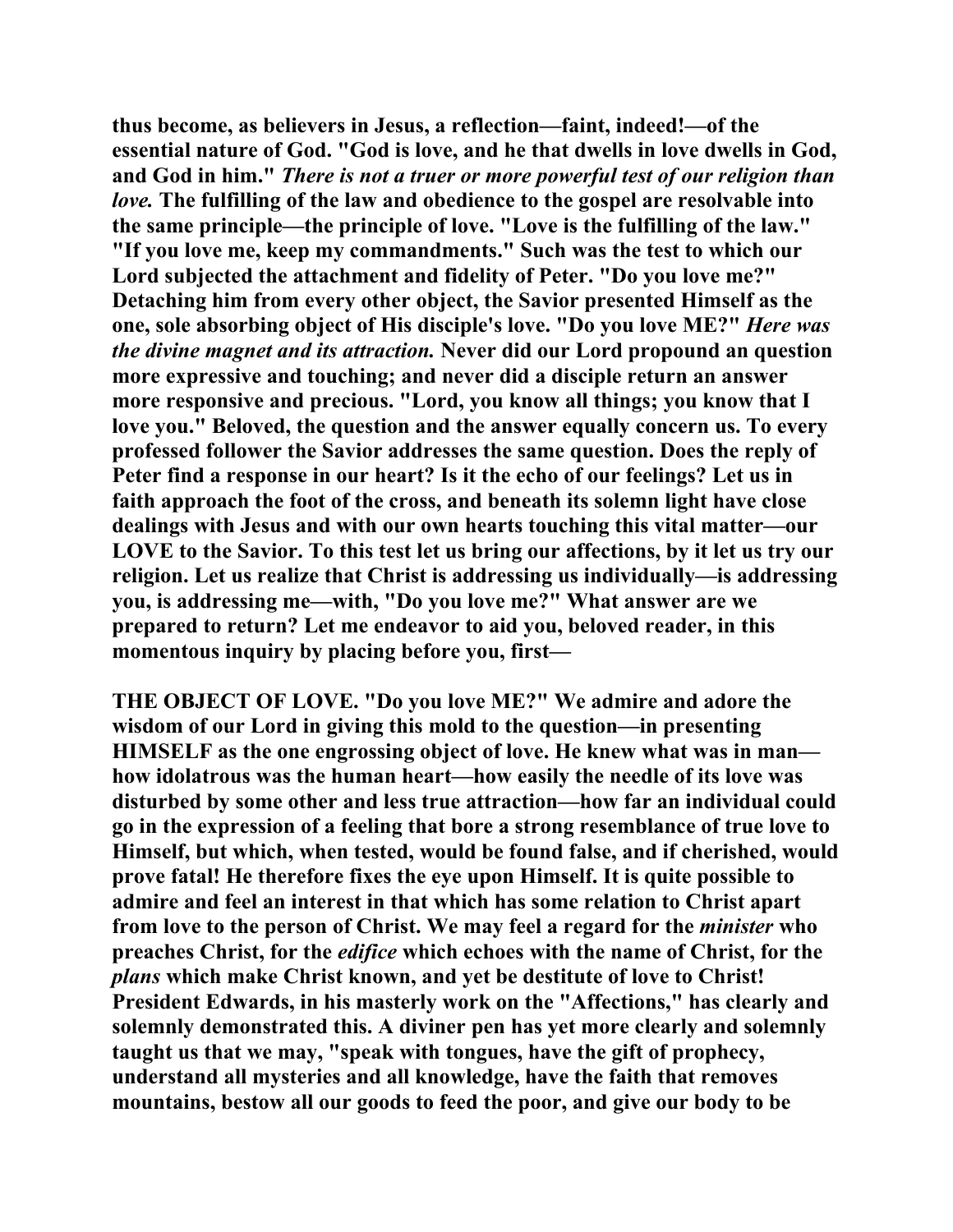#### **burned," and yet have no love to God or Christ!**

**The world has its objects of love, various and many—objects suited to each order of mind and standard of taste. The object of one is learning, of another science, of another ambition, with yet another it is the sordid accumulation of wealth. Thus might we traverse the whole circle and show you that** *every man has his idol***; and that if God and Christ constitute not the supreme object, his heart, burning incense to some 'created object' which he substitutes for the God who created him, has never felt the attraction of divine love.** 

**We come now to the consideration of the OBJECT of the believer's love. Christ invests the subject with no perplexity. He leaves nothing for our speculation, but clearly declares who is the true object of the believer's love. It is HIMSELF. What are some of the features in Christ constituting Himself as the object of the supreme, divine, and absorbing love of the believer? He is an object of love inasmuch as He is the great Revealer of God. Here the theology of some is defective, the views of others dim and low. They regard Christ as a wonderful being, of vast power, of ineffable love, of transcendent excellence, and tender sympathy, and this awakens their admiration and even inspires their love, but there they rest. But we dare not rest here. We must see more than this. We must see the Lord Jesus as the great MANIFESTATION of the Father, the embodiment of all the perfections and attributes of Jehovah. We must see Him as the exponent of the Father's love, or we cannot rest in Him with perfect satisfaction. How could we find repose in Him for our agitated spirits, and yet cherish the dark suspicion that God did not look upon us with complacency, that there were perfections in God that were hostile to us; thoughts in the heart of God not reconciled to us? But the moment faith grasps the truth, "in resting in the love of Christ, I rest in the love of the Father; in finding a home in the bosom of the smitten One, I find a home in the bosom of Him who smote; and now I can travel as on the wings of light, up to the very heart of God, and feel in it the most perfect repose.** 

**Sophistry and unbelief may urge me to cast away my confidence, but nothing can displace it, nothing can take from me the blessed assurance that, in resting in the atoning Savior, I am at peace with God himself. We ask you, then, if, as the great Revealer, He is not worthy of your supreme affection? You love the sun, for throwing his beams of light so gloriously over the face of nature. What enkindles that landscape with such beauty? What gives to the gems of the mine their luster, and to the flowers of the field their perfume and their tint? It is the glowing sun. How much more should we love Jesus, the Sun of**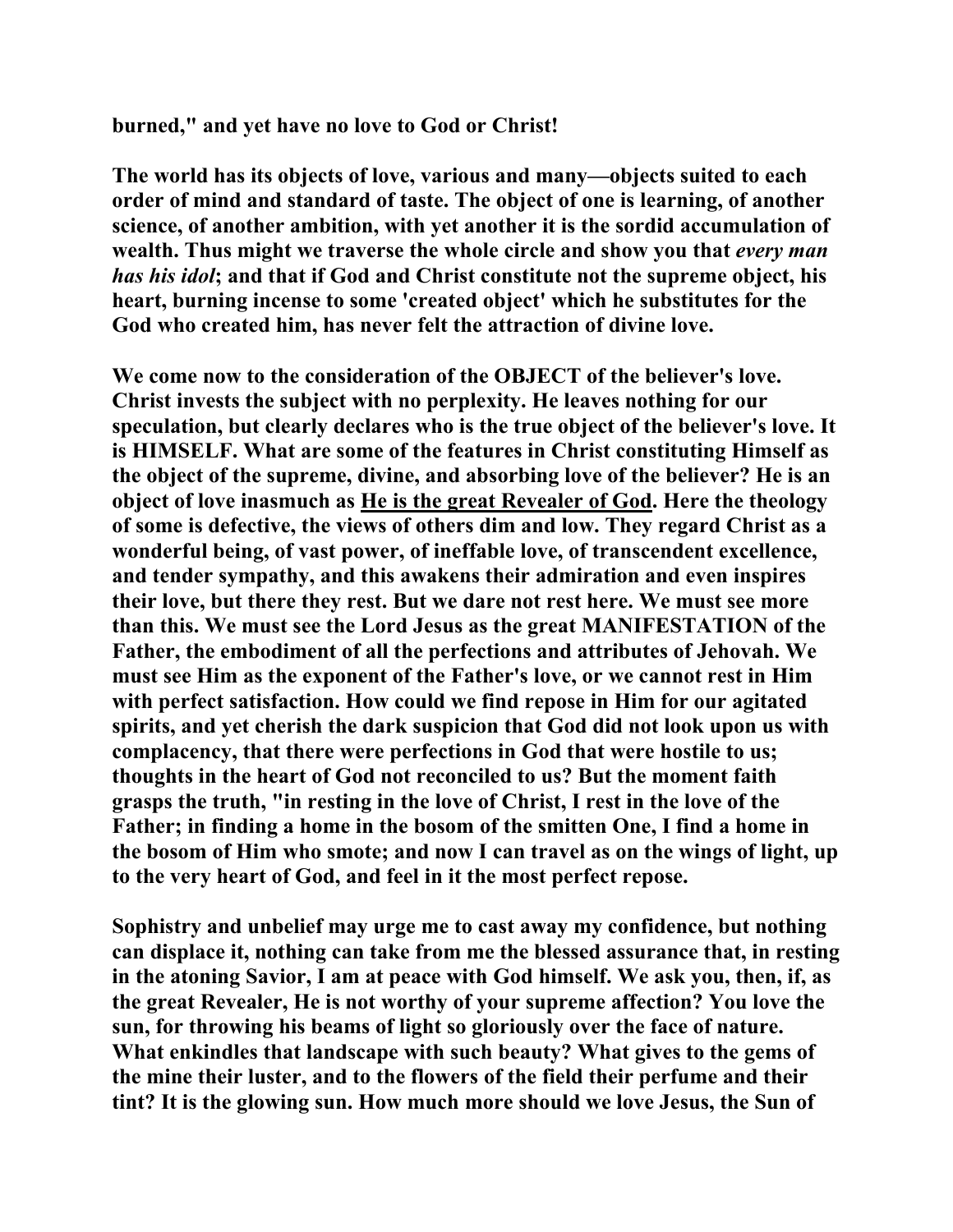**Righteousness, for showing us the Father, for revealing to us the glory of God; for blending all His perfections in their reconciliation and harmony. "He that has seen ME has seen the Father."** 

**Equally is Christ an object of love for His own wondrous person. We love Him because He is GOD. We feel we are guilty of no act of idolatry when we bend the knee to Jesus, and offer Him worship and honor equal to the Father. We love to crown Him Lord of all, to trace His every display of power, and word of wisdom, and thought of love, to His veiled Deity. We love to feel that Deity atoned for us; we rejoice to know that Deity undertook, what humanity alone never could have accomplished, the full and eternal redemption of our souls. We love Him, too, for his HUMANITY—the humanity that was as real as ours, that was upheld by the indwelling Deity, that traveled to the cross, and hung and bled and died there. Oh yes! we love Him for all this. Who can contemplate Christ as the Eternal Son of God, exchanging the Father's bosom for the rude embrace of the cross to work out our salvation, and not feel "truly He is the object of my soul's supreme love."** 

**We love Him, too, for His own work's sake, for what He has accomplished. Having voluntarily offered Himself a sacrifice for sin, He stood in our very place, entered into our prison-house, was bound with our fetters, assumed our debt, making Himself responsible to law and justice on our behalf.** *Ought He not to be the object of supreme affection?* **Is it not a wonder of wonders how we can contemplate His marvellous stoop, His atoning work for us, His selfsacrifice, and yet feel so little kindlings of love in return?** 

**Nor must we overlook that which, perhaps, we are more prone to forget than anything else—we love Him, or ought to love Him, for His disciplinary dealings with us. This may be a hard truth for some to receive, who, with dark clouds draping their domestic hearth, toiling along flinty and dreary paths, borne down by care and anxiety and grief, are led to question the love of God in His dealings, and to inquire, "Can He love me and deal with me thus?" My reader, there is not a single event in your history, or shadow on your path, or crook in your lot, that is not the fruit of the love of Jesus to you? Does He love your person? Has He pardoned and accepted you? Then, no more question His love in His afflictive, chastening conduct. He is dealing with you in your present trials with that very same love that constrained Him to die for you upon the cross. But the Lord tries the love of His people. Nothing is more clearly revealed in God's Word than the truth that, "the Lord tries the righteous." It is not for Himself that He tries them, blessed be His name! "The**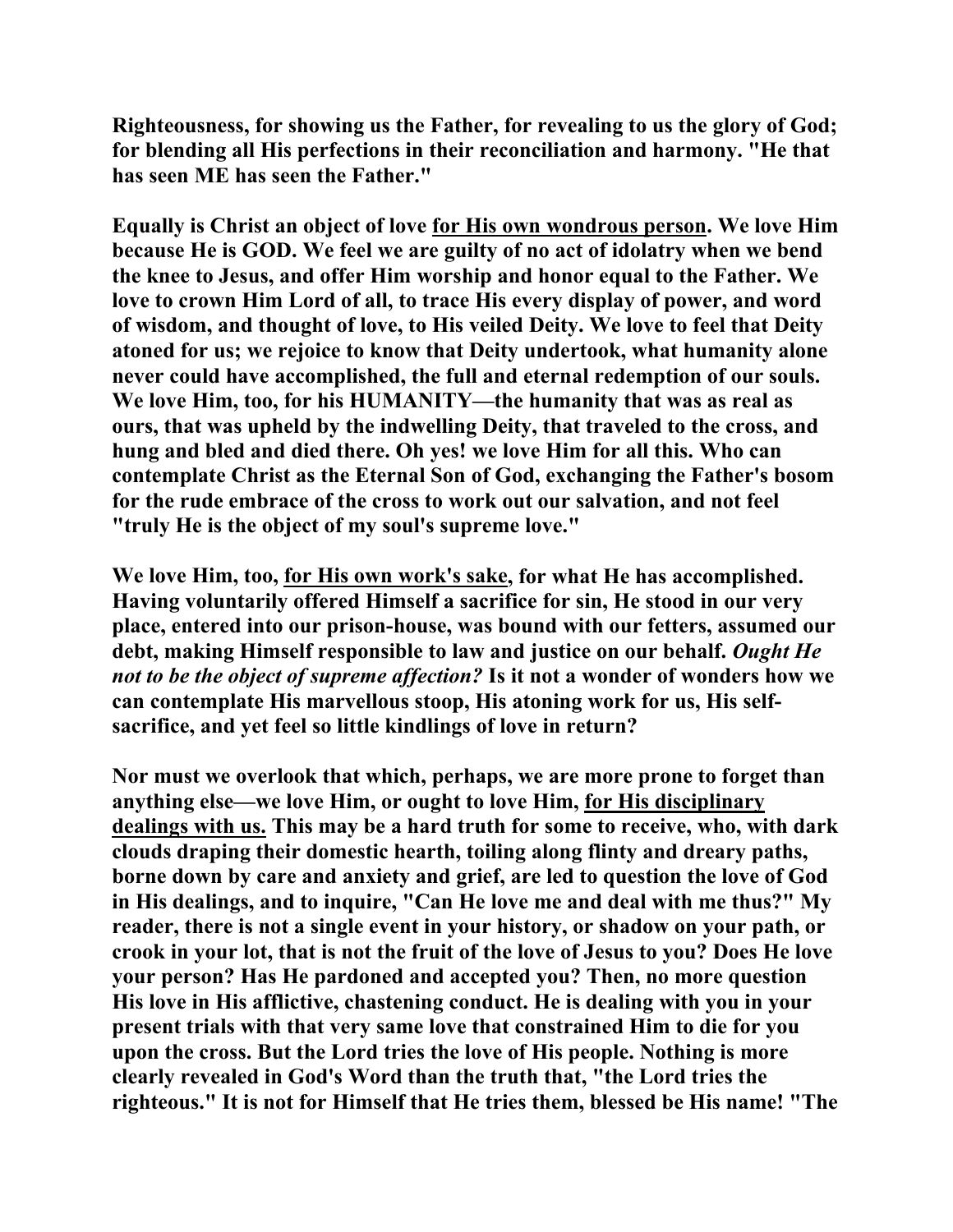**foundation of God stands sure, having this seal, the Lord knows those that are His;" and if the Lord knows you as one of His own, pardoned and justified, adopted and saved, He knows all your circumstances, there being nothing in your personal history of which the Lord who chose, because He loved you, has not a special cognizance. It is not for Himself that He proves His people, that He puts the precious ore into the crucible, tests and refines it. Oh, no! Delightful thought! you sheep of the fold, whom the world knows not, whom the saints do not know, who scarcely know yourselves, delightful thought! "I**  *know* **my sheep," I bear them on my arm and on the palms of my hands; I know their names, I wrote them in the book of life; I knew them in the dark and cloudy day, when my Spirit went after them; I know my superscription, my image, my work in their souls. Blessed thought! Lord, comfort us with it, make us glad with the sweet assurance, "I** *know* **my sheep."** 

**And yet, He tries them, He brings to the test every grace of the Spirit in the soul. But especially He tries the grace of love. He tries it by the test of our obedience. "If you love me"—what will follow?—"keep my commandments."**  *Your obedience as my disciple is the proof of your attachment, the expression of your love* **to me." Is there a command of our Lord and Master irksome or distasteful to a true disciple of Jesus who feels his heart glow with love to the Savior? Not one! What would we think of the love of a child who would run in the face of parental authority, and yet protest that he loved that parent with an unfaltering attachment? Beloved, prompt, unquestioning obedience to any known command of your Lord and Master is a test of love to Him.** 

**He tries our love, too, by service.** *Love to Christ will constrain the disciple to consecrate himself to the service of Christ.* **His is the love, not only of an obedient child, but of a faithful, dutiful servant; feeling that there are periods in his Christian life when he places his position as a servant even in advance of his dignity as a son. Thus we find the apostles commencing their epistles, "James, a** *servant* **of God and of the Lord Jesus Christ;" "Paul and Timothy, the** *servants* **of Jesus Christ;" "Simon Peter, a** *servant* **and an apostle of Jesus Christ." Thus they placed their service in precedence of their apostleship, because they felt that a willing service for Jesus was a stronger proof of then love. If the Lord saw fit to place you in a position most obscure, or to assign to you a service the most menial, not calculated to catch the eye or win the applause, but rather the disregard and the rebuff of your fellows, it would be one of the sweetest tests of the reality of your love to Him. When Morrison, the Chinese missionary—the man of God who first gave the Bible to China in its vernacular—offered himself to the directors of the London Missionary**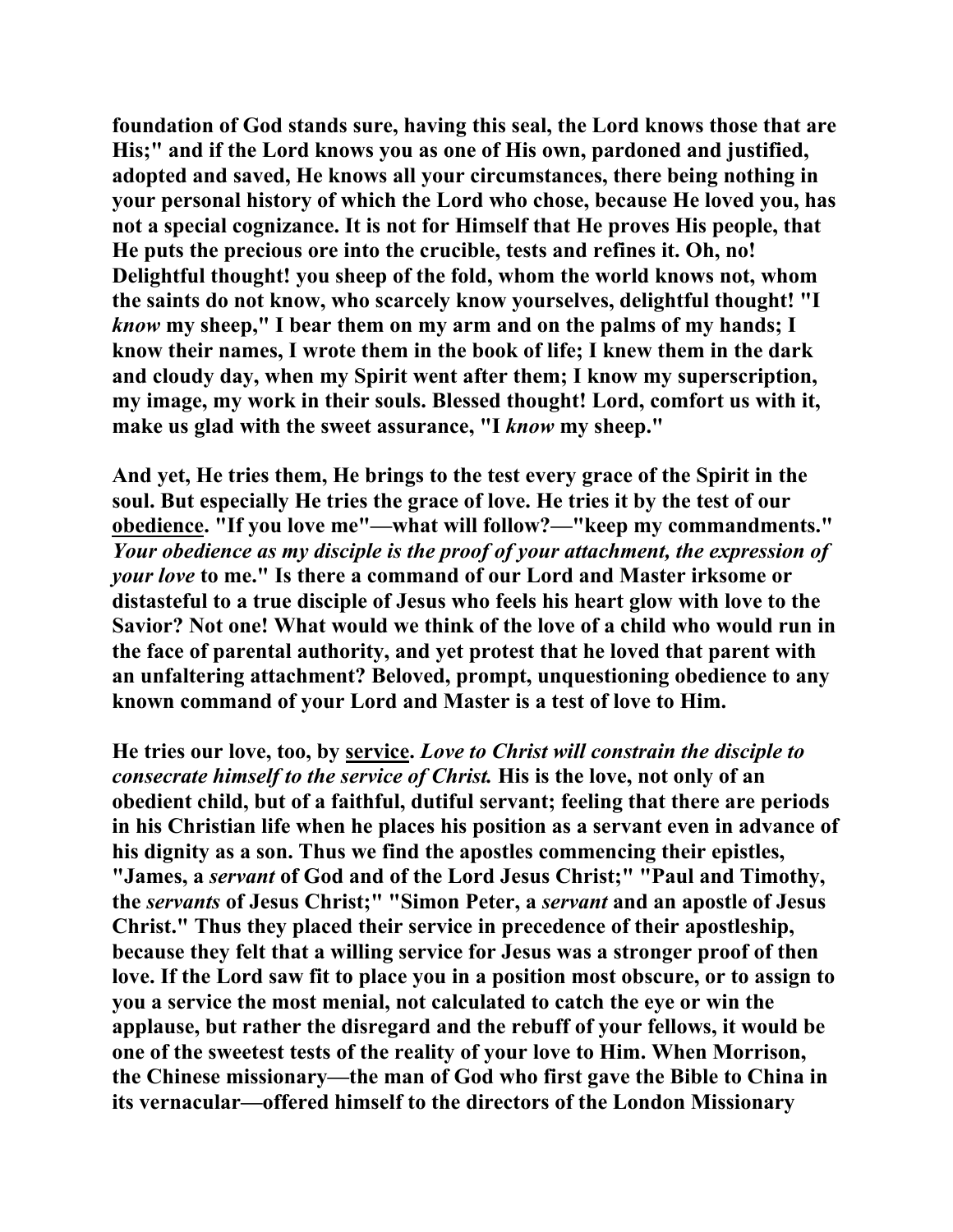**Society as a missionary to the heathen, his appearance was so uncultivated and unpromising, that, hesitating to accept him as a candidate, they inquired if he was willing to go simply as an assistant in one of the missionary schools? "Gentlemen," was young Morrison's noble reply, "while the temple of Christ is building, I am willing to be a hewer of wood or a drawer of water." In a moment they decided that a man who so loved his Savior, who was willing to undertake any service for Christ, was the fittest for the higher office of a missionary to the heathen. They accepted him as a missionary, and the result proved that they were not mistaken in their judgment.** *If, beloved, you love Christ, you will be willing to undertake any service your Lord and Master may appoint you. Love will make drudgery for Jesus pleasant and welcome.*

**Christ tries our love, again, by the test of suffering. "To you it is given on the behalf of Christ, not only to believe on Him, but also to suffer for His sake." We know these are not days of great persecution for Christ's sake—alas! they are to come—yet we know there is a** *moral martyrdom* **which many a disciple of Christ has to pass through who would bear the cross after Jesus.** 

**The Lord sometimes tries our love by physical suffering. Many a child of God may be now tossing on a bed of pain, languor, and restlessness. Jesus has sent this sickness, designed but to prove the reality of love in its endurance. Love to Jesus will sweeten every cup He mingles. It will give repose to restlessness, alleviation to pain, and make all our bed in sickness. Thus, whenever the Lord sees fit to place you in a position of suffering, be sure it is but to try the reality of your love.** 

**He tries it also by the test of principle. When our own interests clash with Christ's, and we are led to say, "Lord, though the temptation is enticing, I dare not yield for my right hand. I love your honor too well to do that which would compromise my integrity as a man of God, and dishonor Your great and precious name." This is the test of principle, and the evidence and triumph of love.** 

**THE APPEAL the believer is able to make to the Lord for the sincerity of his attachment demands our next attention. "Lord, you know all things; you know that I love you." Here was first an acknowledgment of the Deity of Christ. Who can "know all things" but God? Have you, my reader, a latent doubt touching the Deity of Christ? In the solitude of your chamber weigh this argument, examine this evidence, and see if it is not irrefutable and conclusive—that He must be essentially Divine who knows all things? All**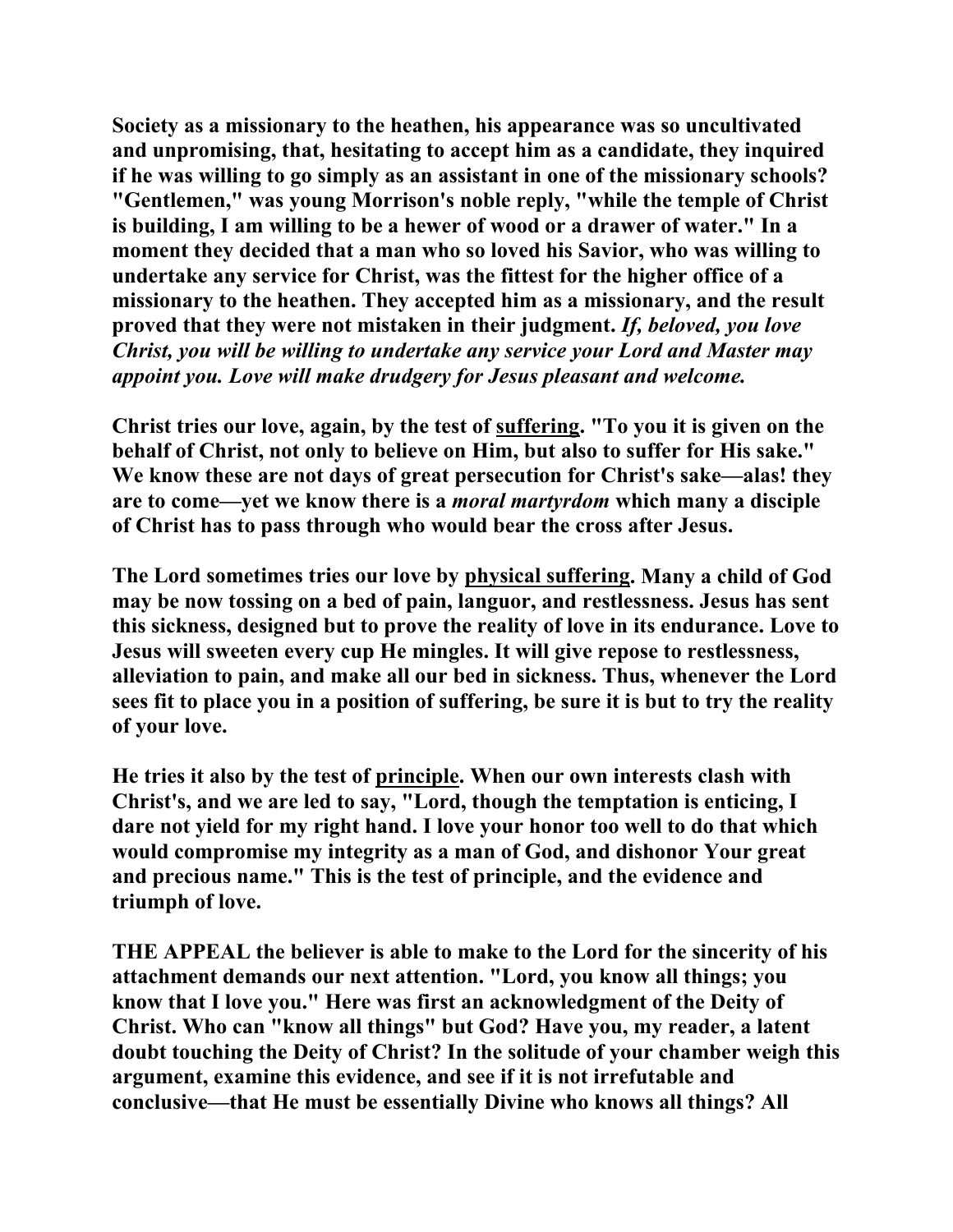**present and future events, all the hidden springs of action, all the concealed thoughts of the heart, all, all are known to Him who will one day occupy, clad in robes of majesty, the great white throne, unveiling every heart, and sitting in righteous judgment upon the actions of every life. He, then, who is to judge mankind in the last day must needs be essentially divine, must needs be God. We turn to His present knowledge of our love. Oh, what an entrancing thought! to be able to appeal to our Lord's Deity in proof of our love, and to say, "Lord, you know all things; you know that I love you." Have you not this conviction of the reality, if not the depth, of your love to Jesus? Dare you deny that you love Him? What! could you live without Jesus? Could you suffer without Jesus? Could you fence with the foe, vanquish and slay him, without Jesus? Could you do anything without Christ? do you feel no thrill of holy affection pulsating within your breast? What! do you not love His people, and love His truth, and love His service, because you love His person? Do you not say, "Lord, I dare not boast of the strength or constancy of my love to You; it ebbs and flows like the ocean's tide, yet, one thing I know—I do love you!" Then, deny not your love to the Savior, lest you wound His heart and grieve that Holy Spirit of love, by whose inspiration it was enkindled within your breast.** 

**Having presented an outline of this subject, we return to the truth with which we commenced, and with which we close the chapter—love's place of nourishment and growth is the foot of the Cross.** *Where should our Christloving hearts repose but where Christ's loving heart bled? Our hearts should feel no magnet so powerful as the cross of Jesus, no attraction like the Crucified One.* **Look at this precious truth in two or three particulars. The cross of Jesus inspires our love. It would seem impossible to be brought by the Holy Spirit to the foot of the cross, and not feel the inspiration of love. If love begets love, surely a believing apprehension of the amazing, the unparalleled love of Jesus, bending His look of forgiveness upon us from the cross, will thaw our icy hearts into the warmest glow of affection. Behold the source of your love to God! "We love Him** *because He first loved us."* **No throb of love had dilated our hearts had not God first touched them with His own. Believe in the love of God, believe that Jesus loves you, and you shall be sensible of a new-born affection glowing within your breast. You are not called to believe in your love to God, but in God's love to you! Do not argue, "I cannot love God! I have striven to my uttermost to do so, but have failed in all my endeavors, until in despair I have abandoned the thought and relinquished the attempt." Be it so—***no effort of your own can strike a spark of love to God from your heart.* **Nor does God demand the task at your hands. All**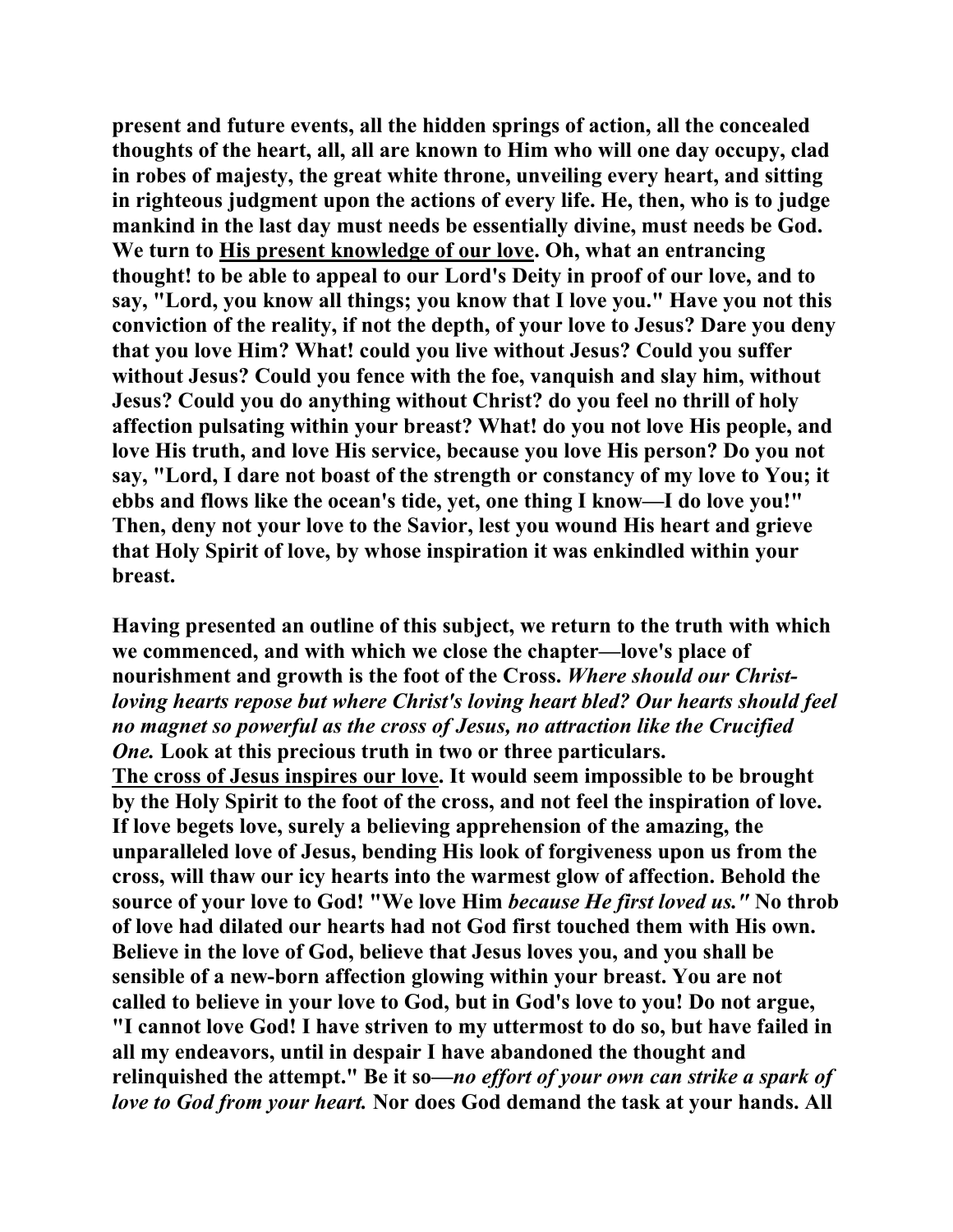**that He requires of you is** *faith in His love, as embodied and expressed in Jesus Christ to poor sinners.* **The new and living way He has opened to His reconciled heart, the ample promise He has made to save you, the willingness He has shown to pardon and accept you, the** *love, the astonishing, the marvellous love, He has exhibited in giving you His beloved Son to die in your stead***, are cords by which He would draw your loving heart to Himself. Oh, will not this suffice? Have faith in God's love.** *Believe that Jesus loves you, and your heart shall glow with a love in return which will bear it on in a willing obedience and unreserved surrender, in faithful service and patient suffering, enwrapped, consumed amid the flames of its own heaven-inspired and heavenascending affection.*

**The cross of Jesus rekindles and restores our waning love. No grace of the Spirit is so sensitive to the influence of a chilling spiritual atmosphere as the grace of love. No divine principle of the soul sooner droops than it. "The love of many waxes cold," is not the lament of one age of the Church only, it is her lament now. What are some of the producing causes?** *The influence of the world* **will chill it; the encroachments of temporal engagements upon the study of God's Word, the devout transactions of the closet, the ordinances of the sanctuary, will chill it; the society of half-hearted Christians—cold, worldly, light professors—will chill it; unfitting levity of spirit, trifling with sin, carnal pursuits, will chill it; an idolatrous love of the creature will chill it; fretting against the Lord, murmuring at His dealings, rebellion against His authority and chastenings, will chill it. Alas! how much there is to produce deep and sad declension in the love of our hearts to the Lord, and how soon its warm, flowing current chills and congeals! Oh that our hearts should so soon grow cold in their affections towards Him whose love to us is ever so warm, who ransomed us from hell with His own heart's blood! Let shame and confusion of face cover us. Let deep humiliation, tender, holy contrition, prostrate us beneath the cross, that we should for one moment gaze coldly upon so divine and gracious, so lovely and precious a Redeemer. But here is the remedy—the foot of the cross! Bringing there our chilled affections, our cold hearts, we rekindle the dying flame at this altar of love, and again, and with more touching earnestness and deeper sincerity, we exclaim, "Lord, you know all things, you know that I love you!"** 

**It is at the cross of Jesus we shall prove more intensely the constraining power of Christ's love in our hearts. The great impelling motive of our holy obedience to Christ, and of all faithful service for Christ, is love. God would have our hearts moved towards Him by the same divine impulse that moved**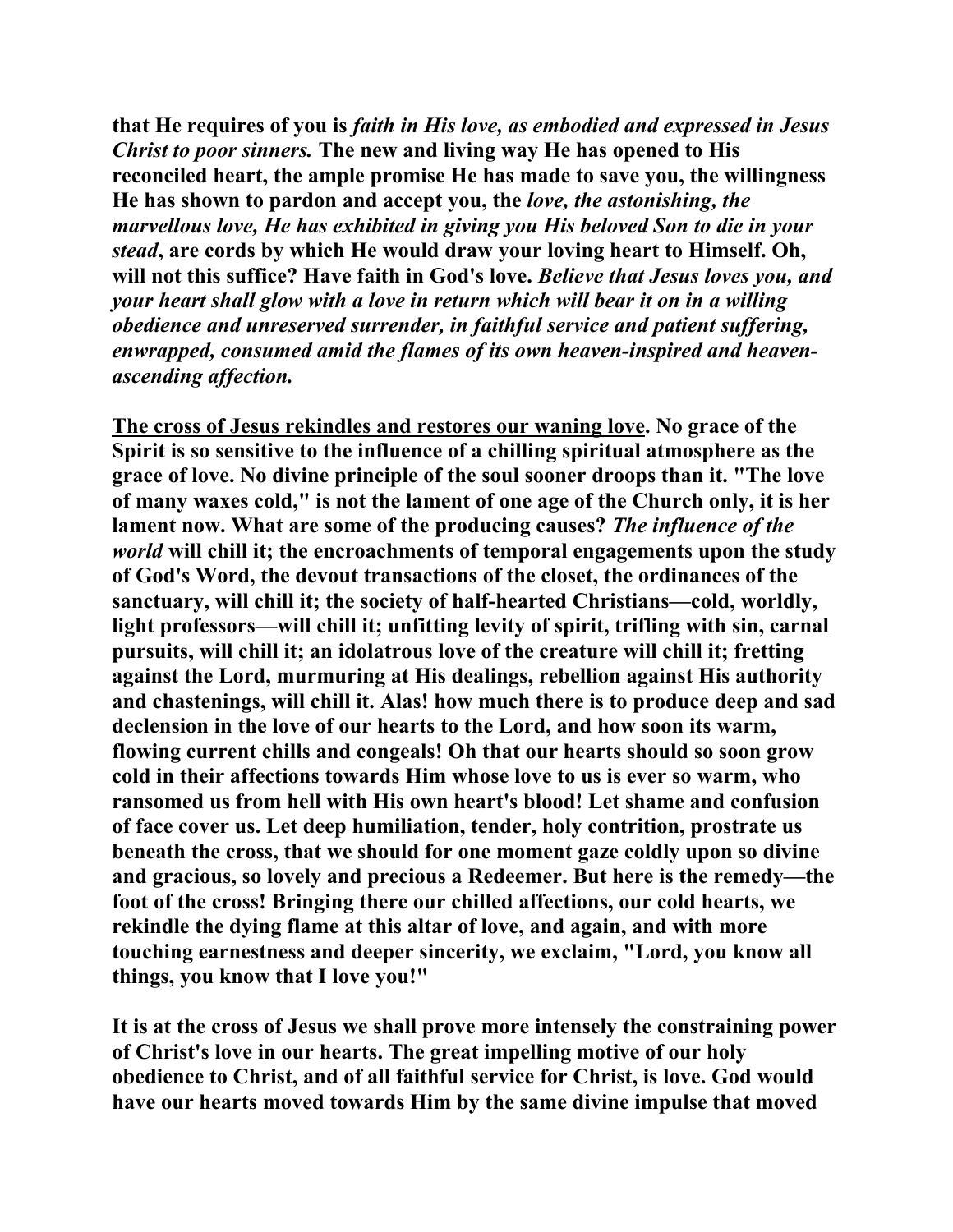**His heart towards us. "Herein is love, not that we loved God, but that He loved us, and sent His Son to be the propitiation for our sins." This is to be the principle of our unreserved surrender to God—"The love of Christ constrains us." Desire we, then, to feel the all-commanding, all-persuasive, all-impelling power of love? Let us go to the foot of the cross and receive its inspiration there. Allow no motive to influence you lower than this.** *See that love to self, love to the creature, love for some fond idol is absorbed and lost in love to Christ.*  **Yield your heart to the gentle yet irresistible force of love enkindled at the cross of Jesus. Love, there begotten, will give completeness to your obedience, cheerfulness to your service, sweetness to your cross. It will impart dignity to the most menial service, and pleasantness to the most toilsome drudgery for Christ. It will enable you to bow your head silently to the stroke that has laid you low—to drink uncomplainingly the cup from which perhaps now you shrink—resolutely to sever that tie that binds you to some absorbing idol and displaces your Lord—to relinquish, or take up, that which involves the honor and glory of Him who loved you unto death. Sit down, then, close at the foot of the cross—for there is nothing but** *love* **there—and love to Christ will attain the ascendancy; and, borne upon the bosom of its gentle, irresistible tide, obedience, service, and suffering for your Lord will be on earth your ambition, your joy and crown.** 

**In conclusion. Do not be satisfied with vain and fruitless lamentations over the littleness and coldness of your love to Christ.** *Your love to the Savior will never be nourished by feeding upon itself.* **It has no power of self-inspiration. Argument will not intensify it, reasoning will not increase it, lamentation will not quicken it.** *Love can only be enkindled at the altar of love.* **Look directly at the love of Jesus—get a more believing apprehension of His great love to you—leave the shallows of your own love, and descend into the depths of His love—light the torch of your affections at the flame which glows upon Calvary; and you then shall no more doubt the existence or lament the chill of your love to God in Christ, but, with a depth of feeling and a power of emphasis unknown before, you shall awaken the sweet echoes of heaven with your exclamation, "Lord, you know that I** *love* **you!"** 

**It is only at the cross of Jesus that your heart will be perfected in love. And less than this is unworthy your aim. "We have known and believe the love that God has to us. God is love; and he that dwells in love, dwells in God, and God in him. Herein is our love made perfect." Thus perfected in love, knowing and believing of a truth that God loves you, the slavish fear that has produced so much torment will be cast out, and the sunshine of love will fill your whole**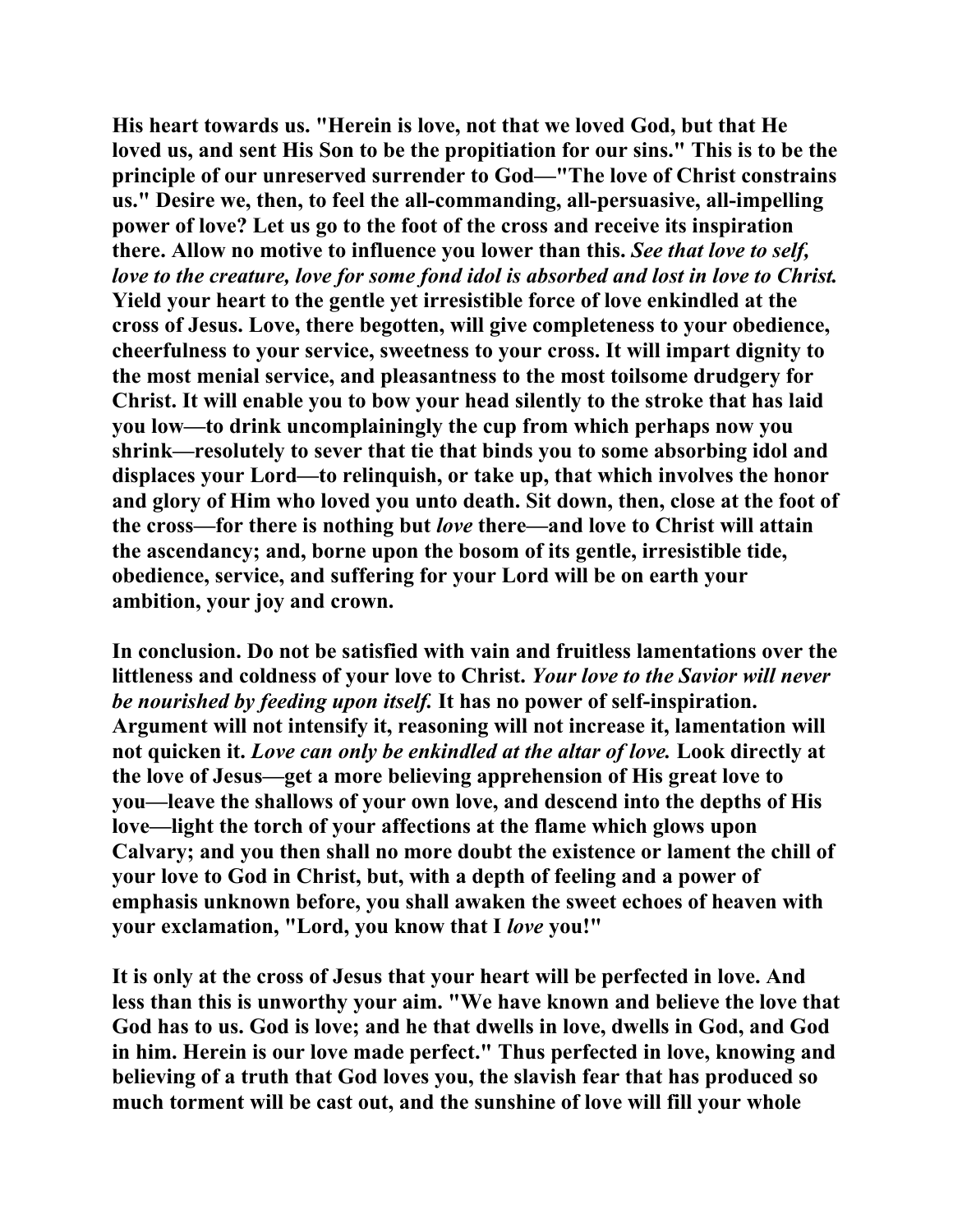**soul with its divine radiance. And oh, how many beauteous rainbows will then pencil the dark, watery clouds of your earthly pilgrimage! You will see nothing but love in your trials, nothing but love in your sorrows, nothing but love in your losses, nothing but love in all your Father's dealings—for love's rainbow, arching and encircling all the children of God, bends its smile on you.** 

**Remember the cross of Jesus is the place where we learn to love one another! Do we discover in our hearts any decrease of love to the saints? Do we detect a lack of charity, forbearance, forgiveness, fellowship, and communion towards God's people? Do we find sectarianism separating us, bigotry contracting us, misunderstanding alienating us, jealousy chilling us, misrepresentation prejudicing us, selfishness collapsing us? In a moment, without hesitation or debate, let us repair to the foot of Christ's cross, and before that marvellous spectacle of disinterested self-sacrifice, and bleeding, dying love, let the blush of shame crimson our cheek that we should ever look coldly upon, or speak uncharitably of, a brother or a sister enfolded in the arms that love extends, ransomed by the blood that love has shed! Beneath the cross of Jesus our shibboleths are lost in the music of love, our exclusiveness is enlarged in the expansion of love, our coldness, alienation, and distrust are dissolved and consumed in the heat of love—the love of Christ filling our hearts with affection to Himself, fills them with affection to His people. Prostrate before that cross, and reading your pardon there; surveying the price with which your ransom was secured, contemplating your deep obligation to the great love with which God has loved you, weighing what you owe as a debtor to the mercy that tides over all your transgressions; what sentiment other than** *love, forgiveness, and sympathy* **can you cherish for the saints who, though they may have wronged and wounded you, who, though they belong not to your communion, and differ from your creed, yet love the same Savior whom you love, and cling to the same cross that saves and shelters you?** 

**Keep in constant remembrance the love of Jesus. "We will remember Your love," (Song Sol. 1:4.) Avail yourself of every occasion of trial, and sorrow, and temptation, and need to recall it to memory. Do not neglect the ordinance He has especially appointed to keep us in remembrance of Himself. "Do this in remembrance of ME." Remember all that His love has done and is doing for you now. Remember it in prosperity, to keep you humble; remember it in adversity, to keep you from desponding; remember it in loneliness, to sweeten your solitude; remember it in the night-watches, to raise your song; remember it in service, to animate and strengthen you; remember it in**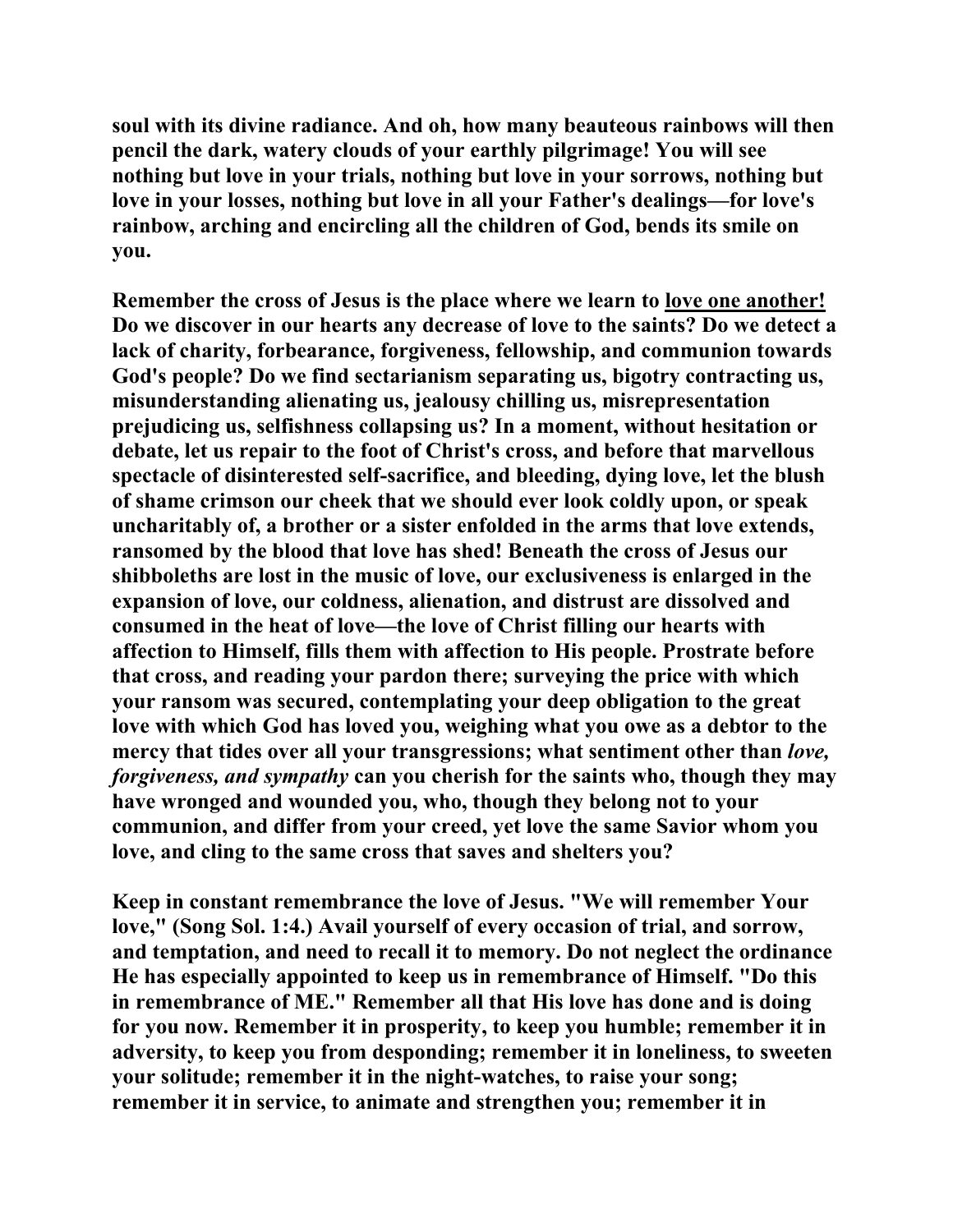**sickness and in death, and it will bear you home to that pure and bright world where, having learned to sing Christ's love at the cross, you will now chant its praise eternally before the throne!** 

**"Oh! let me all forget but Thee, And Your deep love, my Savior God! Let every fond remembrance flee, But that which points me to Your blood.** 

**"The fleet—the false—the fading dreams Of earthly joys, forever past! Which came and went like sunny beams, Too bright—too beautiful to last.** 

**"Oh! let them all forgotten be, And You alone possess my heart, For I have all that life can be, If You Yourself to me impart.** 

**"Who from the dazzling realms of light, Where hosts of angels owned Your sway, To bring me there, bore Sin's dark blight, And lowly came-a Child of clay!** 

**"Who in my lost and rebel state, Forgetting You—asleep in sin, Raised me from death!—oh, love how great That I might life eternal win.** 

**"That as a gem set in Your crown, I through Your grace might ever shine Oh! when I bow before Your throne, I'll think upon this love of thine.** 

**"Yes, when I join the holy throng; I'll think of all Your love to me, And swell the sweet, the joyous song, In telling what I owe to Thee!** 

**"I'll think upon Your dealings here,**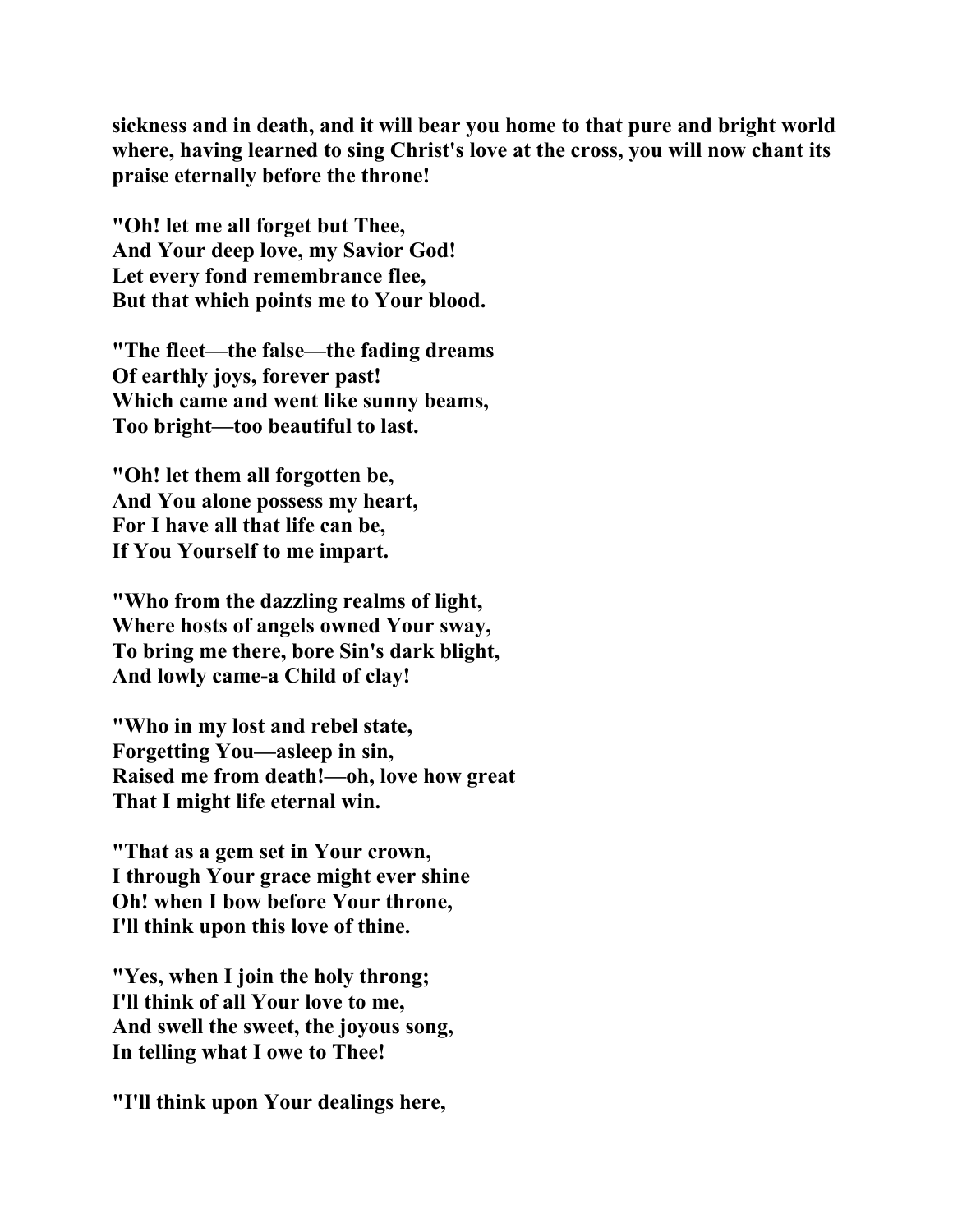**How I was kept from hour to hour; How You did chase each trembling fear, And saved me from the Tempter's power.** 

**"I'll think of days of sorrow too, When midst their darkness You did smile, And changed earth's sad and sable hue To holy light, for me the while.** 

**"When piercing thorns pained my heart, And I had none my grief to share, I'll think how You did heal the smart, And calmed the grief that rankled there.** 

**"Remember You! and all Your love— Changeless, when I too often have changed; Oh! memory, never let it remove, Until faith is into sight exchanged.** 

**"Lord, so would I remember Thee, That, by Your love constrained to live Apart from earth, the world might see That heart and life to You I give.** 

**"And while eternal ages roll, Your love shall be my ceaseless song; You who have saved my guilty soul, Praises to You alone belong. "Who is there, Lord, on earth below, That I would with Your love compare? And when above Your saints I know, I'll love You still supremely there."** 

## **Prayer at the Foot of the Cross**

**"Therefore, brothers, since we have confidence to enter the Most Holy Place by the blood of Jesus, by a new and living way opened for us through the curtain, that is, his body, and since we have a great priest over the house of God, let us draw near to God with a sincere heart in full assurance of faith,**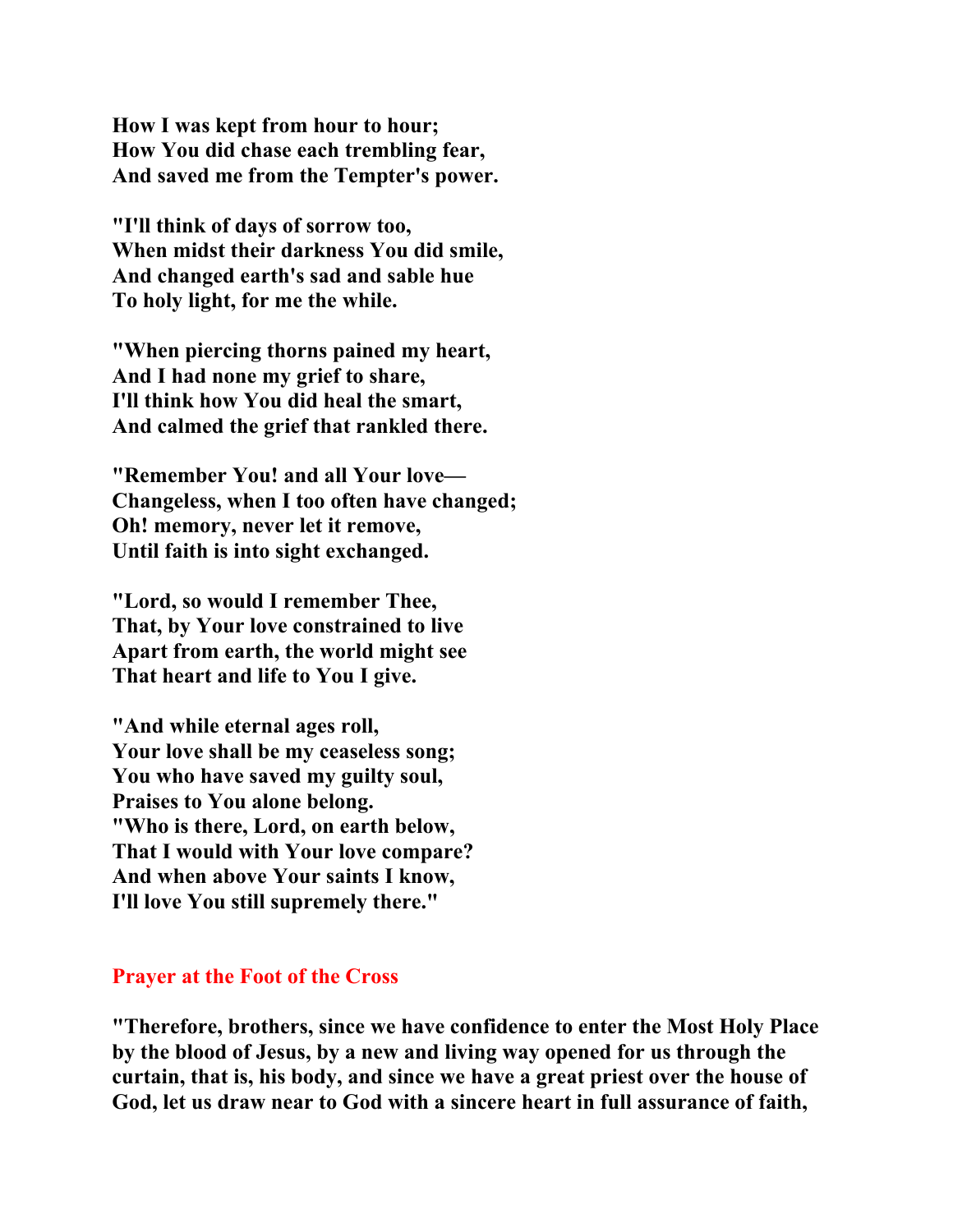**having our hearts sprinkled to cleanse us from a guilty conscience and having our bodies washed with pure water." Hebrews 10:19-22** 

**"And so, dear friends, we can boldly enter heaven's Most Holy Place because of the blood of Jesus. This is the new, life-giving way that Christ has opened up for us through the sacred curtain, by means of his death for us.** 

**And since we have a great High Priest who rules over God's people, let us go right into the presence of God, with true hearts fully trusting him. For our evil consciences have been sprinkled with Christ's blood to make us clean, and our bodies have been washed with pure water." Hebrews 10:19-22** 

**If there is one exercise of the believing soul which more than another finds its appropriate place at the cross, it is communion with God.** *Prayer is God's ordained channel of making known our requests to Him, and of communicating His blessings to us in response to those requests.* **It is that holy engagement by which God and man are brought into the closest and holiest transaction. He who enters into the Holiest must be employed in the holiest exercise of the soul. This is prayer, real prayer—entering into the Holiest and standing in the**  immediate presence of the Holy One. Nor this alone. It is *not* a silent, awe**struck posture of the soul. Pavilioned within that holy place, prostrate in the presence of God, the believer is in sweet, holy, filial communion and fellowship with the invisible God—that God standing to him in the relation of a** *Father***. Wondrous privilege of the believer! What can surpass, yes, what can equal it? The privilege of drawing near to God, of penetrating within the Holiest, of pouring out the heart in confession, supplication, and praise—oh, it distances in its solemnity and its preciousness every other privilege and enjoyment of the renewed soul. But the sacred and solemn topic which will more immediately engage our present thoughts is, the** *relation of prayer to the sacrifice of Jesus***; in other words,** *communion with God at the cross***. We shall contemplate in their order—the** *place* **into which the believer enters—the** *door* **through which be enters—and the** *liberty and encouragement* **he has to enter into the Holiest by the blood of Jesus.** 

# **THE PLACE INTO WHICH THE BELIEVER ENTERS.**

**We have, in the outset of the subject, the most sublime and solemn idea of access to God, of fellowship with the Invisible, found in the Bible. It is nothing less, it could be nothing greater, than entering into the Holiest. The typical reference will be familiar to the Bible reader. It points us to the inner shrine of the tabernacle, "the holy of holies," the place of the Shechinah glory,**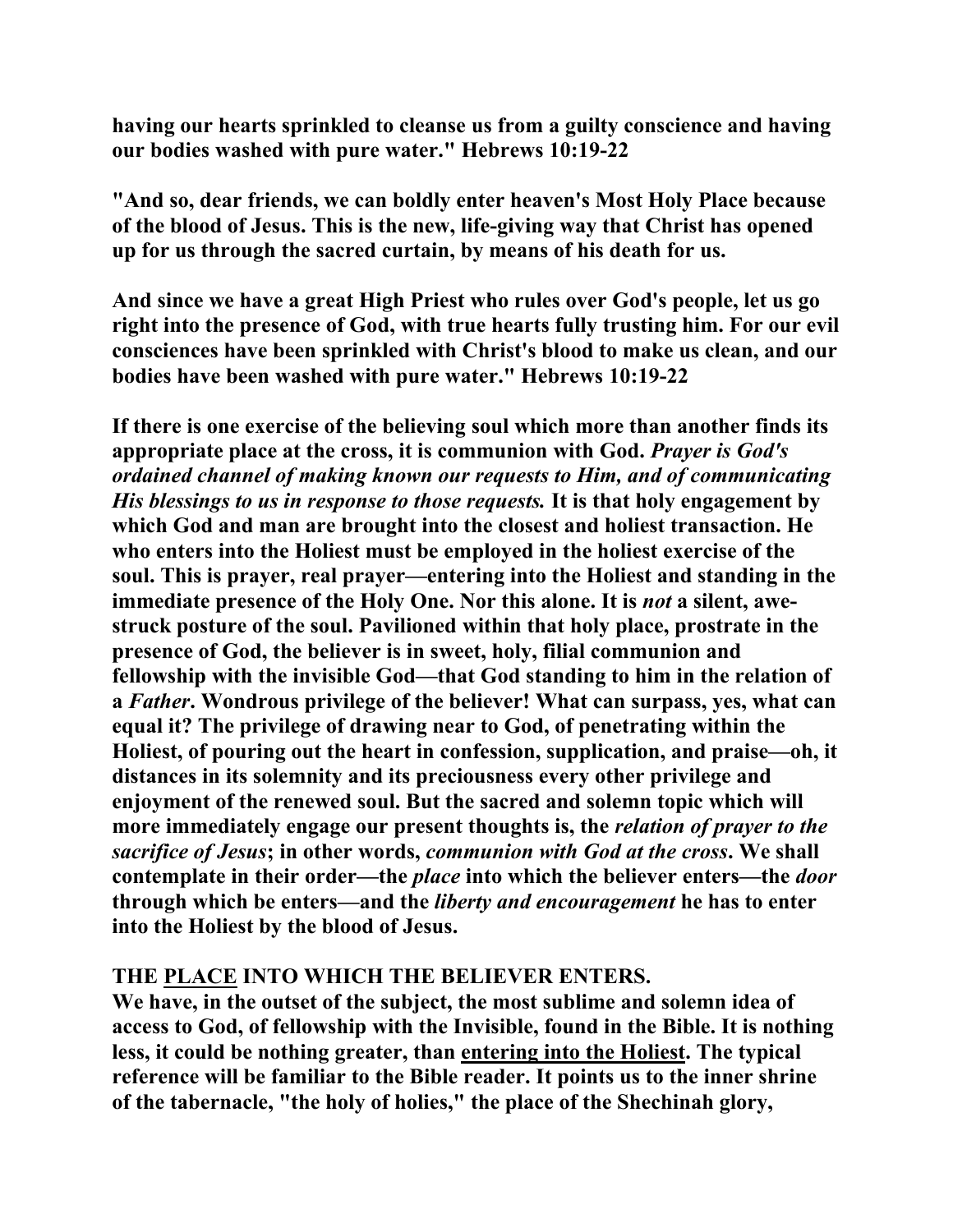**representing the visible glory of the invisible God, where the awful presence of the Holy One was felt, and into which the high priest alone entered once in the year. We have here a shadowing forth the** *true nature of prayer—of access to God***; it is communion with the Invisible, which the believer experiences, and is privileged with, under the new and more gospel economy. When we approach God in prayer, in the fullest and most gospel sense, we enter into the Holiest. And yet, how few individuals there are, professing to be believers in Christ, who penetrate into this sacred place—who realize that,** *when they approach God in prayer, they are actually in the presence of the Most Holy!*

**Now, look at the illustration of real prayer suggested to us by this "entering into the Holiest." In the first place, we have presented to us the holiness of the act itself. By faith we penetrate into the inner shrine; and nothing gives us a more vivid and impressive view of the solemnity of prayer, of the awesome holiness of access to God, as this. What really is prayer? It is standing before the holy Lord God! It is "dust and ashes" entering into the presence of the Infinite! It is a poor, sinful, hell-deserving sinner in audience with the Righteous One! It is the finite, in its fallen, infirm, and necessitous condition, holding fellowship with the Infinite! Can you conceive of an engagement, can you imagine an employment of the soul more solemn, more holy than this?** 

**Yet, beloved, what superficial views do most of us have of the sanctity that attaches itself to prayer! Oh, with what little solemnity we rush into the presence of the Holy One, as the horse into the battle, unprepared, reckless, and inconsiderate! What little composure of mind, what slight preparation of the heart, what imperfect calling off the thoughts and affections from the trifles of this world, is there in us when we rise and draw near to God! And yet those angels in heaven that stand in His presence, hearkening to the voice of His word, ever poised on the wing to obey His mandate, to do His will, never engage in a service more holy, never approach God so near, so filial, as when you, a sinful, needy, yet believing sinner, approach the throne of grace, standing in the Holy of holies, and in the presence of the Holiest of Beings!** 

**The second idea suggested is, that of the DIVINE PRESENCE which encircles the believer in prayer.** *When a child of God approaches his Heavenly Father in devotion, he is supposed to turn his back upon all other beings, and to realize that he is in the presence of the Lord of hosts, the King of glory***; that he is encircled by the Divine perfections. The true, simple definition of** *prayer is, fellowship with God; the consciousness that God is present with us. It is to feel that you are with God, and that God is with you; that you are breathing forth the*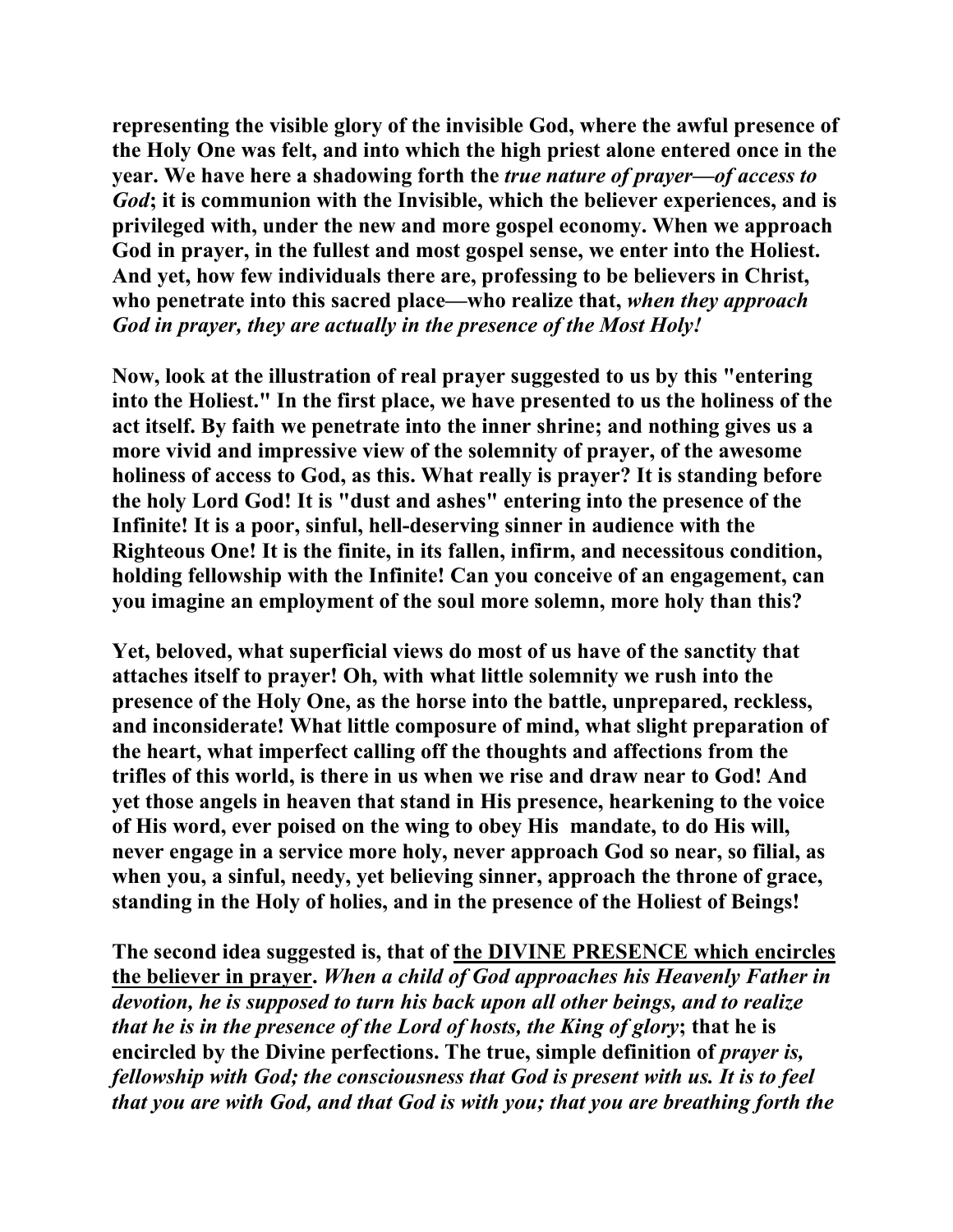*utterances of a humble, penitent, contrite heart, and the deep—felt necessities of your soul; and that God's ear is listening to your voice, bowed down to your feeblest utterance.*

**What a mockery were you to go to the Queen of these realms with a petition which involved your most precious interests, and were to be satisfied with occupying an 'waiting-room' of the palace in which the sovereign was not seen, her voice not heard, the royal presence not felt! Would you be satisfied by thus going and returning without an audience, and thus without having accomplished the object of your mission? Apply the illustration!** *Prayer is entering with our requests "into the Holiest," where the Lord of heaven and earth occupies His throne, to hear and answer our petitions. It is a believing apprehension that He is there; it is a realization of His solemn yet precious presence, the consciousness of being encompassed by the God of love.* **Oh, do not be satisfied with any prayer except this—"You, God, see me. You, my Father, are near me. I am breathing the atmosphere of Your holy, loving presence! I am conscious that I am in audience with the Invisible One, and that I stand in the presence of the great Searcher of Hearts."** 

**The third idea is, the close proximity of the Holiest on earth with the Holiest in heaven. Communion with God now, is preparatory to communion with Him hereafter. Fellowship with God in time, is the commencement of an communion perpetuated through eternity. No believing soul that ever held fellowship with God on earth, that ever penetrated into the Holiest, and there felt the spell of the Divine presence, shall be banished from that heaven of glory where communion with God shall be perfected and eternalized. If you have walked with God along these** *dark* **lanes below, you shall walk with God the golden streets of the New Jerusalem. The broken, stammering accents of prayer here shall be perfected in your communion and communion with God hereafter.** *Prayer links man with God, the present with the future, heaven with earth, the Holiest now with the Holiest to come.* **And when your soul is conscious, "You are near, O Lord! I feel Your presence, I know Your voice," your experience is like unto that of the patriarch, and you exclaim, "How dreadful is this place! This is none other than the house of God, and this is the gate of heaven."** 

**We are now conducted to THE DOOR by which we enter into the holiest. You will observe, my reader, that it is twofold—by the death and by the life of Jesus—that we enter into the Holiest in prayer. It is by blood-shedding—the death of Jesus; and it is a "living way "—the resurrection-life of Jesus. Let us**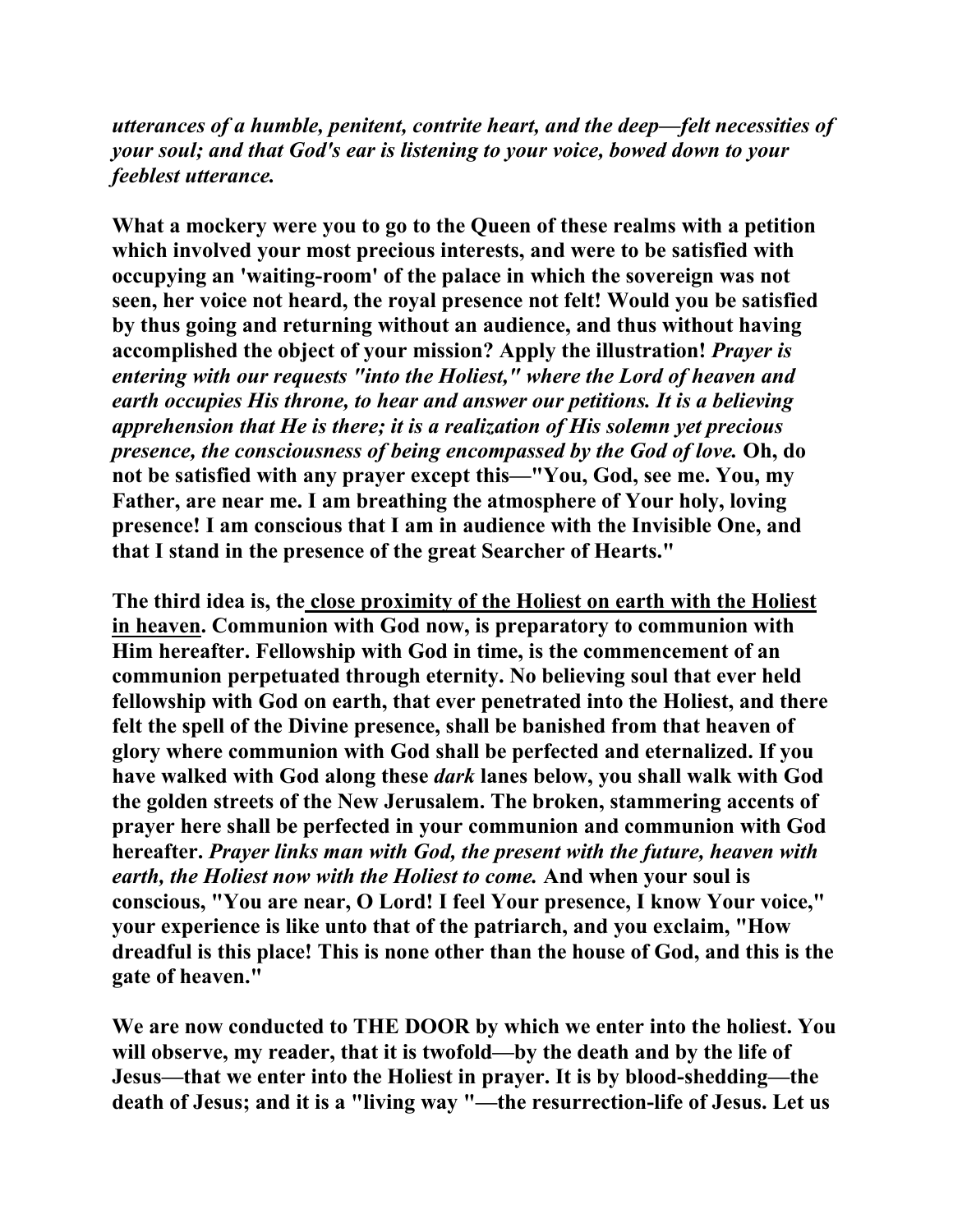**see how these two views of Christ harmonize, and are indissolubly entwined with your access to God.** 

**First, there is the cross of Christ—"by the blood of Jesus"—the blood He shed when He died upon the cross possessing all the dignity and efficacy of His Godhead—"by the blood of Jesus." Now, in what sense, beloved, do we "enter into the holiest by the blood of Jesus?" In other words, what is the connection of the cross with prayer? In the first place, the blood of Jesus removes sin from us in the sight of God. We could not enter into the Holiest unless there were the removal of the great interposing barrier which sin presents. How could we, as sinners, unwashed by blood, presume to enter into the Holiest? It would be like the moth rushing into the candle-light. "***Our God is a consuming fire," and it is an awful thing to rush uncleansed, unsanctified, into His presence.* **Beloved, the blood of Jesus removes this barrier, annihilates this obstruction, by taking away our sins, by blotting out our transgressions; and so washed, we enter into the Holiest! Oh, you who have a humble hope in Christ, whose only foundation is the sacrifice He has offered, behold here the great difficulty, the grand impediment to your access to God totally annihilated! The blood of Jesus Christ has accomplished it. And now, between God the holy and you the sinful there is no impediment, no obstruction, no barrier. Nothing shall obstruct your coming to God as a pardoned sinner, and holding the closest, sweetest, holiest communion with Him, because the blood of Jesus Christ has washed away your sin, has blotted out your guilt, and removed the only obstruction to your closest communion with God.** 

**"The blood of Jesus," too, gives us access to God by purifying the conscience. What is it that prevents the approach of many into the Holiest? It is the guilt of unremoved sin upon the conscience. When a man of God has sin upon his conscience—sin unconfessed and uncleansed; he then knows but little what it is to enter into the Holiest. But let him take a fresh hold of the sacrifice of Jesus, let him bring the conscience beneath the cross of the Crucified, let him wash in the fountain, look by faith anew to the blood, and that which intercepted and blocked his approach is removed; and with a heart sprinkled with the blood, he draws near to God, and holds communion with the Invisible. This my reader, is the grand secret of nearness to God and of communion with Him by prayer, bathing the conscience in the fountain; getting, as it were into the very wounds of Christ. And, strong as may be your conscious unworthiness, great as may be your backsliding, you shall realize that the blood purifying the conscience has brought you into fellowship with God.**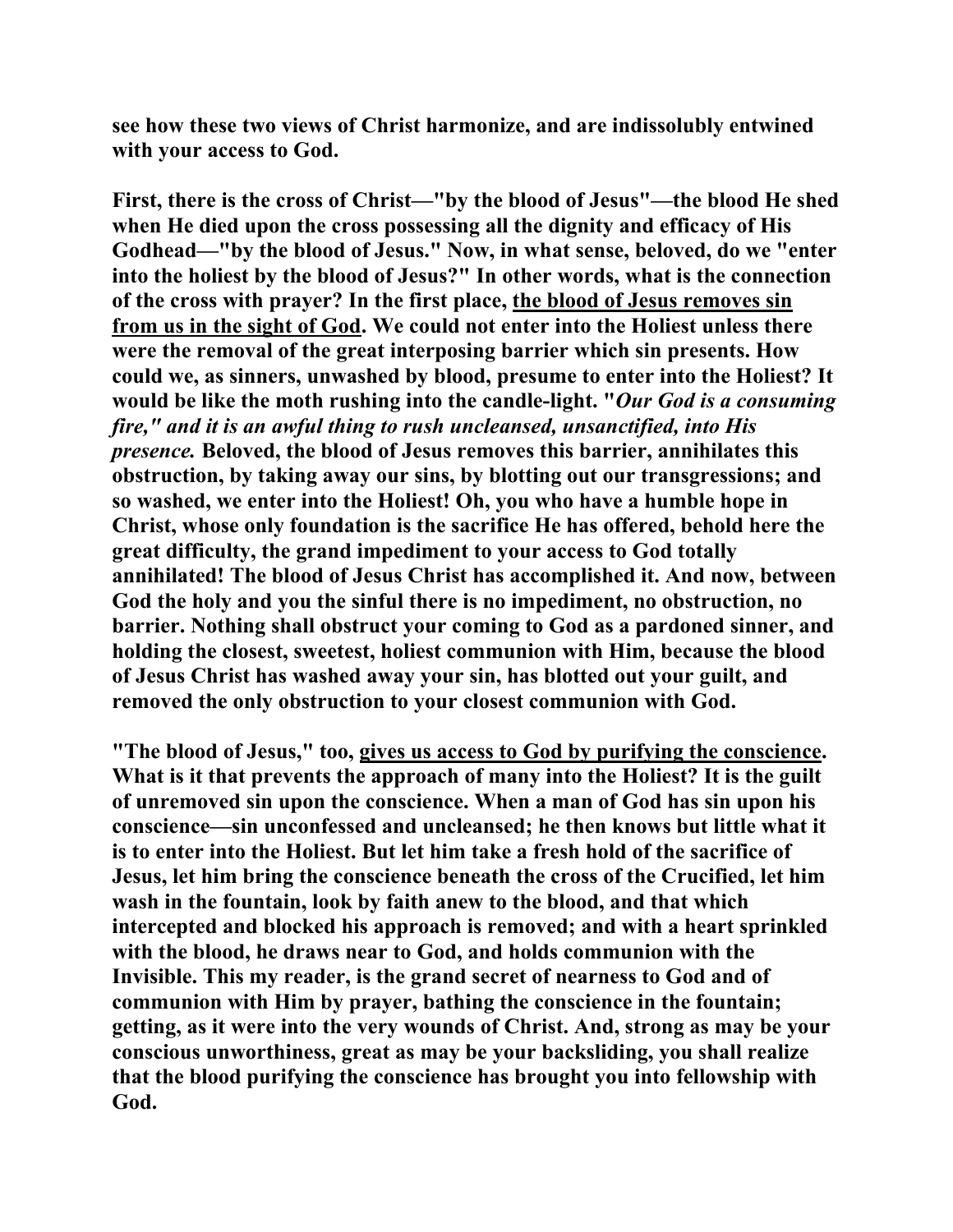**There is still one more view. The blood of Jesus supplies us with the merit that gives us access and boldness to enter into the Holiest. We have no other merit but that supplied by an atoning Savior. The blood of Jesus has secured our access. It merits the acceptance of our** *persons***, it merits the success of our**  *petitions***, and it merits and receives the Divine response to our** *prayers***. The only merit you have, on the ground of which you can approach God in prayer, is the divine merit which the blood of Jesus Christ supplies; having no other, and conscious that you deserve nothing but the Divine anger, you throw yourself upon "the blood of Jesus," and your faith possesses all the merit that constitutes the ground of your access to God.** 

**To this I would add, the blood of Jesus supplies you with your plea and argument. When you approach God, a thousand arguments may arise in opposition to your approach, a thousand difficulties interpose themselves in the way of your access. In view of the sad memories that crowd around you, your sins and shortcomings, infirmities and imperfections, like so many haunting spectres staring you in the face and defying your approach, the moment your faith can take hold of the blood of Jesus, instantly, like the accusers of the poor woman who stood in the presence of the Lord, all go out, and you are left alone with God! The blood of Christ has answered and removed all the arguments, and with that one plea—the blood of the spotless Lamb of God, the blood that cleanses from all sin, the blood that has sprinkled the mercy-seat, the blood that intercedes for you within the veil you approach the throne of grace, and in a moment, guilty and vile though you are, you find yourself standing in the presence of the Holy One! Oh, how precious should that blood be to us! Is there one blessing we ought to prize above every other, I hesitate not to say it is the** *blood* **of Jesus! Does this page address a poor trembling one, lingering on the sacred threshold of the most holy place, not daring to enter or lift up so much as his eyes unto heaven? Let me remind you of the efficacy of the blood of Jesus; it is sufficient to cleanse you from all sin. Pleaded by faith, it ushers you into the presence of God, secures your pardon, will bring peace to your sin-disturbed conscience, and give you a loving approach and access to God as your reconciled Father.** 

**Then there is THE LIFE OF JESUS, associated with prayer "by a new and LIVING way." We approach God, beloved, under a new dispensation when we approach through the mediatorial work of the Lord Jesus. "New," as it is opposed to the works of the Law; "new," because revealed in the glorious gospel of the grace of God with greater distinctness and vividness; "new,"**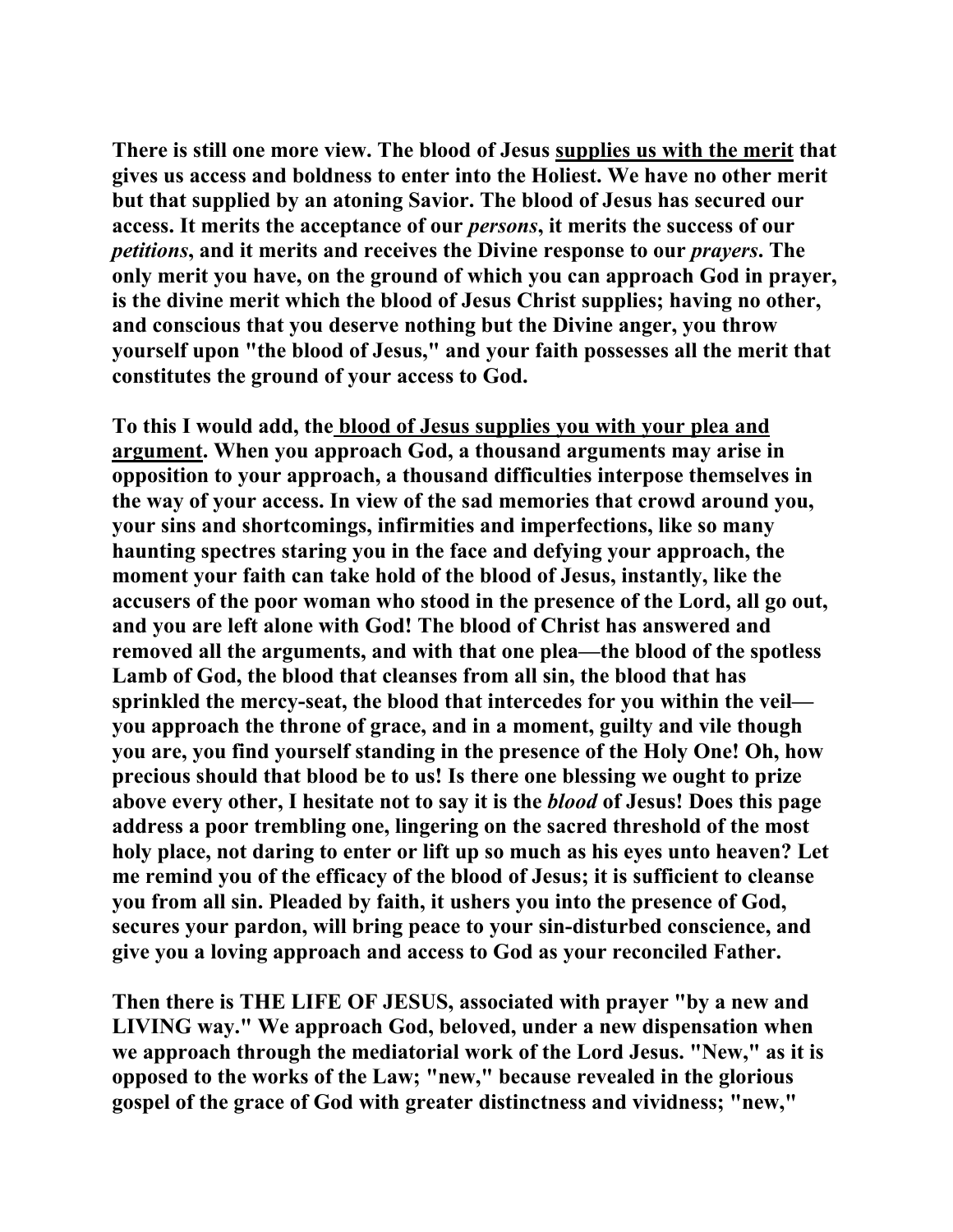**because it possesses a deathless freshness. Come to God, when, where, and with what you may, yet coming by Christ, approaching through the Crucified One, you tread the "new and living way."** 

**Another idea suggested by this expression is, we approach God by a LIVING Savior, we come to God through Him who is "alive for evermore," who is at the right hand of the Father, who also makes intercession for us. Yes, He has passed into the heavens, personally to appear in the presence of God for us. And now Christ is** *interceding* **for us before the golden throne in heaven—a living Christ-sympathizing, with our needs, difficulties, and fears; a living Christ, imparting vitality to our soul, power to our prayers, and life to our fellowship and communion; a living Christ, bearing us upon His heart, and so entwining all our personal interests with His never-failing intercessions. Thus it is by the death of Christ on the one hand, and by His life on the other, that we are saved. "He was delivered for our offences, and was raised again for our justification." "For if, when we were enemies, we were reconciled to God by the death of his Son; much more, being reconciled, we shall be saved by His life." With these two arguments—Christ's atoning death and Christ's resurrection life—who dare obstruct your coming to God? Who shall interpose an obstacle to your access into the Holiest? Shall sin, with its deepest crimson? shall Satan, with his countless accusations? shall the world, with all its specious arguments? shall unbelief, with its presumptuous suggestions? shall any one or all of these dare to say, "Stand back!" when the death of Christ, on the one hand, and the life of Christ, on the other, open wide the door into the presence of God, and sweetly allure us in—where we lose all our burdens, sorrows, and needs, while leaning in hallowed communion upon the very bosom of Ineffable Love?** 

**It would be an essential defect in this imperfect outline of the medium of prayer—the atonement and intercession of the Great High Priest—did we omit in this place to introduce briefly the part which the Holy Spirit, the Third Person of the ever-blessed Trinity, takes in this holy and sublime engagement. The Spirit is as essentially and as closely associated with true prayer as is** *the Father the Object***, and** *the Son the Medium***, of worship. All true prayer is the Holy Spirit's inspiration and help. "Likewise the Spirit also helps our infirmities: for we know not what we should pray for as we ought; but the Spirit himself makes intercession for us with groanings which cannot be uttered." Oh, then, recognize and honor the Spirit in prayer! He is a** *divine Object* **of prayer—worship Him! He is the** *gracious Author* **of prayer—invoke Him! He is a** *loving Answerer* **of prayer—wait for Him! Exalt and honor and**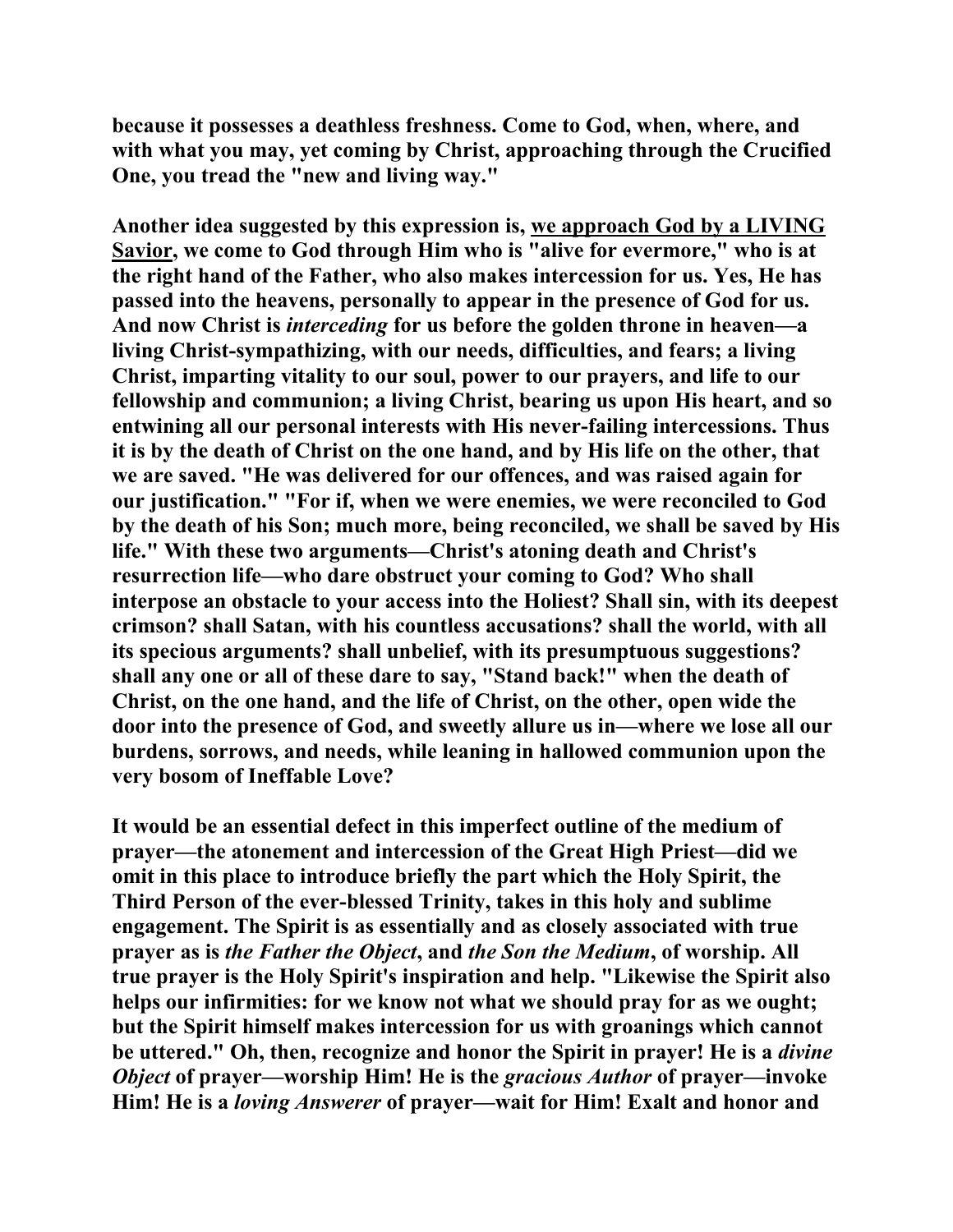**vindicate the Holy Spirit, and your mind will be more heavenly, your prayers more spiritual, your hopes more bright, your whole life more deeply sanctified and sanctifying. Blessed with the fulness of the Spirit, you shall be a blessing to others through the anointing of the Spirit; and upon your tomb shall be the epitaph, "Those who be wise shall shine as the brightness of the firmament; and those who turn many to righteousness as the stars forever and ever."** 

**"O Holy Spirit! now descend on me As showers of rain upon the thirsty ground; Cause me to flourish as a spreading tree; May all Your precious fruits in me be found. "Be my 'teacher'—to my soul reveal The length, breadth, depth, and height of Jesus' love; And on my soul Your blest instructions seal; Raising my thoughts and heart to things above. "Be my 'comforter'—when I'm distressed Oh gently soothe my sorrows, calm my grief, Help me to find upon my Savior's breast, In every hour of trial, sure relief. "Be my 'guide' into 'all truth' divine; Give me increasing knowledge of my God; Show me the glories that in Jesus shine, And make my heart the place of His abode.** 

**"Be my 'intercessor'—teach me how To pray according to God's holy will; Cause me with deep and strong desire to glow, And my whole soul with heavenly longings fill. "Be my 'earnest' of eternal rest, And 'witness' with me I am God's own child, With His unchanging love and favor blest, By Jesus' blood be fully reconciled.** 

**Be my 'sanctifier'—dwell within, And purify and cleanse my every thought, Subdue the power of each besetting sin, And be my will to sweet submission brought. "Be my 'quickener '—in me revive Each drooping grace, so prone to fade and die; Help me on Jesus day by day to live,**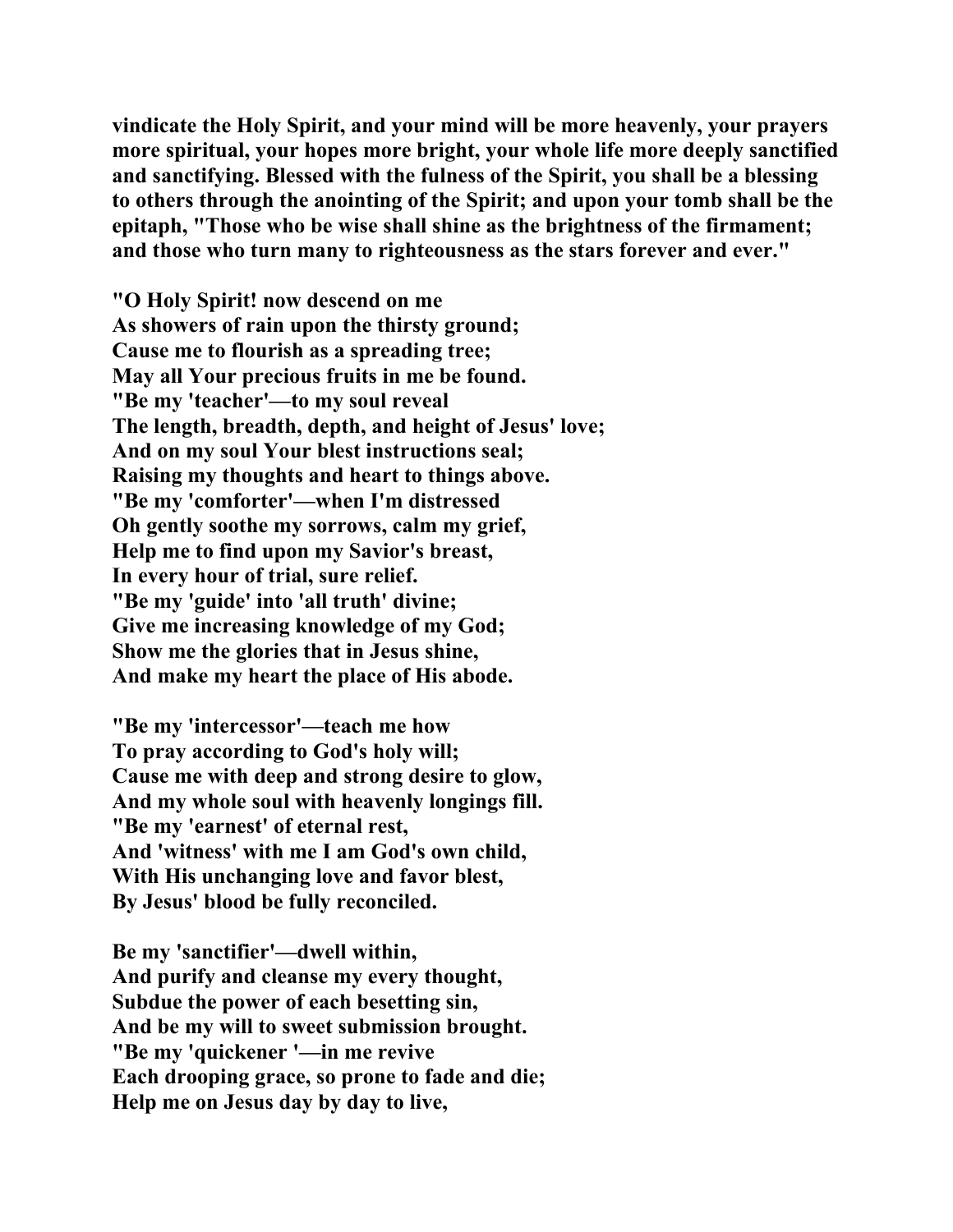**And loosen more and more each earthly tie. "Blest SPIRIT! I would yield myself to You, Do for me more than I can ask or think; Let me Your holy habitation be, And daily deeper from Your fulness drink.** 

**The third point is the LIBERTY with which the believer enters by the blood of Jesus into the Divine presence. "Having therefore, brethren, boldness"—or, as the margin renders it, "LIBERTY to enter into the holiest." Liberty is a precious pearl. What will a man not give or imperil for his liberty?—liberty of body, liberty of action, the yet higher liberty of the soul! But what is all this compared to the liberty of drawing hear to God as our Father? of looking up into His face as a reconciled God, conscious of filial relation to Him, great and holy though He be?—the privilege of calling Him Abba, Father, of reposing our heaviest burdens on His arm, of pouring our plaintive utterances of sorrow into His listening ear? Yes, my reader, there is no liberty like this! And this holy liberty is yours.** 

**Now,** *what are some of the blessings to which this privilege introduces us?* **First, there is the liberty of prayer, which the cross of Christ gives. It gives us warrant of approach to the mercy-seat. It dissolves the legal chain that too often would bind us. It removes the servility of spirit with which we too much approach our Heavenly Father. The cross of Jesus does all this, and so it gives us liberty to draw near to God. Who can truly prostrate himself at the foot of the cross, except in the spirit of a penitent child, who through the blood of that cross—the new and living way—looks up to God as a sin-forgiving Father?** 

**Then there is** *the* **liberty in prayer which the cross of Christ inspires. We can have no liberty in prayer but as we entwine our petitions around the cross of our Lord Jesus Christ. Let us but** *see the cross to be the medium through which our prayers rise acceptably to God***—the glorious mystic ladder upon which our spirit ascends into the presence of the Holy One—and we feel ourselves disenthralled from the chains that bind us; and, upheld by God's free grace and the spirit of adoption, we enter into the presence of Jehovah, and feel ourselves at home with God.** 

**Then there is the liberty procured by prayer. Beloved, prayer emancipates us from Satan's assaults, unbinds the chain of guilt, and bursts the fetters of unbelief.** *There is no spiritual exercise of the believing mind which so completely emancipates the soul from its bondage as communion with God beneath the*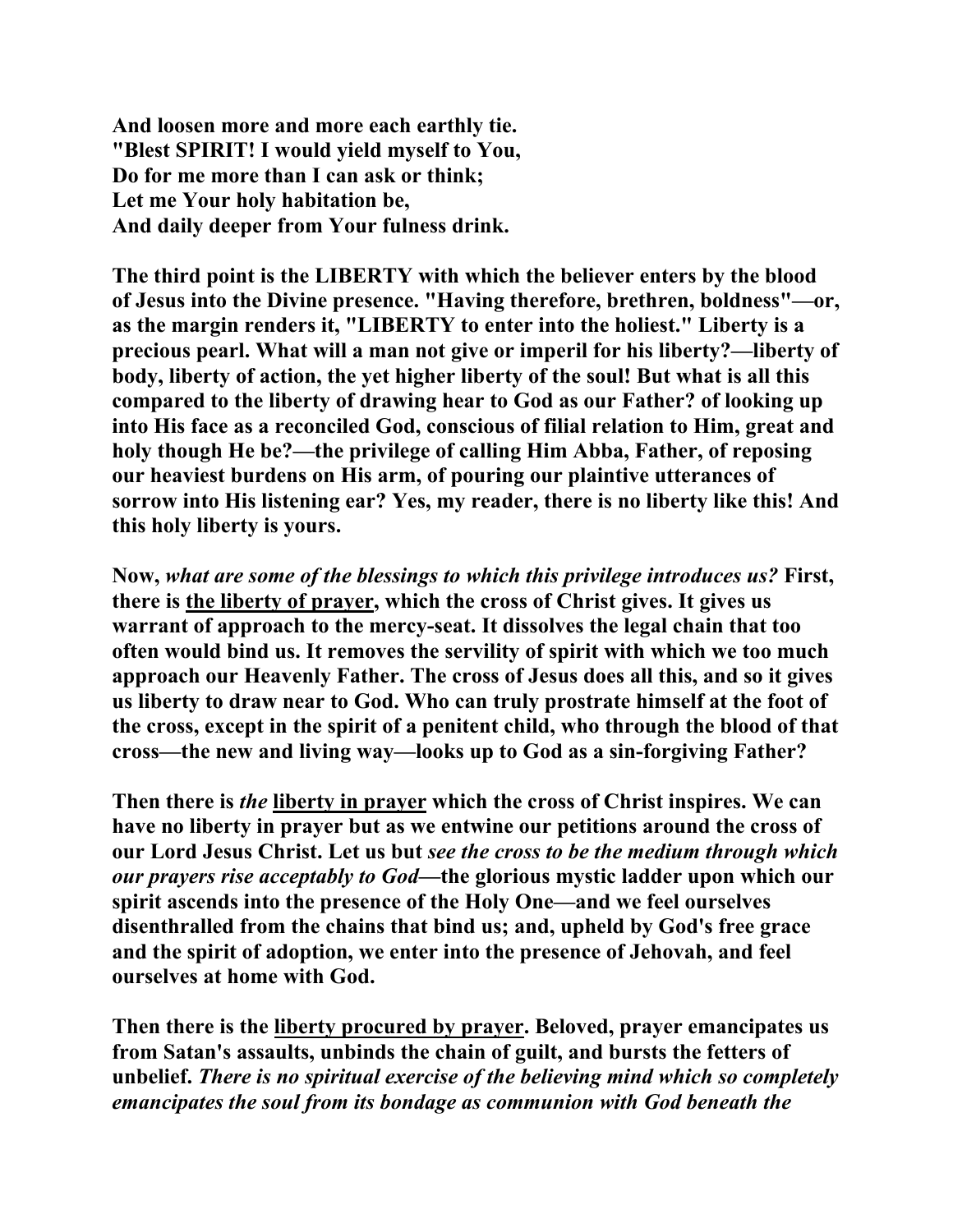*cross of Jesus.* **Be your fetters what they may—enthralled by your fears and doubts, by difficult and trying circumstances, by sins and temptations, by the world's potent spell—only give yourself to prayer, only approach the foot of the cross in earnest supplication, and you are free! Such is the 'boldness' of a man of prayer, asking and pleading and wrestling in Christ's name and with Christ's blood.** 

**"Boldness" in prayer suggests the idea of heroism. A praying man is a hero. He is clothed with a coat of armor, grasps an invincible shield, wields a twoedged sword.** *He only is a true hero who knows what it is to obtain the mastery over indwelling corruption, victory over every besetting sin; foils Satan, overcomes the world, and fights his way to God through a host of spiritual foes.*  **That man is a hero in the noblest sense who has boldness to enter into the holiest by the blood of Jesus.** 

**We approach now the EXHORTATION AND THE ENCOURAGEMENT TO PRAYER. "Let us draw near with a true heart, in full assurance of faith." "Let us draw near," that is, let us recede from the distance and the shyness, the coldness and the formality, which have too much prevailed to restrain prayer within us, and** *let us take a closer position by the cross, and so draw near unto God.* **Oh, how much closer in our communion with God we may walk than even Noah and Enoch! They approached by the blood of bulls and of goats—we, by the blood of God's slain Son! Then draw near, saint of the Most High, and keep no longer at a distance. Your God invites you, the golden scepter invites you, the blood upon the mercy-seat invites you, the Great Intercessor in heaven invites you! Oh, avail yourself, without hesitation, of the costliest, the holiest and most soothing privilege this side of glory—that of close, confidential, child-like communion with God. Allow no conscious unfitness, no sad memories of the past or depressing circumstances of the present, no seasons of unbelief or suggestions of Satan, to keep your soul at a distance from God. With the cross of Jesus, streaming with His precious blood, confronting you—with the Great High Priest before the throne of heaven—with an indwelling Spirit inciting you to prayer and aiding your infirmities—with a pressure of guilt which confession to God alone can lighten, of needs which supplications to your heavenly Father alone can relieve, of sorrow which prayer to Jesus alone can soothe—will you yield to a moment's hesitation in arising and drawing near to God with a true heart and in full assurance of faith? Oh, how precious is prayer beneath the cross! there, where God and the sinner meet—there, where He has opened His heart and we may open ours—there, where the voice of Christ's blood silences every**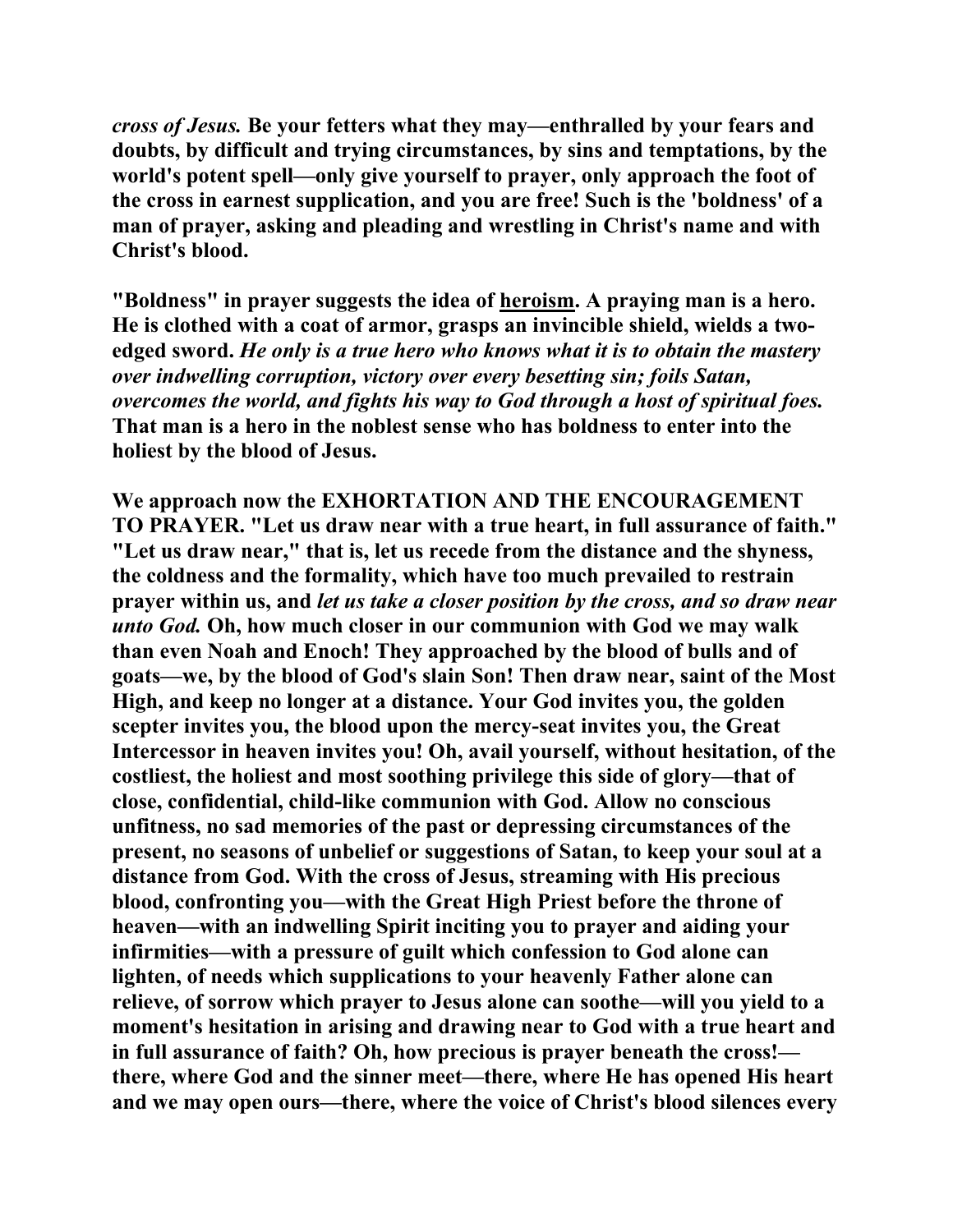**voice of accusation and sin—there, where no utterances are heard but those of mercy, no sounds but those of love, no sign is seen but His encircling bow! Oh the blessedness of falling beneath the sacred, solemn shadow of that cross, and losing ourselves in God! Draw near, then, you weary ones, you tried ones, you tempted ones, you needy ones, you backsliding ones, draw near! "Let us therefore come boldly unto the throne of grace, that we may obtain mercy, and find grace to help in time of need." "In everything by prayer and supplication, with thanksgiving, let your requests be made known unto God."** 

**But if, my unconverted reader, you live and die a stranger to prayer,** *you live a life of wretchedness, and you will die a hopeless death, and will enter unprepared upon an awful eternity***; and of you it will be said, as you go down to the shades of endless woe, "This is the man who never drew near to God." What can the world do for you, O you careless ones, when you come to die? Its pleasures, its possessions, its honors, its delights, what will they avail you when you lay your head upon a dying pillow? It is an awfully solemn thing to die without an interest in the merits and intercession of Christ! To die without having entered into the holiest here—what is it but to be exiled forever from the Holiest hereafter?** 

**Child of God! approach the throne of grace. "Is any among you afflicted? let him pray." "He that comes to God must believe that He is, and that He is a rewarder of those who diligently seek Him." "Whatever you shall ask in My name that will I do."** 

**"Oh, what a privilege is prayer! It calms the careworn breast; It flies from earth to heaven It makes the wretched blest. "Prayer—mighty prayer has power To reach the Eternal Throne; While there, to claim Almighty aid, And make it all our own.** 

**"The weakest saint may thus overcome The strongest of his foes; He prays—His God a wall of fire Around the suppliant throws.** 

**"He prays—and all his enemies**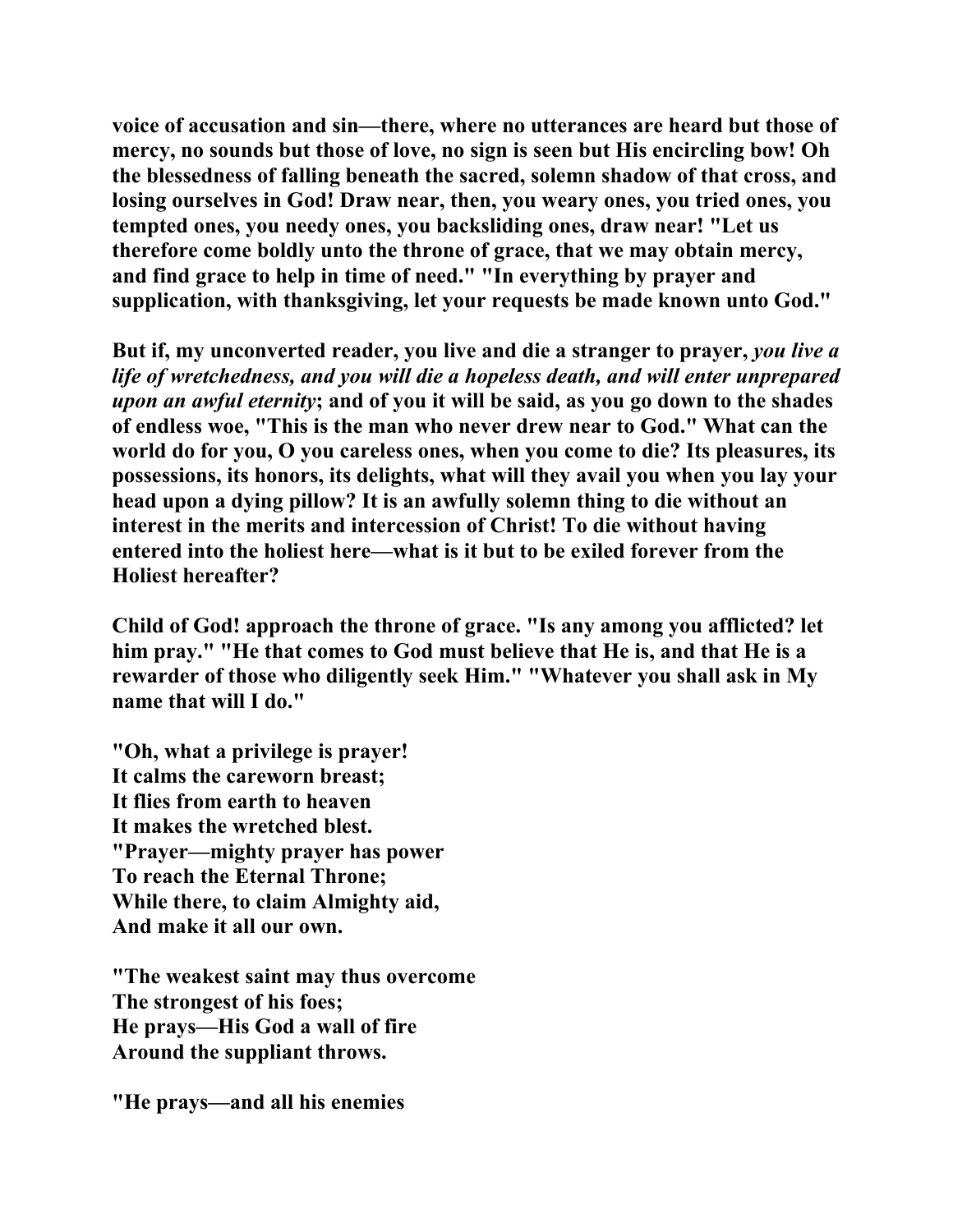**Away like smoke are driven; He prays—and to the fainting one Jehovah's strength is given!** 

**"Whatever his wrongs, whatever his needs, He pours them forth in prayer! And, soon as uttered, they have reached His loving Father's ear.** 

**"Is sin the burden that he feels, While struggling to be free? Helpless, he prays—but grace divine Gives him the victory.** 

**"Is holiness the prize he seeks? He can obtain it there; For nothing is impossible To wrestling faith and prayer. "The Spirit teaches him to plead The merits of the Lamb; And feeblest prayer acceptance gains When perfumed with His name.** 

**Prayer, ushered by that precious One, Enters the court above; Where shining hosts the answers bear On rapid wings of love.** 

**"Prayer is the weary heart's desire. The sure relief of care; It is to plead with God his word, And find deliverance there.** 

**"Prayer is to whisper every wish To Him who can fulfil; A beggar coming to a King, To ask whatever he will.** 

**"Prayer is not airy eloquence Of word and phrase high wrought,**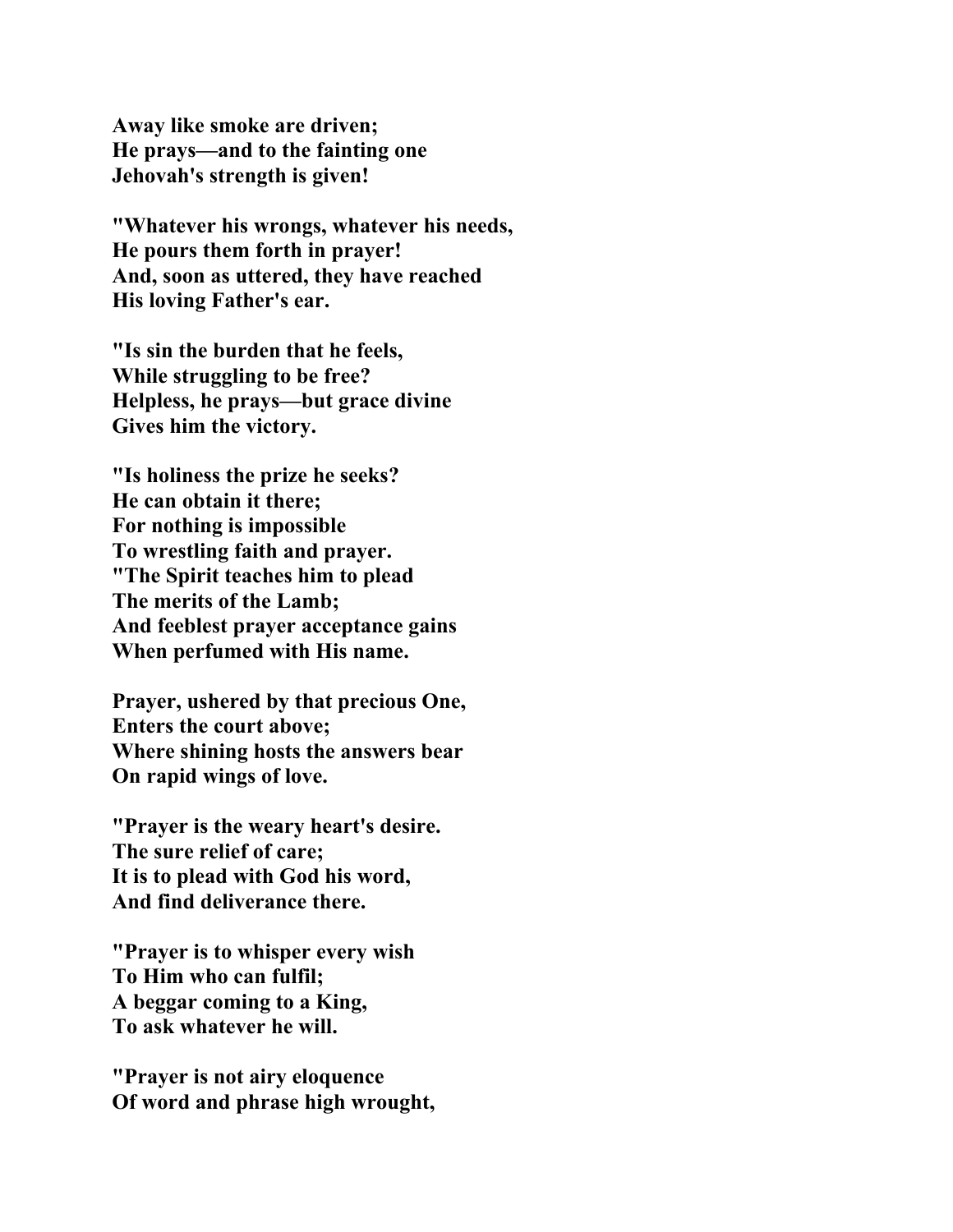**With mind still groveling here below: Prayer is the heart's deep thought."** 

## **"Forgiveness of Sin at the Foot of the Cross"**

**Jesus said, "Father, forgive them." Luke 23:34** 

**The only question worthy a moment's serious thought is, "Am I pardoned? Are my sins forgiven?" The chief controversy between God and man is touching sin; if sin is pardoned—pardoned in a way that upholds the honor of God's moral government—the controversy ceases, and God and the sinner are in a state of perfect friendship. Now, it is the cross of Christ which alone exhibits at one view this truth in its fullest light. Oh, what marvels of love, what wonders of mercy, what prodigies of power meet in the cross of Jesus! all illustrating the infinite riches of God's grace, the exceeding greatness of His pardoning mercy to sinners. In attempting, in the process of our discussion, to unfold the forgiveness of sin, we lead the reader at once to the place where that forgiveness was procured, where it is spoken and experienced. There is no forgiveness of sin but what was procured by, and there is none but what is found at, the cross of Jesus. It is a remarkable fact, that the only Divine prerogative exercised by Christ upon the cross—the only blessing of grace entwined with His dying accents—was the forgiveness of sin. "Then said Jesus, Father,** *forgive* **them." Never did this Divine prerogative appear so illustrious; never did its exercise appear so gracious, never did its objects appear so unworthy, as now! May the Divine Spirit aid and hallow our meditation on a theme so momentous and entrancing***—the forgiveness of sin found beneath the cross of Jesus.* **Let us take the present instance as illustrating the pardon of all who repent and believe in the Lord Jesus Christ.** 

**The points which suggest themselves for our study are—the clients, the Advocate, the prayer, and the response.** 

### **THE CLIENTS.**

**On whose behalf was this prayer of the dying Savior addressed? Who were the individuals in whose interest He was breathing, in the midst of His unknown agonies, His indescribable tortures, oblivious of Himself, this petition to God? Around that cross there clustered a class of men, types of our own common humanity, and specimens of our fallen nature. In the first place, we remark, they were sinners. In that crowd of malignant foes surging**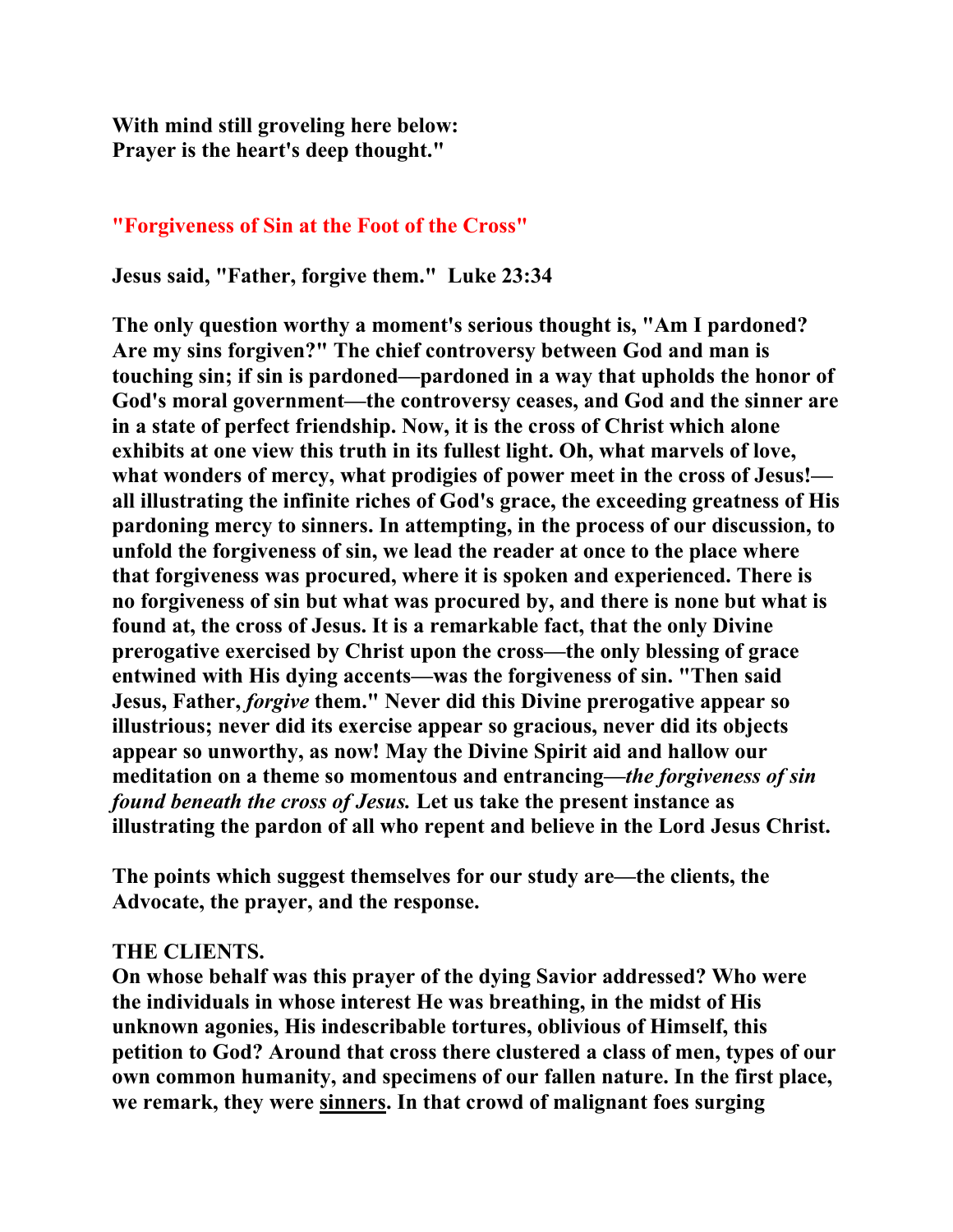**beneath the cross there was not found one righteous, godly man. They were sinners. "What then? are we better than they? No, in no wise: for we have before proved both Jews and Gentiles, that they are all under sin; As it is written, There is none righteous, no, not one: There is none that understand, there is none that seeks after God. They are all gone out of the way, they are together become unprofitable; there is none that does good, no, not one. Their throat is an open sepulcher; with their tongues they have used deceit; the poison of asps is under their lips: Whose mouth is full of cursing and bitterness: Their feet are swift to shed blood: Destruction and misery are in their ways: And the way of peace have they not known: There is no fear of God before their eyes." Romans 3:9-18 Awful portrait!** 

**But here is our consolation and hope. Sinners though we are, it does not exclude us from the salvation which is in Christ, because** *it is for sinners.* **Our moral wretchedness does not place us outside the pale of mercy, since mercy is for the** *miserable***. It does not put us beyond the reach of Divine grace, since grace is for those who are bankrupt of all righteousness. If you will but prove to me, my reader, that you are a sinner, (and the proof is easy,) with some spiritual sight and sense and consciousness of the fact, then I will prove that you are among the number for whom Christ prayed. Convince us that you are of sinners the chief, then we will show that you are within the range of the Savior's grace. What Cain-mark is there upon your brow which excludes you from the free pardon of your sins procured by the precious blood of Christ? Who dare to say that you were not included in the blessed number on whose behalf Christ was now, amid His unknown agonies, breathing this prayer to heaven? Only be divinely convinced that you are a** *sinner***, and** *not a righteous person***; that you feel yourself to be guilty and undeserving, and then we will point you to One through whom alone you can be saved—saved now, saved freely, and saved forever.** 

**Not only were they sinners by nature, but there was a peculiar stigma, a deep turpitude of guilt attaching to their character and their crime. They were sworn foes of Christ, openly, avowedly, and to the death. And such, too, are we! Not born again of the Spirit, not called by the sovereign grace of God, whatever may be our outward morality, our form of Christian worship, our punctilious attendance upon ordinances, we are sinners; we have not passed from death unto life, have not been renewed in the spirit of our mind, and must be reckoned among the rejecters of the Lord Jesus, and classed with those who crucified the Son of God, and put Him to an open shame. They were not only the sworn foes of Christ, but a deeper dye attached to**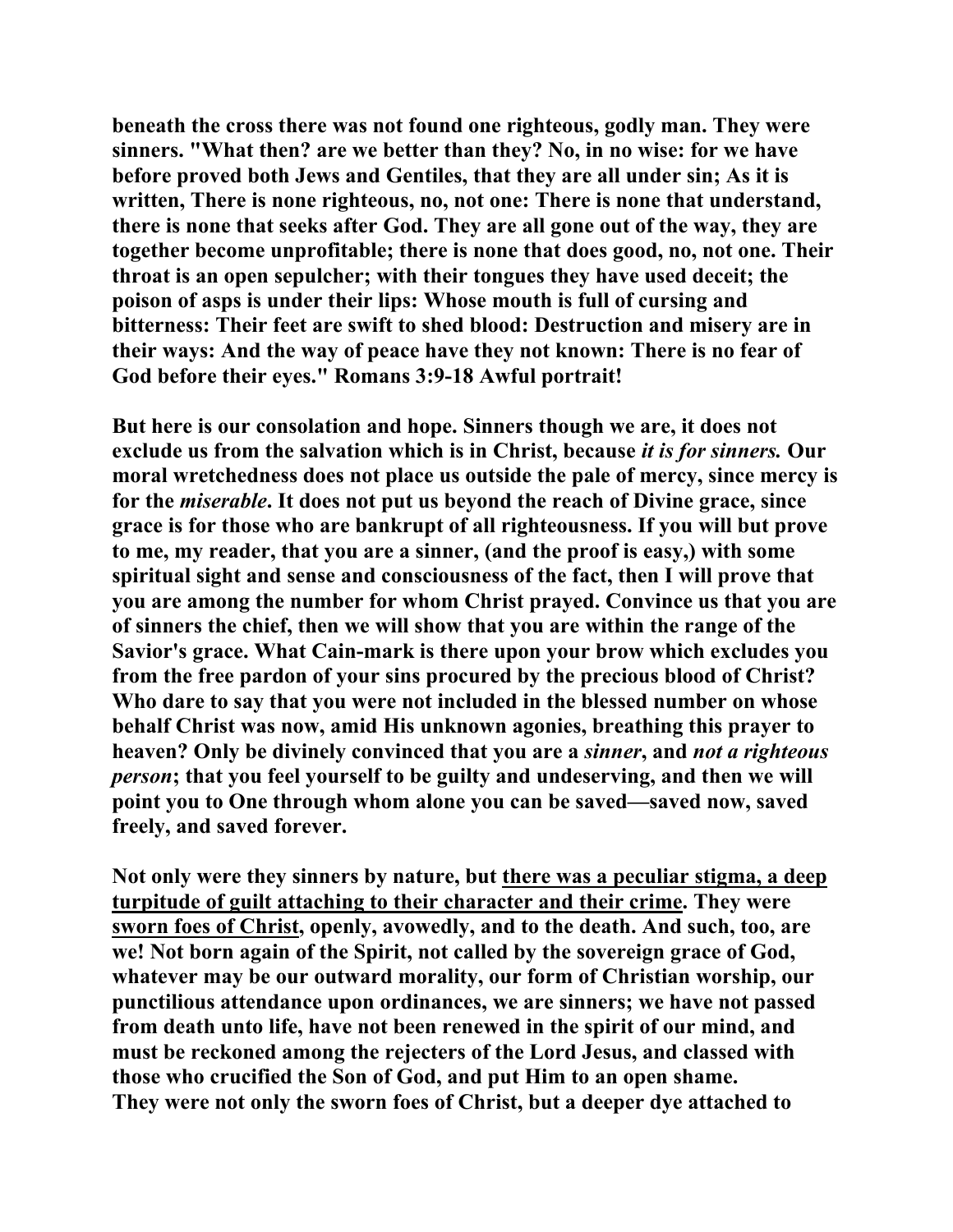**each—they were the veritable crucifiers of the Lord of life and glory. In other words,** *they were Christ's murderers.* **Their hands entwined the crown of thorns, and placed it on His brow;** *their hands plunged the nails through His sacred body;* **and now, gory with His blood, they mocked His dying agonies on the cross. Are we by nature less guilty than they? Not one whit! So long as we persist in a life of sin, we virtually indorse the crimes of these slayers of the Lord, and practically arrange ourselves among His very murderers. With what force and solemnity is this fact brought home to the child of God when grace renews his heart! Who then appears to his view the true, the real murderer of Jesus? Himself, perchance, the chief! Seeing his sins all laid upon Jesus, tracing his pardon to the atoning death of the Savior, the fact comes home to him with overpowering solemnity,** *"My sins murdered the Lord of life and glory! It was I who virtually entwined the thorn-crown, who drove the nail, and who pointed the spear!"*

**"'Twas you, my sins, my cruel sins— His chief tormentors were; Each of my crimes became a nail, And unbelief the spear. "'Twas you that drew that vengeance down Upon His guiltless head Break, break my heart, O burst my eyes, And let my sorrows bleed. "Strike, mighty Grace, my flinty soul, Until melting waters flow, And deep repentance drown my eyes In undissembled woe!** 

**Such were the clients on whose behalf the dying Savior now prayed. They needed forgiveness. And so do we—oh, how deeply! We are sinners, and as such imperatively need Divine forgiveness. We have precious, deathless interests at stake. We appear in the court of Divine justice indicted with the crime of condemning to death the Son of God. By our impenitence and unbelief, by our hatred and rejection of the Son of God, by our perverted course of sin and rebellion, we justify the men who originally and literally imbued their hands in His precious blood. We ask, is there a being in the universe that stands more in need of the forgiveness of sin than you? And unless your sins are pardoned, your crimes cancelled by the blood His murderers shed, you will stand before His bar side by side with those whose cry rent the air, "Crucify Him, crucify Him!" Ah, perhaps, many who then**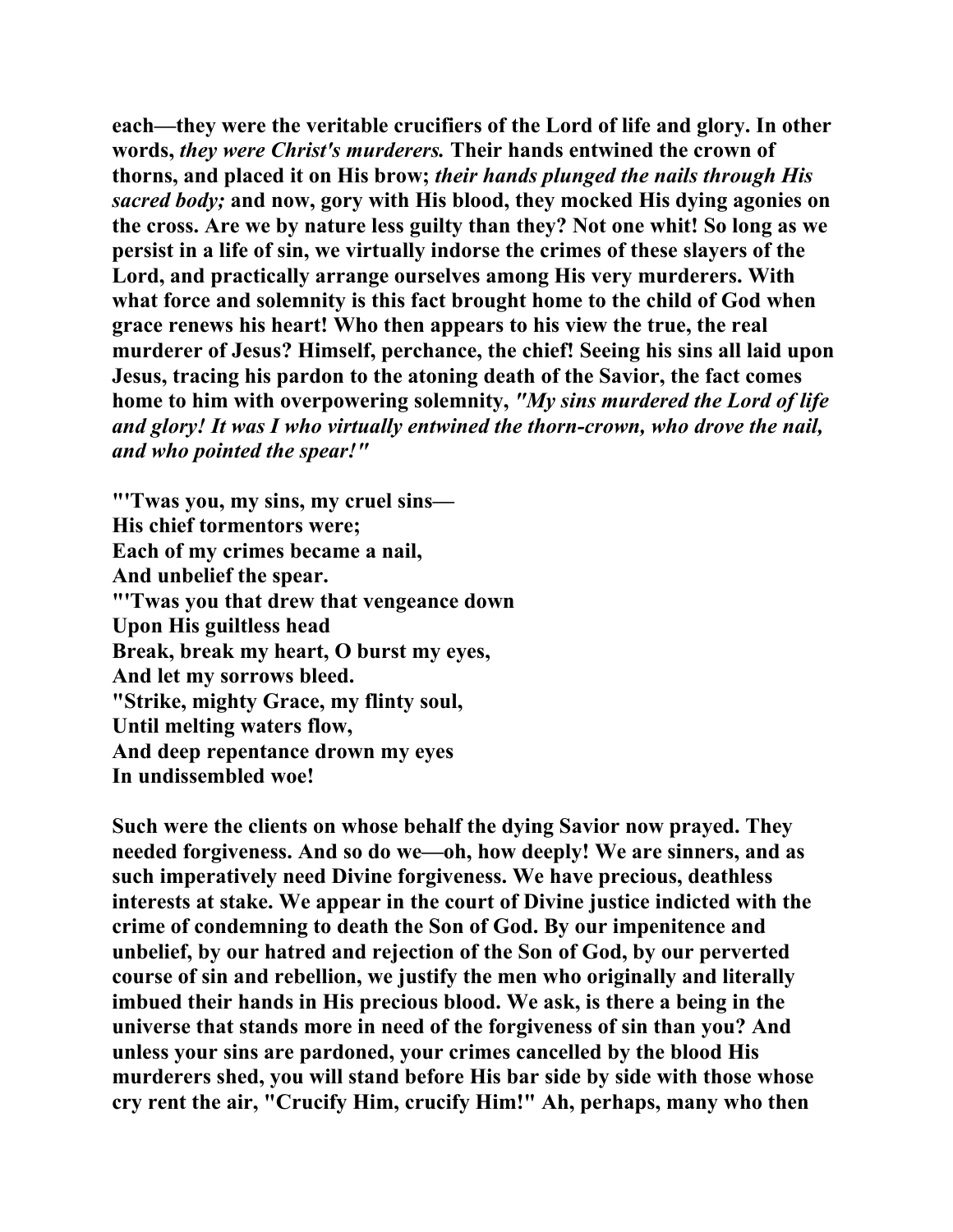**washed in the fountain their own hands opened, will witness against you in that day!** 

**Consider THE PLEADING ADVOCATE. And who is now pleading for them with His Father?** *It was the suffering Savior, the dying Christ—it was the very Being whose sacred body they were tormenting***, the very individual in whose face they were casting their cruel taunts—"If you be the Son of God save yourself." "Come down from the cross, and we will believe you." "He saved others, himself he cannot save."** 

**A marvellous and precious page in our Lord's official relation to His people unfolds to the eye here—the relation He sustains to them as the ADVOCATE. "If any man sin, we have an advocate with the Father, Jesus Christ the righteous." He had, previously to ascending that cross, poured out His heart in a sublime intercessory prayer on behalf of His one and entire Church. His present appearance as an Advocate portrays Him in a new and novel light praying on behalf of sinners, those sinners His crucifiers. Who, with this striking and impressive fact before him, dares assert that we have no spiritual concern with the unconverted? that it is impious to regard them as interested in the Savior's death? that they are to have no interest in our sacred sympathies and efforts, in our warnings, entreaties, and prayers?** 

**The solemn scene of Calvary goes to disprove conclusions so directly opposed to the entire genius of the gospel. Christ loved sinners, warned sinners, prayed for sinners, died for sinners. And he who wraps himself in his theological creed and religious selfishness, and affects to look with cold indifference upon the conversion of souls, treads a path in which he will follow not a single footprint of the Savior! Oh to have more of the sympathy and compassion of Him who rained tears of lamentation over Jerusalem!** 

**Two or three points, illustrating the nature of Christ's advocacy, invite our attention. The first is, His filial relation to God. "Father," said the dying Savior. Mark the confidence which, in that awful hour, existed between the Son of God and the Father. Though the Father was veiling the light of His countenance, was withholding the manifestations of His love, abandoning Him to the power of His enemies, who, like dogs of war, were let loose upon His 'darling' one, yet Jesus never lost sight of the truth that God was still His Father. Impressive and precious the lesson taught us here. Forget not, chastened and afflicted child of God, when the cup of trembling is in your hand, and you fear to press it to your lip; when, visited with afflictive**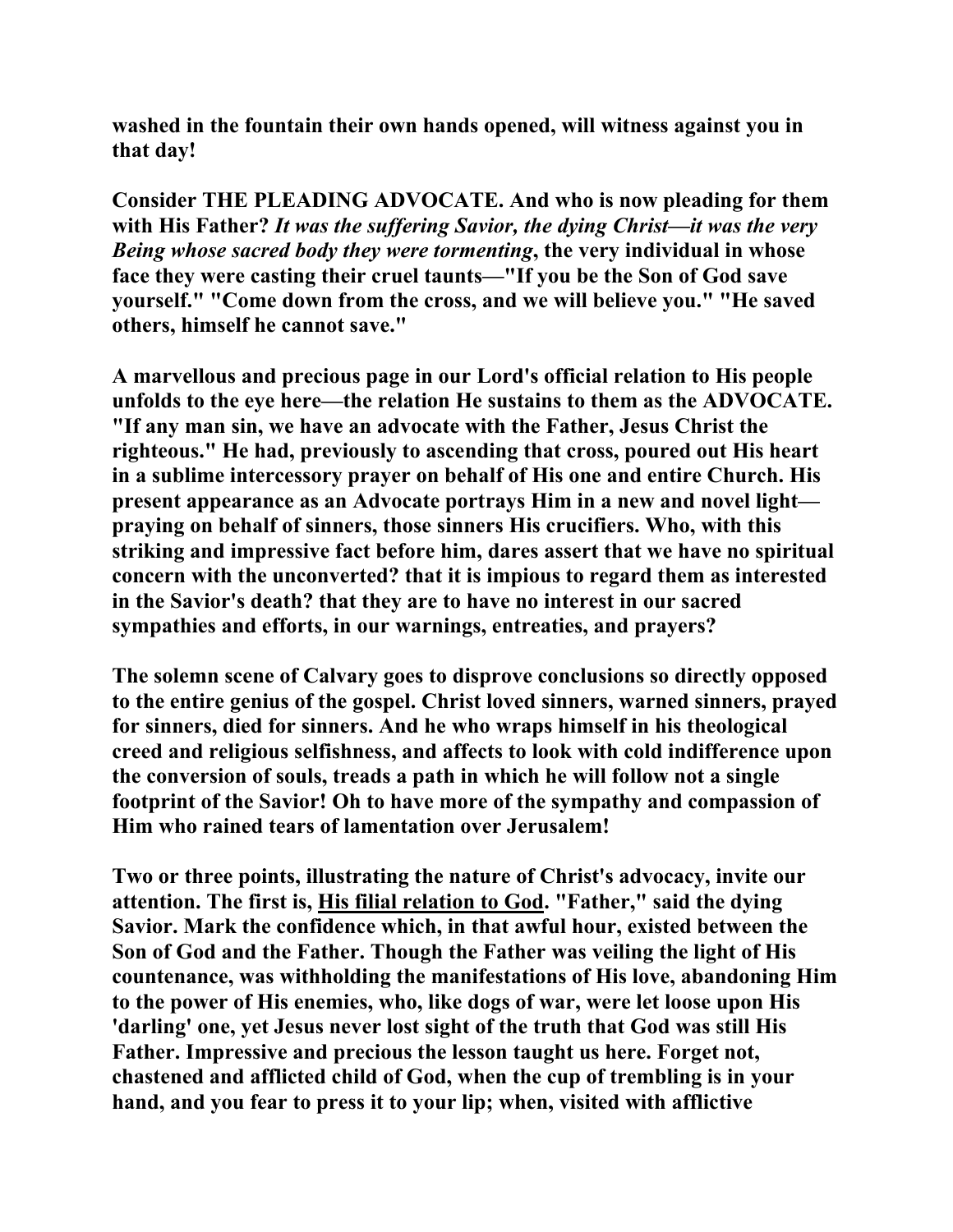**dispensations, He veils the light of His countenance, and leaves you to tread alone and dreary path, that He is your Father still! And that,** *be the cloud never so dark, the chastening never so severe, it is your privilege to cleave to Him as your Father, and to nestle your weary, sorrow-stricken soul in the parental bosom of that loving, gracious God.*

**Then, observe the bar at which Christ the Advocate pleaded. Jesus was now affixed to the cross. From amid the darkest shadows of His closing life, impaled upon the accursed tree, stretched upon the rack in inconceivable agonies, dying the painful, lingering death of crucifixion, He yet sent up His prayer to God for the forgiveness of His enemies.** *The altar at which He stood, the bar from which He pleaded, was the cross all streaming with His blood!* **It was the spot most appropriate for such an Advocate pleading for such clients. He could not have made advocacy at any other bar than the bar of Calvary. He could not have stood in any other court than that of Divine justice. What a truth beams forth from this! Beloved, it was the cross that laid the basis of our Lord's advocacy. The precious mercies He implores for you are all asked and secured on the basis of His expiatory sacrifice, on the ground of His sufferings and death for sinners. This it is which invests with such authority, and imparts such power, tenderness, and efficacy to His intercession—the glory brought to the moral government of God by His sacrificial death. "Father, I will that those whom you have given me may have their crimes effaced, their sins pardoned, their souls saved. That those for whom I have poured out my atoning blood, may behold my glory." Oh, is it within the range of possibility that such an Advocate, sending up to heaven such a prayer, and from such a bar, can fail in securing the blessings He asks? Never! This is just the plea of our Advocate in glory. The ground of His present intercession in heaven, is the perfection of His atoning work on earth. "By His own blood He entered once into the holy place, having obtained eternal redemption for us."** 

**No longer pleading at the bar of His blood—impurpled cross on earth, He pleads before the golden throne in heaven—but the hands He uplifts are scarred, and the argument He employs is the death to which those scars testify. The ground of His intercession for us before the throne is the sacrifice He offered for us upon the cross when He offered up Himself.** 

**There is another view of the Advocate inexpressibly touching. We refer to the fact of His love, the deep love He had for His clients. It is true they were enemies, but He loved them; they were sinners, yet He loved them; they were murderers, still He loved them notwithstanding all. From where that prayer,**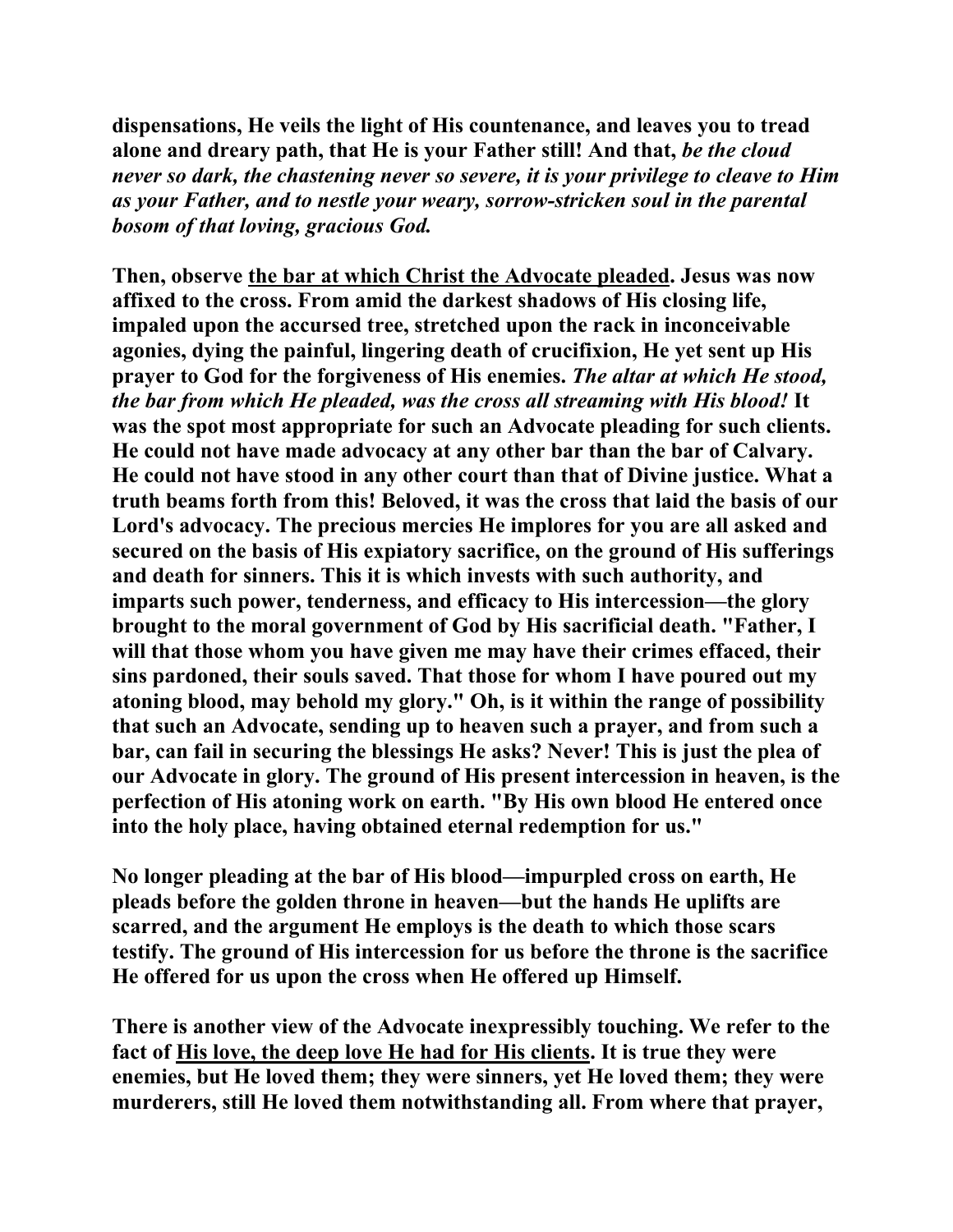**do you think, my reader? From what fathomless depth in the heart of Jesus did that petition rise? What was the power that impelled it heavenward? What were the wings that bore it to God? Oh, it was love, and nothing but love! He loved them, and the expression and the embodiment of His love was the prayer, "Father, forgive them!"** *Beloved, what a marvellous, unparalleled love is the love of our Jesus!* **The scene around that cross was such that we do not wonder that no artist's pencil has ever succeeded in its delineation. It would seem as if our fallen humanity had concentrated its deepest, darkest elements of depravity upon that hallowed spot. But there was that which flowed over it all. Oh, it was the love of Christ! that love which has heights and depths, lengths and breadths, which surpass all measurement. His love seemed to veil the dark crime of His crucifiers. Forgetting His insufferable agonies of body, the more insufferable agonies of His soul, in the ineffable depths of His love He prays, "Father,** *forgive* **them, for they know not what they do." Believer in Jesus, as you stand before this marvellous spectacle, relinquish all your doubts and misgivings as to the reality and vastness of Christ's love to you. Descend into this infinite sea, and exclaim, "Oh the depths of that love that floods over all my transgressions, drowning all my sins, so that not one shall ever be found!" If such is the love of Christ to His enemies, what must His love be to His friends! Love is bearing you in its heart in heaven—love is interceding for you in glory—love asks that your faith may not fail, that your enemies may not triumph, that all the blessings of the upper and the nether springs may be yours-love pleads the causes of your soul.** 

**But what was THE BLESSING for which Christ pleaded? It was FORGIVENESS. "Father,** *forgive***." And what a blessing! It is the highest exercise of the Divine prerogative, and the richest gift of Divine grace—the forgiveness of sin! Such is the state of all the Lord's people. According to the tenor of the New Covenant—the covenant of grace—God says, "I will put My laws into their mind, and write them in their hearts: and I will be their God, and they shall be My people. For I will be merciful to their unrighteousness, and their sins and** *their iniquities will I remember no more***." Oh, what an oblivion of sin is this—the Divine forgetfulness! What! are His people's sins so fully pardoned, so entirely forgiven, so completely annihilated, as to pass forever from the Divine remembrance? Will He legally remember them no more? So says God, and so we believe. Seek earnestly the Holy Spirit's, witness to this in your conscience. Believe it without a single reservation. If God laid your sins upon Christ, then they are all taken off from you, charged to Him, punished and condemned in His person. "Who shall lay anything to the charge of God's elect?" Not sin—for God, for Christ's sake, has forgiven**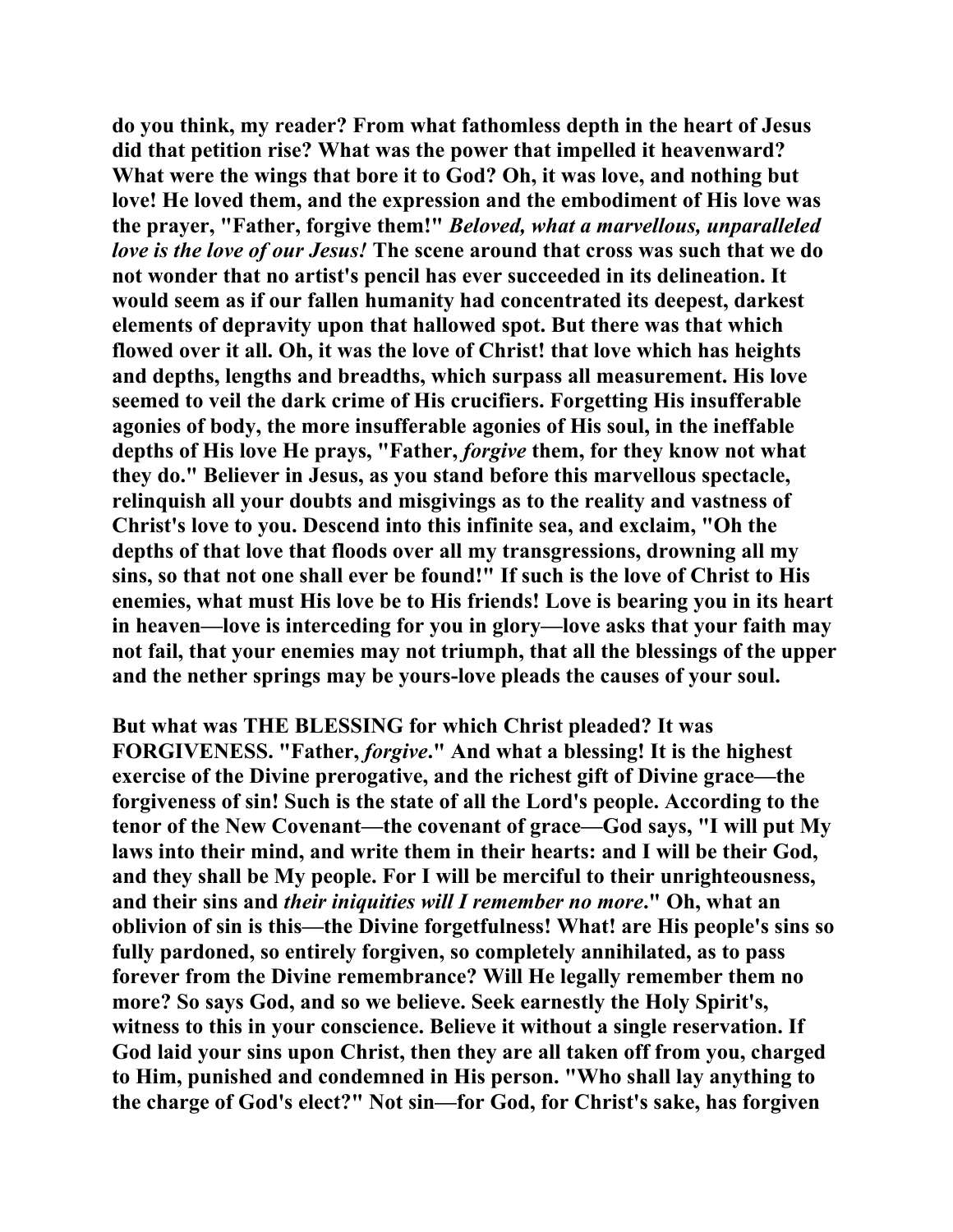**us all trespasses. Oh, walk in the sense of pardon; it will dissolve your heart in penitence, fill you with joy, and yet with shame, self-abhorrence, and sinhatred, when you know that God is pacified toward you for all that you have done. When is the heart of the poor criminal the most deeply touched and dissolved? Is it when he stands beneath the awful beam? Oh, no! it is when he reads his pardon and acquittal! Then it is he weeps! Seek a like emotion, springing from a like cause. Get a sense of pardoned sin, and you will walk softly with God.** 

*To whom was the appeal of Christ on behalf of these sinners made?* **To the sinforgiving God—God, who had declared Himself "ready to pardon," who had revealed Himself as one with whom there was forgiveness; a God, who had from eternity provided a channel for the down-flow of His love through a Savior; who, uniting the Divine with the human. Could by one offering—the offering of Himself—render it righteous in God, and in view of His intelligent universe, to exercise the highest Divine prerogative towards the guiltiest of the human race. Oh, we are but little aware how the pardoning grace of God pants to gush forth towards every humble, contrite, guilt-confessing soul! What in the human breast is the sweetest sentiment—revenge or forgiveness? You do not hesitate. Transfer the thought to God. Forgiveness with Him is so delightsome a feeling—a sentiment so consonant with His loving, gracious, beneficent nature—we are told, that while judgment is His strange work, "He delights in mercy." Since, then, the full equivalent which Christ has made to the claims of His moral government renders it honorable and glorious in God to pardon sin, we are fully prepared to receive the next illustration of the Divine forgiveness which this marvellous prayer of Christ upon the cross presents—namely, That** *the forgiveness of God is for the greatest crimes***, extending to the chief of sinners. If, as we have observed, all the elements of moral evil were concentrated around the cross, it would seem as if God so permitted it that He might more impressively illustrate the exceeding riches of His grace—that, "where sin abounded, grace should much more abound."** 

**Penitent soul! behold the encouragement you have that, though your sins are never so enormous or aggravated, you may bring them to the cross, throw down the burden at its feet, look by faith to the Crucified, wash in the blood that flowed from His pierced side, and taste the sweetness of God's forgiving love. "Come now, and let us reason together, says the Lord, Though your sins be as scarlet, they shall be as white as snow; though they be red like crimson, they shall be as wool." Standing beneath Christ's cross, and in its light reading this Divine declaration—will you—can you hesitate to believe that,**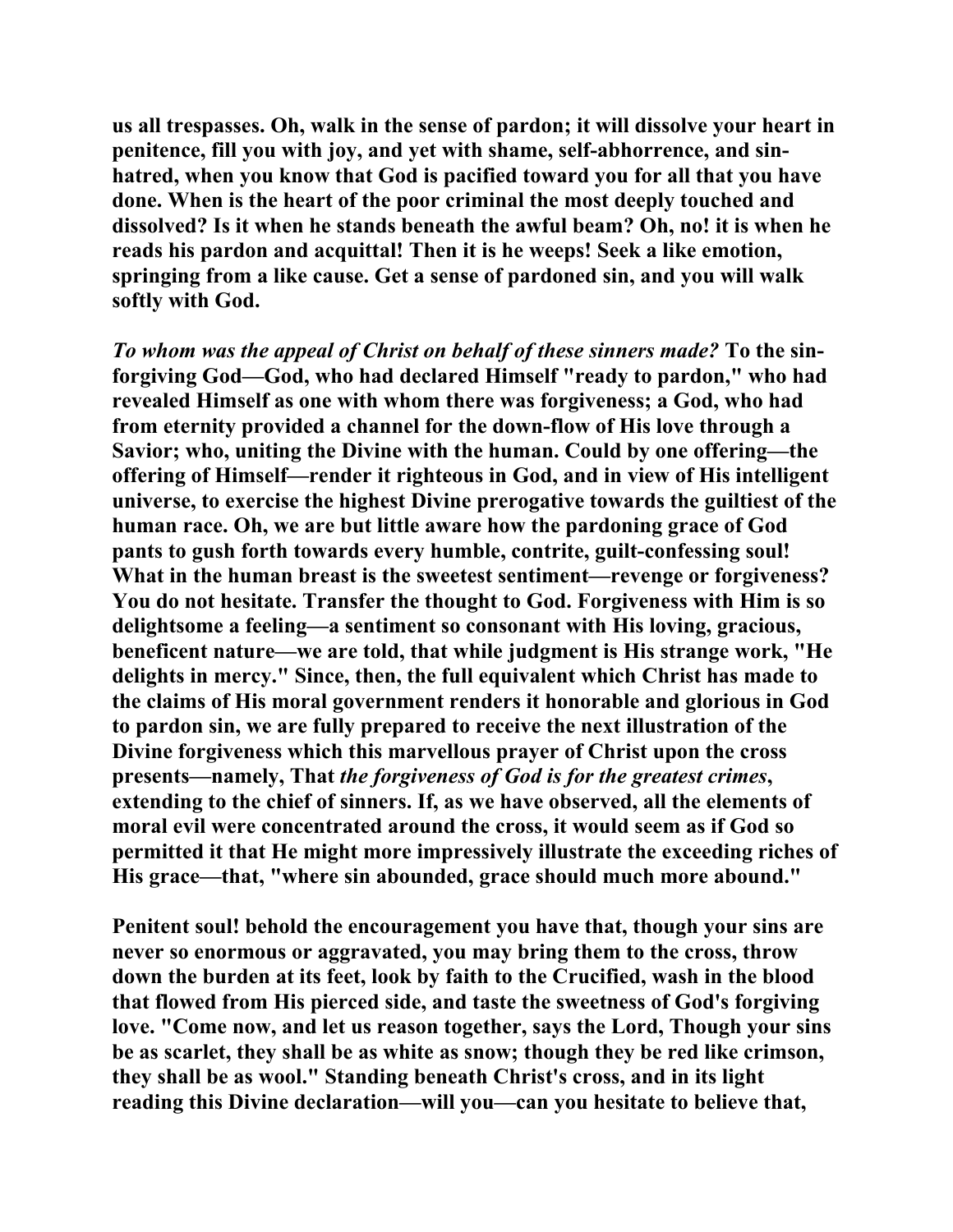**though the vilest of the vile, there yet is** *forgiveness* **with God for you, yes, even for you?** 

**We now pass on to consider THE DIVINE ANSWER to the Savior's prayer. This brings us to the memorable day of Pentecost. Upon that great day of the Jewish festival the heavens were opened, and the Spirit descended "like a mighty rushing wind," and beneath His Divine influence three thousand souls were convinced of sin, believed in Jesus, and were saved. Among these were the murderers of the Lord. Listen to the words of Peter: "Him, being delivered by the determinate counsel and foreknowledge of God you have taken, and by wicked hands have crucified and slain. . . . Therefore let all the house of Israel know assuredly, that God has made that same Jesus, whom you have crucified, both Lord and Christ. Now when they heard this they were pricked in their heart, and said unto Peter, and to the rest of the apostles, Men and brethren, what shall we do?" And what did they do? They repented, they believed, they washed in the blood their own hands had shed, they accepted Christ, and they were saved. "And the same day there were added unto them the about three thousand souls." Thus was the Savior's prayer answered—"Father** *forgive* **them."** 

**That prayer has been answered ever since, is being answered now, and will continue to be answered until the last elect child of mercy has been gathered to Him who breathed it, and who now beholds from the throne with infinite satisfaction its accomplishment. Penitent soul! that prayer flings from the cross its arms of love around you. It embraces you in its ever living, ever prevalent intercession. In view of all your past and present sins—sins unmentionable and immeasurable—sins aggravated and exceeding—the Savior of sinners prays, "Father, forgive!" The prayer that rose from the summit of Calvary fills the courts of heaven—and you, a poor, penitent, mourning soul, are included in its earnest, touching, successful petition. Never had the Holy Spirit produced this conviction of sin, wrought this godly sorrow in your heart, were not your name upon the heart of Jesus when He sent up that marvellous prayer from the cross. Oh, what encouragement this to look above the Alpine heights of your transgressions, piercing the very skies, to that yet higher mount bathed in the radiance of forgiving love, where your glorious Advocate with the Father asks and obtains the full and free forgiveness of all your transgressions.** 

**This prayer of Jesus meets the case of all conscious, penitent, backsliding disciples. On the strength of this plea of Christ, return to the Lord, taking**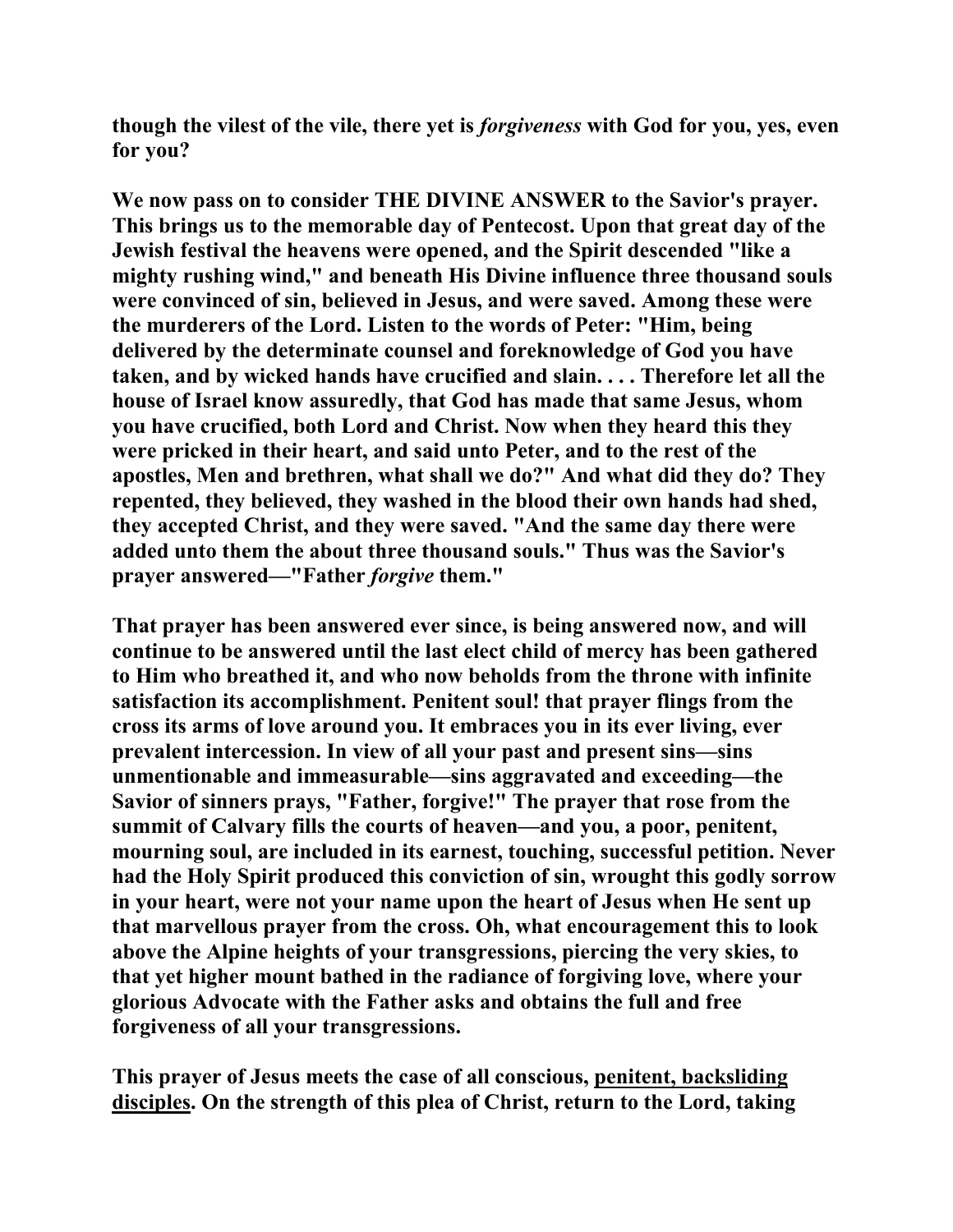**with you words of confession and feelings of penitence, and say, "Take away all iniquity, and receive us graciously."** *The foot of the cross is the wanderer's place of return.* **There can be no real retracing our steps, no true restoration of pardon and peace and hope, that the bones we have broken may rejoice, until we find ourselves there. Then will our wanderings be arrested, our backslidings be healed. Then will we hear the words—oh, what music floats from the cross of Jesus!—"I will heal their backslidings, I will love them freely: for My anger is turned away from him."** 

**And what shall be the conclusion of the whole matter? Once more we repeat, "If any man sin, we have an Advocate with the Father, Jesus Christ the righteous." Beneath the cross the pardon of sin is found. Come to it, you sinburdened; approach it, you guilt-distressed; return to it, you backsliding penitents! Nothing but forgiveness—full and free and changeless—will you find at the foot of the Savior's cross. Weep there, mourn there, confess there there lay down your sins, renounce and forsake them forever, and you shall hear the words of peace, "Your sins are FORGIVEN you, go and sin no more!"** 

**"Father, I bring this worthless child to You, To claim Your pardon once; yet once again Receive him at my hands—for he is Mine. He is a worthless child; he owns his guilt. Look not on him—he cannot bear Your glance. Look on Me; his vileness I will hide. He pleads not for himself—he dares not plead His cause is Mine—I am his Advocate. By each pure drop of blood I shed for him, By all the sorrows engraved on My soul, By every wound I bear, I claim it due. Father Divine! I cannot have him lost, He is a worthless soul, but he is Mine. Sin has destroyed him: sin has died in Me Death has pursued him; I have conquered death Satan has bound him; Satan is my slave. My Father! hear him now—not him, but Me. I would not have him lost for all the worlds You for Your glory have ordained and made, Because he is a poor and contrite child, And all his every hope on Me reclines.**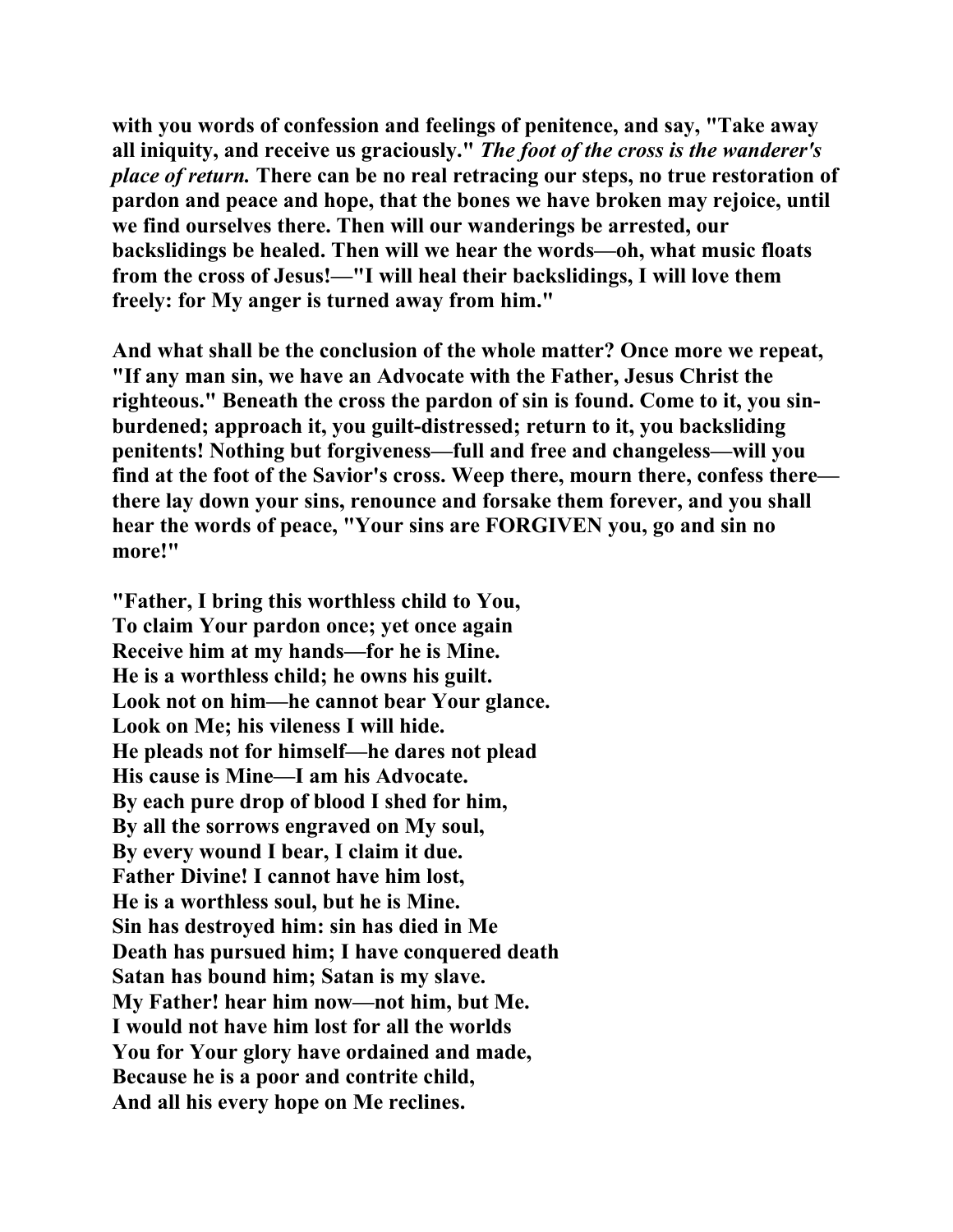**I know My children, and I know him Mine. By all the tears he weeps upon My bosom, By his full heart that beats against Mine I know him by his sighings and his prayers, By his deep trusting love which clings to Me. I could not bear to see him cast away, Weak as he is, the weakest of My flock The one that grieves Me most, that loves Me least I measure not My love by his returns; And though the stripes I send to speed him home Drive him, upon the instant, from My breast, Still he is Mine. I drew him from the world. He has no right, no home but in My love. Though earth and hell against his soul conspire, I shield him—keep him—save him—we are one."** 

**"O sinner! what an Advocate have you! Methinks I see Him lead the culprit in, Poor, sorrowing, shamed, all tremulous with fear, Prostrate behind his Lord, weak, self-condemned. Clad with his Savior's spotless Righteousness, Himself to hide, and hear the Father's words! My Son! his cause is Yours, and Yours is Mine Take up Your poor lost one—HE IS FORGIVEN."** 

### **The Conviction of Truth Beneath the Cross**

**When the centurion and those with him who were guarding Jesus saw the earthquake and all that had happened, they were terrified, and exclaimed, "Truly he was the Son of God!" Matthew 27:54** 

**Among the great blessings found beneath the cross of Christ, to which the attention of the reader has been directed, we know of none exceeding in its importance** *the conviction of Divine truth which is brought to the mind of the humble, believing student of the Bible.* **The cross, as we have reminded you, is the central fact of God's moral universe. All Divine** *truth* **meets in Christ's cross. All** *glory* **beams from Christ's cross. All** *spiritual blessings* **distill from Christ's cross. It is at its feet that the studious, earnest mind receives the most luminous, comprehensive, and glorious revelations and views of the Divine**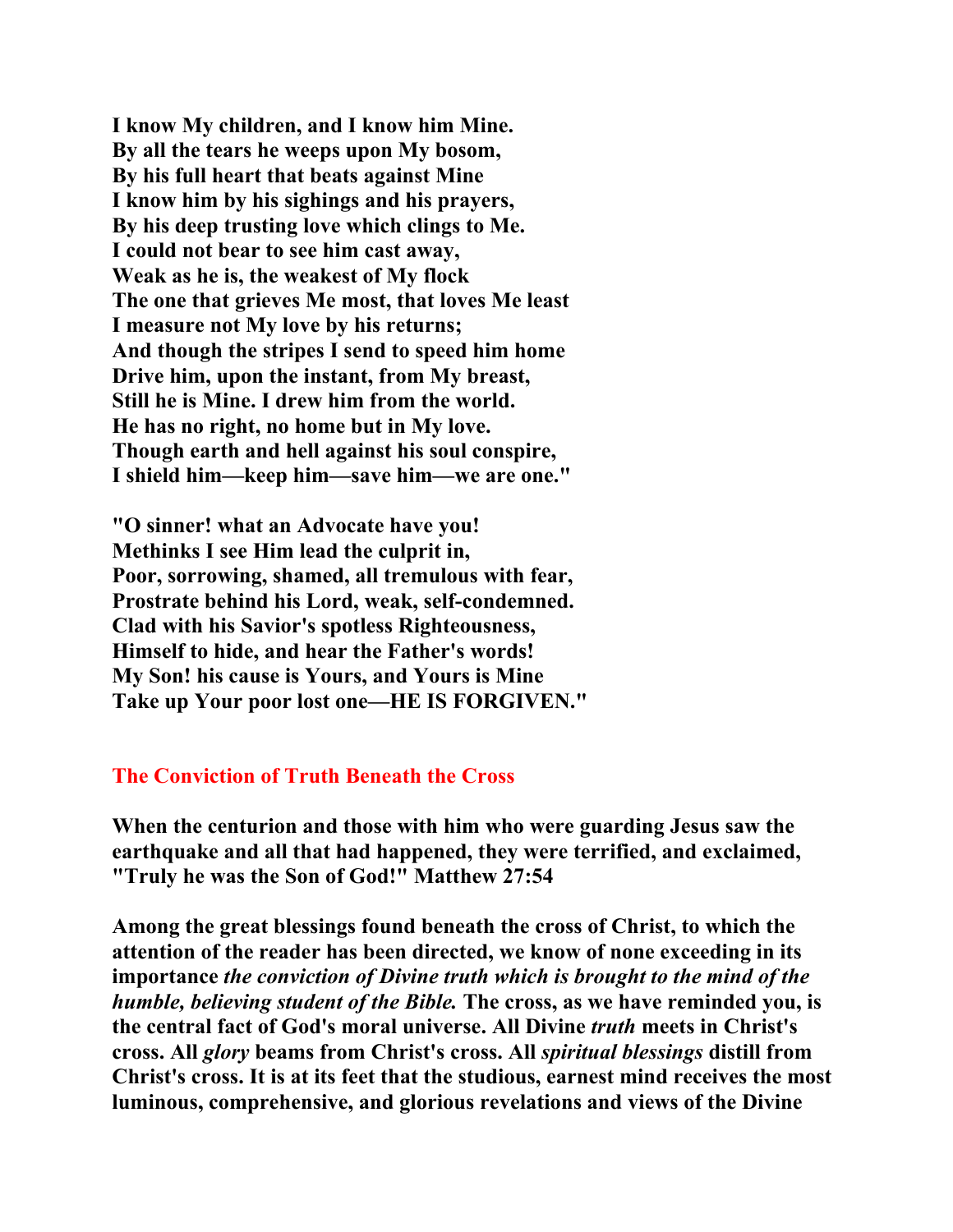**Being; and from thence he draws the sweetest and richest blessings to his soul.** 

**The subject of our present meditation is—the Divine instruction, the perception and conviction of truth, received by the humble, spiritual disciple who carries his spiritual ignorance, perplexities, and doubts to the foot of Christ's cross, for solution. The words we have quoted will at once suggest to the mind this train of thought. While all around the cross were reviling the Savior, indulging their scepticism and their hate, here was a lonely group, bending with pensive sadness at its foot; and, as the strange phenomena were transpiring—the earth trembling, the sun darkening, the rocks rending, and the graves opening—there darted the conviction of truth into the mind of the wondering centurion; and, overwhelmed by its convincing and irresistible force, the exclamation bursts from his astonished soul, "Truly this was the Son of God!"** 

**The grand error of many earnest inquirers is, they mistake the place, the position, and the spirit in which Divine truth is really learned. They will go in quest of truth to every quarter but the legitimate one. They will be the followers of every teacher but the Divine One. They will be the earnest students of every book, but the Book of God. They see not that the true skill of a spiritual learner is to unlearn; that** *the true posture of a Christian disciple is with his mouth in the dust before God;* **that, while natural theology will unveil many a glorious attribute of Jehovah, while the physical world will present many a grand view of the Divine power and goodness, yet that moral truth, spiritual, gospel, soul-saving truth, can only be found in the cross, and can only be truly, experimentally learned in the believing, humble spirit of a true disciple, sitting where the devout centurion sat; with him gazing upon the spectacle that filled his mind with light, his soul with astonishment, when, under the conviction of truth, he exclaimed, "Truly this was the Son of God!"** 

**Let us proceed to quote some of those great, vital truths of Revelation which are only properly learned at the foot of Christ's cross.** 

**I begin with the first revealed truth, the Being of God. Not that other evidences of this truth are lacking. The** *creation* **is one vast volume of evidence to the being of God. We hesitate not to aver that no man shall stand acquitted at the bar of God of the crime of having denied His existence from a lack of evidence. He may never have heard of a God, or of His revelation to man; upon his ear may never have chimed the glad tidings of the gospel; he may never have heard of the cross of Calvary, with all its wonders; yet, we hesitate**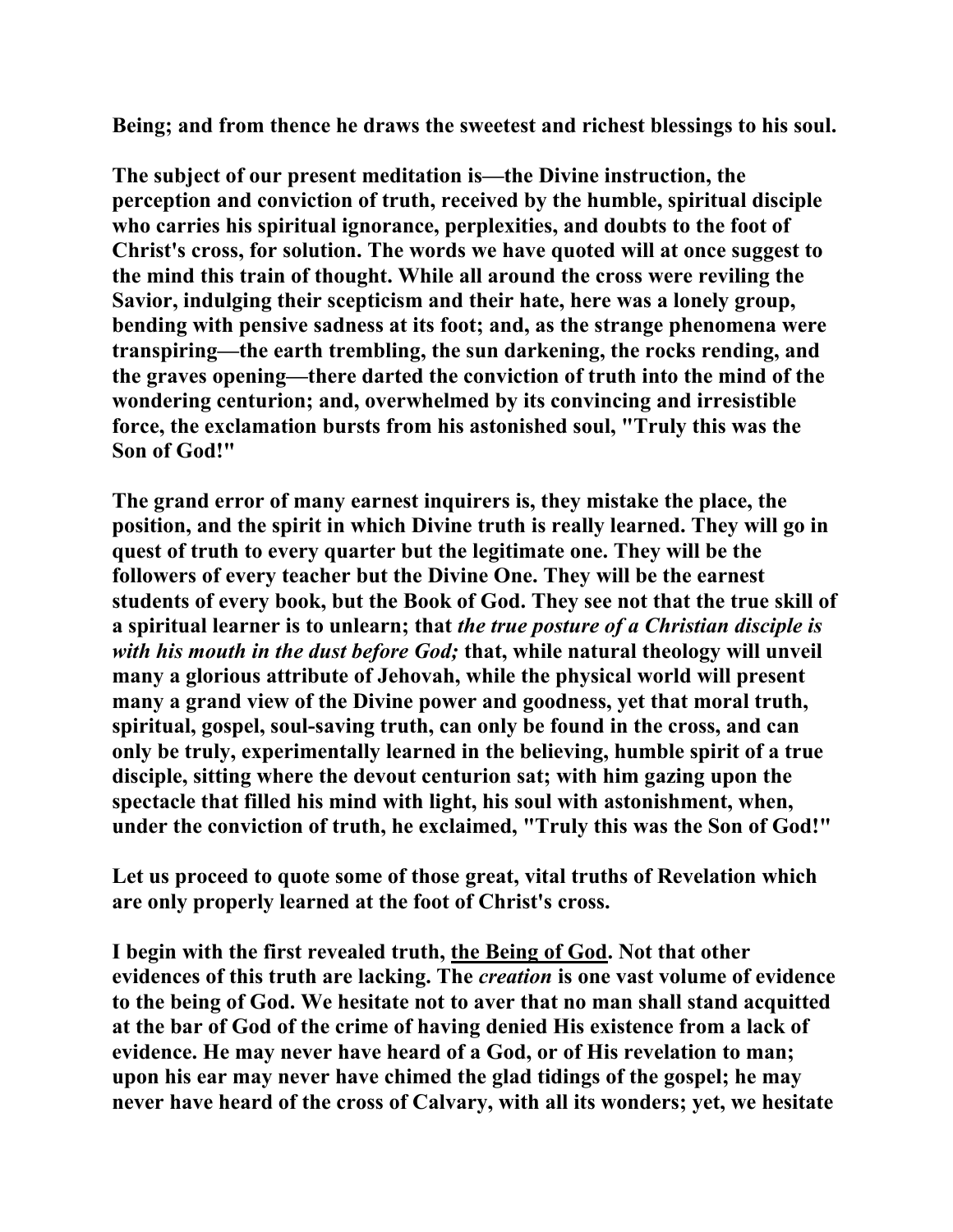**not to affirm that the granite rocks, the cloud-capped mountains, the flowery valley, the starry heavens, the burning sun, and the natural intuitiveness of the human soul, constitute one vast library of evidence, all testifying to the being of a God; and that man, chargeable with the awful crime of atheism, who dares to deny His existence, with such demonstrative and overwhelming evidences of His eternal power and Godhead, will be without excuse. But**  *where do we find such demonstrations of the being of a God as are exhibited on the cross of Calvary?* **Where has God revealed Himself as here? Where has He demonstrated the solemn fact of His being, of His Divine perfection, as He has done on that accursed tree to which His own hand bound His beloved Son, in order that He might not only harmonize in redemption His infinite perfections, but demonstrate that those perfections were the perfections of an eternal, self-existent, and righteous Being? Study, then, devoutly, believingly the cross, and be no longer an atheist!** 

**The character of God is exhibited, and learned only by the spiritual and believing student, at the cross of Christ. There the Divine character, or, in other words, there God is exhibited in His completeness, His perfect symmetry. We learn something of God's character in other departments of His magnificent and extensive operations. We trace a penciling of God's goodness here, we behold a demonstration of His power there, a magnificent illustration of His wisdom yonder; and thus, as we traverse the circuit of the world, we gather something of what God's character is in these partial developments and unfoldings. But we need the full, complete, focal portrait and representation of His character. Where shall we find it? Where but in the cross of Christ? There, my reader, God stands before you complete-not an attribute of His nature, not a perfection of His being, not a trait of His character but is embodied, expressed, and unveiled; and the man who bends before that cross as a humble, believing student; one spiritual, believing glance will discover more of God's character in its glory, perfection, and harmony, than did he absorb the entire volume of creation's evidence.** 

**The grand truth concerning God's relation to us as a reconciled God and Father, is nowhere learned but in the cross of Christ. Nowhere can we find anything of what the heart of God is, what His pardoning mercy to us is, what His thoughts of peace to us are as sinners, but as we learn it all in the cross of our Lord Jesus Christ. We may travel the circuit of creation, and behold His marvellous and glorious works and goodness, which, as with a lavish hand, He has scattered all around, but we find no relief to the anxious yearnings of our bosom oppressed with a sense of sin. We ask the sun—How may I obtain light**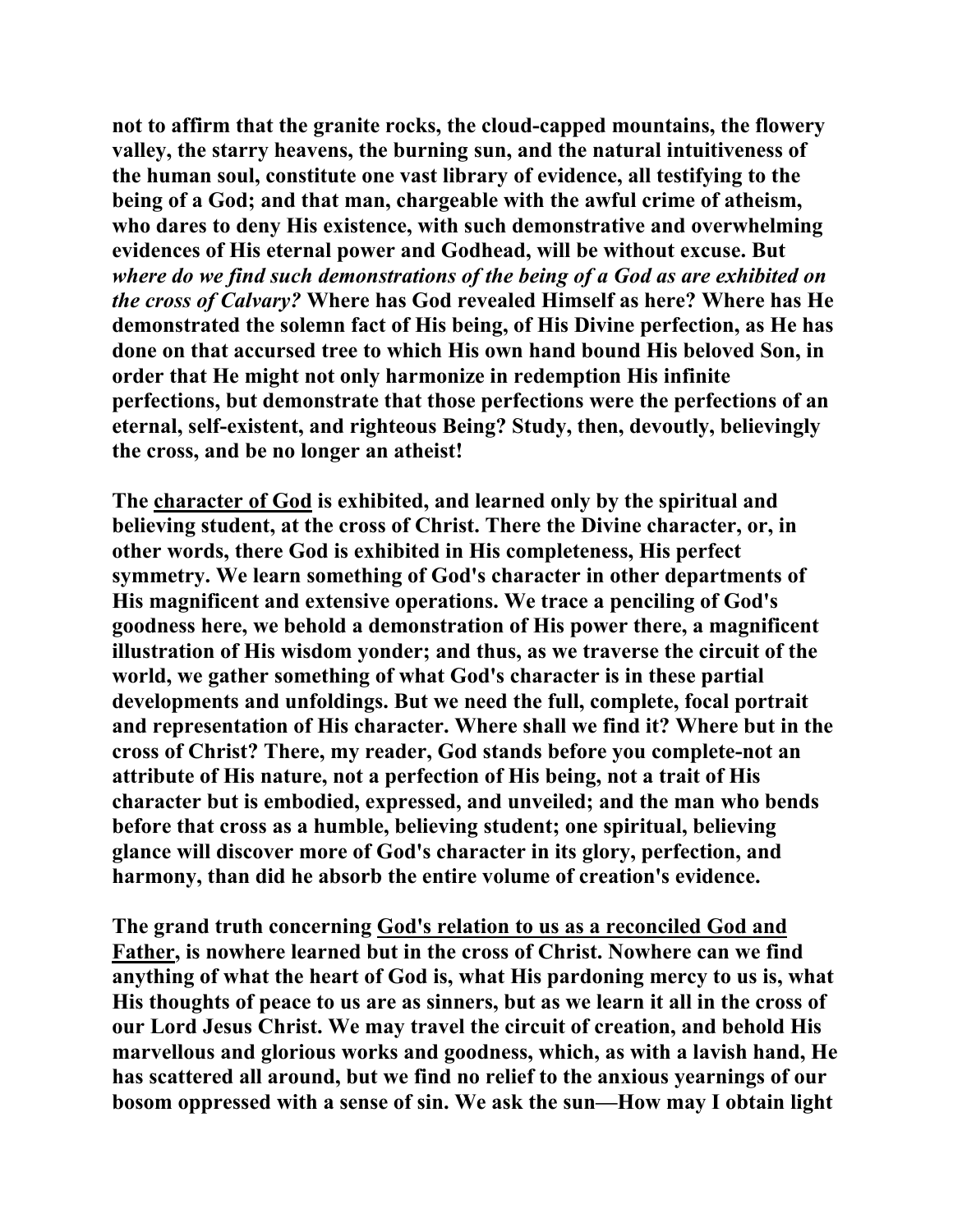**to this my spiritually darkened understanding? and not a beam floating from that glorious orb responds! We ask the rocks—How may my heart, cold and insensible as marble, dissolve into penitence and love? and they are silent! We ask the winds—How may the life-giving breath enter my heart, and I become a living soul, living henceforth to, God? and not a zephyr answers! We ask the mountain stream and the ocean's waves—How may my sins be washed away, and not the shadow of a stain remain? and all are silent as the sea of death! No oracle in nature meets the momentous inquiry, "What must I do to be saved?" Oppressed with guilt, crushed beneath a load of sin, conscience lashing us as with scorpion-sting, hell staring us in the face, we wend our mournful footsteps to Calvary, and stand beneath the cross of the incarnate God. We gaze upon His wounds, look at His flowing blood, hide within His pierced side, and embracing in faith the doctrine of the cross—Christ dying for the ungodly, suffering the Just for the unjust—in a moment the great question is answered, the burden of guilt is removed, and we learn how God in the suffering Son of His love can be pacified towards us. There we read God's love, and in embracing the crucified Savior, we feel we are embraced in the arms of our reconciled Father. Oh, you who are wandering in quest of an answer to the anxious inquiry, "How may I know that God is reconciled to me, the vilest rebel that ever trod the earth? How may I know that my innumerable sins are pardoned, that my soul is saved, that God regards me propitiously, and looks upon me in forgiving mercy?"** *Go to Calvary, travel to the cross, gaze in faith upon that wonderful spectacle***—the spectacle of Christ suffering and dying, the Holy for the unholy, that He might bring you to God, and your questions shall be answered in the peace and joy of assured forgiveness.** 

**Another doctrine especially learned beneath the cross of Christ is the doctrine of His Essential Deity. We believe that nowhere is there such a demonstration of the Deity of the Son of God, as is found in the cross. Our Lord never appeared more really man than when in indescribable soul-agony, and in unparalleled bodily suffering, He traveled through those lingering hours of pain on that accursed tree. And yet, never did the** *deity* **of Christ appear more evident than when the sun of His humanity was setting in darkness and in blood; never were there such demonstrations of His Godhead, such seals to the doctrine of His divinity, as when, suspended upon that cross, He bowed His head and died. If, my reader, there lurks within your breast the slightest suspicion of His Godhead, and you desire your faith in this cardinal doctrine of salvation confirmed, fall at the foot of the cross, sit and gaze upon that wondrous scene, mark those astounding prodigies of nature which transpired**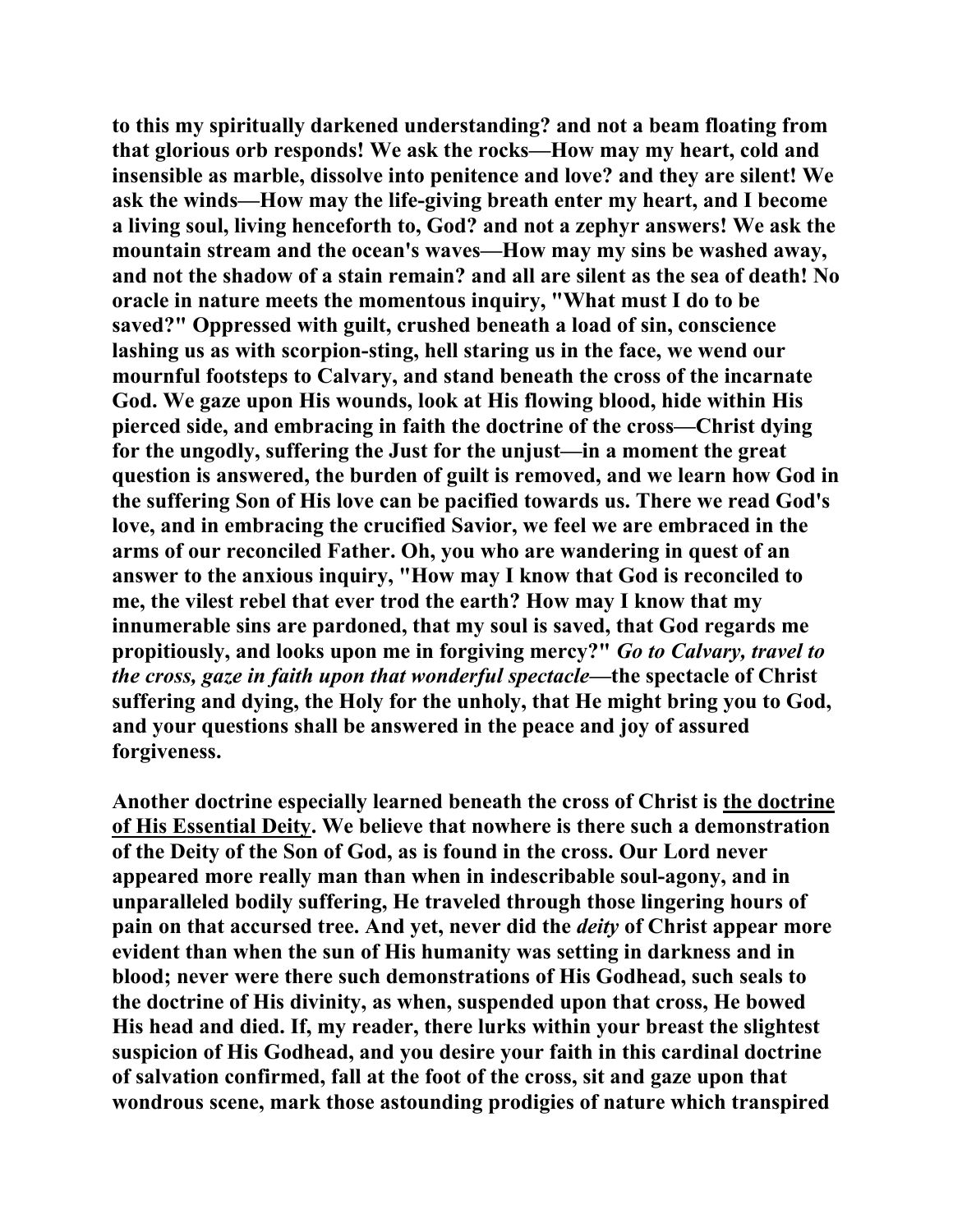**at the moment that Christ expired! and we ask, if your mind is sensible to conviction, and you are really anxious to know the truth as it is in Jesus, whether the exclamation of your soul will not be an echo of the convinced centurion, "Truly this is the Son of God!"** 

**Observe, again, it is only in the cross of Christ that the essential, saving doctrine of our faith—the atonement is seen, learned, and received. A man may be a student of the most able treatise ever penned by human hand on the sacrifice of Jesus Christ, and yet close the book with a very vague, imperfect conception of the marvellous truth, or with a very faint conviction of its reality. But let him travel to the cross, become a lowly student there, a humble, earnest, believing inquirer after truth, and he shall not leave that awful spot without an overwhelming conviction of the fact, that those sufferings were expiatory, that that death was sacrificial, and that the mystery of the whole scene can only be explained, the problem of the Sinless suffering as the sinful only solved, by the doctrine of an expiatory offering; that all those mental and bodily sufferings were in consequence of His bearing our sin and curse; that His death, thus voluntarily and freely offered, was a satisfaction to the justice of Jehovah, and designed to unite and harmonize all the moral attributes of God in the salvation of man. Go my reader, in faith and lowliness to the cross, study its Victim, dwell upon its unparalleled scenes, and you will rise with the firm conviction that Christ died, not as a hero, nor as a philosopher, nor as an example of virtue and fortitude, but to redeem and save lost and ruined man.** 

**Nowhere, except here, can the doctrine of the atonement be learned; nowhere but beneath the cross can it be received into the believing heart; nowhere but upon Calvary can these marvellous predictions of prophecy be understood— "He was wounded ['tormented,' marg.] for our transgressions, He was bruised for our iniquities; the chastisement of our peace was upon Him, and with His stripes we are healed." "The Lord has laid on Him the iniquities of us all." "Christ also has loved us, and has given Himself for us an offering and a sacrifice to God for a sweet-smelling savor." Approach, then, in faith the foot of the cross; in its light read, by its spectacle interpret, those marvellous passages, and see if your conviction of the great truth will not be as deep and devout as that of the centurion, "Truly, Christ died for the ungodly!" Thus accept the atonement, thus believe in the Lord Jesus Christ, and you shall be saved!** 

**And have we a stronger proof and illustration of the doctrine of the Trinity**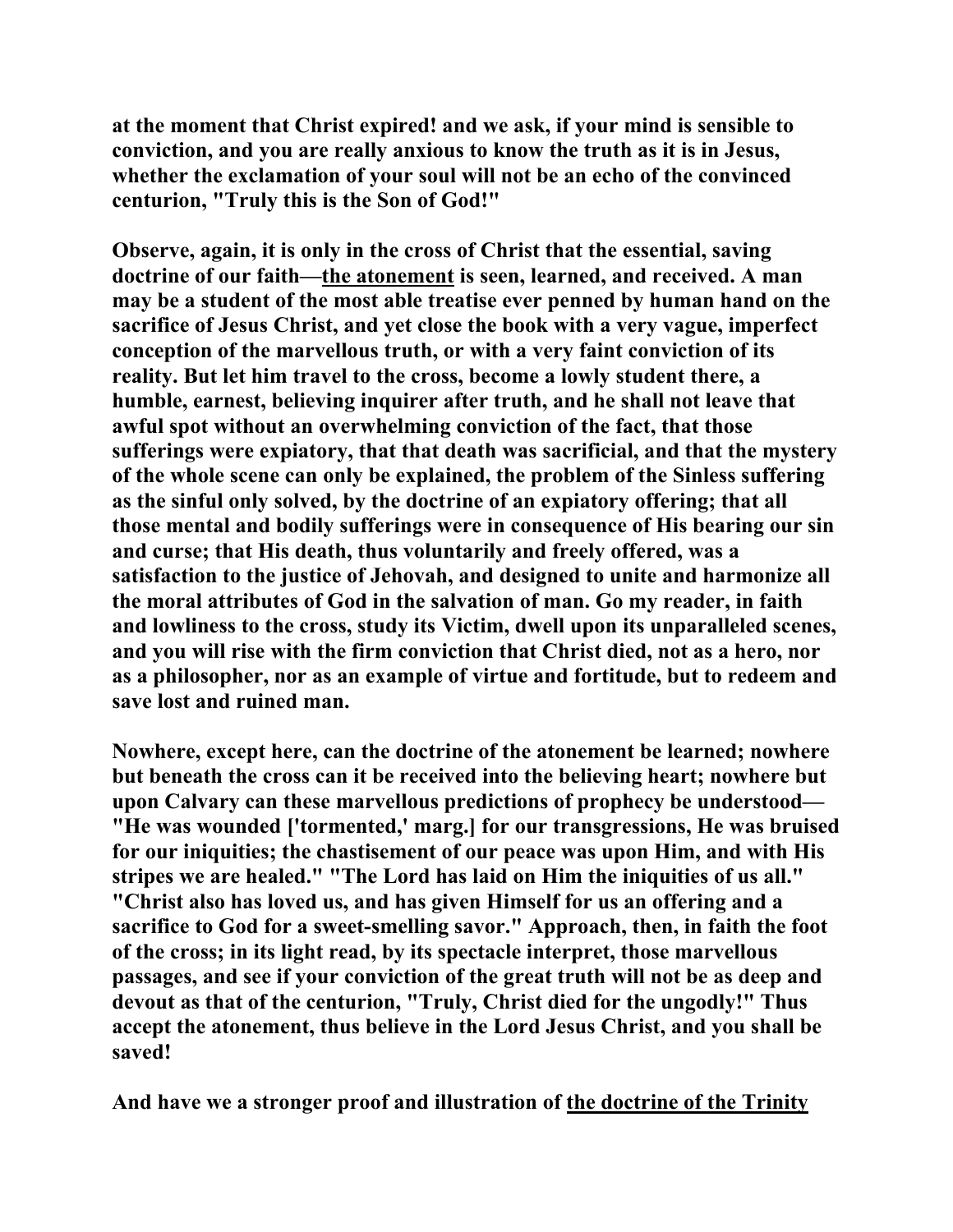**than is found beneath the cross of Calvary? The moment an inquiring mind after that truth is led to receive the doctrine of the cross in simple faith, which is, the doctrine of the Atonement made on our behalf by the death of Christ, it finds no difficulty in accepting the doctrine of three distinct People in the one Godhead. No individual can fully understand the doctrine of the Trinity who rejects Christ's Atonement. The light that beams from thence invests with radiance every other revealed truth. Where the light of the cross is not, the light of reason is as Egyptian darkness. Nature is wrapped in midnight gloom, unenlightened by one ray that flows from the cross of Calvary. But let an inquirer for truth stand at this focal point, let him place himself beneath the beams of the Divine glory concentrated in the crucified Savior, and he will find no difficulty in embracing every doctrine of God's revealed Word. Here is the grand mistake men make, in not commencing their study of God's Word, their inquiries after the truths of revelation, at the cross of Jesus. Do you think that the skeptics of the day would be found, in this advanced age of Biblical research, questioning the truth of the Bible, ignoring the Divine inspiration of the Scriptures, and, with effete weapons borrowed from the dusty arsenals of error, whose edge had long since been turned, attacking the integrity of the Pentateuch, involving in its fall the destruction of the entire fabric of truth, had they made the cross of Christ the starting point of their investigations, the foundation of their inquiries? Alas! men, for the most part, commence at the farthest circumference of truth, and endeavor to work their way to the center; thus reversing God's order, which is to commence at the center and so reach the circumference. Now, with regard to the profoundly mysterious doctrine of a Triune God, we admit that the mode of the divine existence transcends the power of human reason to explain; and yet, no revealed doctrine of the Bible is more consonant with reason than it. And he who will receive the Atonement of the cross as a little child, as a humble disciple at the feet of Jesus, shall know of this doctrine whether it be of God, or whether we speak it of ourselves. In the light streaming from Calvary he will read and understand these remarkable words, "For through Him [Christ crucified] we both [Jew and Gentile] have access, by one Spirit, unto the Father." Could the doctrine of the three Divine People, in their essential unity and official relations, be more luminous?** 

**The way of salvation is only clearly seen in the light of the cross. All the mystery and complexity and crudeness which, in the view of many, gathers around the way by which a sinner is saved, is the result of studying redemption from every stand-point but the correct one—the cross of Jesus. If an individual looks at salvation through his favorite creed, or church, or early**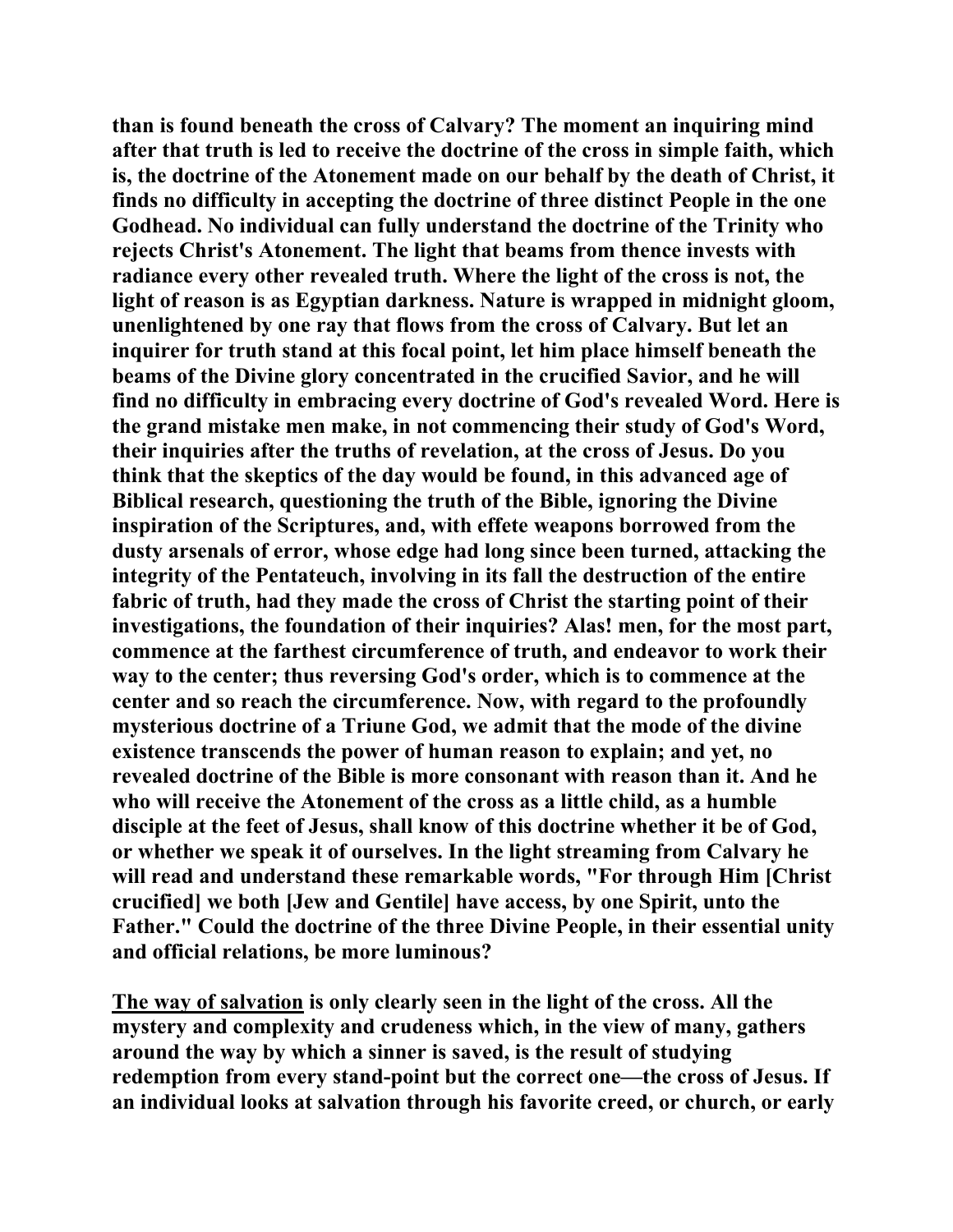**education, it will, in all probability, receive a complexion unfavorable to a simple, lucid, believing apprehension of the way by which God saves the sinner. But let him approach the cross as a sinner, as a learner, as a penitent believer, divesting himself of all ecclesiastical, traditional, and educational trammels and prejudices, and receive the simple yet sublime truth, "In due time, when we were without strength, Christ died for the ungodly," and he is saved! Salvation can be conveyed by no church or minister; its nature must be studied through no ecclesiastical or priestly medium. Passing by every other object, we must pause not in our search for the priceless, precious treasure until we confront the naked cross, and stand in the immediate presence of the crucified Nazarene. The spectacle may be appalling, the posture humiliating; nevertheless, while all self-righteousness, all human merit, all pride of intellect, all hatred and opposition to the truth pales and expires in the pure effulgence of the cross. On the other hand, full salvation is found—the** *blood* **that effaces the guilt of sin, the** *righteousness* **that justifies the person of the sinner, the** *peace* **that tranquillizes the troubled conscience, the** *hope* **that expels the demon of despair, the** *heaven* **that supplants our hell—in a believing reception of the doctrine of Christ crucified, in the humble position of the soul studying at the foot of Christ's cross. Come, then, you perplexed searchers for truth—come, you anxious inquirers after salvation—come, you weary and heavy laden—come, you sin and sorrow-stricken, come, you self-destroyed and bankrupt—come, you who have resisted evidence and stifled conviction, who have effaced impressions and quenched hopes, approach the cross of Jesus, believe, and be saved!** 

**We may add, and it is a solemn conclusion, that at the cross of Christ the justice of God, in the final condemnation of the impenitent, is fully exhibited.**  *Hell itself, with all its untold and inconceivable woe, exhibits no such expression of God's holiness, justice, and power as confront us in the sufferings and death of the Son of God!* **Finding the sins of the Church charged to Christ, their Surety, Divine justice drew its sword and slew Him. Bearing the curse of His people, the holiness of God extracted from Him the death-penalty they had incurred. What is the true, the solemn, the awful conclusion? It is this—If the pure, the sinless, the innocent Son of God endured the Divine wrath due for His people's sins, what must be the certain and the righteous doom of those who die in their sins, unsheltered by the Atonement of the cross from the wrath that is to come? Sin found charged to the account of the Savior was the cause of His death. Sin found upon and charted to the account of the sinner, when his soul goes hence, will expose him to just and eternal punishment. From this logical but appalling inference there is no avenue of escape. If your**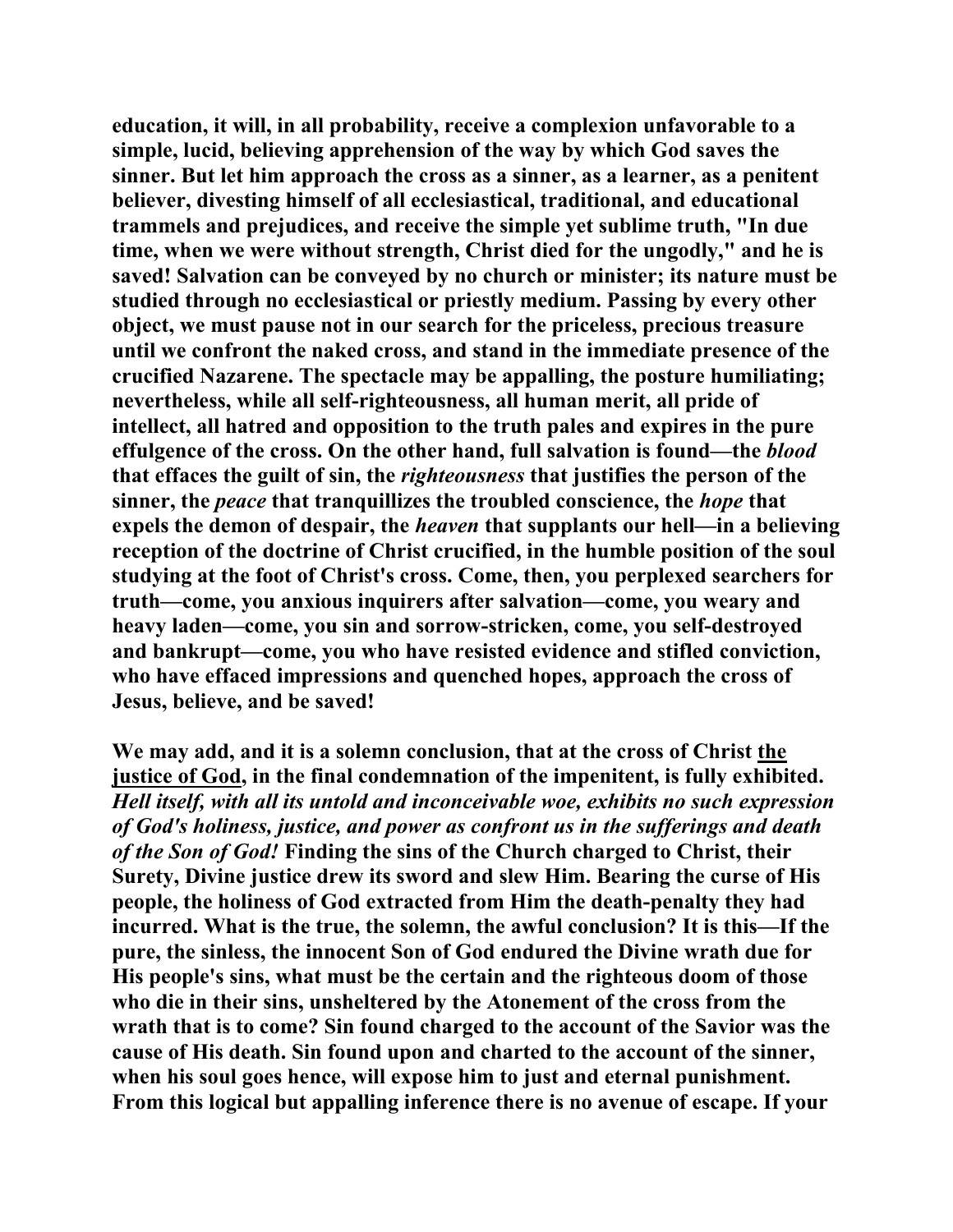**sins are pardoned by Christ, then you are saved; but if you die impenitent and unbelieving, then must you endure the inevitable and equitable condemnation of those sins. Despising a Savior so divine, scorning a sacrifice so complete, and neglecting a salvation so great, how shall you, how can you, escape? "There remains no more sacrifice for sins, but a certain fearful looking for of judgment and fiery indignation, which shall devour the adversaries. O man! O woman! I put it to your conscience, I appeal to your judgment, if God will not be righteous, His throne guiltless, His justice, holiness, and truth awfully severe, yet eternally glorified, in condemning to endless woe the soul who wilfully rejects Jesus Christ, His beloved Son? Spurn and thrust from you the**  *life-boat* **which a God of love has launched upon the dark, surging waters of the curse, for the rescue and salvation of poor lost sinners buffeting amid its billows, and you sink into the yawning gulf of the bottomless pit, the** *author and the architect of your own just and everlasting destruction***—a moral suicide! He who said, "He that believes shall be** *saved***," also said, "And he that believes not shall be** *damned***."** 

**We gather from the subject of this chapter, HOW IRRESISTIBLY FORCIBLE AND CONVINCING IS DIVINE TRUTH! Confronted by Essential Truth, around whom were accumulating the witnesses of His Divinity—creation in sympathy with the death of her Creator—the centurion, before perhaps a skeptic and a scorner, now exclaims, "TRULY this was the Son of God!" We hesitate not to affirm that an individual, be his ignorance, scepticism, and prejudice what it may, who will take his lowly place at the cross, study the gospel in its light, shall find no difficulty in accepting all its essential, precious, and sublime truths. In what way? In the first place, there will be the reconciliation of his mind to all that is mysterious in Divine truth. He will not cavil at a doctrine, or reject a truth, or disbelieve a fact, because it transcends the grasp of his intellect. He will not ask for mathematical demonstration in proof of moral truth, but, accepting the greater mystery of godliness—"God manifest in the flesh"—he accepts all other mysteries in it—the faith that embraces the Savior equally embracing the salvation. Thus, when the humble and believing heart receives Christ Jesus the Lord, it receives the whole truth, because it receives Him who is essentially and emphatically "***the truth***;" and then, all the scepticism, perplexity, and opposition which previously enshrouded the mind in its investigation of revealed truth disappears as the gray mists of the morning which wreath the mountain's brow dissolve into sunshine before the ascending orb of day. "Truly this was the Son of God!"**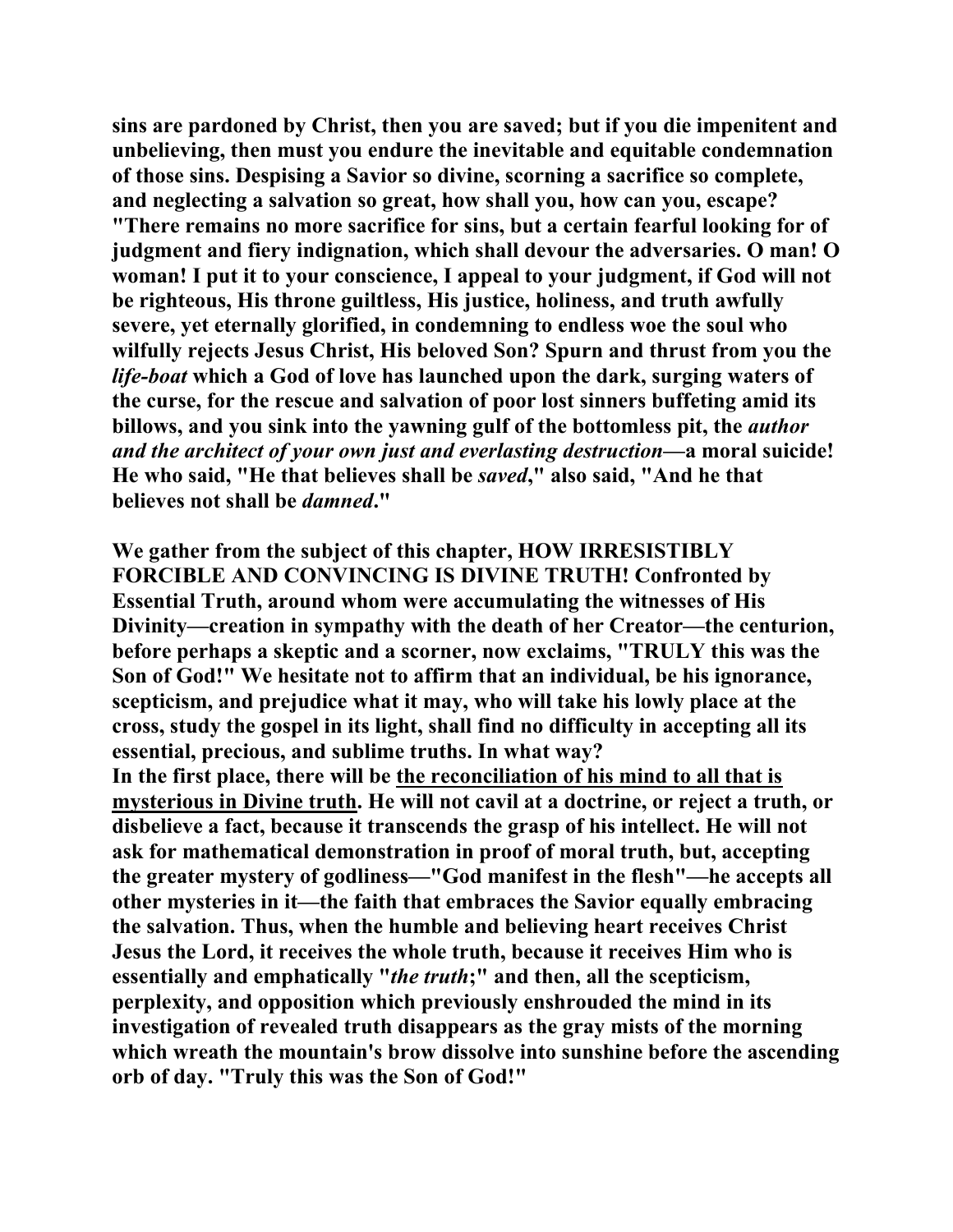**Again, receiving into your heart Christ crucified, there will be a moral molding of the life to the gospel of Jesus. The conviction produced by Divine truth is not simply intellectual, it also emotional; while it enlightens the judgment. It penetrates and sanctifies the heart. It was one of our Lord's petitions in His sublime intercessory prayer, "Sanctify them through the truth." The "truth which is after godliness," thus insinuating itself into the heart, becomes an element of holiness; and thus those who receive Christ crucified are emphatically numbered among "the pure in heart, who shall see God."** 

**The intensifying of our love to God will follow. One of the effects of a spiritual conviction and a believing reception of the truth as it is in Jesus is** *love***. No embers will enkindle upon the altar of the human heart such a fire and flame of divine love as those which we take from off the altar of the cross. Do you want, my reader, a "burning heart?" Take your heart, all dark and icy as it is, and bring it in contact with the cross of Calvary, and while you are musing upon its stupendous spectacle of love, the fire will burn and your lips will praise. Our love to God and to Christ and to the saints will be proportioned to our walks in Gethsemane and our visits to Calvary. "The Lord direct your hearts into the love of God!"** 

**Lastly, there will be the happiness and comfort of a full assurance. There is no assurance like that which is found in close proximity to the cross of Jesus. Oh, with what of earthly good would not many a child of God part to be fully persuaded of a personal interest in Christ! But why should there be a moment's doubt? Approach the cross, look in simple faith to Christ, the Crucified, accept Jesus as the Savior, believe in Him as a sinner, learn of Him as a disciple, follow and glorify Him as a saint, and the conviction will be as true, and the joy will be as thrilling, and the hope will be as bright, and the exclamation will be as loud as the centurion's. "Truly, Lord, I am your servant, your child, your disciple! bought with blood! and henceforth, whether I live, I live unto the Lord; and whether I die, I die unto the Lord; whether I live or die, I am the Lord's!"** 

# **A Life-look at the Foot of the Cross**

**"Just as Moses lifted up the snake in the desert, so the Son of Man must be lifted up, that everyone who believes in him may have eternal life." John 3:14- 15**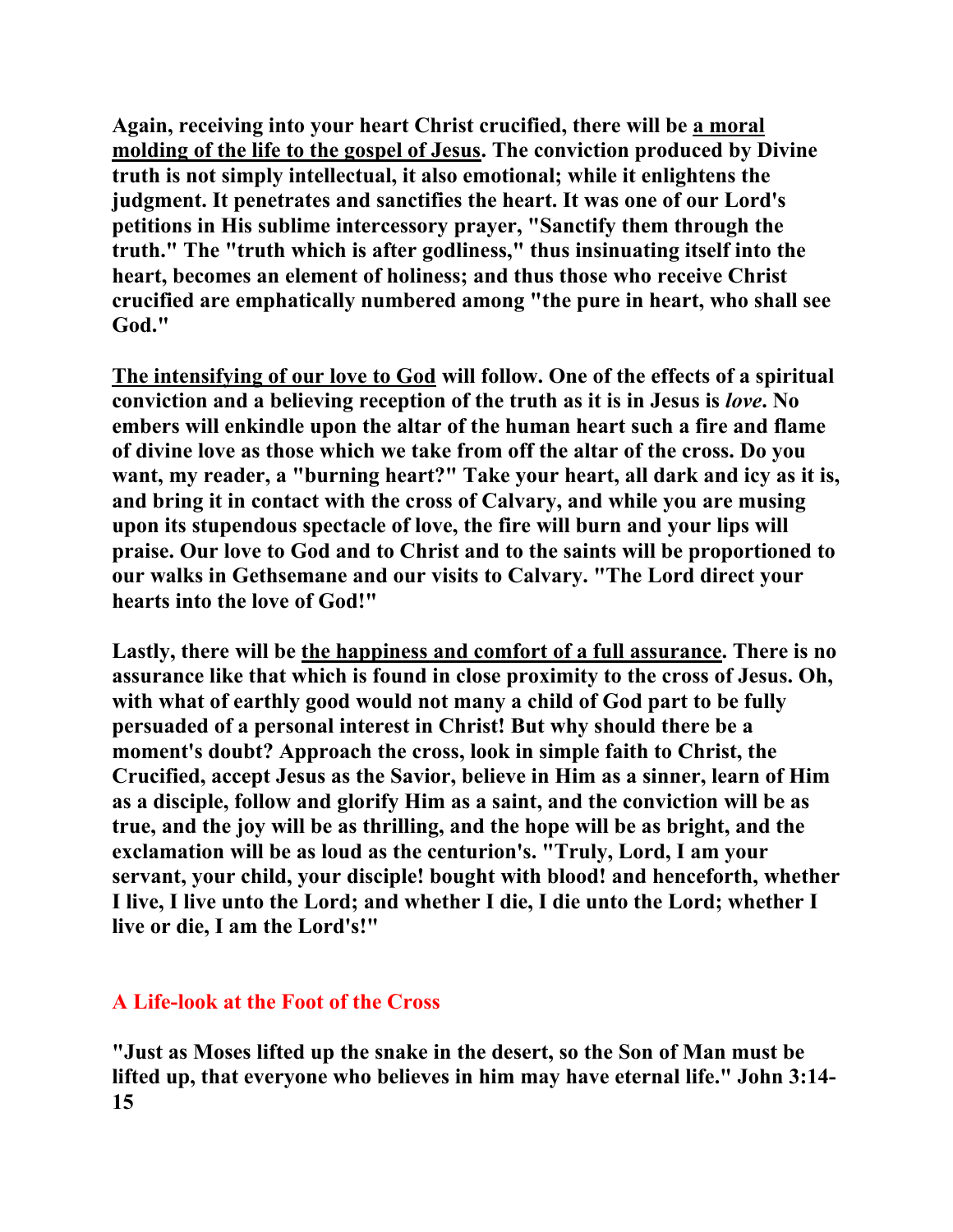**It was a prominent and beautiful feature in our Lord's ministrations, that He never expended a single moment in disputation upon the mere outworks of Christianity. His whole life intent upon saving man, not a second of that life was spent in discussing ecclesiastical questions, sacraments, and forms. They never came within the scope of His ministrations save as positive institutions, and gospel commands. And when, through the subtlety of Satan and of error, men sought, by speculative questions, to divert His mind from His grand purpose—for example, inquiring, "Are there few that be saved? "-with a skill and adroitness peculiar to Himself, the heavenly Teacher, He instantly concentrated their thoughts upon the great essential and personal matters of their salvation, and exclaimed, "Strive to enter in at the strait gate." The narrative before us is a striking instance of this. There came to Him a ruler of the synagogue under the veil of night, evidently with a mind under deep religious excitement. Our Lord did not give a direct answer to the admission of His divine authority as a Teacher, but instantly brought to bear upon the mind of the inquirer the great question of his regeneration, and pressed him with that most momentous of all momentous truths, "Unless a man be** *born again***, he cannot enter into the kingdom of God." Confronted, in communicating this doctrine, by apparent obtuseness of mind and hardness of heart in Nicodemus, the Savior cites a fact in the history of his own nation which would be familiar to his mind, and which would at once illustrate the truth. To Nicodemus's inquiry, "How can these things be?" our Lord instantly recalls to his memory the fact of Moses lifting up the serpent in the wilderness, and by that well-known and impressive incident He sought to elucidate to the mind of the Jew the divinely appointed way by which a poor, serpent-stung sinner could be healed, justified, and eternally saved. The subject is replete with gospel truth, yes, it is the very marrow of the gospel itself. May the Spirit of truth be our Teacher!** 

**We will, in the discussion of the subject, consider the points of coincidence between the emblem, and the gospel truth it is designed to illustrate and teach. "Just as Moses lifted up the snake in the desert, so the Son of Man must be lifted up, that everyone who believes in him may have eternal life."** 

**We commence with THE SERPENT'S STING. We need not remind the reader that in this particular the parallel is complete. The sting of this fiery serpent was venomous. The virus, instantly it was produced; insinuated itself into the system, and certain and almost immediate death was the consequence. With the speculative question touching the origin of sin we have nothing to do.**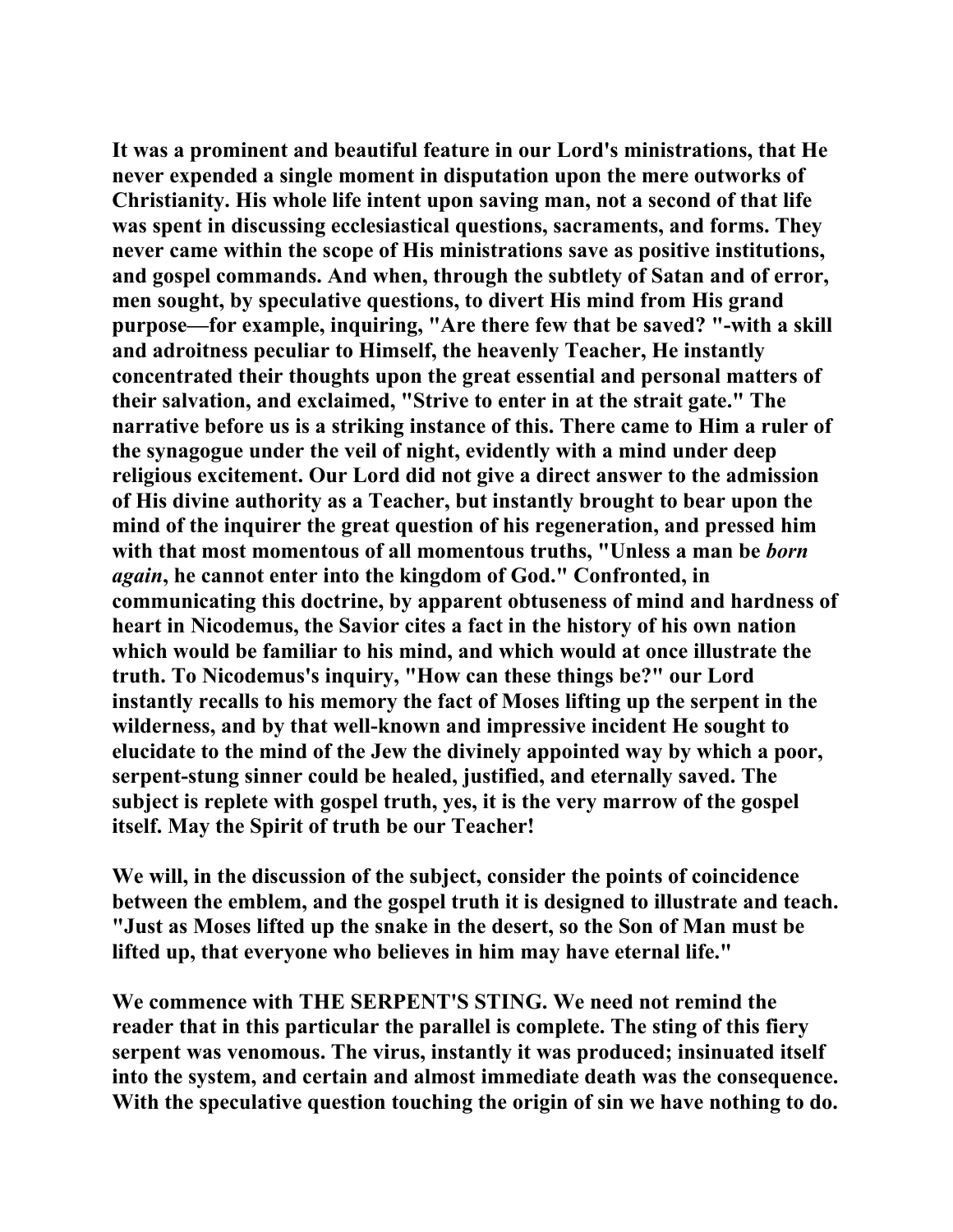**I believe it to be one of Satan's subtleties for withdrawing attention from the actual existence, sinfulness, and fatality of sin itself, the progress of which, if not arrested, terminates in all the bitter pangs and miserable horrors of the "second death." The natural fascination of the serpent is proverbial. The moral fascination of sin is yet more so. Its spell binds men's souls in its serpent coil; and if Satan can but succeed in entangling men's minds with the question, "Why was sin introduced into the world?" he has succeeded in diverting their thoughts front the solemn and momentous fact of their personal fall and actual apostasy from God. Beware of attempting to be wiser than the Bible, wiser than the God of the Bible. You have to do, not with the question, why sin was permitted, or where its mysterious origin? The matter you have to do with is, the momentous one of your personal sting by the great serpent the devil; and that if that sting is not extracted, its moral venom arrested, the deep wound healed, then the blackness of despair will brood around your deathless soul forever. O sin, it is a terrible thing! It has left no part of the physical, moral, and intellectual nature of man untouched. Man is**  *originally* **a sinner. "Behold, I was shaped in iniquity; and in sin did my mother conceive me." In sin he lives, in sin he grows up, in sin he dies, if God's grace is not interposed, if Christ's salvation is not received, welcomed, and believed in. The saints of God feel it. Ask them what wrings the bitterest tear from their eye and the deepest sigh from their hearts? All will acknowledge, "It is sin that dwells in me. Rid me of this, restore to me my original purity, make me perfectly holy, and you make me perfectly happy. It is not the loss of property, nor the sadness of bereavement, that shades and furrows my brow; it is that I feel rankling within my breast the virus of sin, prompting and inciting my wicked heart of unbelief to depart from my God."** 

**We must not here overlook the utter failure of** *Moses* **to cure that wound. Stretching far around the camp lay these bitten, dying Israelites. Moses had no power to meet the case. What a gospel truth is illustrated here! There are many sensible of the poison of sin in their hearts, convicted of sin by the Spirit of God, who yet are looking to the** *law* **for justification, to their** *works* **instead of their believing; going to** *Moses* **instead of Jesus; attempting to transform the instrument of condemnation and death into an instrument of justification and life; merging the gospel into the law. But no healing, my reader, will you find here! Were you to give all your goods to feed the poor, and your body to be burned, the law of God could never give you healing; you must come away from Mount Sinai, before which Moses quaked and trembled, and you must travel to Mount Calvary, where the Incarnate God offers pardon and whispers peace to every humble penitent.**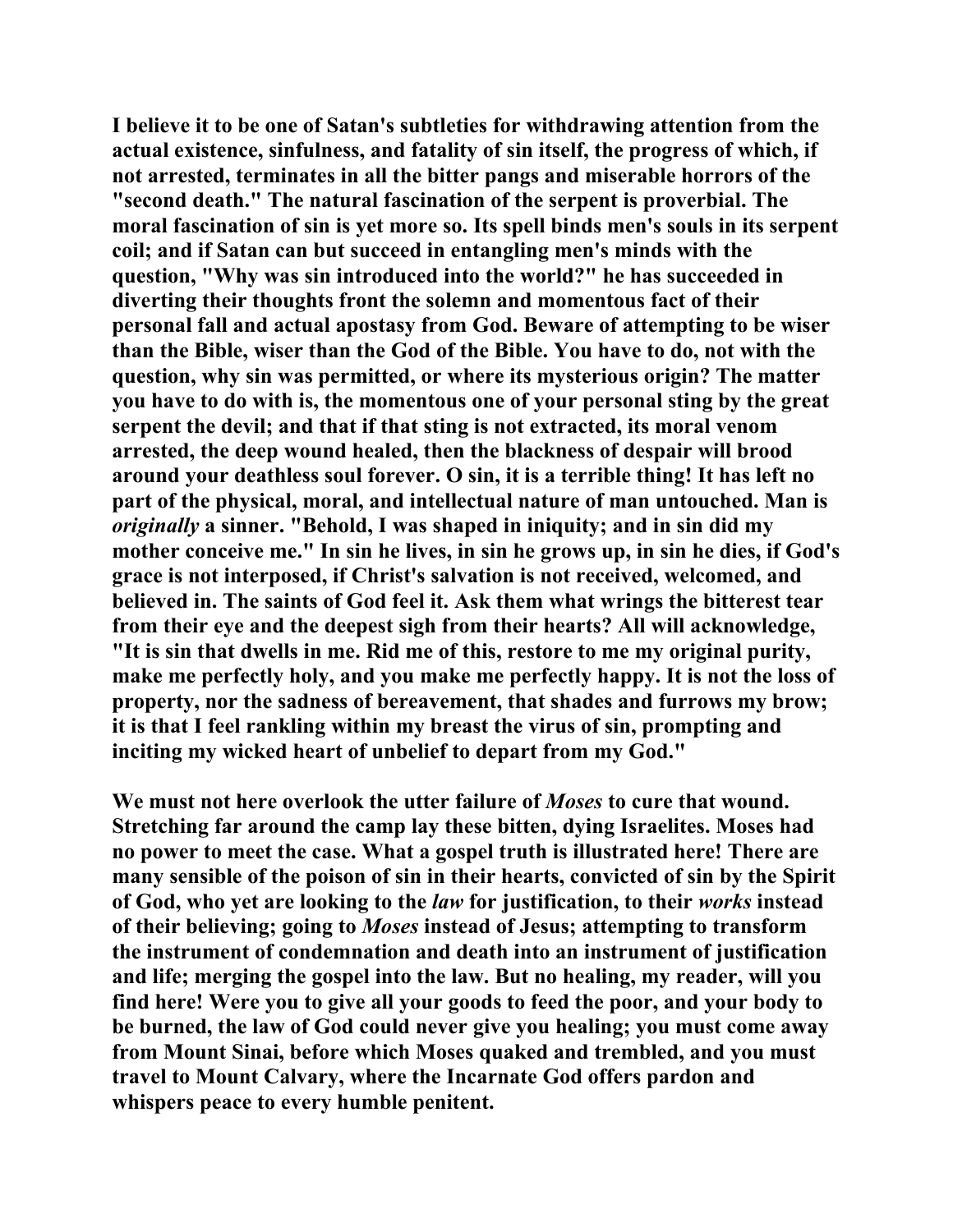**A second point of coincidence is found in THE INSTRUMENT OF HEALING. The first question is,** *With whom did this mode of healing originate?* **Was it with the wisdom and benevolence of Moses, or was it with the wisdom and benevolence of God? Was it human or divine? natural or revealed? There cannot be a moment's reasonable doubt. The whole expedient, so simple and unique, so improbable yet effective, carries with it the evidence of its own divine origin.** *It was of God!* **Such a method of healing, such a mode of rescue from death of the entire camp of Israel could never have been the conception of a** *human* **mind. It transcends the loftiest thought of Moses. We here combat an important error common to many pious people, that the atonement of Christ originated the love of God to man, rather than that the love of God originated the atonement of Christ.** *The atonement was the effect of a cause, and that cause was the everlasting love of God to His Church.* **It is a perfect satire upon Christianity to represent the death of Jesus as the** *procuring* **cause of God's love to man, as if that could be love in God which was not essential and spontaneous. Had not God first loved us, and had not that love embodied itself in the gift of His beloved Son, there had been no expedient by which He could, with honor to Himself, have justified the sinner and remain infinitely holy and just. Listen to that familiar passage, familiar as a household word, yet, we fear, falling like an icicle on the heart of many, "God so loved the world "—Oh, that monosyllable "so"—eternity will be occupied with its depth—"God so loved the world that He gave His only begotten Son, that whoever believes in Him should not perish, but have everlasting life." Here you see the** *origin* **of the atonement—namely,** *the everlasting love of the Father.* **Human philosophy, in its happiest discoveries, could never have devised an expedient which should unite the two extremes of being—God, the Holy One, and man, the sinner—brought into a state of friendship and love. To God, then, we ascribe the scheme of redemption, the uplifting of the crucified Savior, as the only means by which the sinner, dying from the sting of the serpent, could be saved.** 

**Another point of coincidence was, THE APPARENT INADEQUACY OF THE MEANS TO THE END. To the eye of a passing observer, the lifting up of that cold, lifeless serpent would seem like a mockery. What relation could there possibly be, sense would have reasoned, to the case of the Israelites? So does the salvation of God appear in the eye of this world. "To the Jews a stumbling-block, and to the Greeks foolishness." The redemption of man was achieved by the unparalleled humiliation of the Son of God; and that brazen serpent—not of gold or of silver—was the expressive and appropriate symbol**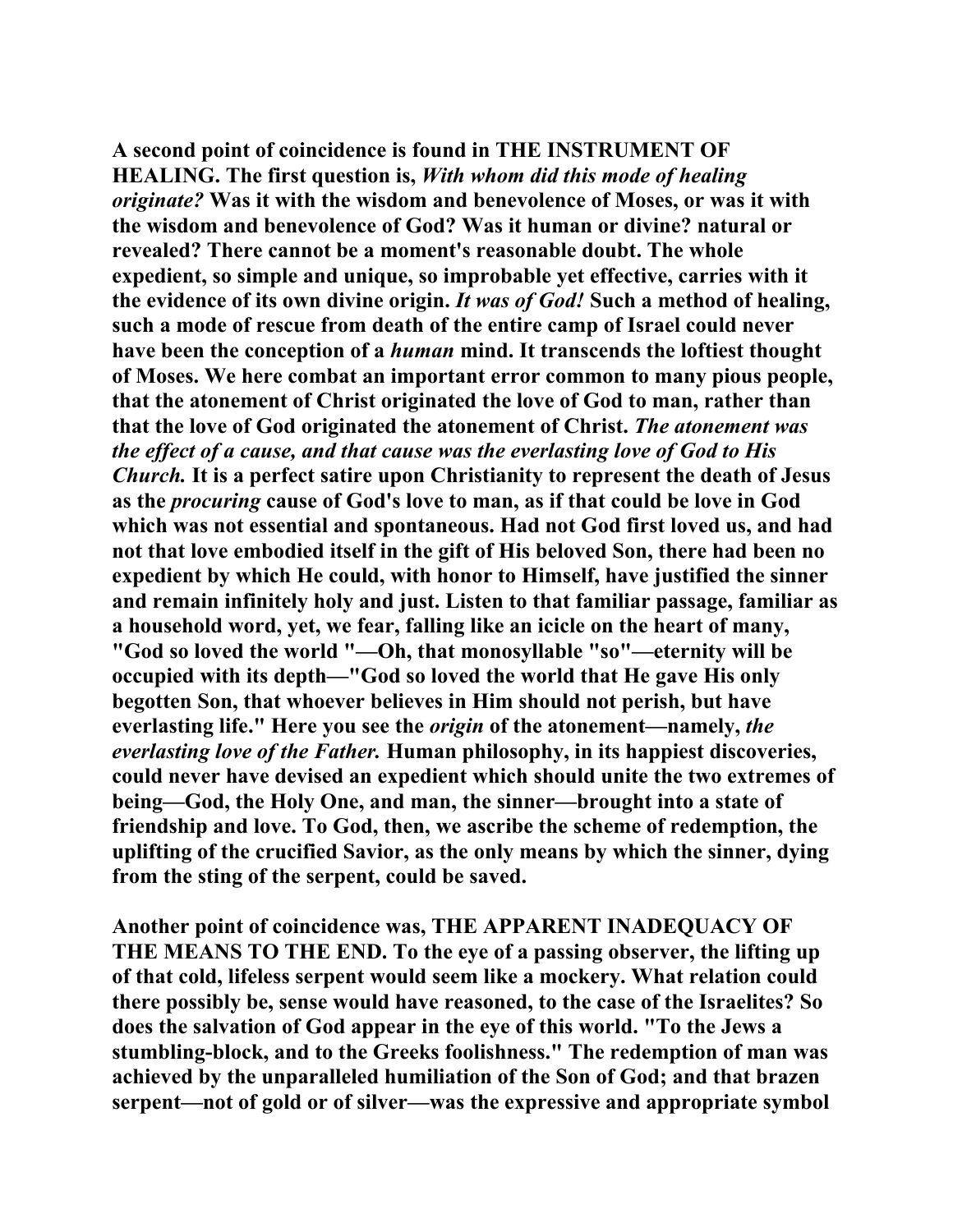**of the humble and lowly appearance of Jesus, by whose work man should be raised from the dunghill of his fall, to a throne in glory. The Son of God humbled Himself, and became obedient unto death. Let the atonement of the Son of God be our study—it will heighten and ennoble our views of the glory from where He stooped to save.** *The Son of God humbled Himself to our nature, robed Himself with suffering humanity, endured our curse, bore our sin, and paid to justice the penalty of our transgressions.* **And, as to the eye of the bitten Israelite,** *that brazen serpent had no form or loveliness, and yet was the instrument of his life***, so did it set forth this great truth, that the highest life and deepest glory of the Church springs from the humiliation of the Son of God; and from those depths of poverty and lowliness and sorrow to which He sank, our noblest life and richest hope springs.** 

Look, too, at THE SIMPLICITY OF THE REMEDY. It was but a *pole*, upon **the summit of which stood the form of a serpent. There were many splendid and costly pieces of temple furniture, but God selected** *the most simple and least ornamental and costly instrument* **to effect the mighty cure. All this was purposely significant of the simplicity of the gospel. Another illustration of the simplicity of God's plan of saving suggests itself in the case of Naaman the leper. When commanded by the prophet to go and dip himself three times in Jordan, he was angry, and exclaimed, in the pride of his heart and in the consciousness of an imaginary insult, "Are not Abana and Pharpar, rivers of Damascus, better than all the waters of Israel? May I not wash in them, and be clean?" He stumbled at the simplicity of God's cure. But he lived to know that God's mode of dealing with man is designed to humble human pride, that no flesh should glory in His presence; and that to obey Him is better than earthly sacrifice, and is the secret of all blessing. Such is the simplicity of salvation! It is but to believe and be saved. A simple look, an empty palm outstretched, a trembling hand touching the border, one drop of atoning blood applied by the Spirit, and the moral virus is arrested, the wound is healed, the sinner lives, the soul is saved! No great thing, O man, is required of you. No self-torture, no, long pilgrimage, no wasting hunger, no costly selfsacrifice. Believe in the Lord Jesus Christ, wash in the blood of the slain Lamb, look to the uplifted cross, and a nobler life than you did forfeit in Eden will flow back to your soul, and bear you to an endless life of glory.** 

**A third point of resemblance—THE REMEDY WAS PERFECT. Nothing was to be added to it. So complete, that anything of human device supplementing this God's means of life would but have neutralized its influence and rendered it of none effect. Solemn is the truth illustrated here! So perfect is the**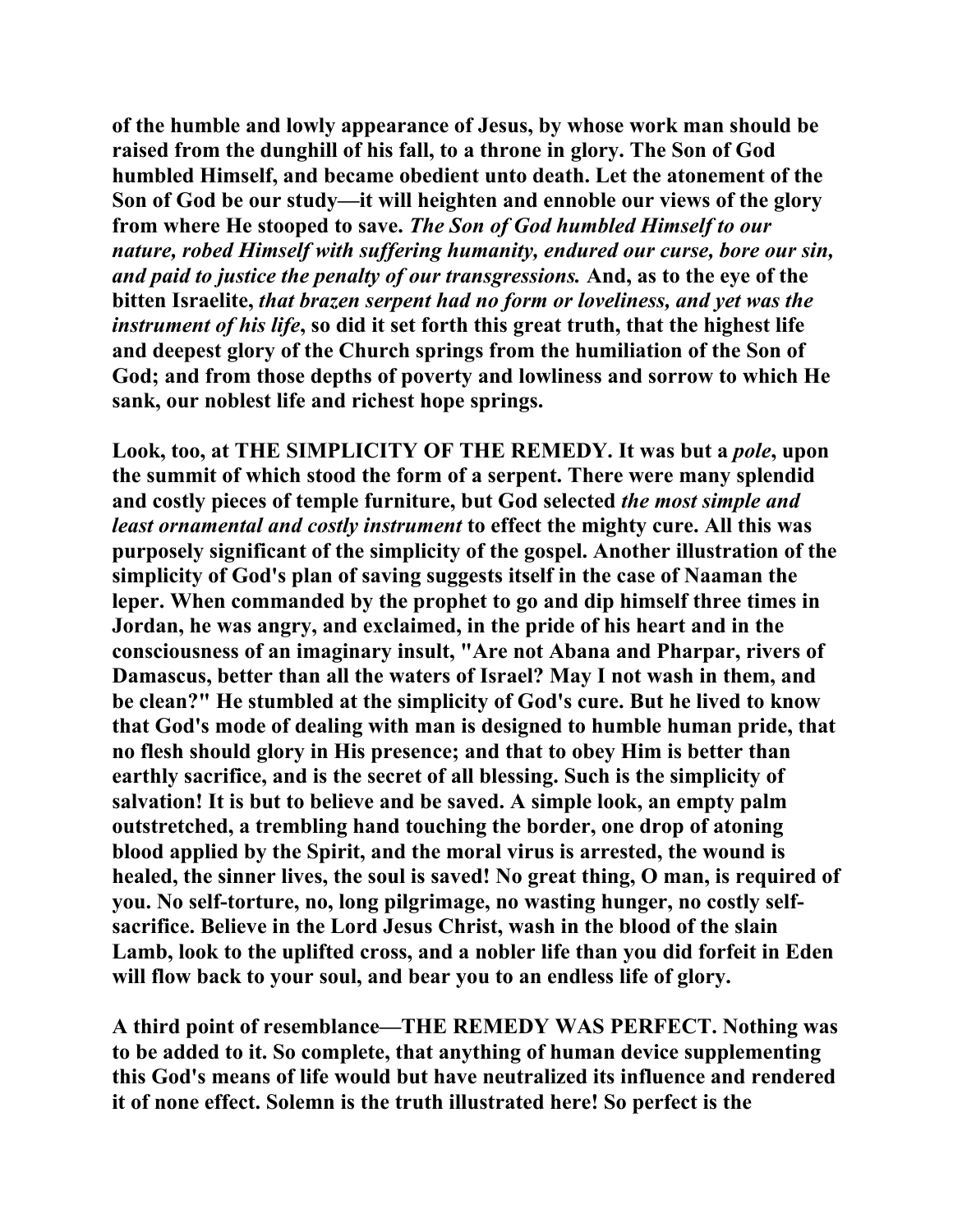**atonement of the Son of God, so complete the work of Christ, the law so fully honored, justice so completely satisfied, and the glory of God so fully vindicated, that that holy Lord God, who sees flaw and imperfection and spot in everything else, says to a poor, believing soul, stung by that old serpent the devil, yet robed in the righteousness of Jesus, "You are all fair, my love. I see no spot in you." Hold fast, beloved, to the perfection of God's remedy of saving sinners. Be jealous of everything that would dare seek to supplement it. What a lesson to God's ministers is this! When Moses lifted up the serpent on that pole, he lifted up nothing else with it. Away with baptisms, and sacraments, and apostolic succession, and strifes about orders and polity, forms and ceremonies—let them not be once named in the same breath that bids the dying sinner look to the Crucified and live! Talk to a poor sindistressed soul about baptism, ritualism, and the sacrament, and churches, and religious duties, and you are a cruel mocker of his woe. Put all these things in the shadows, and tell him of Jesus only, of His love and grace to poor sinners, of His willingness and ability to save to the uttermost, of the blood that cleanses, and of the righteousness that clothes, and of the Spirit that anoints, and that all this is the gift of free grace without a single work of human merit, and you have brought him glad tidings of great joy. Angels' chimes not half so sweet as the melody with which you fill that soul. "We preach Christ crucified," is the echo of every true minister of Christ. Beware, then, of mixing up anything with your salvation. I care not how sacred it may be, if you place it side by side with the Savior, if you exalt the Church and its ordinances above Christ and His cross, or even to a level with Him, you rob your soul of joy, peace, hope, and fatally mislead the souls of others. Look to Jesus only. Look away from your baptism, and your church, and your own doings, to Jesus only! I would risk the eternal happiness of my own soul upon the assertion that that look of faith will take you to heaven. "Receiving the end of your faith, even the salvation of your soul."** 

**Another point of resemblance is—the serpent was LIFTED ON A POLE. Some have interpreted it of the gospel. I adopt the interpretation. The gospel is a revelation of Jesus the Crucified. It uplifts Christ. It is full of Jesus, all about Jesus, and nothing but Jesus. And whenever and by whomsoever the gospel is truly, simply, and lovingly preached, then Christ crucified is uplifted. The gospel is thus the divinely appointed instrument of making Jesus known, of uplifting Christ, of pointing the sinner to the Lamb of God. O glorious gospel of the blessed God! your form is divine, your voice is music, your breath redolent of heaven! You are fairer than all the systems of men, for words of free, pardoning grace flow from your lips!**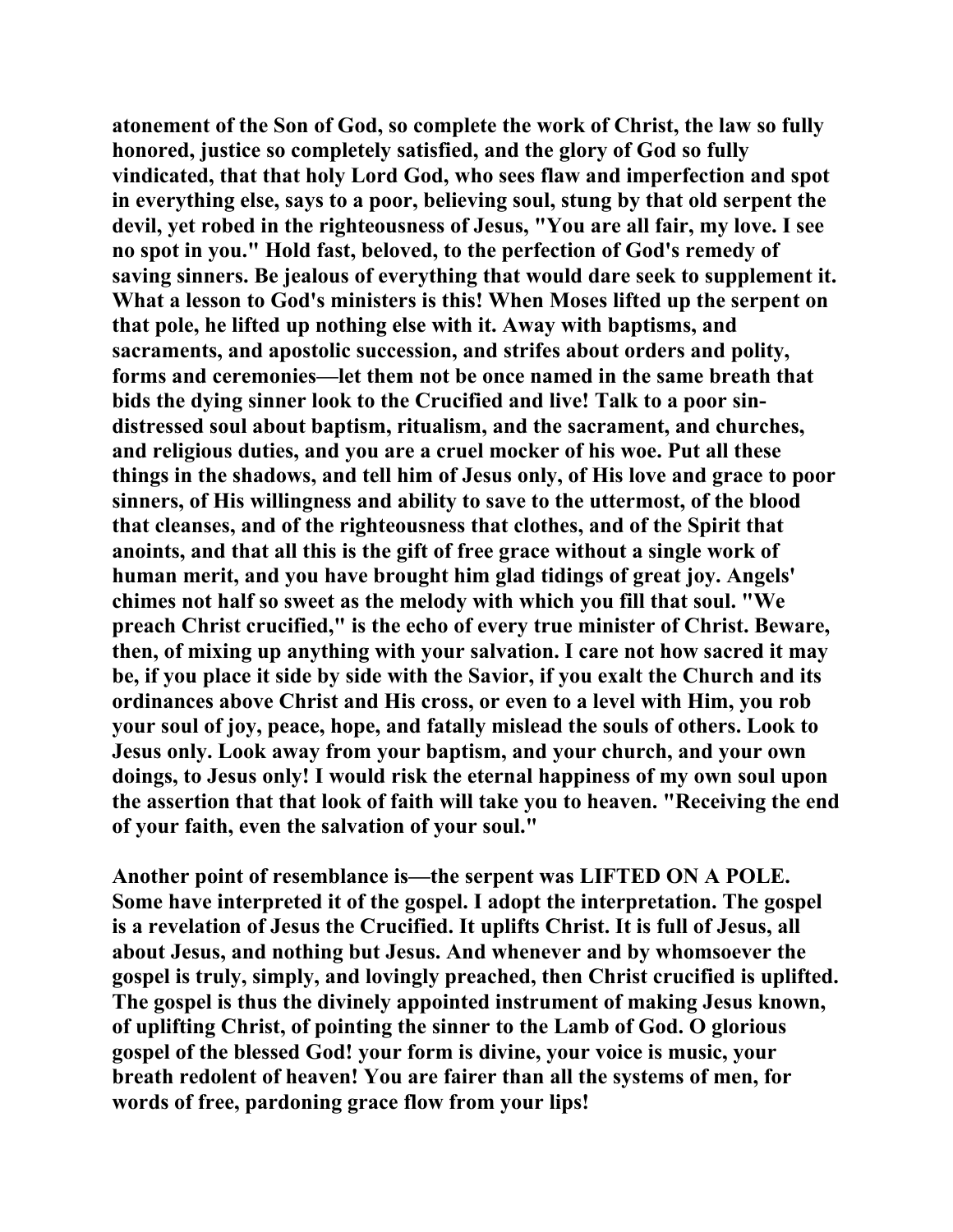**But we reach a vital point. WHAT WAS THE ACTION? It was to LOOK. Nothing less, nothing more. It was simply to raise the languid eye, perchance dimming with death, and rest it on the object; and, distant and shadowy as was the glimpse, that glimpse instantly rolled back the cold chill of death, roused the sinking pulse, and brought back life to the dying patient. Oh, what a glorious truth is this! It is but in faith to** *look away from our wound to Jesus***, and, looking, we are healed. We speak to you who are always poring over your wound. You argue that you are so vile; we believe it; but this we tell you, poring over the depth and blueness and aggravation of the wound will never bring you healing. You must look to Jesus. Bring your soul to His blood, and, so coming, what shall be the result? Oh, most blessed! "Whoever believes in Him shall not perish, but shall have everlasting life;" the result will be, you are** *saved***. You have two situations before you—life and death, heaven and hell. Perish you must, if you do not look in faith alone to Christ for salvation. Perish you will, if you turn your back upon the Son of God, and apply to your wounds the remedies of human invention, and refuse the remedy a God of love has provided and revealed in the cross of His well-beloved Son. "Behold the Lamb of God." "Look unto me, all you ends of the earth, and be you saved." "Looking unto Jesus." Such is the unity of God's Word in its revelations of this great and precious truth—look and live, look and be saved. Approach the cross, raise those eyes which smite the ground, and rest them, swimming with tears, and dim with unbelief though they are, upon Jesus the Crucified, and everlasting life shall be yours.** 

**And WHERE DID THIS GREAT EVENT TRANSPIRE? In, the WILDERNESS. What is** *this world* **to us who feel the pangs of sin, but who yet have believed in Jesus? It is a wilderness! But oh, we have found grace in the wilderness of our own hearts and in the wilderness of this world, in finding a Savior full of grace. The Lord, my reader, may be leading you into the emptiness, poverty, and dreariness of yourself, of the creature, and of the world; that, amid its nothingness, you may find Jesus. To this end God often deals thus with the children of men. When He has removed the creature you loved, blighted the health you prided in, scattered the wealth you boasted of, and has brought you very low, in that desolate wilderness state you have found Jesus.** 

**Overlook not the privilege which these Israelites had of a RENEWED APPLICATION TO THE BRAZEN SERPENT. If they were again stung, they were privileged again to look, and again they were healed. It is the**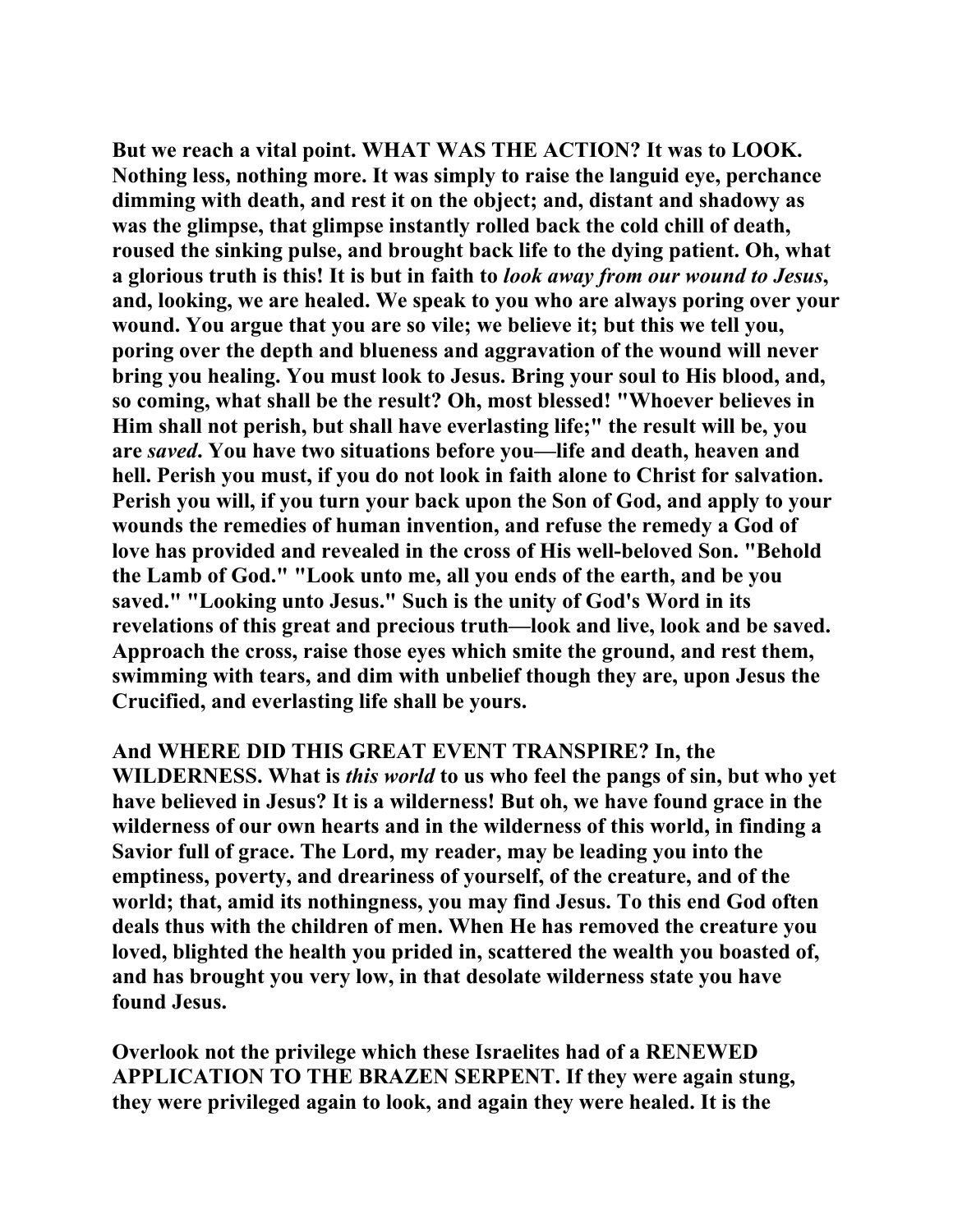**privilege of the child of God to be** *constantly looking to Christ.* **In every fresh assault of temptation, in every fresh surprisal of sin, if, in penitence and faith, he repairs to Jesus he shall know what David's experience was—"The Lord is my shepherd, I shall not lack; He restores my soul."** *Look again***, O believer, if you are wounded by Satan or wounded by sin, wounded by the world or wounded by the saints, and you shall feel that the blood of Jesus has still power to give you peace, and the sympathy of Christ sufficient to give you comfort!** 

**And HOW GRACIOUS WAS THE REMEDY! Did they** *ask* **for it? Did they**  *merit* **it? Not a petition rose from their lips, not an act** *deserving* **such an interposition had they done! Such is our salvation!" By grace are you saved." "It is of faith, that it might be by grace." Embrace this precious truth, that your salvation is "without money and without price," that "whoever will may come and take of the water of life freely," and you shall be saved. The brazen serpent could convey but** *one* **benefit, but** *we have in the Lord Jesus all fulness of blessing.* **Not only have we the salvation of the soul, but comfort and solace, guidance and wisdom, does Jesus vouchsafe for all who live by faith upon Him, the Son of God. You have not a difficulty, nor a sorrow, nor a need which you may not take to Christ. Live upon Jesus, "in whom it has pleased the Father all fulness shall dwell."** 

**Once more—the Israelite, thus healed, at last died; but THE BELIEVING SINNER, ONCE HEALED AND SAVED, NEVER DIES! Jesus says, "Whoever lives and believes in me shall never die." Saved, his soul shall wing its way to eternal glory the moment it has shaken off this mortal coil, the instant it has disengaged itself from the frail tabernacle of sin, suffering, and death, and shall mount with pinions swifter than eagles, to be at rest forever. This would I say for the comfort of some who may bend over this page—Do you feel your days are numbered? The inroad of disease, the approach of mortality, the shadows of eternity gathering around you? Lo! I bring you a message from God. Look to Jesus Christ, and when you depart hence, you shall sleep in Him, and you shall not die the death that is eternal. It may be late—the eleventh hour of life—yet not too late. Your view of Jesus may be dim, still, if you look in simple faith, that look will save your soul. Saints of God! live for the glory of Him who bought you with His precious blood! Looking unto Jesus, run the race set before you, and pause not until you exchange the telescope of faith for the beatific vision of Jesus in glory.** 

**"Look unto Me, and be saved**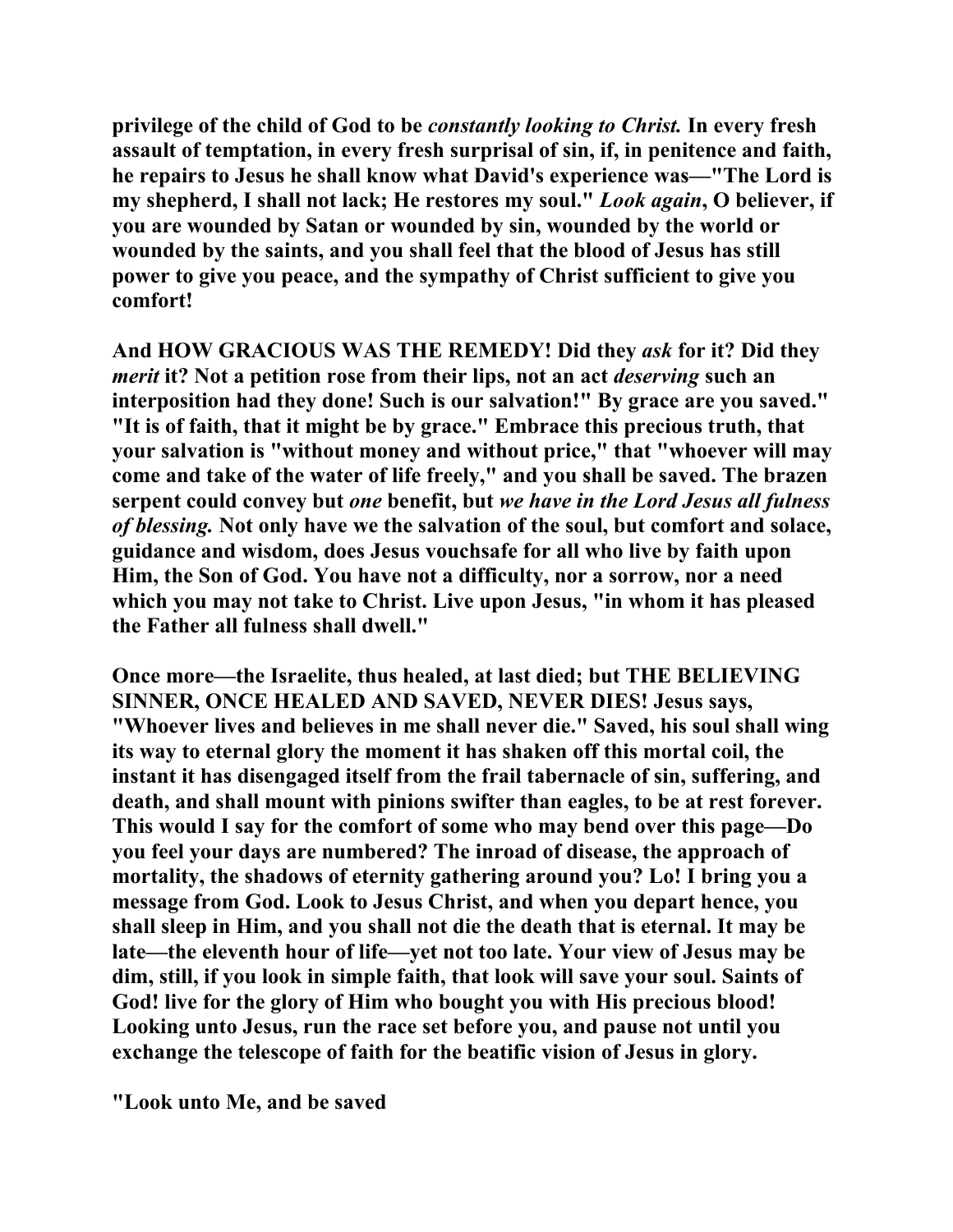**From all your depths of sin, From every crimson stain without, And strongest power within.** 

**"Look unto Me, and be saved From all your earthly care; Alike I grasp eternity, And number every hair.** 

**"Look unto Me, for I am God To Me belongs all power, At once to give eternal life, And guide each passing hour.** 

**"Look unto Me, and be saved From every doubt and fear; Your warfare is accomplished, Your path to glory clear.** 

**"Look unto Me—'tis no great deed, A humble look to cast; This is enough—the power that saves Is Mine, from first to last.** 

**"Look unto Me while life endures, I give each fleeting breath; Look unto Me when death is near, I hold the keys of death.** 

**"Look unto Me, for I am God; Whatever to Me is given, Whatever committed to My care Is safe for earth or heaven."** 

### **Bearing the Cross**

**"And He,** *bearing His cross***, went forth to a place called Golgotha." John 19:17**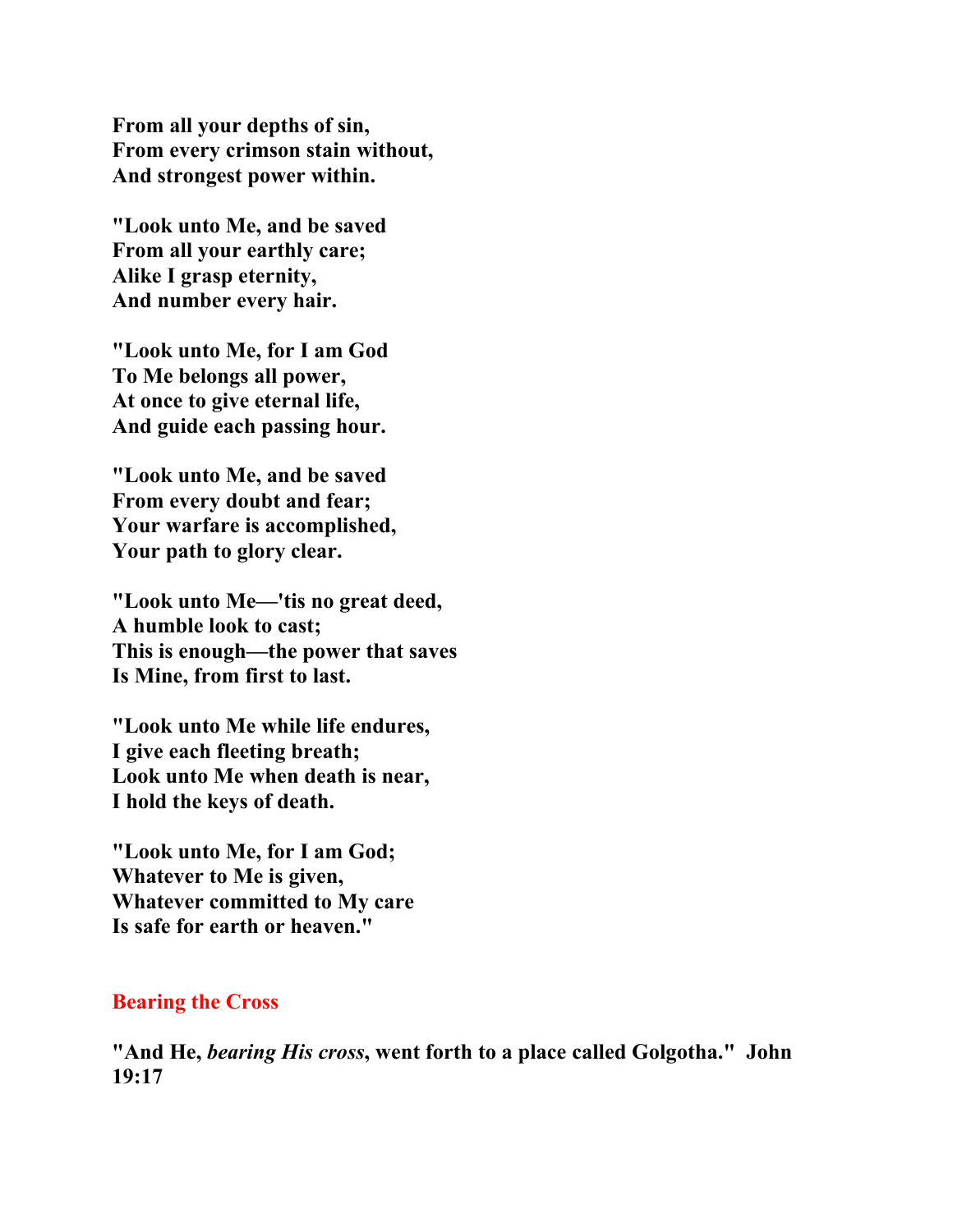**There is no incident in our Lord's passion which, to a heart quickened with spiritual sensibility, is more replete with holy instruction, or more deeply, tenderly touching than this—***Christ bearing to Calvary the cross upon which He was to suffer.* **It unveils such a profound abasement, and yet such a depth of love—it portrays a stoop of the Majesty of heaven to earth's lowest degradation—so marvelous, and yet, is the measurement of grace, so vast, the fact stands out, amid the many marvels of our Lord's death, one of the most touching and significant of all. To compel the criminal to bear the wood upon which he was to be impaled, was one of the severest elements of degradation in the Roman punishment of crucifixion. To this our Lord was subjected, "And He, bearing His cross, went forth." Little did they dream, as they bound the fatal wood upon His shoulder, by whose power that tree was made to grow, and from whom the beings who bore Him to the death drew their existence. So completely was Jesus bent upon saving sinners by the sacrifice of Himself,** *He created the tree upon which He was to die***, and nurtured from infancy the men who were to nail Him to the accursed wood. Oh the depth of Jesus's love to sinners! Lord! the universe in its accumulation presents no love like Yours! Your love, eternal as Your being, saw from everlasting the cross of Calvary, and yet You did not falter in Your purpose, nor modify Your plan of saving lost sinners by the sacrifice of Yourself. You saved others, Yourself You would not save!** 

**Our present subject, while it presents one of the most affecting portraits of our Lord, equally delineates what should be the portrait of His disciple bearing the cross after Jesus. We proceed to guide the reader's thoughts first, to the study of the Divine Original, and then, to the consideration of the human copy.** 

# **THE DIVINE ORIGINAL.**

**The burden borne by our Lord on this memorable occasion was the literal, actual cross upon which He was to agonize and die. What a touching proof have we here of His literal and actual humanity! The bearing of that cross upon His chafed shoulders, His weariness and fainting beneath its weight, proved Him to be (sin always excepted) very man of very man, bone of our bone, and flesh of our flesh. Replete with consolation is this fact to the burdened believer. Perhaps Jesus has laid upon you some cross—it may be the shame and the loss of His own; your heart is sad, your spirits sink, you stagger and swoon beneath the burden. But study this touching incident in your Lord's life, and receive the instruction and accept the soothing it affords. Your Lord knew what it was to droop beneath the cross, and do you think**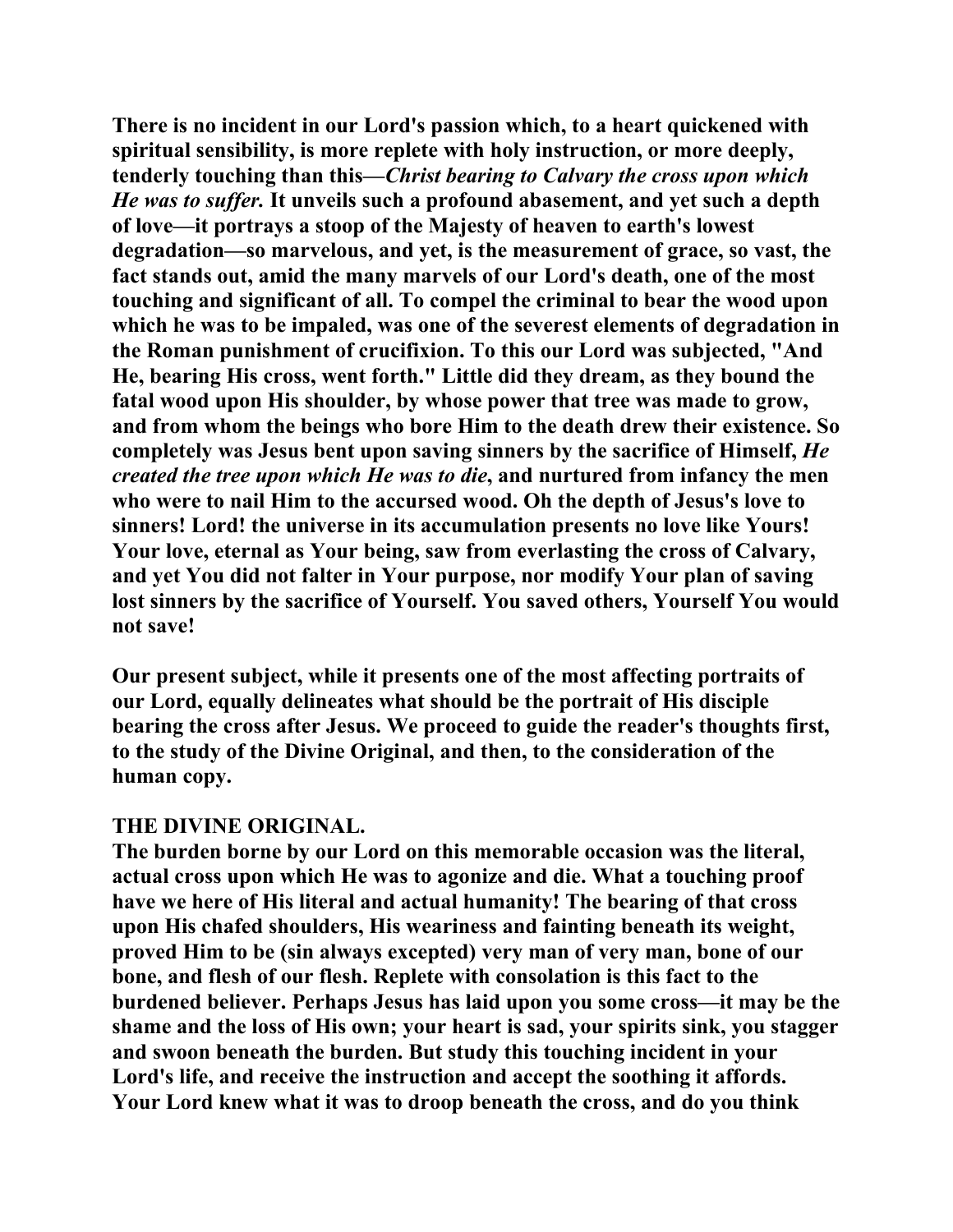**that He has no regard, no compassion, no sympathy with you at this moment, as, weary, exhausted, and faint, you bear the load God has laid upon you, carry the cross Christ has imposed, toiling on in obedience, suffering, and service?** 

**We have already adverted to the humiliating aspect which this fact in our Lord's history presents. It is too significant to pass superficially over. Every view of our Lord's humiliation is a view of His love. The greatest indignity, as we have remarked, in the death of the Roman malefactor, was to compel him to carry the gibbet to the place of execution. To this degradation did Jesus voluntarily subject Himself. "He humbled Himself, and became obedient unto death, even the death of the cross."** *But why this degradation?* **That He might illustrate the depth of His love, and teach His followers that in all the humiliation they pass through in confessing His name and bearing His cross, He enfolds them in the robe of His sympathy, and sustains them by the arm of His grace. If such the humiliation to which our Lord cheerfully submitted, and such the springs of sympathy which gush from His compassionate nature, who would shrink from the shame and the loss of bearing the cross after Jesus? What assuring words has He spoken! "Whoever confesses me before men, him will I confess before my Father which is in heaven." But we pass to the more spiritual and gospel truth involved in the incident of Christ bearing His cross.** 

**IT WAS THE SYMBOL OF A HEAVIER BURDEN THAT HE BORE— THE BURDEN OF HIS CHURCH'S SINS. But for sin there had been no cross. When our blessed Lord traveled to Calvary, weary and faint beneath the cross, there was a sorrow in His heart, a moral crucifixion of the soul, greater and severer far than this—the sorrow and the weight which the transfer of all His people's transgressions to Him, as their Substitute and Surety, involved. Listen to His touching language—"My soul is sorrowful, even unto death." What was the cause of that grief from which He would not escape? The bearing of sin! Nothing but sin supplies a solution of the mystery of His deep, unparalleled soul-sorrow. The sorrow had not been His by**  *experience***—had not the sin been His by** *imputation***. Thus our Lord endured, not the punishment only, but the actual sins of His people. What injustice would there be in punishing the innocent for the guilty, had not the innocent party stood in the place of the guilty party. This our Lord did. Substitution is the great doctrine of the gospel—the substitution of the innocent for the guilty. "He was made sin for us who knew no sin, that we might be made the righteousness of God in Him." Behold then, beloved, your sins laid by transfer**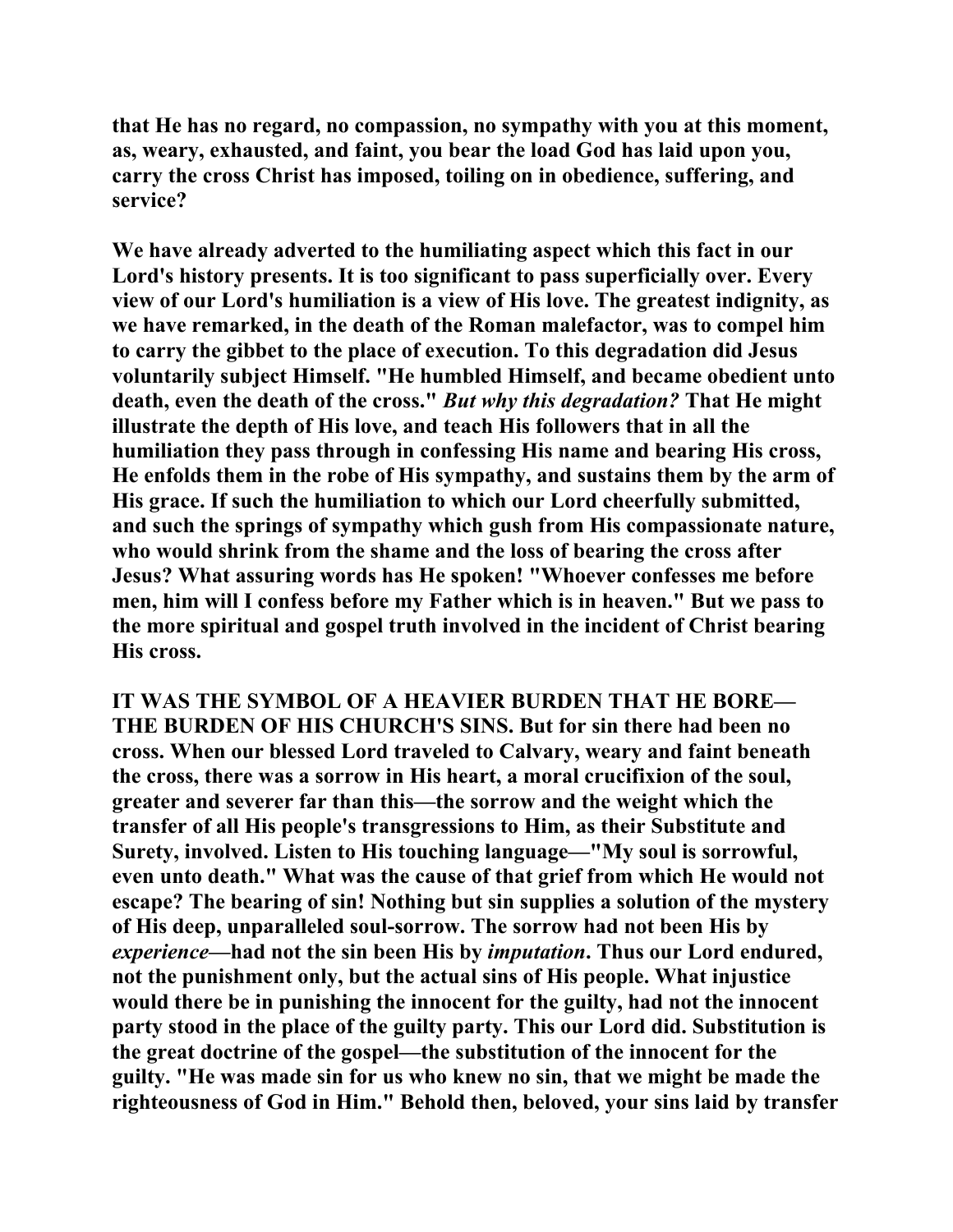**upon Jesus. The teaching of the Bible is not, as some suppose, that** *we* **lay our sins upon Christ—that were a difficult, an impossible act, but the teaching is, that** *Jehovah* **laid our sins upon Him. "The Lord [JEHOVAH] has laid upon Him the iniquity of us all." The Father did this in His everlasting love, from all eternity. In the eternal purpose of the Triune God the sins of the elect were laid upon Jesus, and He undertook to bear and die for them. If God the Father had not laid our sins upon God the Son, no power of ours had ever prevailed to effect the task. In accomplishing our reconciliation, Christ acted for God on the one part, and for man on the other. And if God had not consented that His people's transgressions should all meet upon Christ, actually binding upon the sacrificial victim with His own hands the burden, there had been no reconciliation. Hence our salvation, with all the blessings that flow from it—Jehovah the Father laying upon Jehovah the Son His Church's sins.** 

**And now your faith has to do with an accomplished fact, and not with an impossible task. It is to accept the truth that God Himself laid your sins upon the soul of Jesus, as Aaron the priest took all the transgressions of all the children of Israel and laid them upon the head of the goat, and then sent him away into the wilderness. "And Aaron shall lay both his hands upon the head of the live goat, and confess over him all the iniquities of the children of Israel, and all their transgressions and all their sins, putting them [the actual iniquities and transgressions] upon the head of the goat, and shall send him away by the hand of a fit man into the wilderness. And the goat shall bear upon him all their iniquities into a land not in habited." (Margin, a land of separation.) You have, perhaps, under an enlightened and spiritual sense of sin—distressed and despairing—for months endeavored to uplift the crushing weight and lay it upon Christ, and every effort has failed. Let me gently lead you to the foot of the Savior's cross. Behold in faith the sinless, spotless Lamb of God as having already borne that weight, as having suffered for those sins, as having died for those transgressions, and accept the precious truth that it was God's eternal love that laid them all on Jesus, and that nothing is left for you to do but to believe in Jesus, that He saves to the uttermost all that come unto God by Him.** 

**Thus, as we have remarked, you have, in the momentous matter of your soul's salvation, to accept an attested fact, and not to propose a hopeless task.** *Your soul-distress for sin, your spiritual consciousness of guilt, is to impel you, just as you are, to the cross, there to look and believe and be saved.* **If you lose sight of the truth that God laid your sins upon Christ, you lose sight of the love of God**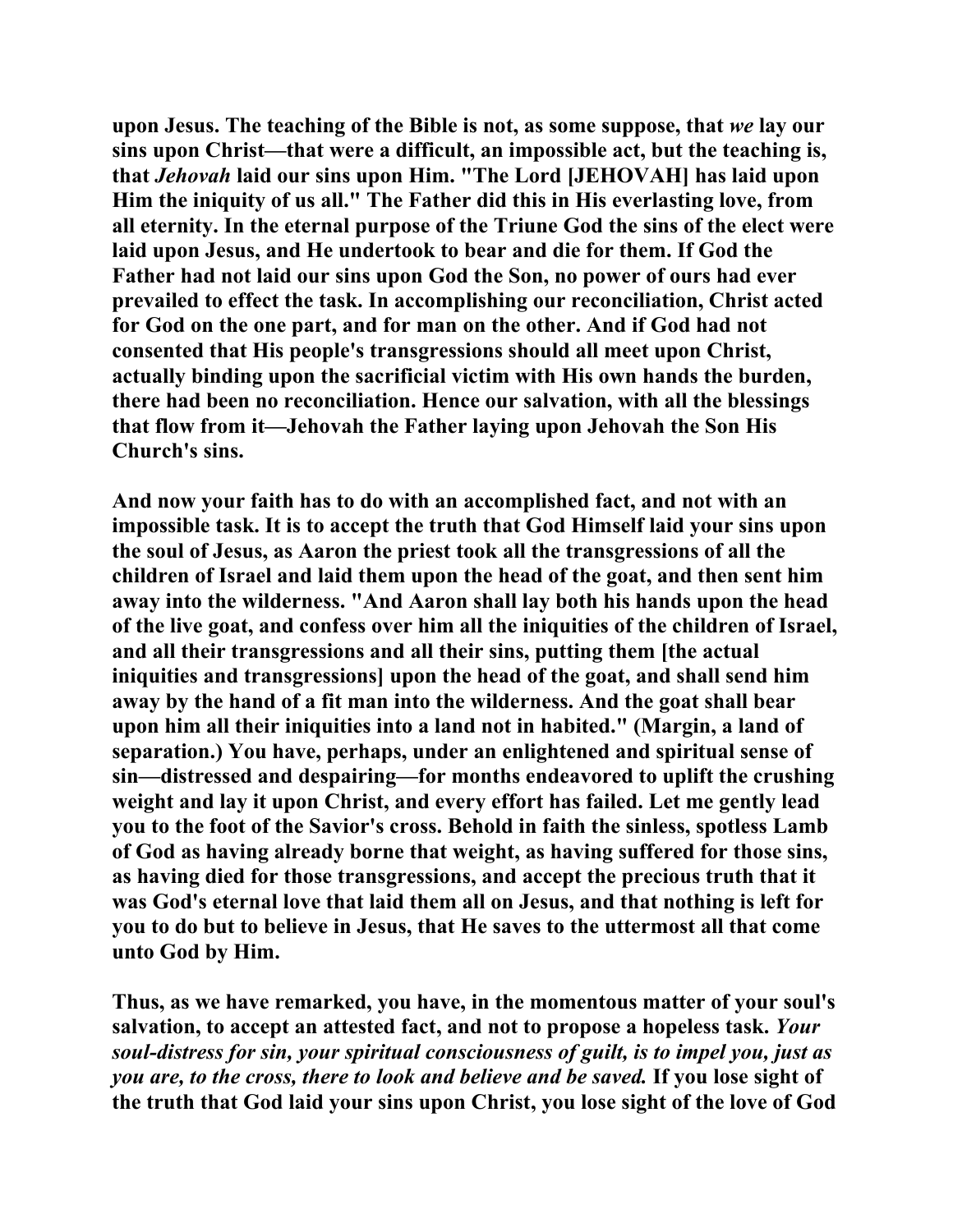**towards you; and, losing sight of the love of God, you lose sight of the fountain from where flows all your springs of peace and joy and hope. The comfort which this view of Christ's bearing sin imparts, distances all measurement. If God has laid your sins upon the Son of His love, you may rest assured that He will never lay them a second time upon you; since, if Christ has borne them and atoned for them to Divine justice, they never again can be found. What, then, are you to take to Jesus? For what are you to repair to the foot of His cross? You are to take to Jesus the conviction of sin; the spiritual, enlightened confession of your guilt—that terrible and crushing burden that weighs you to the earth—you are to take to Him your sense of condemnation, your dread of death, your fearful apprehension of eternal wrath. Brought by the Holy Spirit to see and feel your condemnation under the law, you are to repair to the cross and behold Jesus "made a curse for us," and** *see your sins all laid upon Him, condemned in Him, pardoned through Him, and by Him cast into eternal oblivion.*

**While all Christendom admits the fact that Christ died upon the cross, how widely different the interpretation of that fact? We accept the only scriptural and rational one which supplies a solution of the mystery, "Christ died for the ungodly." "Christ Jesus came into the world to save sinners." "Christ was once offered to bear the sins of many." "Who His own self bear our sins in His own body on the tree." Can any truth be presented more forcibly, or in a light more luminous, than the doctrine which these touching words convey—the sacrificial nature of our Lord's death? Hold fast this essential doctrine of your faith—it is for your life. There is no present spiritual life, and there can be no future eternal life, apart from a humble, believing reception of the** *atonement* **Of the Son of God. God will not save the sinner at the expense of His honor, or exercise mercy at the sacrifice of justice. The atonement of the Son of God so harmonizes His perfections, as to render it easy, honorable, and illustrious on the part of God to embrace in His love, extend His mercy, and exercise His grace towards the greatest sinner. Were He to save the sinner on the basis of mercy without an equivalent to His moral government, it would be an outrage on justice, and a dishonor to holiness, and a violation of truth. But the atoning work of the Son of God—the God-man, Christ Jesus—meets the whole case it honors the Holiest and it saves the vilest. "Neither is there salvation in any other; for there is no other name under heaven given among men whereby we must be saved."** 

**And how resplendent does the love of Jesus appear from beneath this dark cloud of His profound humiliation. The marvellous fact of His bearing His**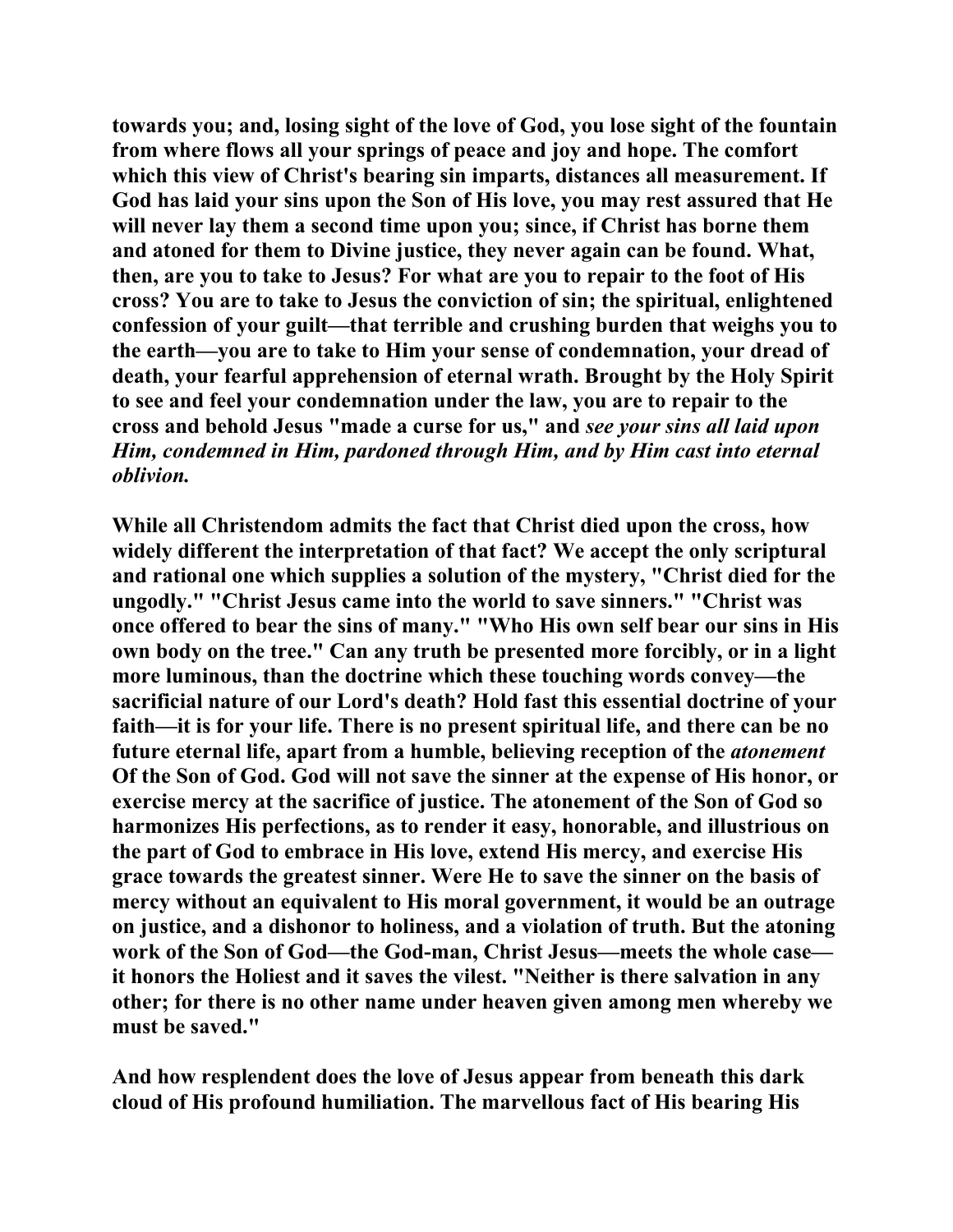**own cross can only be understood in the light of LOVE. It was, in fact, LOVE bearing the instrument of its own torture and death. The cross of Jesus is the symbol, the badge, the expression of Divine love. It is love's manner and escutcheon. Love died to save, confronting death in its most painful and degrading form. God the Father so loved that He gave His Son—God the Son so loved that He gave Himself—and God the Spirit so loves that He takes of the things of Jesus and shows them to us. Love, and love only, supplies the solution of all that Jehovah has done from everlasting in the covenant of redemption. Behold, then, your Savior bearing His cross, trembling and fainting the place of suffering, and doubt not His love to you. Has He laid upon you a burden beneath whose pressure your tender spirit faints? His love bore a far heavier one for you; and will sustain you while you learn the lesson and reap the blessing of this discipline.** *Would you know the heart of Jesus? Track His footsteps as, bearing His own cross for you, weary and mournful, He traveled to the sepulchral gloom of Golgotha.* 

**Many are THE BLESSINGS which flow from this touching incident of our Lord's passion. We mention a few. Confirming, as it does, the fact of our Lord's nature as a man, it equally illustrates His human sympathy. Sinking from weariness, faint from exhaustion, and ready to succumb beneath the burden that you bear, let the thought of Christ's sympathy soothe and sustain you. No other being can sympathize with your present position—the mental depression, the bodily infirmity, the spiritual despondency—as Christ. His bearing the burden of His cross schooled Him for this identical path you now tread. It may be tortuous in its windings, cross-like in its shape, traced by tears, shaded by gloom, nevertheless the discipline of your Lord, when He went forth bearing His cross, has prepared Him for this your present path. Take your cross to the foot of His, and the spectacle of** *His suffering love* **will make your affliction light and momentary; and you shall declare with the Psalmist, "I had fainted unless I had believed to see the goodness of the Lord in the land of the living."** 

**Few lessons gleaned from this incident in our Lord's life are more practical and precious to the believer than the assimilation into which it brings him with Christ. How frequently, in His conversations with His disciples, did the phrase occur—"taking the cross." For example—"He that takes not his cross, and follows not after Me, is not worthy of Me." "If any man will come after Me, let him deny himself, and take up his cross and follow Me." An illustration of this high, spiritual privilege of the disciple of Christ is touchingly presented in the instance of Simon the Cyrenean, of whom it is**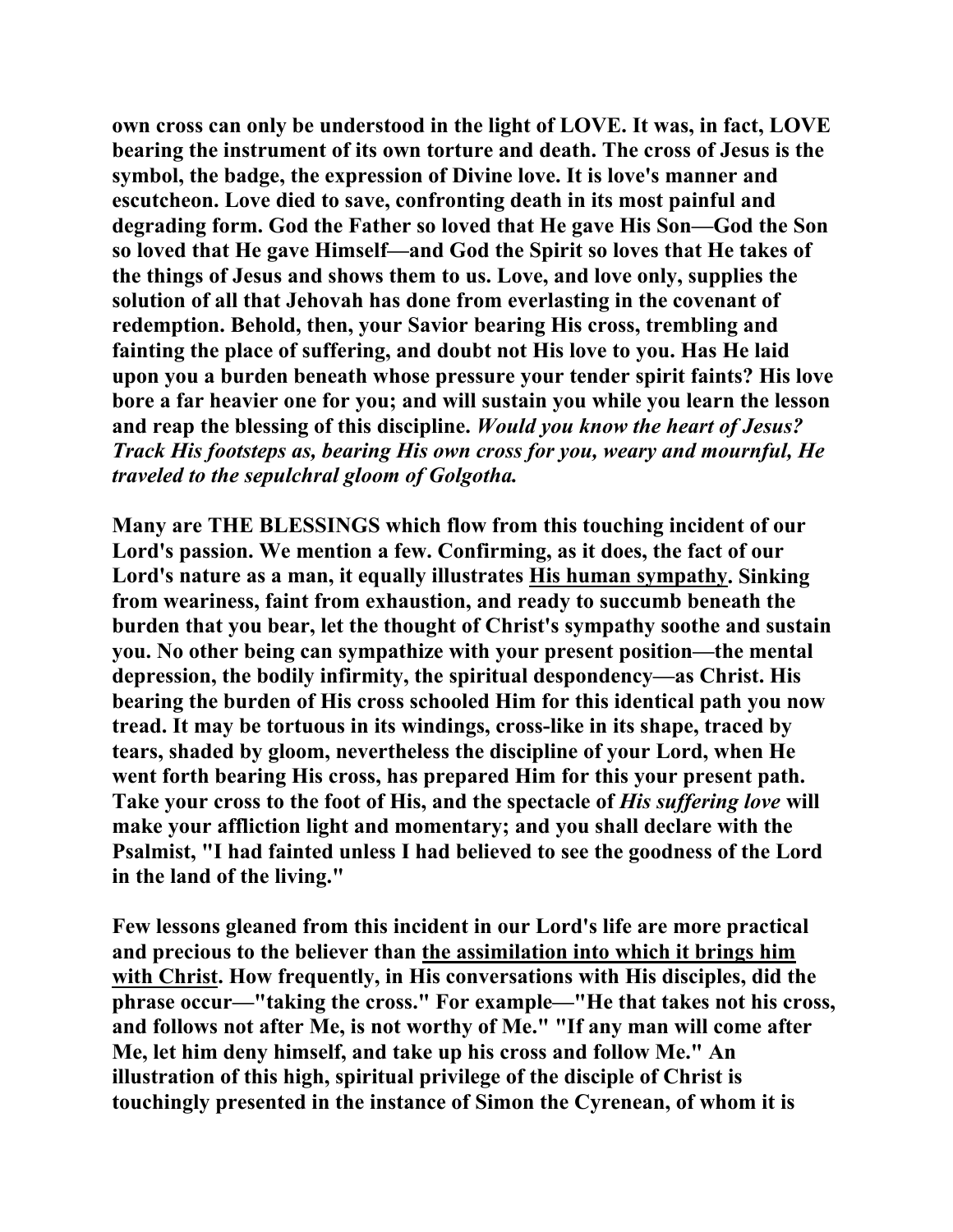**recorded, "him they compelled to bear His cross."** 

**What is it to bear Christ's cross? It involves three ideas. The first is, the public confession of Christ crucified before the world. It is due to our Lord, if we are really His disciples, that the world should know it. There are many who are not Christ's true disciples, who yet presumptuously assume and wear His badge. And there are not a few who are His true disciples, but who are only secretly so. "Joseph of Arimathea, being a disciple of Jesus, but secretly." But the religion of Jesus imposes an open, public, and avowed profession of His name and truth before men. Christ was not crucified in secret, but openly in the sight of heaven and earth; and His true disciples, not ashamed of Him and His cross, of His truth and of His people, but coming out of the world, separating themselves from its worldliness and its religion, are openly, manfully, and meekly to take up His cross and follow Him; not ashamed to own themselves the disciples of that Savior whose life was poverty, whose kingdom was not of this world, whose first apostles were fishermen, and whose death was that of a Roman slave upon the cross. Oh, then, if you love Jesus, confess Him where His person is despised, His gospel hated, His name reviled; and count it your highest distinction on earth, like Simon, . to "bear the cross after Jesus."** 

**Another idea involved is, a willing and cheerful endurance of whatever sufferings, afflictions, and trials our Lord may see fit, in His infinite wisdom and love, to lay upon us in the profession of His name and the service of His kingdom and truth. The religion of Jesus involves the bearing of a cross. We should keep in mind the sentiment of Augustine, "My Love was crucified." All service, therefore, for Him whom our souls love imposes a cross, demands a self-denying spirit, the abnegation of our own will, and the doing and the suffering of our Lord's. And oh, how pleasant a thing it is to make any sacrifice—if we dare dignify our poor service by such a term—for Him who sacrificed Himself for us! Love to Jesus—love enkindled at the altar of His own—will impart lowliness to the loftiest service, and dignity to the most common things done in His name.** 

**The third idea is that of crucifixion of sin. "Those who are Christ's have crucified the flesh." "I am crucified with Christ." The sacrificial death of our Lord upon the cross not only obtained for us reconciliation with God, but it supplied a personal and effectual motive for the mortification of sin and the subjugation of the powers and passions of the soul to the supremacy of Jesus. And he who, by the power of the cross, thus crucifies sin, may appropriate to**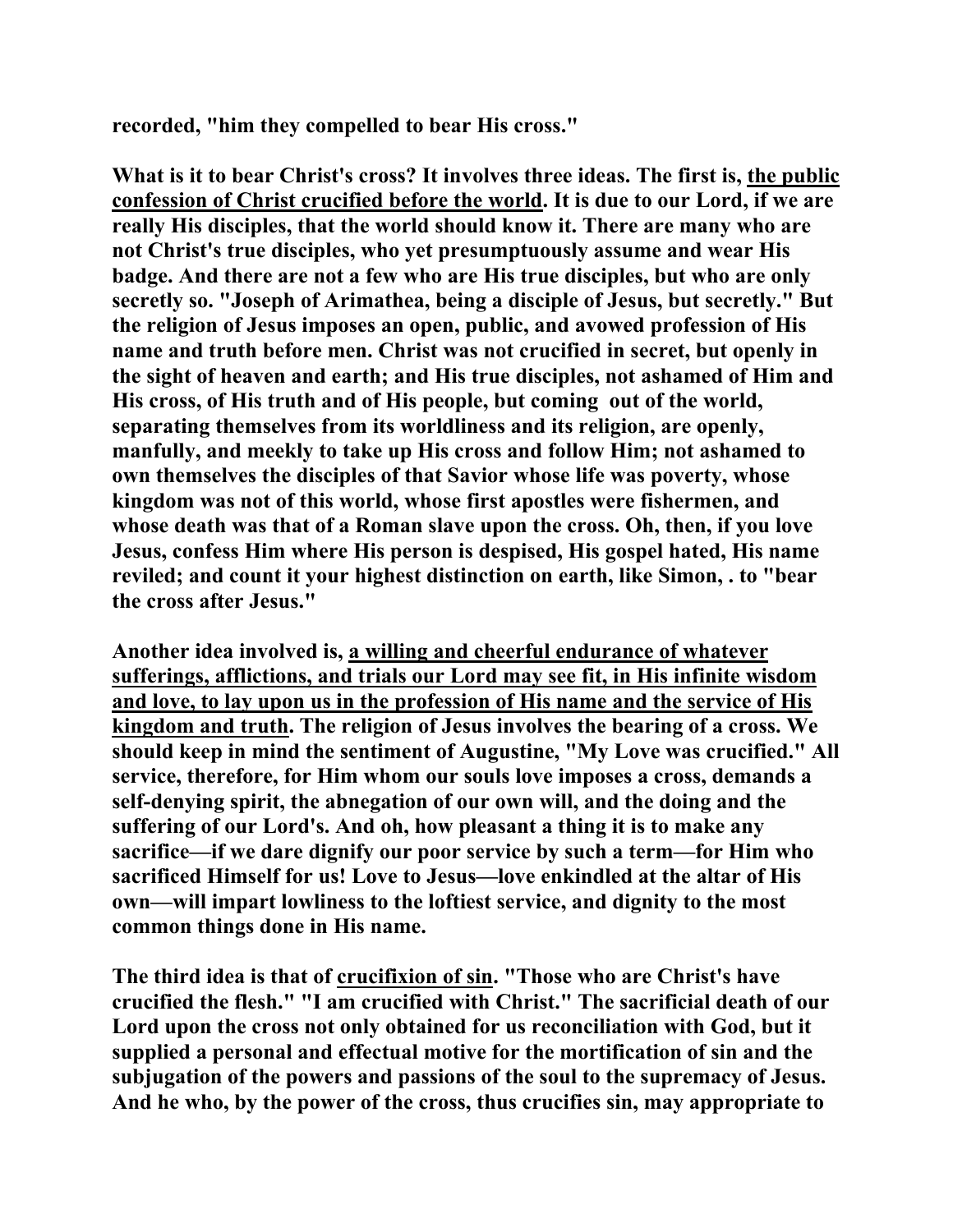**himself spiritually the language which Paul employed literally—"Always bearing about in the body the dying of the Lord Jesus." "I have in my body the marks of the Lord Jesus." As Owen observes, "Nothing but the death of Christ for us, will be the death of sin in us." In bearing thus the cross of Jesus, the believer dies unto sin and lives unto holiness. It is a dying daily, or daily crucifixion. And never can the child of God look simply to the cross, beholding His sins all nailed there, without associating the crucifixion of Jesus for his sins with the crucifixion of his sins. In the solemn light of that cross he reads, "Who gave Himself for us, that He might redeem us from all iniquity, and purify unto Himself a peculiar people, zealous of good works." "Who gave Himself for our sins, that He might deliver us from this present evil world, according to the will of God our Father."** 

**Thus may we be found, like our Lord and Master, bearing the cross, though the path lead us to the solitude, the suffering, and the sorrow of Golgotha. It will not be that we bear this precious load alone, nor bear it long. Christ carries with us its heaviest end, and in a little while we shall lay it down for the "rest that remains for the people of God."** 

# **The Solitude of the Cross**

**He said unto them, "I have food to eat that you know nothing about." John 4:32** 

**The cross of Christ, like the light of God, stands in its own awesome and sublime solitude. Viewed in this aspect, it appears in perfect sympathy with a peculiar stage of Christian experience. His was a** *lonesome* **way. No foot had left an imprint upon its path; no echoes answering to His grief had ever broken its deep solitude; the cup He drained no other lips had ever pressed. From Bethlehem to Calvary, from Calvary to Olivet, from Olivet to heaven, He traveled in loneliness. He was thronged, and yet alone. He had many friends, yet lacked one. This but added keenness to His sense of desolateness.**  *There is no solitude so painful or profound as that which is experienced in a crowd.* **To feel, amid the hum of a thousand voices, not one chimes lovingly on our ear—to feel, amid the beatings of a thousand hearts, not one throbs in sympathy with our own—to feel, amid the bright and happy homes of earth, the head has no where to lie—this, this is desolateness indeed! Such was the path trodden by our Lord! It is true there were hearts that loved Him, sympathy that soothed Him, kindness that relieved Him, and yet withal He**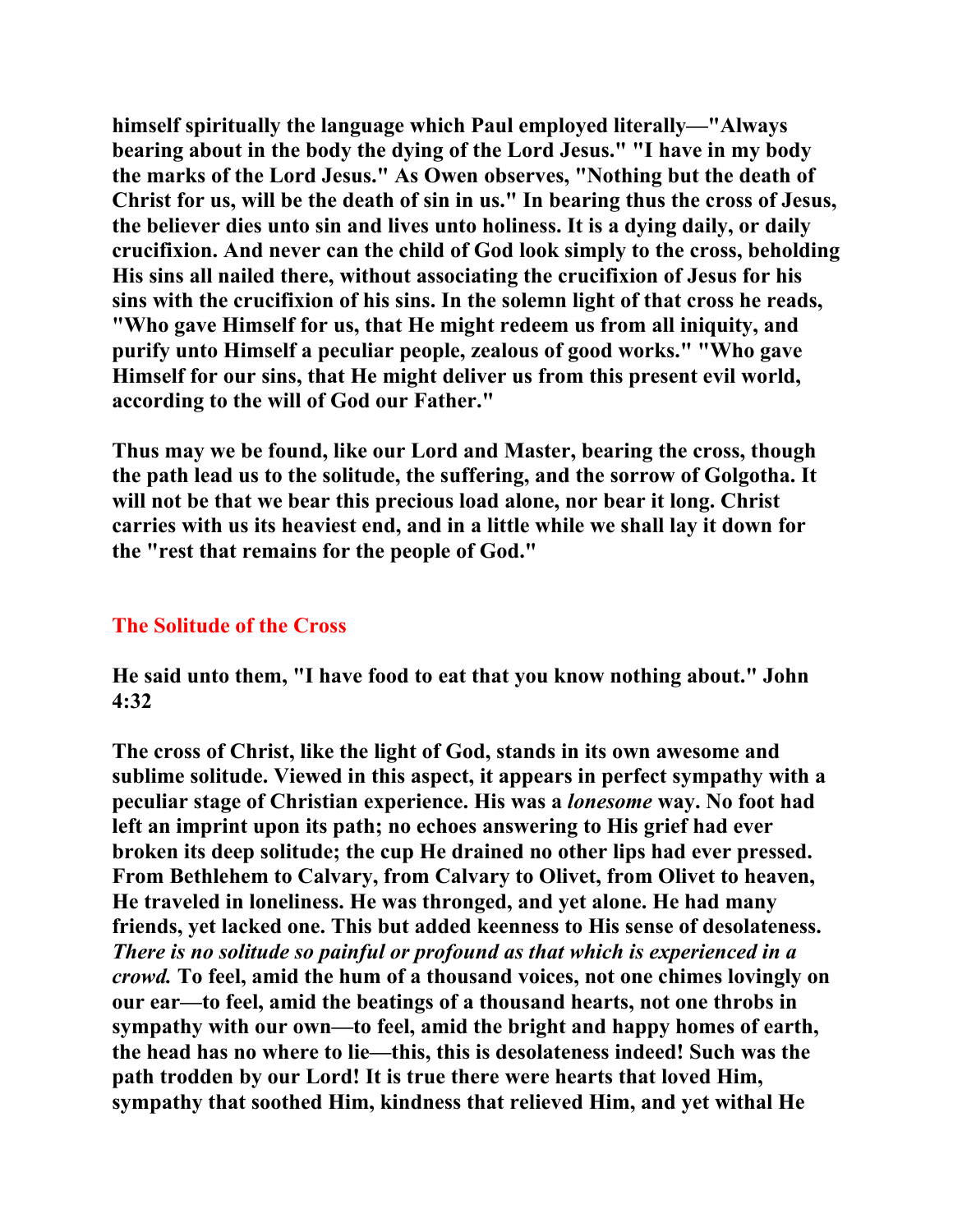**could say, with an emphasis of meaning deep and mournful, "I have food to eat which you know not of." I have a mission to perform, a work to finish, suffering to endure, a path to tread, unapproached and unapproachable by angel or man. Viewed in this light, the cross of Jesus is in full sympathy with a peculiarity of the believer's experience—***Christian solitude***. The life of God in the soul is a** *concealed* **life. Its seat, its principle, its actings, all are profoundly**  *veiled***. This being so, the path of the believer must necessarily partake much of this page of our Lord's life. Next to his Lord, he is the only being who can say of his service and suffering, "I have food to eat which you know not of." Let us study these remarkable words of our Lord, first in reference to Himself, and then as they bear upon Christian experience.** 

## **THE SOLITUDE OF JESUS.**

**We could scarcely have expected any other path more appropriate to Christ than the one which this passage indicates. Any other would have been incongruous with the character, the mission, and the life of Jesus. He was a Divine Sun revolving in an orbit peculiarly His own, an orbit so vast that Deity alone could fill it. The path He took was too elevated for any to walk beside Him—His object, His sorrow, His joy too unique for a stranger to intermeddle with. The human nature of Christ was keenly sensitive.** *Naturally of a pensive mind, He loved retirement, courted solitude, sought the quietude of the desert, that there He might converse alone with God.* **With the nature of the work which He came to accomplish neither men nor angels could sympathize or aid. Deity, united with a sinless humanity; absolute God, yet in union with perfect man, He alone could accomplish it. No** *creature* **could share the curse, divide the burden, or tread a step with Him the wine-press of woe. Ah, no! with the accomplishment and the honor of our salvation** *man had nothing to do.* **It is the work of the God-man alone, and stands, in its own transcendent glory, the unaided achievement of the Incarnate God. While yet none ever lived so solitary a life as did our Lord, it yet was not a selfish, unloving life. Never did one live so entirely for others as He did. "He went about doing good." He loved the solitary glen, but He loved man more; and to heal and soothe and bless man He would often exchange the calm, sequestered shade of the mountain, for the noise and the strife of the crowded city. And yet, amid the turmoil and engagements of public life, His spirit was often as lonely and desolate as though He trod the profound solitudes of the desert. He had food to eat of which none knew but Himself.** 

**Then there was loneliness around the character of Christ. It was never fully known even by His beloved disciples, so constantly in His presence, sharing**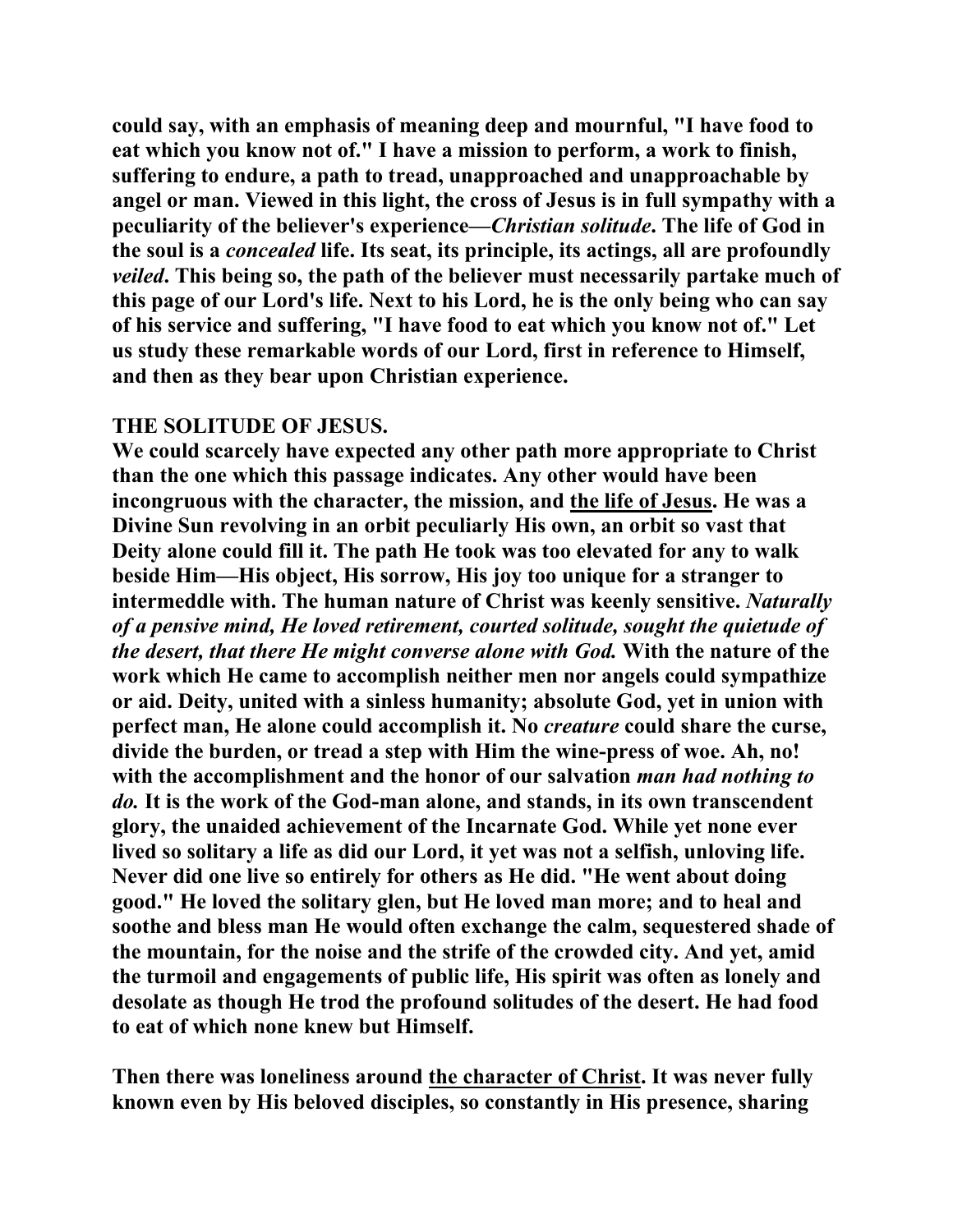**His love and admitted to His confidence. His words were misunderstood, His actions misinterpreted, a false complexion often put upon the most simple and transparent doings. And why this? Because** *He moved in an orbit unknown to all but God!*

**Equally lonely were the sorrows and sufferings of our Lord. The cross, in this respect, stood alone. There was no sharing of the cup which He drank, no dividing the sufferings which He endured, no partnership in the work which He finished. The scripture was fulfilled to the letter which said of Him, "I have trodden the wine-press** *alone***, and of the people there was none with me." Not only did He endure in lonely, uncomplaining silence,** *the petty trials and annoyances of daily life***, (for to whom could He repair with the woundings of His sensitive, loving spirit?) but the deeper anguish His soul endured in working out the redemption of His Church. Truly might He say to His disciples, "I have food to eat which you know not of." This explains to us the one purpose of our Lord's life. His food and His drink was to do the will of His Father, and to finish the work given Him to do. For this He lived and labored, for this He suffered, bled, and died. It was His food—the sustenance of His life. He only lived as He lived to accomplish this sublime end—the glory of God in the salvation of man. What a solemn lesson does this teach us! Does our life have an adequate object? Are we doing or enduring the will of God? Is the object for which we live, in which we employ our talents, expend our time, use our influence, devote our worldly substance, worthy of life's present obligations and future award? Oh, beware of a blank life! What, reader, is your food and your drink? Is anything done for Jesus? anything for the glory of God? anything for the well being of your fellows? Remember that for all your abilities, God holds you accountable, and that before long death will cite you to his bar! Child of God! be up and doing. Say to the world, its enchantments, pleasures, and repose, "I have food to eat of which you know nothing. My food is to live for God." Christ's cross of suffering pledges us to a life of labor for Him. Service for Jesus is to be our daily food. There must be no pause, no succumbing to difficulty, no fainting beneath opposition. Life is a real, a solemn thing, too closely linked to a momentous future to be trifled with. Again, we ask, what is your object in life? Are you living for your Lord and for your fellow men? Do you carry within you a Christ-loving, man-loving heart, seeking the glory of God in the good of all with whom you come in contact, aiming to set a precious gem in the diadem of your Lord? Is it Christ for us to live, and do we feel as if life only were precious as we offer to Him all we hold most dear and valuable? Is it an object of our life to advance Divine truth, to enlarge Christ's kingdom, to bring our fellow sinners to partake of**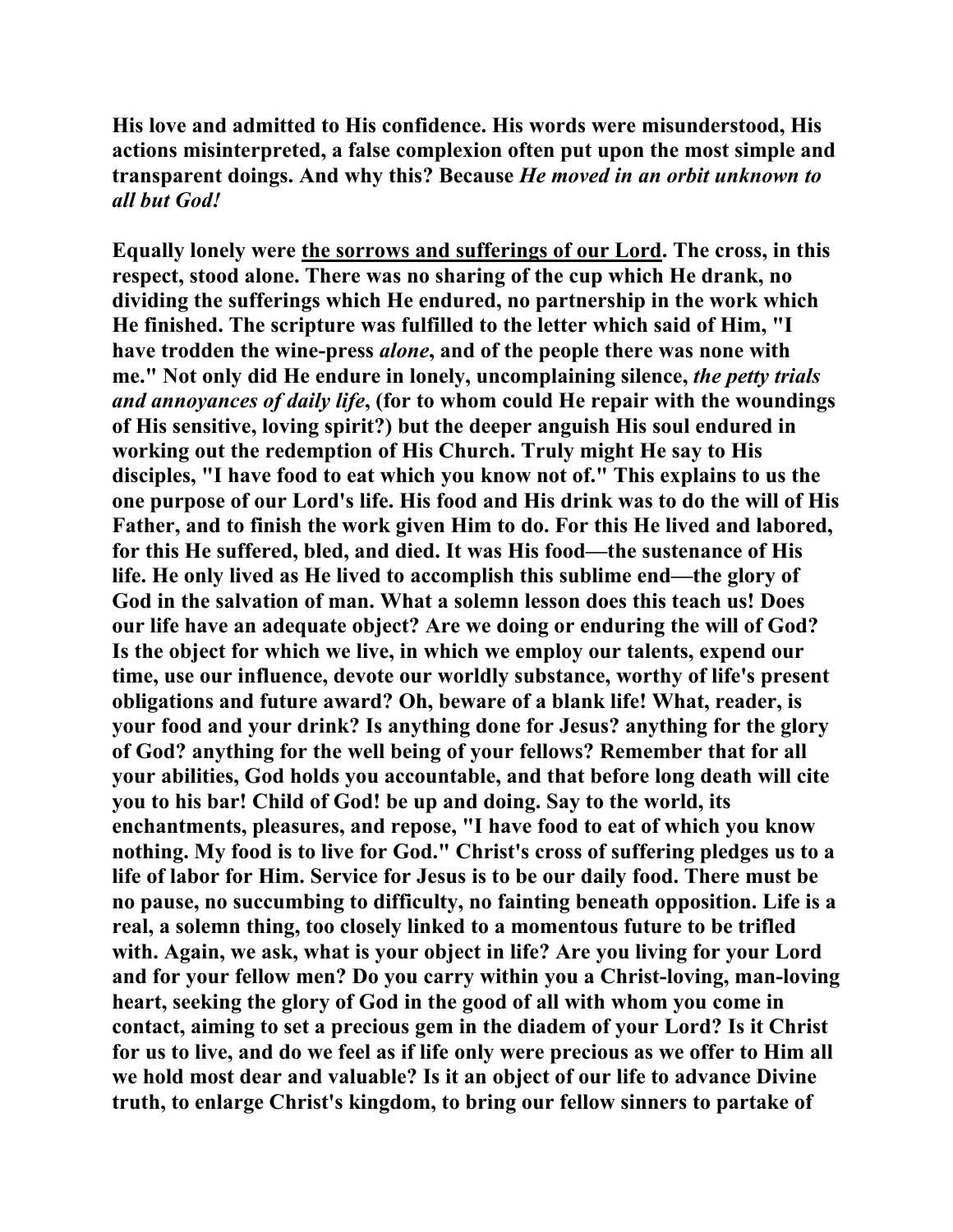**His Divine redemption? Let us who hope through grace we are purchased with His blood, are saved by His resurrection, find our rest in toil, our joy in suffering, our food in service for Christ.** 

**"The captive's oar may pause upon the galley, The soldier sleep beneath his plumed crest, And peace may fold her wings over hill and valley, But you, O Christian, must not take your rest."** 

**Oh, no! who would wish for rest here in Christ's service, with an eternity of repose before him? His love constraining us, labor for Him is delectable, service for Him perfect freedom, His yoke easy, His burden light. Let the inquiry be, "Lord, what would you have me to do?" Thus honestly looking up to Him, the sphere of labor in which He would have you engage will be made plain, "And to every man his work." Seek by prayer to know what the Master has assigned to you, and keep busy until He comes. And as you toil, perchance in pensive loneliness, uncomplaining suffering unnoticed, and unknown, cast your eye earthward and exclaim, "This is the place of labor;"—then raise your eye heavenward and exclaim, "Yonder is the place of rest!"** 

## **THE SOLITUDE OF HIS PEOPLE.**

**In instituting a resemblance between the solitariness of our Lord's life and that of His people, we plead not for a religion of asceticism. The religion of Christ partakes nothing of this element. It is contemplative, but not monastic; sympathetic, but not sentimental; veiled, but not invisible; studious, but not inactive. And yet the solitariness of Christ's cross, the hidden manna which sustained His brief but laborious life, finds a counterpart, in some faint degree, in the life of His disciples. The true Church of God is not a** *visible* **but an** *invisible* **body. What is termed the "outward and visible church," describes not the people of whom the apostle says, "The world knows us not." Take for example the nature of the Divine life in the believer—the life of God in the soul of man! The expression is emphatic—"Your life is** *hidden***." Not only is it invisible to the world—except in its outward actions, and these are often misunderstood and misinterpreted—but very much so to the saints also. It is often but dimly perceived, and we are slow to recognize it. It is of all things the most deeply veiled—its existence and aspirations, its depressions, defeats, and victories, are known only to Him in whom that life emphatically lives and moves and has its being. And, then, touching its advance—***it is in the solitude of the Cross that it derives its strongest impulse, and exhibits its mightiest development.* **It is a divine plant which only grows beneath this sacred shadow.**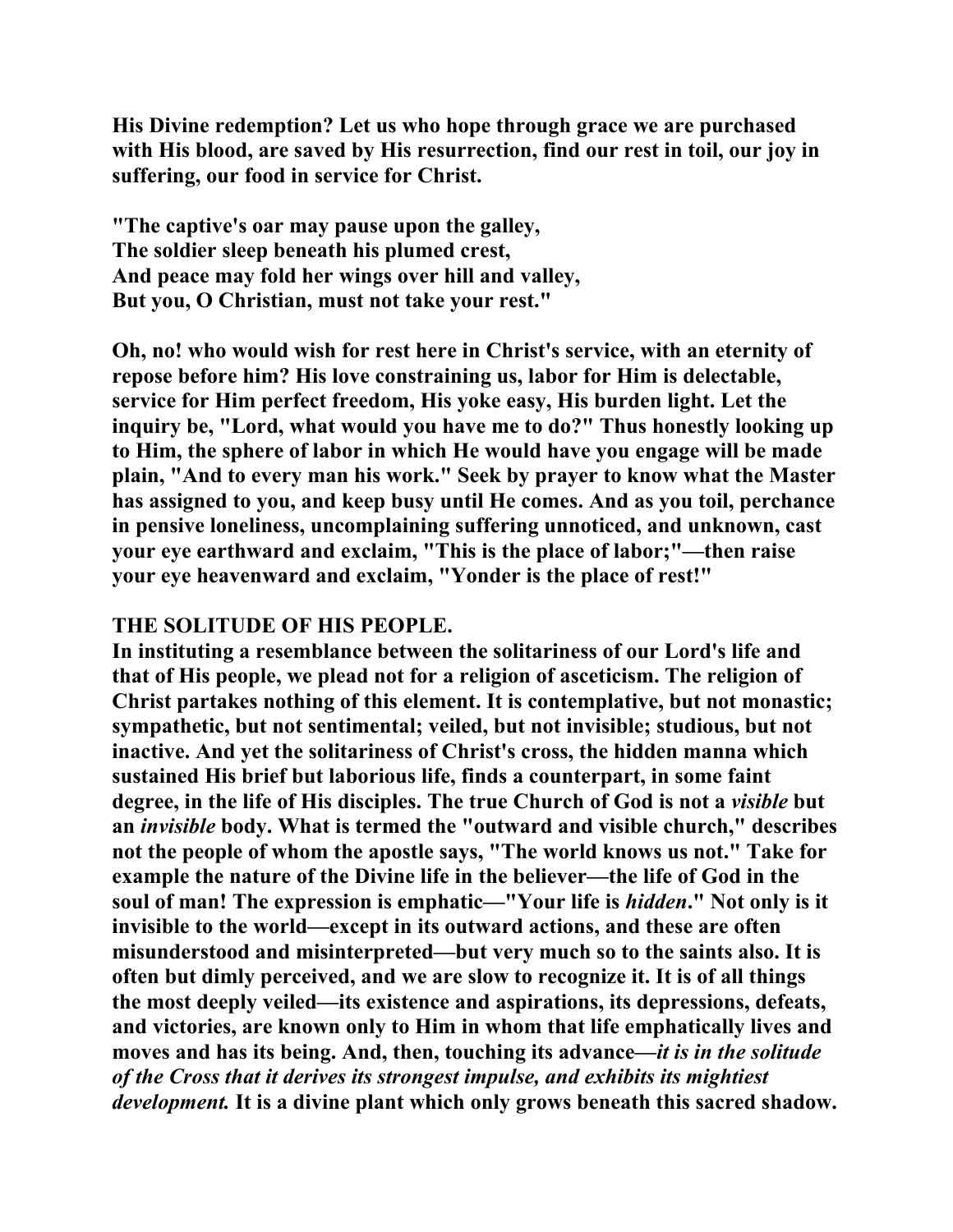**If we would advance in grace we must recede frequently from the sun's heat of this world, and dwell amid the solemn shadows of Gethsemane and the deeper solitude of Calvary. Viewless as the wind, silent as the dew, is that influence which the most vitalizes and promotes our real sanctification. Oh, how blessed to sit there, with myriads like ourselves, silently growing in heavenliness near that marvellous Center—frail and feeble tendrils entwining around the stem of that glorious Tree of Life. Let us often heed the invitation of our Lord, "Come with me by yourselves to a quiet place and get some rest."—gently led by His outstretched hand to the solitude of His Cross.** 

**Some of the most potent, vitalizing agencies of nature are the most gentle and unseen. The moral analogy is perfect, the greatest growth of the believing soul is from a spiritual influence the most deeply hidden. Retirement for heartcommunion, for the scrutiny of actions and words incapable of a faithful investigation amid the excitement which called them into being, for the calm study of God's word, and for confidential transactions with God Himself, seems essential to our heavenly-growth.** 

**"Far from the world, O Lord, I flee, From strife and tumult far; From scenes where Satan wages still His most successful war.** 

**"The calm retreat, the silent shade, With prayer and praise agree, And scenes of Your sweet bounty made For those who follow Thee.** 

**"There, if Your Spirit touch the soul, And grace her calm abode, Oh, with what peace, and joy, and love, She communes with her God!"** 

**Most soothing is this view of Christ's life to those who, by the providence of God, are much isolated from others. Is it God's will concerning you, that in the midst of friends you should feel friendless; that amid the activities of life your spiritual life should be solitary; and that, like David, you should often feel as a sparrow alone upon the house-top? This is just the discipline your Heavenly Father sees the most needful. You are now treading the path your Master trod; you have closer communion with the isolation of your blessed**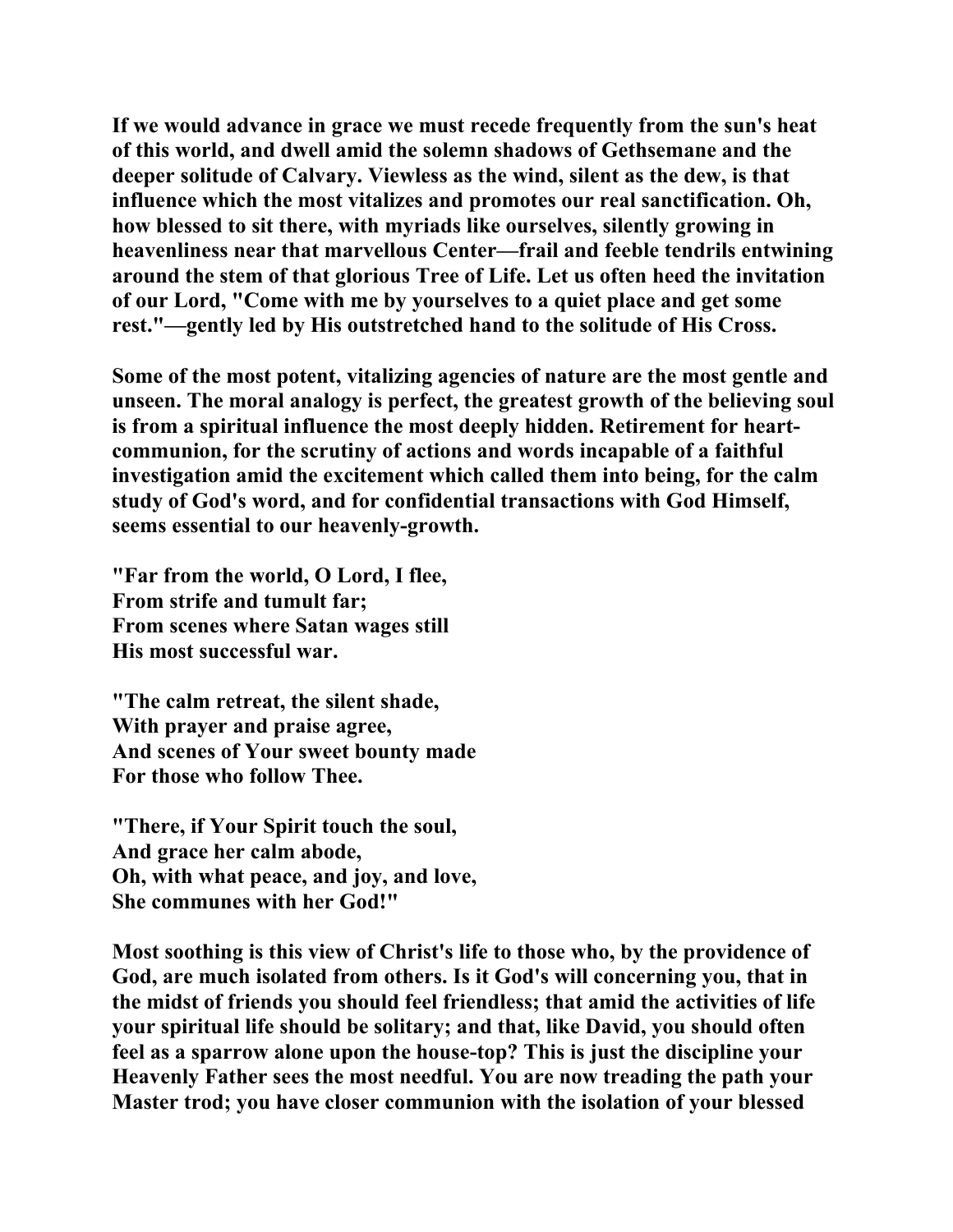**Lord. And are you really alone in this solitude? Impossible! Isolated you may be from man, you are all the nearer to Christ. The less we have of the creature, the more we have of God. We do not undervalue, in speaking thus, the sweetness and the solace—for which our intellectual and social being often craves—of human companionship and sympathy. Jesus Himself asked it, and the disciple must not be above his Lord. It were pure pretense to regard ourselves as totally independent of its influence. This were to ignore one of the sweetest, holiest privileges of our Christianity, "the communion of saints." But, if our Father ordains for our feet a path of much solitude, we may depend upon a deeper teaching of the Spirit, and a more personal experience of the blessings which flow from a closer contact with the Cross.** 

**Truly have all such believers food to eat which others know but little of. And while many are feeding upon mere excitement, these are eating of the hidden manna. Christ is with you then. He who brought you into the experience of this solitude, is present to sanctify and sweeten it. Losing Him amid the crowd and excitement of the city, you have found Him in the calm solitude of the desert. His voice, drowned in the loud roar of the world's merriment, is heard in the sacred stillness of prayer. You have gone, perhaps, unblest with a vision of your Beloved from the exciting worship of the public sanctuary—its dazzling eloquence, and its entrancing music—to the hallowed solitude of the closet; and amid its awful stillness Jesus has drawn near, and in the calm repose of your spirit you have heard the still, small voice of His love. You**  *toiled* **for Him in the activities of His vineyard, but you** *communed* **with Him amid the solitude of His cross.** 

**We have been pleading, most imperfectly, in these pages for more of that spiritual retirement—for frequent and close communion with God—which distinguished primitive Christianity, and was a marked character of the early Christians. We believe that the religious character of the age demands it, and that a religion permeated with such an element will be found one of the most effectual correctives to the evils of that 'religion of activity', which is so prevalently the religion of the day. We see no reason why the two should be divorced. Our Lord was a singular example of the union of both. He felt infinitely more deeply the need of activity than any of His disciples possibly could. He had come to bless mankind, and the world lying in wickedness rose before His view in all its vast solemnity, and He gave Himself to the work of its redemption. And yet we read of Him, that, "in the morning, rising up a great while before day, He went and departed into a solitary place, and there prayed." Thus "while He went about doing good," His food and His drink**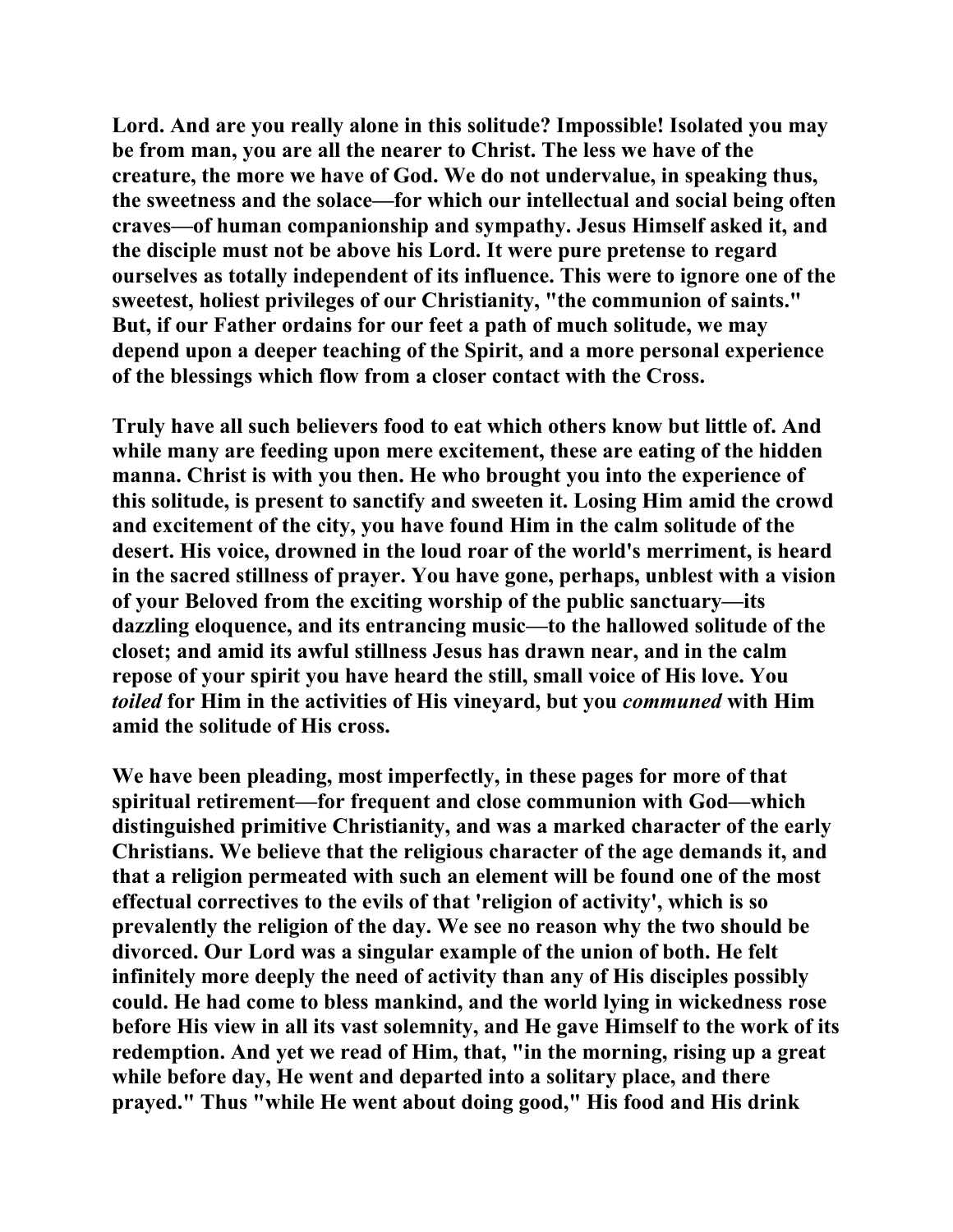**doing the will of His Father,** *He yet found time, by early rising, to retreat to a solitary place to hold communion with His God.* **We too much forget that the vast machinery of Christian effort which the Church of God has erected, can only be put and kept in operation by the motive power of prayer. Nor do we hesitate the opinion, that** *were there more of a reflective, prayerful Christianity, there would be less of a speculative, theatrical Christianity than exists in the present day.* **There might, indeed, be fewer separate organizations—often aiming at the same object—but there would in their place be more united and concentrated effort, with more efficient, laborious, and real, palpable fruit. The Church of God needs to depend less upon human agency and more upon the presence and power of the Holy Spirit. This power is called into action by the irresistible might of** *prayer***. It is a great mistake to suppose that they are the most efficient who are always out in the world and in a constant state of bustle and excitement. Christians are apt to gauge their usefulness, and calculate the success of their plans by the numbers engaged in carrying them forward, and the degree of excitement attending their operations. How often do they measure God's blessing by the amount of money contributed towards their prosecution! But this is a delusion! The humblest Christian in his closet may be more powerful than the greatest organization. "See yon mighty vessel ploughing the ocean, dashing the spray in clouds around its resistless prow; hear the thundering roar of its machinery, the rush of that leviathan—he who governs it at will and directs its course through the stormy, trackless deep, and controls its hidden forces, is, in that retired spot upon deck, the quietest being in the ship; it is he who has his eye fixed upon the compass, and his hand upon the helm." (Gigar).** 

**Such is the power of the man of closet prayer! The gospel of Christ, like a gallant ship ploughing its way through foaming billows and beneath tempestswept skies, receives its mightiest impulse from the power of believing prayer. That paralyzed saint—that sick one couched for months upon a bed of suffering—that retiring believer walking in secret with God, may be more instrumental in furthering the Lord's kingdom in the world by the mighty wrestling of prayer—grasping thus with a steady but powerful hand the helm of the Divine ark, and guiding her over the shoals and through the storm than the most powerful visible agency employed. We have already observed that the most potent and fruitful agencies of nature are the most unseen and quiet. The analogy holds good in the more illustrious kingdom of grace. The influences and agencies which are the most powerful, efficient, and productive in diffusing the gospel, stemming vice, removing ignorance, and bringing sinners to Christ, are those which deal much in secret with God, and are**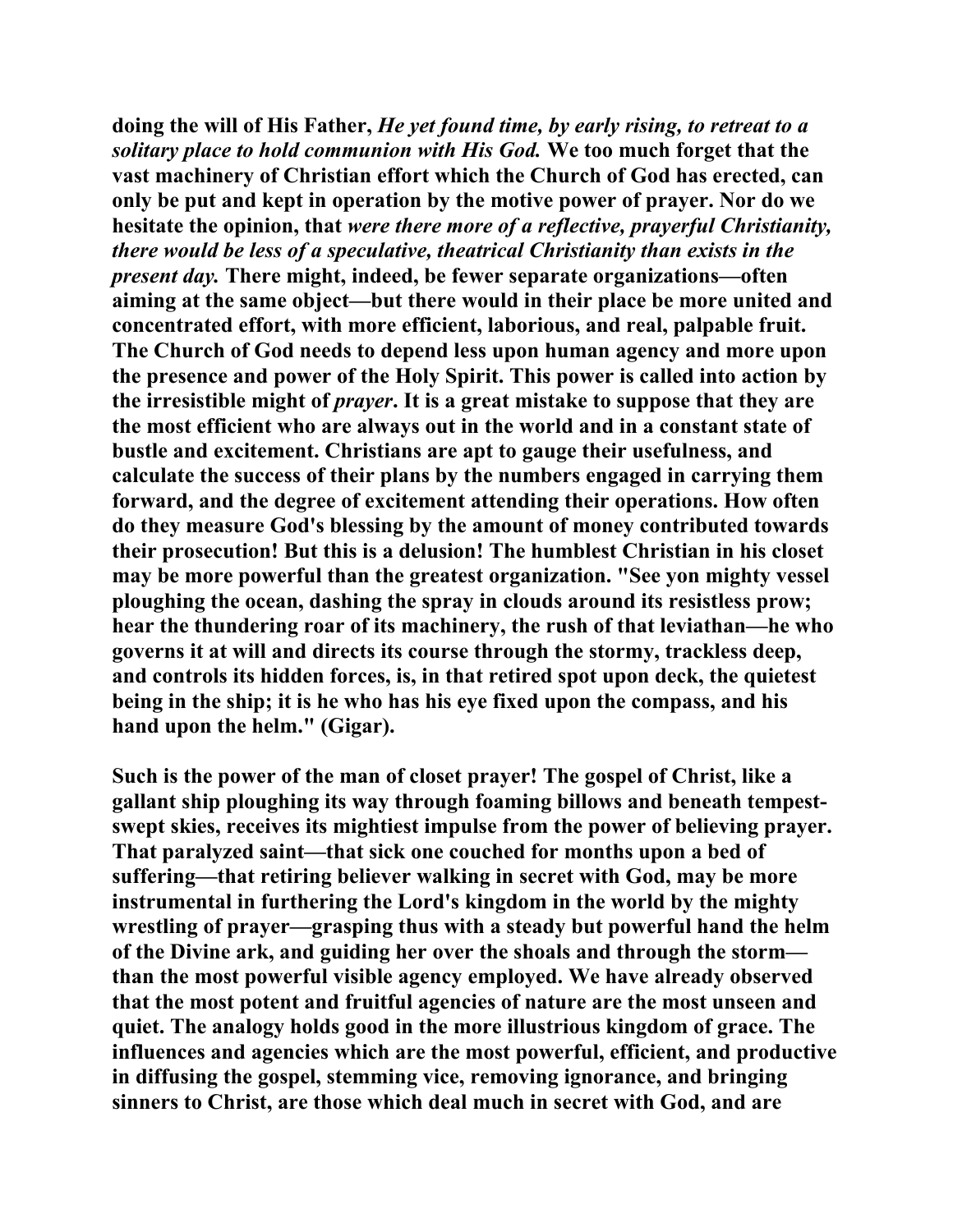**perhaps less attractive in man's eye, but are more honorable in His.** 

**In conclusion. Let us imitate our Lord. His food was to do the will of His Father. Let us labor for the food that endures unto eternal life. We may eat our meal alone, mingled with tears, in paths sequestered from human notice, aid, and sympathy—food which the saint and the worldling may know nothing of—nevertheless, our God is with us; and encircled by the hallowed solitude of Christ's cross, we are pavillioned with Christ Himself.** 

**"And do you seem forsaken, Poor weary one of woe? Are all your loved ones taken Your fairest hopes below?** 

**"Are you a lone one waging The bitter war of life? While sore temptations raging, More dreadful make the strife.** 

**"Oh! hapless, helpless lone one, Just turn your eyes above, Then on His Love depending, To One who won't abandon— To One of boundless love.** 

**"To Him who watches over you, While passing through the fire; Who bore it all before you, And sees your heart's desire.** 

**"To Him, the Lord of glory, Who knows your feeble frame; However sad your story, Oh! trust you in His Name.** 

**"The Eternal God won't fail you, However dark the storm; Though fearful foes assail you, Your strength shall be His Arm.**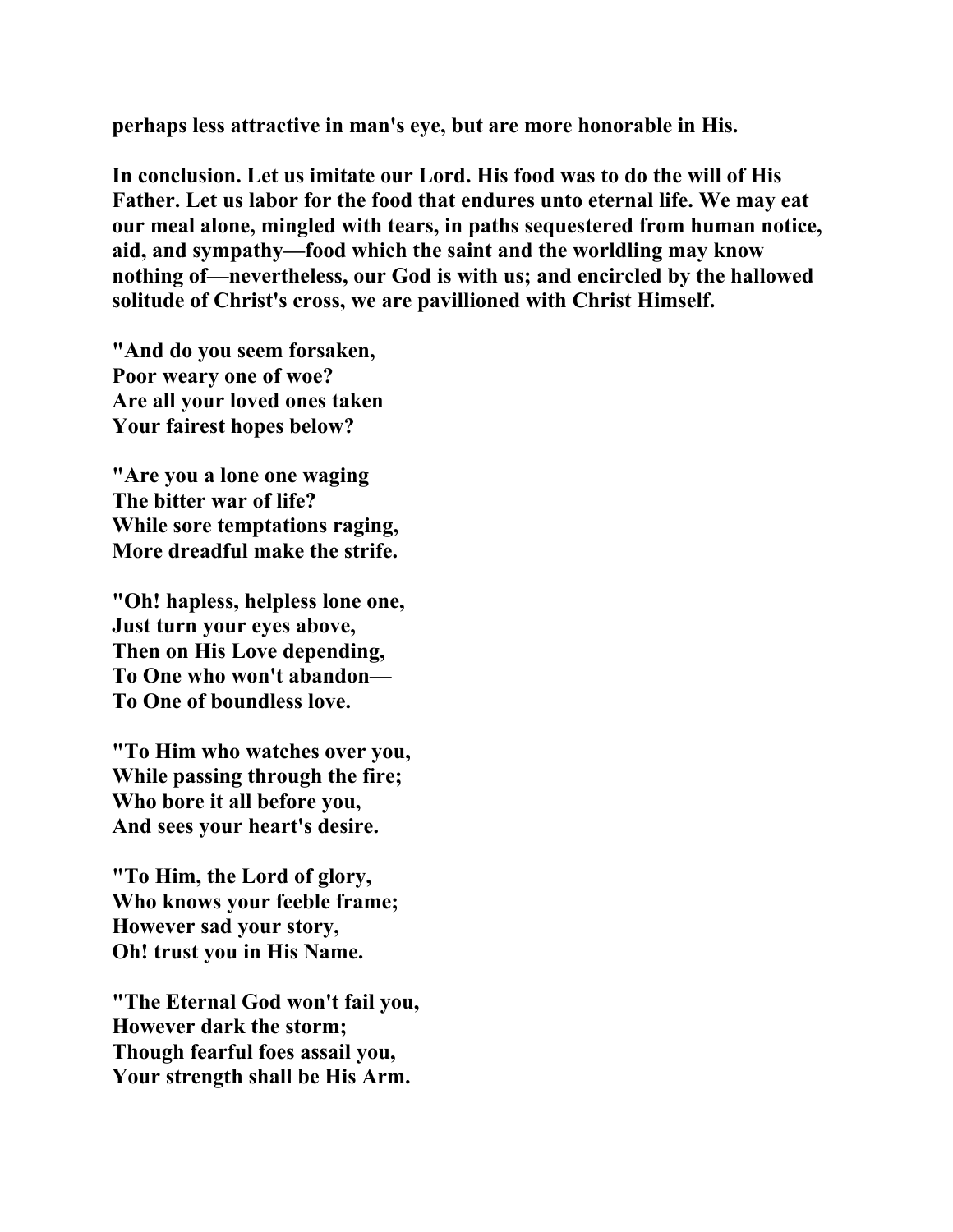**"Tell Him your soul's deep sorrow, Tell Him your griefs alone; Whatever ills may harrow, Spread all before His throne.** 

**"He'll give you strength, you weak one, And take you to His breast; Will be your all, you lone one, He gives the weary rest.** 

**"And soon, life's struggles ending, Will take you to His home; Then on His love depending Fear not, whatever may come."** 

#### **"The Believer Crucified"**

**"May I never boast except in the cross of our Lord Jesus Christ, through which the world has been crucified to me, and I to the world." Galatians 6:14** 

**A brief allusion to this subject was made in the preceding chapter. We propose to present it more fully as the topic of the present one. It must ever be an attractive and sanctifying theme to the true believer, seeing that God has implanted in his heart the love of holiness; and that holiness involves a spiritual crucifixion, and that that crucifixion is alone effected by the moral power of Christ's cross. This will explain, in some measure, the ground of the apostle's exultation and boast—"I glory in the** *cross***!" It would seem to some a strange object to boast of, to glory in. It was a gibbet, it was ignominious in the eyes of men, it crucified his Lord and Master; and yet it was his boast, his glory, and his triumph. All other glory faded before it. The glory of His birth, the glory of His ancestry, the glory of His intellectual attainments, the glory of His ritualism, the glory of His own righteousness, all, all paled before the luster of Christ's cross. He assumes, as it were, the solemnity of an oath. "May I never boast except in the cross of our Lord Jesus Christ." The cross of Christ was in his view the grand consummation of all preceding dispensations of God to men—it was the meritorious procuring cause of all spiritual blessings to our fallen race—it was the scene of Christ's splendid victories over all His enemies and ours—it was the most powerful incentive to all evangelical holiness—it was the instrument which was to subjugate the world to the supremacy of Jesus—it was the source of all true peace, joy, and hope—**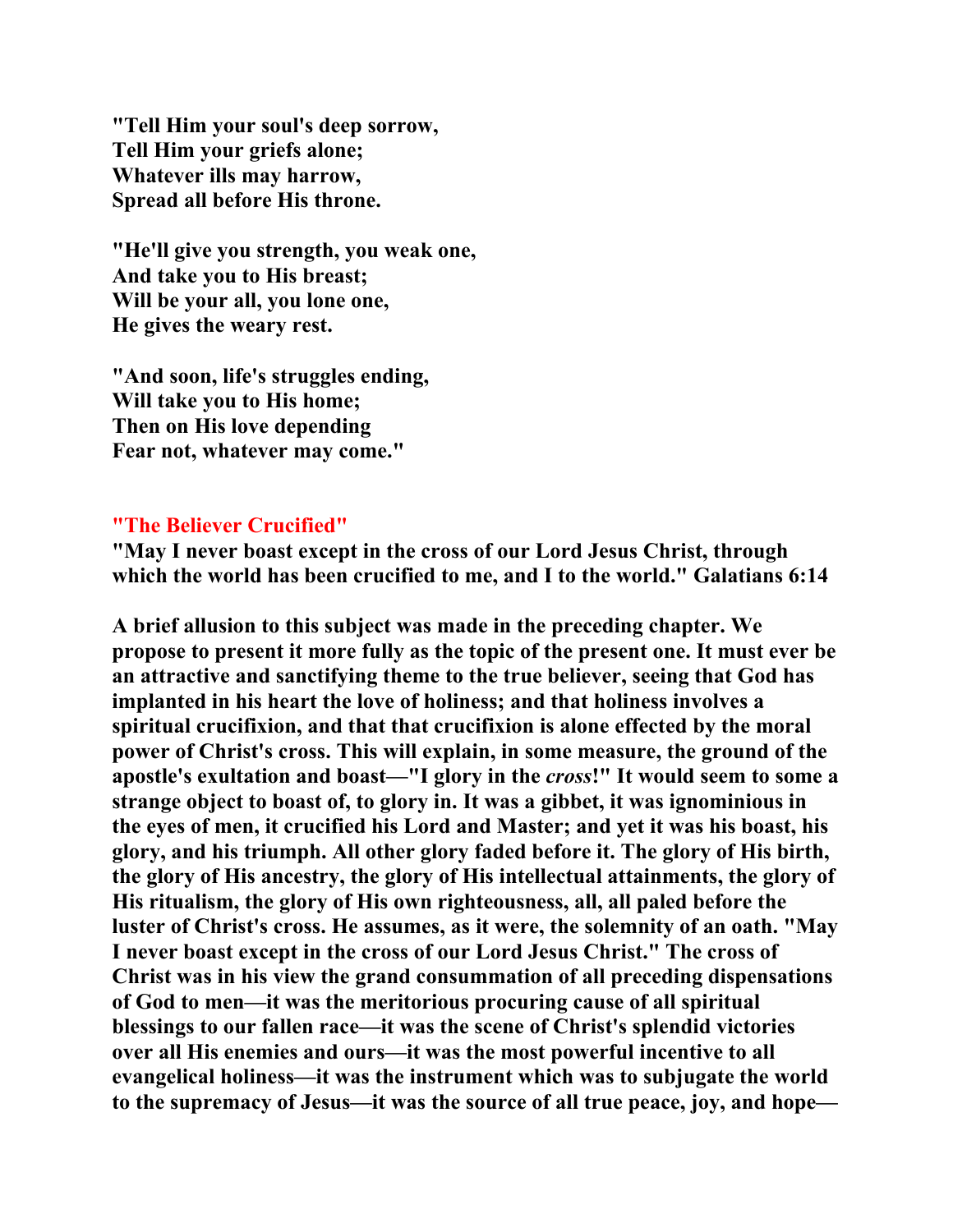**it was the tree beneath whose shadow all sin expired, all grace lived—it was the spot at whose foot bloomed the loveliest flowers, sparkled the purest springs, and grew the sweetest fruit that made glad the city of God.** 

**We marvel not, then, that, whether he stood amid the classic scenes of Greece, or the imperial grandeur of Rome, encircled by its sages, its poets, and its statesmen, Paul should exclaim, "I am not ashamed of the gospel of Christ; for it is the power of God unto salvation to every one that believes." "The Jews require a sign and the Greeks seek after wisdom, but we preach Christ crucified." "God forbid that I should glory except in the cross of our Lord Jesus Christ." But it is to one aspect of this subject we wish, in the present chapter, to restrict the attention of the reader—the believer's moral crucifixion by the cross, "By whom the world is crucified unto me, and I unto the world."** 

**Our blessed Lord illustrated this great spiritual principle in His personal history. He could accomplish man's redemption in no other way than by crucifixion. He must die, and die the death of the cross. Apart from His death, His gospel, divine as was its nature and holy as were its doctrines; His religion, heavenly as was its origin and sublime its principles; His miracles, supernatural as were their nature and convincing their testimony, could not renew, purify, and save the soul. The central cross of Calvary stands alone in its moral power-the death of sin, the life of holiness. Nothing does man know, and nothing can he know, of the dethronement in his soul of enmity to God and the reign of love, of the crucifixion of sin and the life of holiness, until faith has bound his heart to Christ's cross. Then, and then alone, the glorious and triumphant language of Paul will awaken its echoes in every cloister of his heart, "God forbid that I should boast except in the cross of the Lord Jesus Christ, by whom I am crucified unto the world, and the world unto me." We are about to illustrate this truth by the experimental Christianity of the true believer, showing that there is no true mortification of sin, no real death of its principle in the heart by the power of moral persuasion, or the lodgment of the truth in the intellect, or even by the conviction and enlightenment of the conscience; but, by the moral influence the cross of Christ introduced into the heart by the Spirit of holiness. The subject presents itself in two leading points of light—the instrument of the believer's moral crucifixion; and the twofold crucifixion of which the cross is the instrument—the believer to the world, and the world to the believer.** 

**THE INSTRUMENT OF A BELIEVER'S CRUCIFIXION is the cross of our**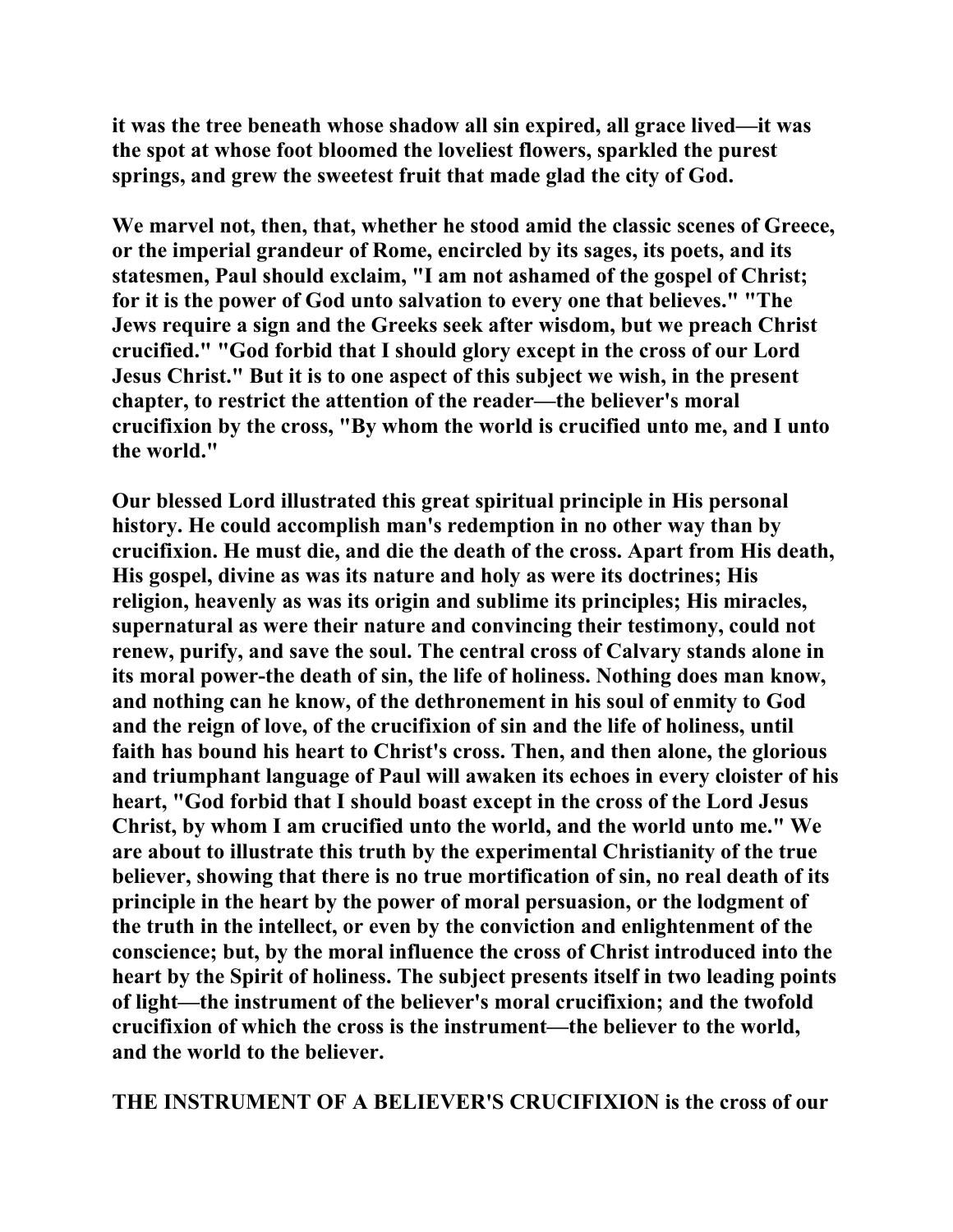**Lord Jesus Christ. What a volume of meaning is there in these few words, "The cross of the Lord Jesus Christ!" What light and glory beam around it! Of what prodigies of grace is it the instrument, of what glorious truths is it the symbol, of what mighty, magic power is it the source! Around it gathers all the light of the Old Testament economy. It explains every symbol, it substantiates every shadow, it solves every mystery, it fulfils every type, it confirms every prophecy of that dispensation which had eternally remained unmeaning and inexplicable but for the death of the Son of God upon the cross.** 

**Not the past only, but all future splendor, gathers around the cross of our Lord Jesus Christ. It assures us of the ultimate reign of the Savior, tells of the reward which shall spring from His sufferings; and while its one arm points to the divine counsels of eternity past, with the other it points to the future triumph and glory of Christ's kingdom in the eternity to come. Such is the lowly yet sublime, the weak yet mighty instrument by which the sinner is saved and God eternally glorified.** 

**But let us turn from the cross to THE CRUCIFIED. And who is He? It is the sinless, spotless Lamb of God. We emphasize this because the perfection and efficacy of our Lord's atonement depends upon the perfect sinlessness of His nature. If He had not been sinless we must have taken His place of suffering, as He, the righteous One, was capable of taking ours. We must have endured the wrath, the condemnation, the woe, which were concentrated on Him. And yet sin was there, suffering was there, hell was there. Solemn thought! All this lay upon the holy soul of the Sin-bearer—for as such our Lord was crucified upon the accursed tree. "Who His own self bear our sins in His own body on the tree."** 

**The cross of our Lord Jesus Christ! What a holy thrill these words produce in the heart of those who love the Savior! How significant their meaning, how precious their influence! The subject they illustrate is vastly comprehensive. We have in a preceding chapter dwelt upon the cross as the instrument of our Lord's deepest ignominy. He died the death of a bond slave. It was enjoined in the Levitical economy that when a servant bound himself to his master his ear should be bored to the door as a token and seal of his servitude. When our Lord was transfixed to the cross, He was fastened there as a bondslave. To this the Messianic Psalm refers "My ears have you opened;" margin, 'dug'. Our blessed Lord bound Himself as the servant of the Father to save His Church, and this service involved the nailing of Him to the tree. But there are**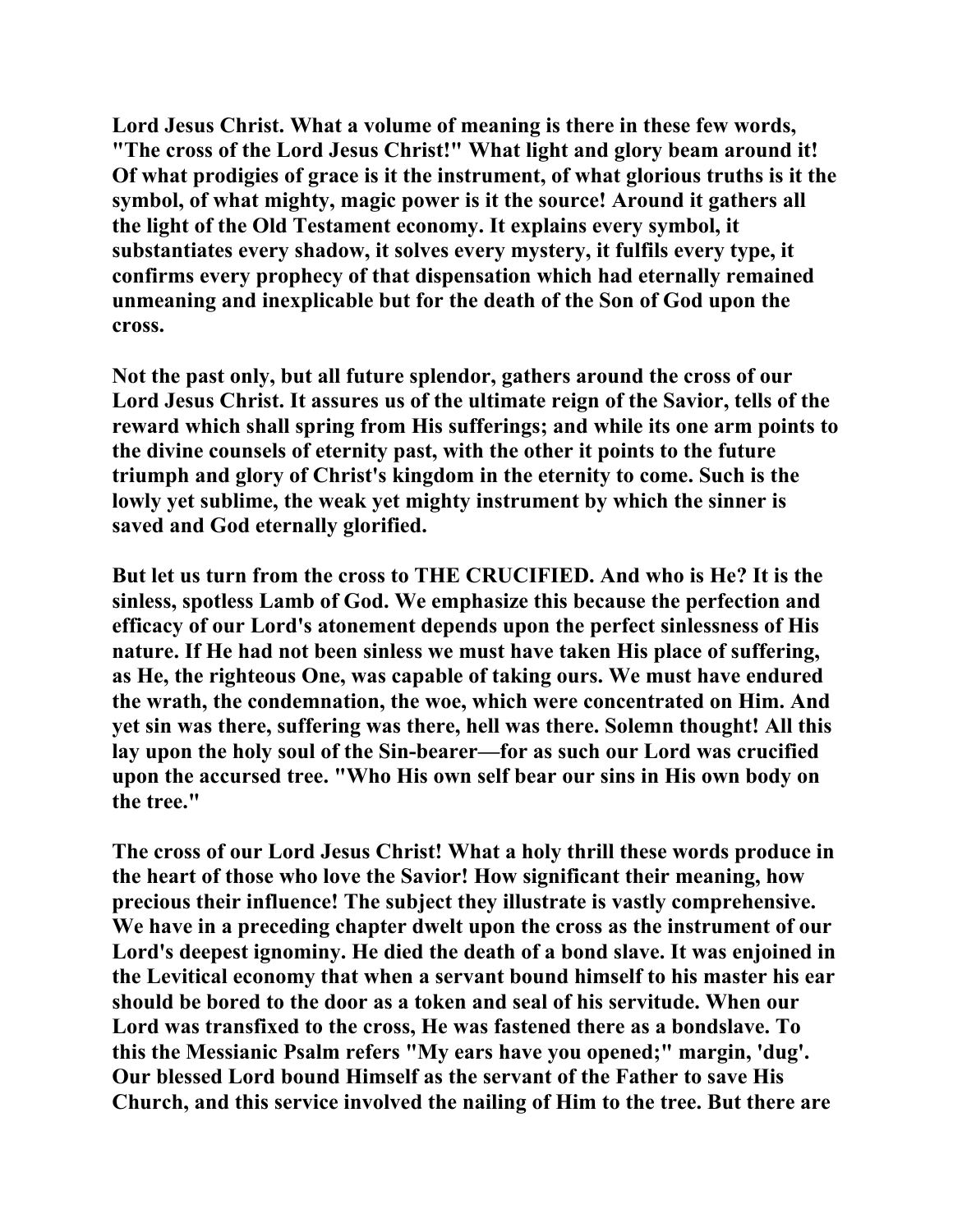**other points of light in which we would desire to place before the pious reader the cross of our Lord Jesus Christ.** 

**We may regard it as unveiling the character of God. Nowhere is the Divine character so presented as in the cross of our Lord Jesus Christ. There the cloud-veil is withdrawn, there the Divine portrait is uncovered, and we learn what God is as we could learn from no other source. All other manifestations of the Deity astound, appall, and overwhelm us. Apart from the cross of our Lord Jesus Christ, there is no portrait of the Divine character which presents God in His full-orbed majesty, nothing which quells our fears, wins our confidence, inspires our love. Do we contemplate His power?—we tremble. Do we contemplate His truth?—we are awed. Do we contemplate His holiness? we are overwhelmed. Do we contemplate His justice?-we despair. Poor religionist of** *nature!* **gathering all your knowledge of God from mountains and rocks, from oceans and suns and stars, will this meet your case as a fallen being, as a sinner, as a rebel against Jehovah? Will this answer the momentous inquiry, "What must I do to be saved?" Will this tell you of sin pardoned, your person accepted, your soul redeemed? Will an acquaintance with God, derived from such an impartial source, from such an imperfect volume as the book of nature, enable you to confront death with composure, and eternity with hope? Never, never! But, behold God's character completely, gloriously unveiled in the cross of our Lord Jesus Christ. There all His perfections are displayed in their most perfect and beauteous harmony. Justice, holiness, truth, mercy, wisdom, grace, and love all are there united and united to save! No jarring, no collision, no compromise. "Mercy and truth are met together; righteousness and peace have kissed each other. Approach the cross, then, and study in its holy light the just, yet sin-pardoning character of God. Behold, how He stands before you divested of not a single perfection, but all blended and embodied in one" God is** *love***!"** 

**Again, we may study the cross of Jesus as a grand manifestation of the Three people in the Godhead. There is no such unfolding of that deeply mysterious, yet truly scriptural doctrine of the Trinity as here. We have before referred to this. Here is the** *Son* **of God suffering, here is the** *Father* **slaying the Son, and here is the** *Holy Spirit* **making His atoning; death effectual in its application to the soul. Where do we find such a visible display of the unity of the three people in the one Godhead as is presented in the cross of Calvary? Think not lightly, my dear reader, of this glorious doctrine, the doctrine of the Trinity. Our salvation involves its full acceptance, its firm belief. It may be to our reason an unfathomable mystery. Were it not so, we might hesitate to accept it**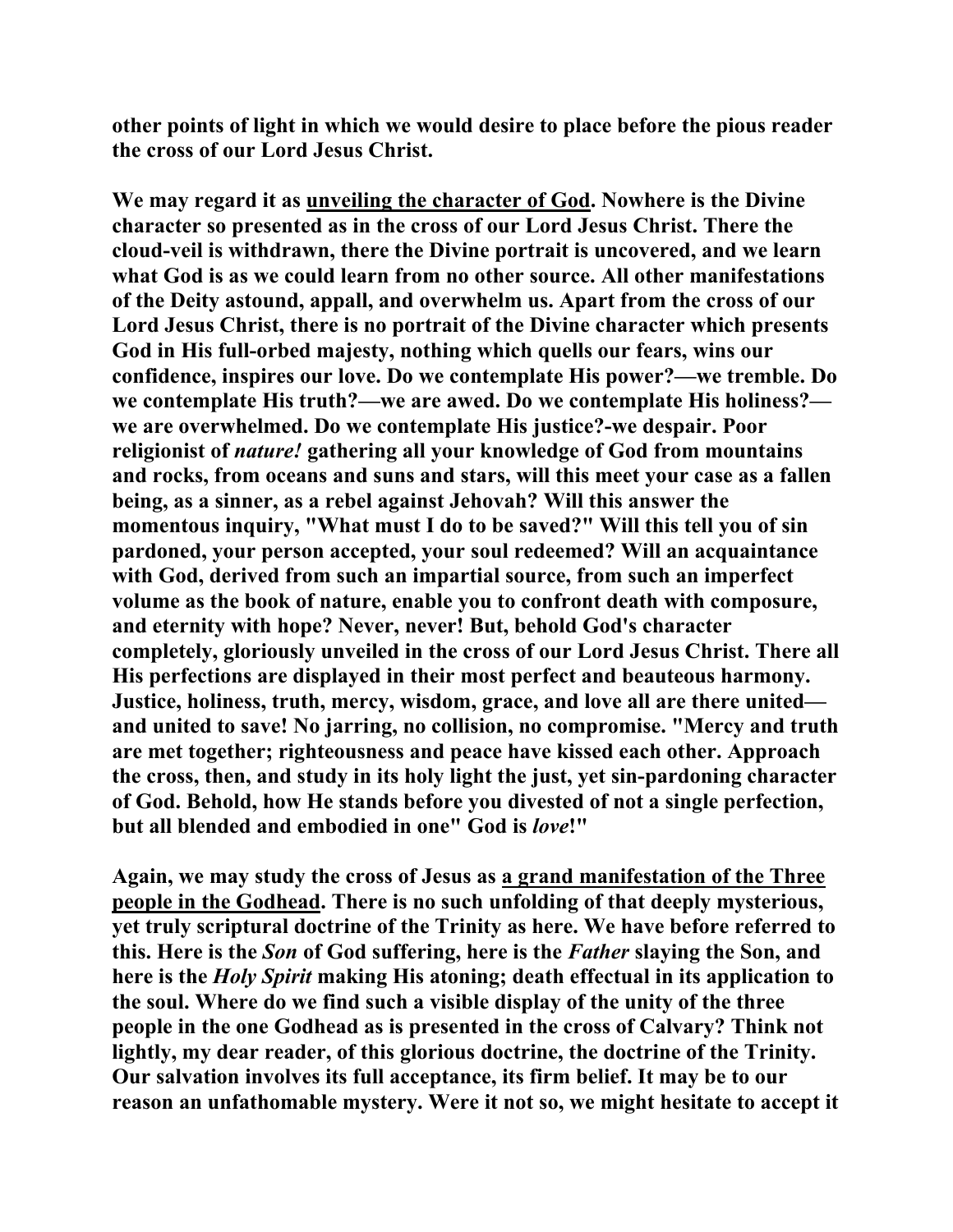**as Divine. But come and learn to bow your reason to revelation, your faith to the cross, and receive, as a little child, the doctrine, which teaches you that God is light and that God is love, and that both are engaged to bring the soul to heaven. He, then, who receives the cross into his believing heart, as the Holy Spirit reveals it, has found the clue to all the mysteries of redemption. Above all, he has solved that most stupendous of all stupendous mysteries—the love of this** *Triune God***, in saving lost, rebellious man. "God is love "—and this truth appears, transparent as the sun bursting through an electric cloud, as it shines out in resplendent glory from beneath the cross of Jesus.** 

**But what a hiding place is the cross of Christ! This presents it in another and most precious light. Ah, you can tell who have fled to its shelter in the storm. It was sin's deep conviction in the soul that brought you there. It was guilt upon the conscience that drove you there. It was the swift footstep of the avenger of blood that hastened you there. It was the fear of death, the dread of judgment, the terror of hell, that impelled you there. All other refuge failed you, until at last you found the one place of safety, the appointed city of refuge, the only shelter beneath which the curse could not touch you, the avenger of blood could not arrest you—it was the cross of the Son of God.** *Oh, what a refuge have you found it to be!* **When affliction has overtaken you, and sorrow has overwhelmed you, and temptation has assailed you, testify what a delightsome shelter you have found the cross of Christ to be. It has been to you like an oasis in the wilderness, the shadow of a great rock in a weary land—just the spot where, worn and faint, your spirit has found perfect safety and repose.** 

**We reach now THE TWOFOLD CRUCIFIXION OF WHICH THE CROSS OF JESUS IS THE INSTRUMENT. Marvellous and irresistible is the power of the cross. It has subdued many a rebellious will, has broken many a marble heart, has laid low many a vaunting foe. It has overcome and triumphed when all other instruments have failed. It has transformed the lion-heart of man into the lamb-like heart of Christ. And when lifted up in its own naked simplicity and inimitable grandeur, it has won and attracted millions to its faith, admiration, and love. And by the preaching of the cross alone shall this vast empire at length be subdued to the supremacy and reign of Jesus. Reader, has it subdued and won your heart to Jesus?** 

**But I am to illustrate the power of the cross by a reference to its effects in the soul of the regenerate. The apostle presents THE WORLD to us as the great antagonist of the believer; and a powerful foe it is. I do not say it is the only**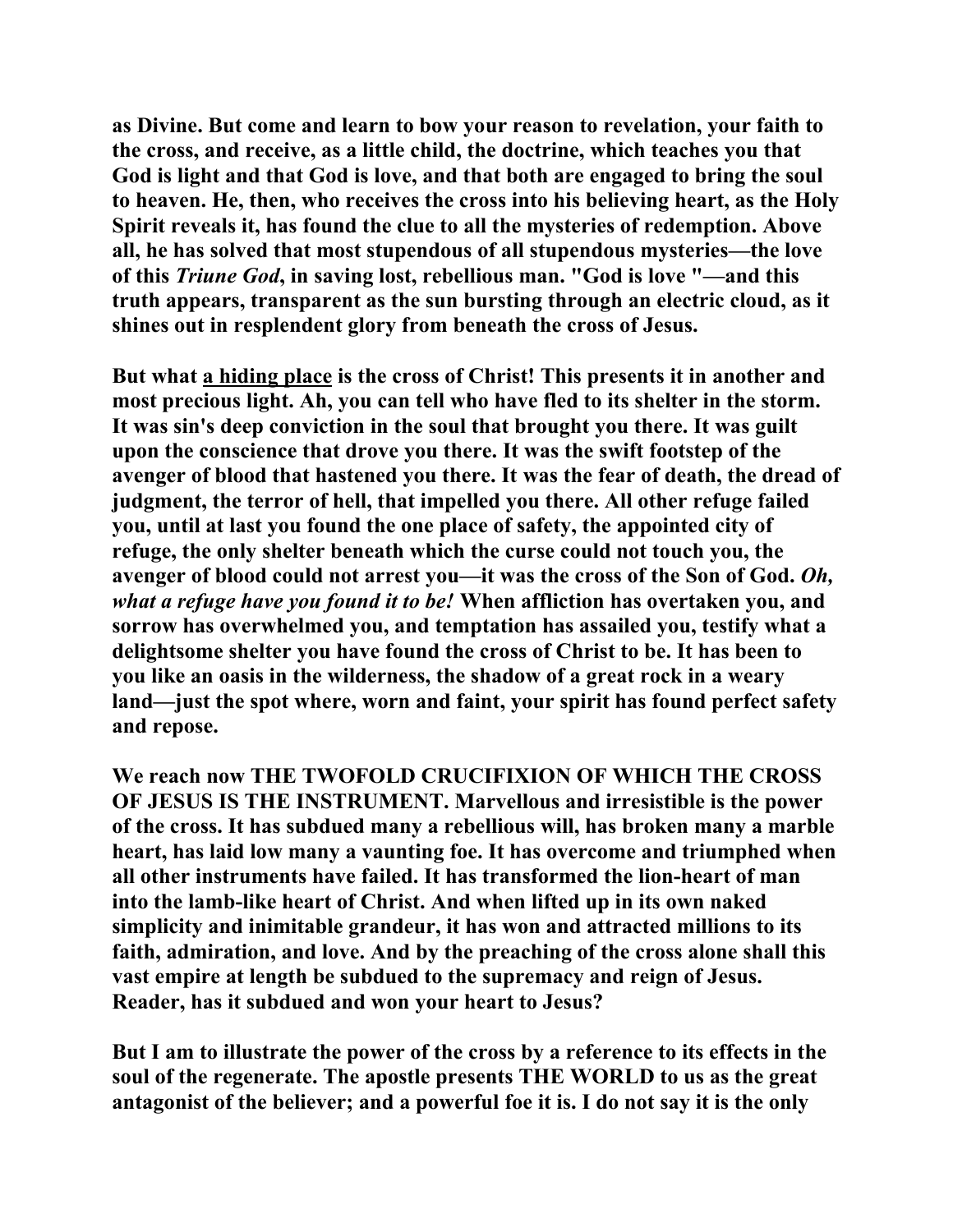**one, or that it is the greatest one, but it is a powerful, subtle, and never slumbering one. Our Lord felt it so. The world was His antagonist. What did He say? "Be of good cheer, I have overcome the world." If the world had not been His foe He had not overcome it. The world was in league against the Son of God. It confronted Him wherever He went. Every step He took brought Him in collision with the powers of this world. But He overcame it.** 

**The world is our enemy, beloved. We are passing through it to glory. Our Christianity does not bid us go out of it. It is a false view of the religion of Jesus that teaches us to leave the world entirely and become a hermit, to relinquish our lawful calling and isolate ourselves from the position of influence and duty and service which God in His providence has assigned us. God could, at the first moment of conversion, take the believer to heaven. But why does He leave him in the world? For many and obvious reasons. Among these, that the world might be the theater of his conflicts, and the school of his graces, and the sphere of his testimony for God. The believer needs the world as a** *school***, as the world needs the believer as a** *light***. How much may a child of God learn in it, and how much is the world blessed by his holy influence! But what is the moral position of the world to the believer? Is it friendly? Far from it! it is antagonistic. It is impossible that the world should love our religion, or help us heavenward, since it crucified our Lord. We live separated from it, are witnessing against it, testifying of it, that its works are evil. Do all who profess the religion and name of Jesus so regard it? Alas! ensnared by its specious appearance, and won by its religious pretensions, they are wont to view it as a** *friend***—its fair speech, its kind offices, its soft, insinuating address, its offered hand to advance the kingdom of Christ by its patronage and liberality, blinding and seducing them into a friendship and confederacy. But the word of God is most clear and decided on this point. It teaches us that the world is the** *enemy* **of God, and is therefore opposed to the Christian. But there is nothing in it in sympathy with the religion of the soul, nothing favorable to its state of holiness. How clear and comprehensive its statements on this subject: "Know you not that the friendship of the world is enmity with God? Whoever therefore will be a friend of the world is the enemy of God." "Love not the world, neither the things that are in the world. If any man love the world, the love of the Father is not in him. For all that is in the world, the lust of the flesh, and the lust of the eye, and the pride of life, is not of the Father, but is of the world."** 

**But the apostle speaks of a CRUCIFIXION TO THE WORLD by the cross of Christ. His argument is, that the cross, lodged in the heart by the Holy Spirit,**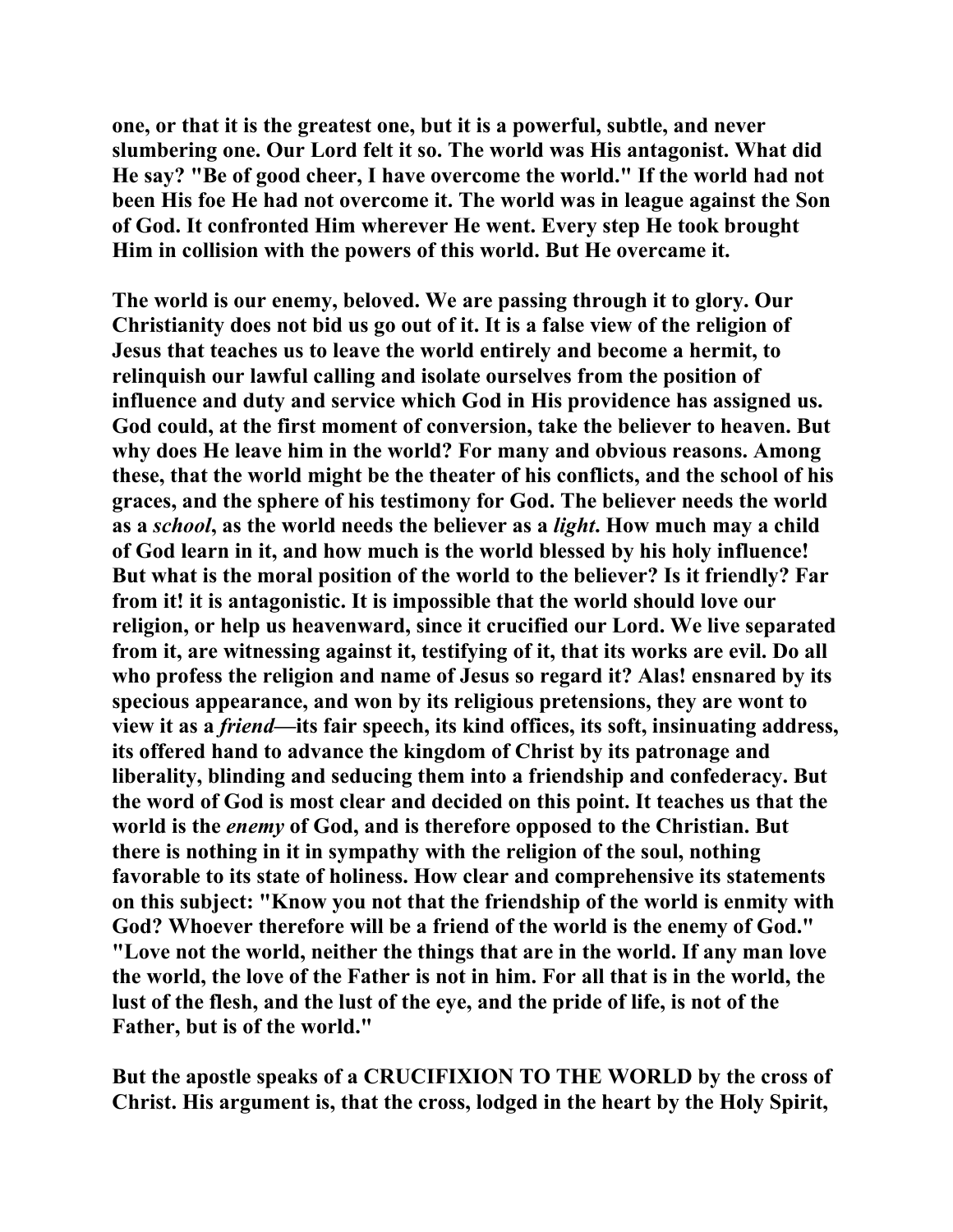**and faith constantly looking at, and dealing with it, the world becomes to him as a dead thing—a thing that is crucified. "The cross of our Lord Jesus Christ, by which I am crucified unto the world and the world unto me." Has the cross lost anything of its power? Eighteen hundred years have passed since it uplifted the Son of God, and yet it is as attractive and potent at this hour as when wet with the blood of the Crucified. When our faith deals closely with the cross of our Lord Jesus Christ, can we love the world? can we form a covenant with it? can we drink its pleasures? can we sun ourselves in its smiles? When we solemnly view our Savior suspended there amid the ribaldry, the taunts, the insults, the blasphemies of that very world which woos us to its embrace, can we make it our friend?** *Can a fond parent caress the sword of the assassin which in cold blood slew his beloved child?* **All this is impossible. Here is the test of our real position—our crucifixion to the world, and the world's crucifixion to us.** *Beloved reader, with the spiritual power of the cross in your heart, the world will become to you as a dead thing.* **The sentence of death will be written upon its principles, its policy, its pleasures, its religion. You will pass through it as through a cemetery—the place of death.** *Is this world crucified to you?* **Is it, again we ask, as a dead thing? Has it lost its charm, its power, its influence over you? Has the cross of Jesus broken the spell and set you free? Only then is the believer crucified to the world.** 

**What a marvellous power does this cross of Jesus possess! It changes the Christian's entire judgment of the world. Looking at it through the cross, his opinion is totally revolutionized. He sees it as it really is—a sinful, empty, vain thing. He learns its iniquity, in that it crucified the Lord of life and glory. His expectations from the world, his love to the world, are changed. He has found another object of love, the Savior whom the world cast out and slew, and his love to the world is destroyed by that power which alone could destroy it—the crucifying power of the cross. We are dealing with a great truth, my reader. Let us inquire for what purpose did Jesus Christ thus give Himself to die? Was it not that we might be spiritually crucified with Him? How beautifully the apostle brings out this truth, "Who gave Himself for us, that He might deliver us from this present evil world, according to the will of God and our Savior." And what was the apostle's experience? "I am crucified with Christ." Oh, how holy and sublime his decision; "Christ shall be magnified in my body, whether it be by life or by death. For me to live is Christ." And what was John's exhortation? "Love not the world, neither the things that are in the world. If any man love the world, the love of the Father is not in him." "This is the victory which overcomes the world, even our faith." And what is the weapon by which faith combats with and overcomes the world? What but**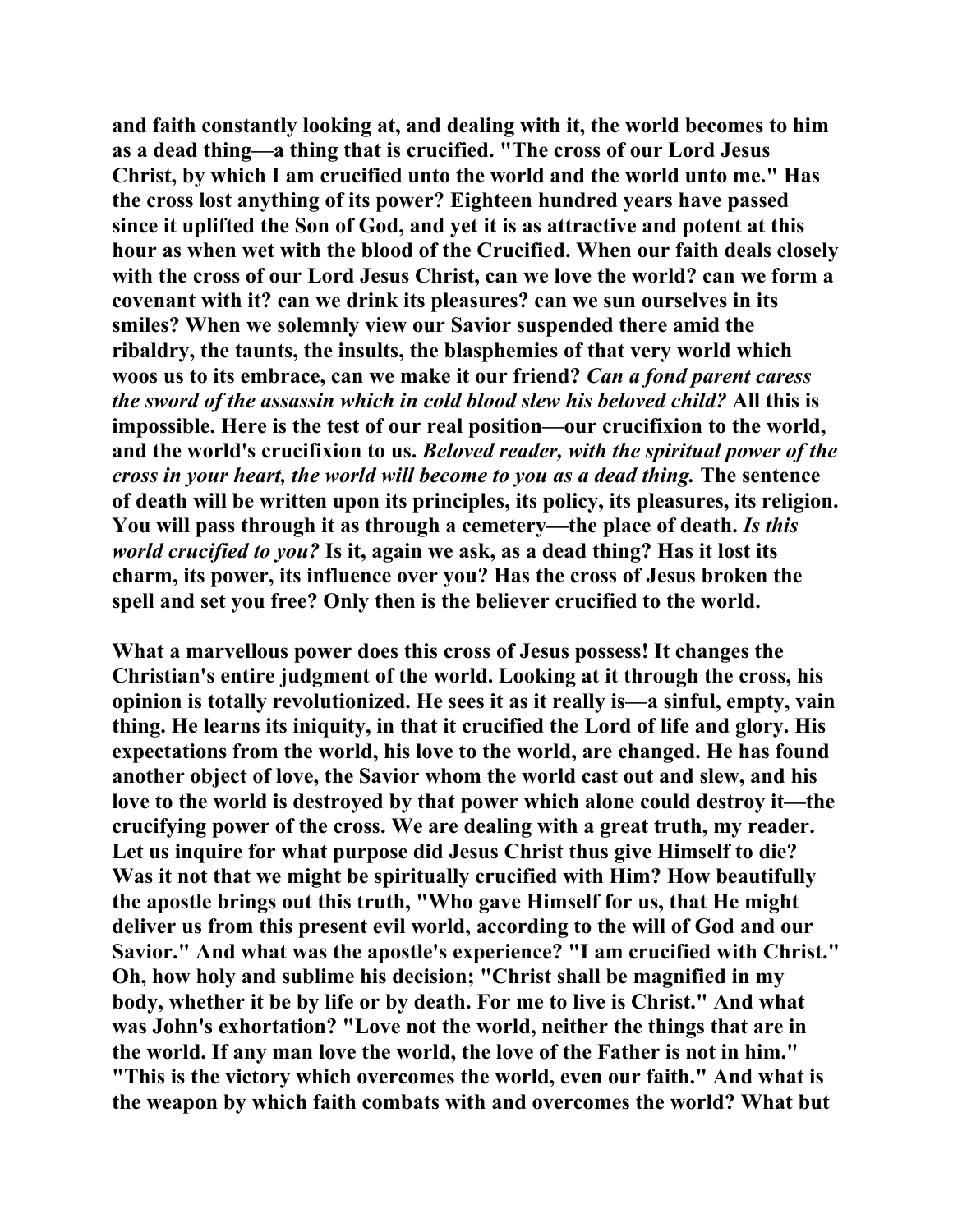**the cross of Jesus? It is the cross which eclipses, in the view of the true believer, the glory and attraction of every other object. Just as the natural eye, gazing for a while upon the sun, is blinded for the moment, by its overpowering effulgence, to all other objects; so to the believer, wont to concentrate his mind upon the glory of the crucified Savior, studying closely the wonders of grace and love and truth meeting in the cross, the world with all its attraction fades into the full darkness of an eclipse.** 

**Does not your experience, believer, testify to this? When has your heart been most weaned from its idols, withdrawn from the world, crucified to the flesh? Has it not been when bending beneath the cross, the splendor, bursting from beneath the cloud of humiliation, darkness, and woe which enshrouded it, has risen like a new created sun upon your soul—Jesus crucified filling the entire vision?** 

**"Sweet the moments, rich in blessing, Which before the cross I spend, Life and health and peace possessing, From the sinner's dying Friend.** 

**"Truly blessed is this station, Low before the cross to lie; While I see Divine compassion Floating in His languid eye.** 

**"Here I'll sit forever viewing Mercy's streams in streams of blood; Precious drops! my soul bedewing, Plead and claim my peace with God."** 

*A crucifixion involves* **SUFFERING. We dare not speak of this** *separation from the world* **as though it were to nature an** *easy and delectable thing***. There must of necessity be sadness, pain, and loss. There will, in some cases, be the wrenching of many a fond tie, the relinquishment of many a loved bond, the abandonment of many a fleshly enjoyment, and the extinguishment of many an earthly hope. There will be the chilled affection, the estranged friendship, the cold reserve, the alienated confidence, and, perhaps, the sacrifice of worldly interests. But be it so. Your Lord and Master forewarned you of this. "Think not that I have come to send peace on earth; I came not to send peace, but a sword. For I have come to set a man at variance against his father, and**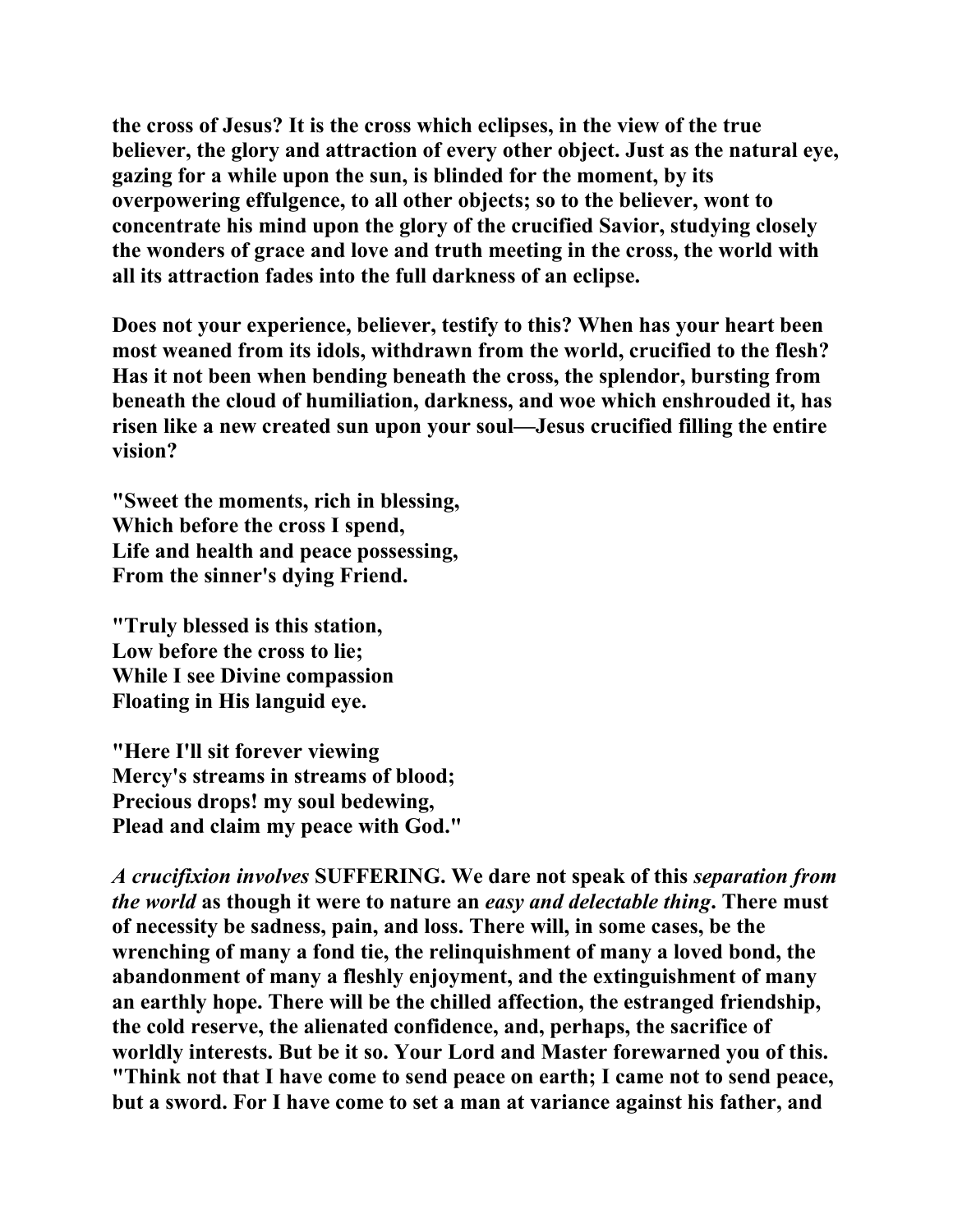**the daughter against her mother, and the daughter-in-law against her motherin-law. And a man's foes shall be they of his own household. He that loves father and mother more than me, is not worthy of me; and he that loves son or daughter more than me, is not worthy of me. And he that takes not his cross, and follows after me, is not worthy of me."** 

**But, oh, the gain of such a sacrifice!** *Are not Christ and His cross infinitely better than the world and its love?* **What can compensate for Christ as your portion, your Friend, your Redeemer? Welcome suffering, welcome separation, welcome loss, with such a treasure in your possession as Jesus. Listen once more to His words: "Every one that has forsaken houses, or brethren, or sisters, or father, or mother, or wife, or children, or lands, for my name's sake, shall receive a hundred-fold, and shall inherit everlasting life." Yes, the sacrifice—if sacrifice it be—must be made. The right hand must be parted with, and the right eye plucked out. You must dare to be singular, isolated, and separated from your brethren according to the flesh. Nature must yield its claims to grace, sense to faith, earth to heaven, the creature to God. You will be misunderstood, misrepresented, and maligned. Natural affection will be congealed, confiding friendship withdrawn, earthly supplies cease—nevertheless, one sight of the cross, one smile of Jesus, one moment's enjoyment of God's love, one glimpse of glory will outweigh it all! "Therefore, come out front among them, and be separate, says the Lord, and touch not the unclean thing; and I will receive you, and will be a Father unto you, and you shall be my sons and daughters, says the Lord Almighty." "May I never boast except in the cross of our Lord Jesus Christ, through which the world has been crucified to me, and I to the world."** 

### **"The Repose of the Cross"**

**"Now there was leaning on Jesus' bosom one of his disciples, whom Jesus loved." John 13:23** 

**There is but one place in this fallen world where perfect repose is found. It is where God rested in the harmony of His perfections, and where Jesus rested in the completion of His work—***the cross of Calvary***. The world is peopled with a race which has lost its spiritual center—God! and, so displaced, is as the troubled sea, ever moving, ever restless. All are inquiring for some good, all in search of some repose—they cannot tell what, and cannot tell where. The schism in the soul which God's departure created is a schism still, and will**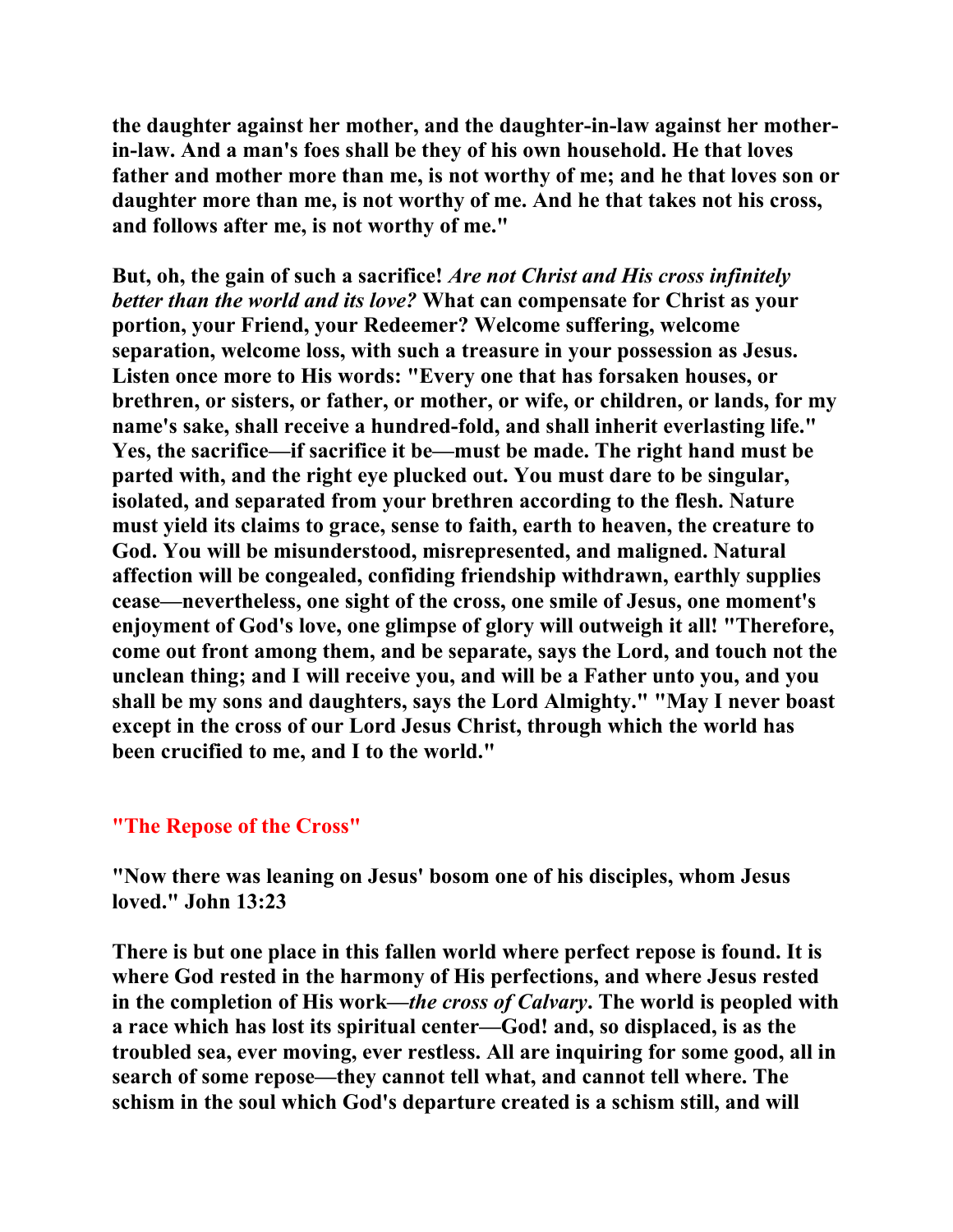**remain so until He returns, re-enters, and makes it once more His abode. And so long as that void remains unoccupied and unfilled by God, restlessness and dissatisfaction will be man's heritage and woe. Man, ever since his fall, has been building his happiness and his hope below God; and he who builds his present and his future being below God, builds upon the sliding, sinking sands, which must, eventually, involve the fabric they sustain in irremediable and woeful ruin. "And great was the fall of it."** 

**But there is within this circle a smaller one, composed of individuals brought, by the gracious influence of the Spirit, to an enlightened, spiritual consciousness and conviction of sin and condemnation; and who, sighing for that rest which the world, itself a troubled sea, can never give, are, with but dim perceptions of the truth, with vague ideas of salvation, and still dimmer views of Jesus, searching for it where it never can be found. To them this chapter of our work is devoted. Its object will be to show where the true rest for the sin-distressed, sorrow-stricken, weary soul is found-even in the cross of Christ. We cite a touching and expressive incident in the history of John as illustrating this. It is true, it transpired before our Lord's passion; nevertheless, His death was** *virtually* **an accomplished fact, for He could say, in His memorable intercessory prayer, "Father, I have finished the work which you gave me to do;" and in thus presenting the portrait of the beloved disciple—a picture inimitable in its beauty, and touching in its pathos—we present figuratively the portrait of** *a weary and sad, yet confiding and loving disciple, seeking and finding his perfect repose on the bosom of his Divine and loving Lord.* **The two points which arrest our devout study are the expressive attitude, and the perfect rest.** 

**There is in the posture of this disciple an implied weariness, which speaks to us volumes. We portray a large class of our species. We hold up a glass in which every individual of the human race may see himself reflected. We speak advisedly when we limit our picture to the earth's inhabitants. The** *angels* **in heaven are not weary, and therefore need no rest. Their only burden is the burden of doing God's will, and this is to them as the wings of a dove. Nor do the** *glorified spirits* **of heaven need repose. They have cast off the burden of the body of sin and death, and, emancipated from all ill, delivered from the bondage of the flesh, weeping and sighing and sorrowing no more, "they rest from their labors," and the only burden they feel is the burden of God's love.**  *Who would wish to recall them to earth's sin and woe and weariness?* **What love so selfish as to disturb that unruffled peace, mar that deep joy, taint that perfect purity, becloud that bright sunshine, to which their happy spirits have**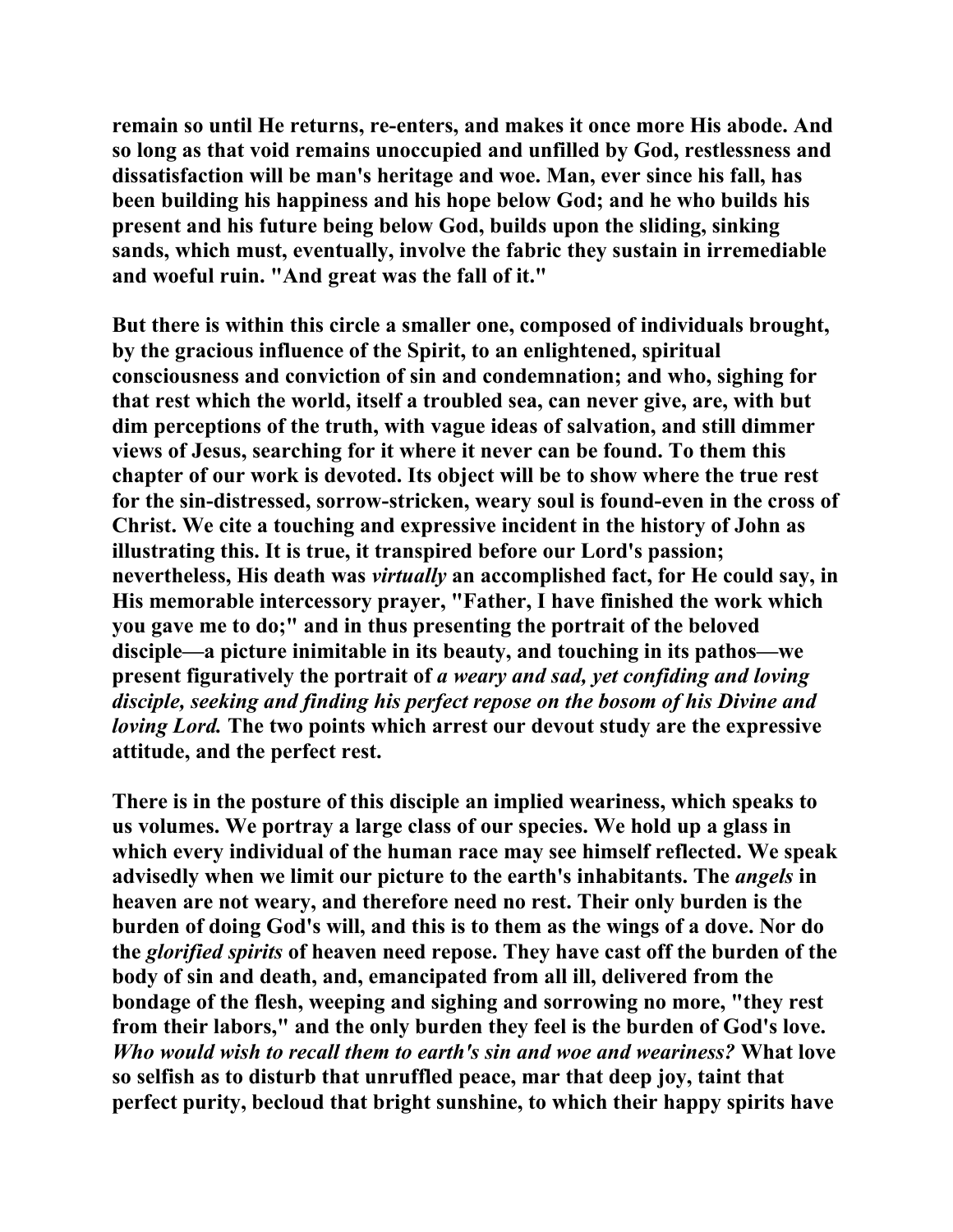### **fled?**

**But we return to the world, so full of weary ones. First, there is social weariness. We cannot move in human society without experiencing those woundings and slights and disappointments which contribute so much to the weariness of our spirit. Then there is what may be termed the political weariness of our race—the oppression of tyrants, the crushing cruelty of despots, the bonds and imprisonments, the tortures and bloodshed of human governments. It is impossible to cast our eye over the continent of Europe and not feel convinced that there exist, apart from the restlessness common to our humanity, masses crushed beneath political bondage and despotism. Life to them is a burden from which they pant to be delivered. Again, there is a religious weariness to which many nations are subjected. Look at the crushing burden of** *heathenism***, with all its vile and degraded rites;** *Mohammedanism***, with its oppressive ceremonies;** *Popery***, with its galling, senseless mummery. Contemplate millions of our race wearing the oppressive chains of** *ignorance* **and** *superstition***, ground down by religious thraldom, ceremonies, and rites, and say if there exists not a large portion of our race groaning beneath the weight which false religion everywhere imposes, and from which many sigh to be delivered.** 

**Need I quote the myriads of the world's weary ones? The world is like an ever-troubled sea—all who cleave its restless waters, more or less, partake of its restlessness. "There are many who say, Who will show us any good?" They travel from continent to continent, from spring to spring, from flower to flower, and then comes the deep, deep sigh, and the mournful exclamation, "Vanity of vanities, all is vanity!" Oh what restless beings are earth's sons and daughters! "The wicked are like the troubled sea, that cannot rest."** 

**But are** *the Lord's own people* **totally exempt? Is there no weariness, no restlessness among them? Far from it! It is the existence and the consciousness of this which brings them to the only repose found on earth—the repose of the cross. We turn to the Church of God. We would first refer to the physical weariness and suffering of which numbers of God's people are the subjects. This may at first sight seem insignificant; and yet they who have traced the close relation of the mental with the spiritual, and the spiritual with the physical, in Christian experience, will give this part of our subject a prominent place in their study. God does not overlook the bodily infirmities of His saints. He "knows our frame;" He "remembers that we are dust." And, when** *spiritual despondency* **is occasioned by** *mental depression***, and mental**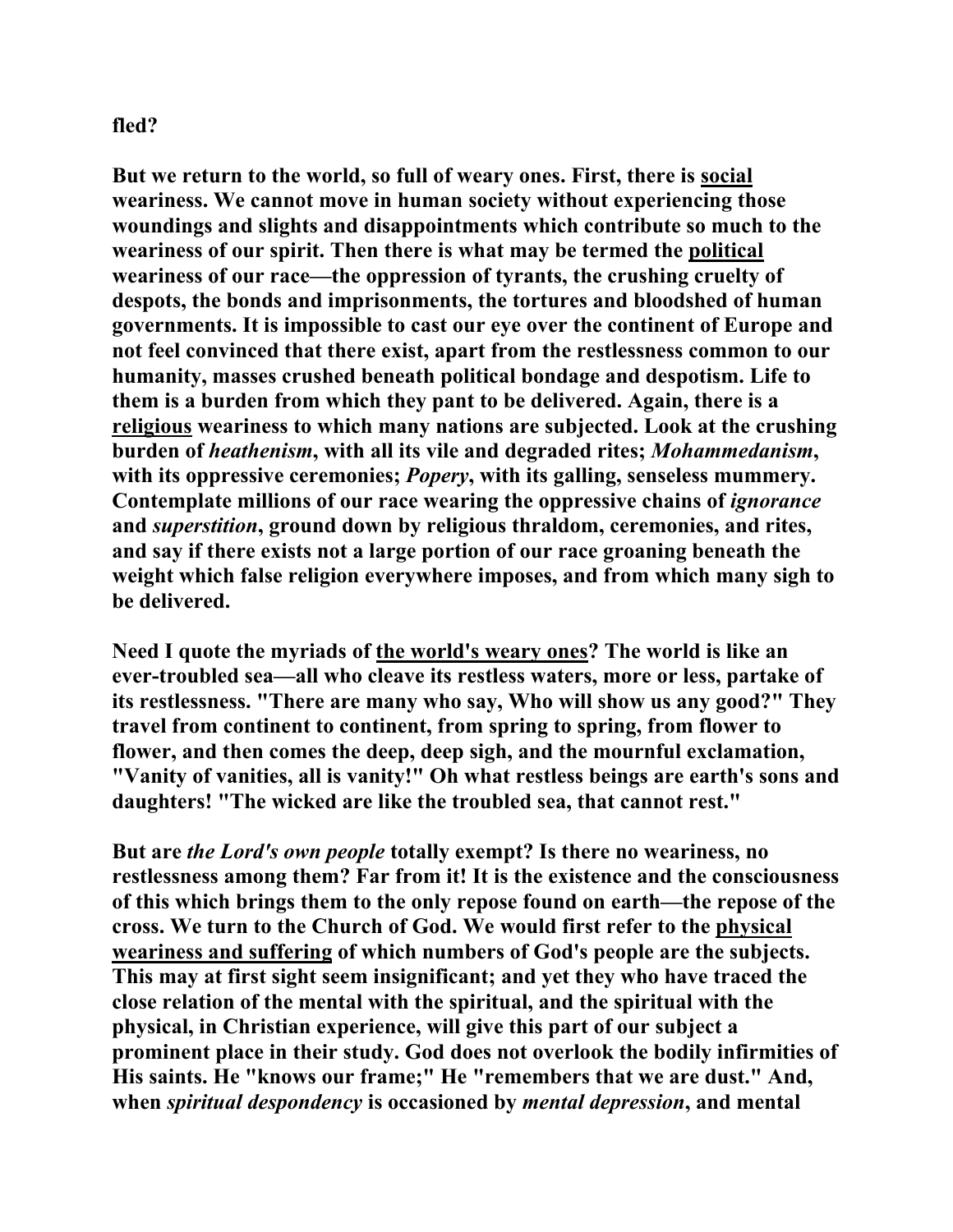**depression by** *physical disease***; He who constructed our frame can trace to their subtle and mysterious influences the spiritual infirmities of His saints.** 

**Not less conspicuous or painful is the legal weariness of those who are striving for gospel rest by an earnest and sincere, but mistaken and fruitless attempt at the obedience which the law imposes, but which Christ alone can give. Oh the sad, sickening feeling of the soul disappointed a thousand times over in its strivings after perfect obedience! The hopelessness of the task no tongue but inspiration can adequately portray. "By the deeds of the law shall no flesh living be justified." "Work, work!" is the cry of the soul longing for salvation; and as each duty is followed by yet more disastrous failure, and each round of legal observance followed by disappointment yet more bitter, the heart sickens and dies.** 

**But let us speak of a class more limited, as it is more blessed. We refer to those who are burdened with a spiritual conviction and sense of their sinfulness. Talk of the burden of political oppression! talk of the burden of religious ceremonial! talk of the burden of a suffering body!** *The burden of burdens is the burden of sin!* **When the Divine Spirit removes the moral cataract from the soul's eye, uplifts the veil from the heart, and all that looked so lovely and so fair and so commendable now appears nothing but sin and darkness, and loathsome, then comes the true soul—weariness—just the weariness Jesus delights to meet! But one word of encouragement. Are you sensible of your sinfulness? Are your sins weighing down your spirit to the dust? Is there the felt burden you cannot carry? Then, we reply, there is spiritual sensibility; and spiritual sensibility is the evidence of spiritual life, and spiritual life is the breathing of the Holy Spirit in your soul. Lay the heaviest weight upon a dead body, and it is insensible of the pressure; pierce it, and it feels not the wound.** *From where does spiritual feeling spring?* **From where but from spiritual life in the soul. Thus, then, may your faith gather down from the thistle, extract honey from the gall, and glean food from the eater! These spiritual exercises, through which, as a sin-convinced soul, you are passing—sad and mournful and despairing—are among the most conclusive and hopeful evidences that God has breathed into your dead soul the breath of life. Saint of God, you need not to be reminded of this. In many a stage of past experience, in many an hour of weariness and rest, of depression and hope, you have learned this truth—that none know the plague of their own hearts, none see their sinfulness, and seeing deplore it, and, deploring, seek unto Christ for rest, but those who are the happy subjects of the Holy Spirit's quickening grace. You have been instructed, therefore, to accept** *a broken and a contrite heart as one*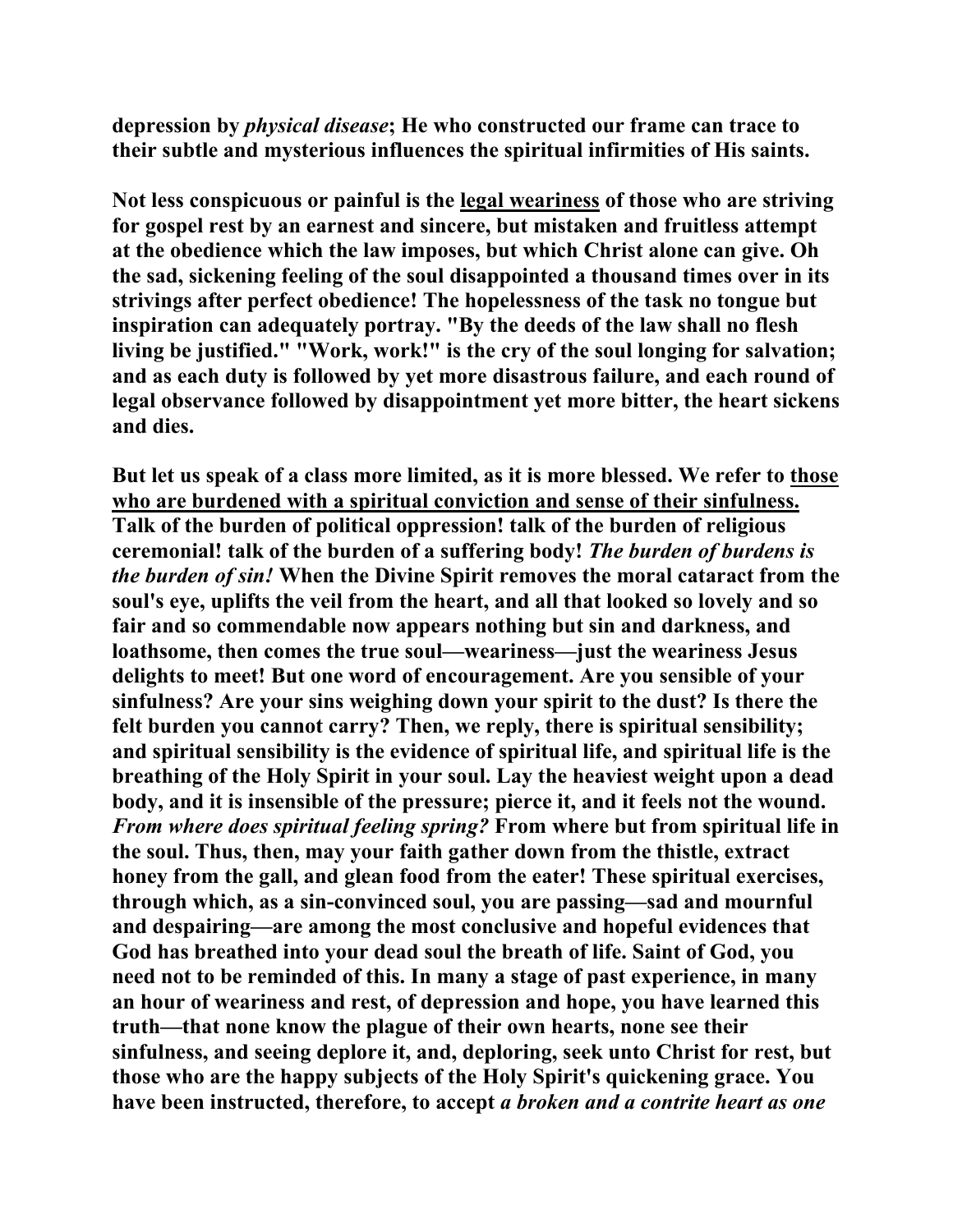*of the Spirit's most precious gifts***, and God's most acceptable sacrifices. Such is the spiritual state of the soul expressed by the attitude of John. It is one of weariness and need, of weakness and sorrow. In a word,** *it includes whatever condition of life, mental and spiritual exercise, through which the child of God may pass, who, like the beloved disciple, lays down his weary head upon the Savior's bosom.* 

**This conducts us to THE DISCIPLE'S POSTURE.** 

**And who was that disciple? Emphatically described as, "the disciple whom Jesus loved." Jesus loves all His disciples, and all alike; though John, from a closer assimilation of the human copy to the Divine Original, seemed an especial favorite of our Lord, winning to himself the distinctive and honored appellation of the "the beloved disciple." But such are all the disciples of Jesus. All alike share in His love. There may be degrees of** *manifested* **love, but no degrees of love itself. The small vessel and the large vessel may partake of different quantities, but the same love supplies and fills them both. Bind, then, this precious truth to your believing heart, and accept the comfort, the assurance it gives—that you are a disciple whom Jesus loves. Do you ask, How does He love me? He has chosen you—He died for you—He bore your sins— He has called you by His grace—He keeps you by His power—He comforts you with His love—He has gone to prepare a place for you in heaven—and by all His present leadings and dealings and teachings, through adversity and temptation and sorrow, He is preparing you for this prepared place. Oh, then, doubt that the sun shines, that the earth moves, that seasons revolve, that you yourself exist, but, in view of blessings and achievements like these, doubt not that Jesus loves you! If love derives its inspiration from itself—if affection begets affection—then, your simple, unquestioning belief in the marvellous and free love which the Lord Jesus bears you, will enkindle in your breast, in return, love to the Lord Jesus.** 

*Nothing more tends to damp and chill and check our responsive affection to Christ, and consequently to render our obedience and service defective, than the latent suspicion in our hearts of the Savior's love to us.* **Cruel unbelief! to suggest a thought so dark, a suspicion so cold, a doubt so Christ-dishonoring! Where on earth or in heaven, where within this illimitable universe, will you find a being who loves you like Jesus? Oh, challenge every being whose eye has beamed love, whose lips have breathed love, whose hands have conferred love, and see if there be love like unto the love with which Christ has loved you! Summon the peopled universe to listen to its story, and exclaim, "Come and hear, all you that fear God, and I will declare what he**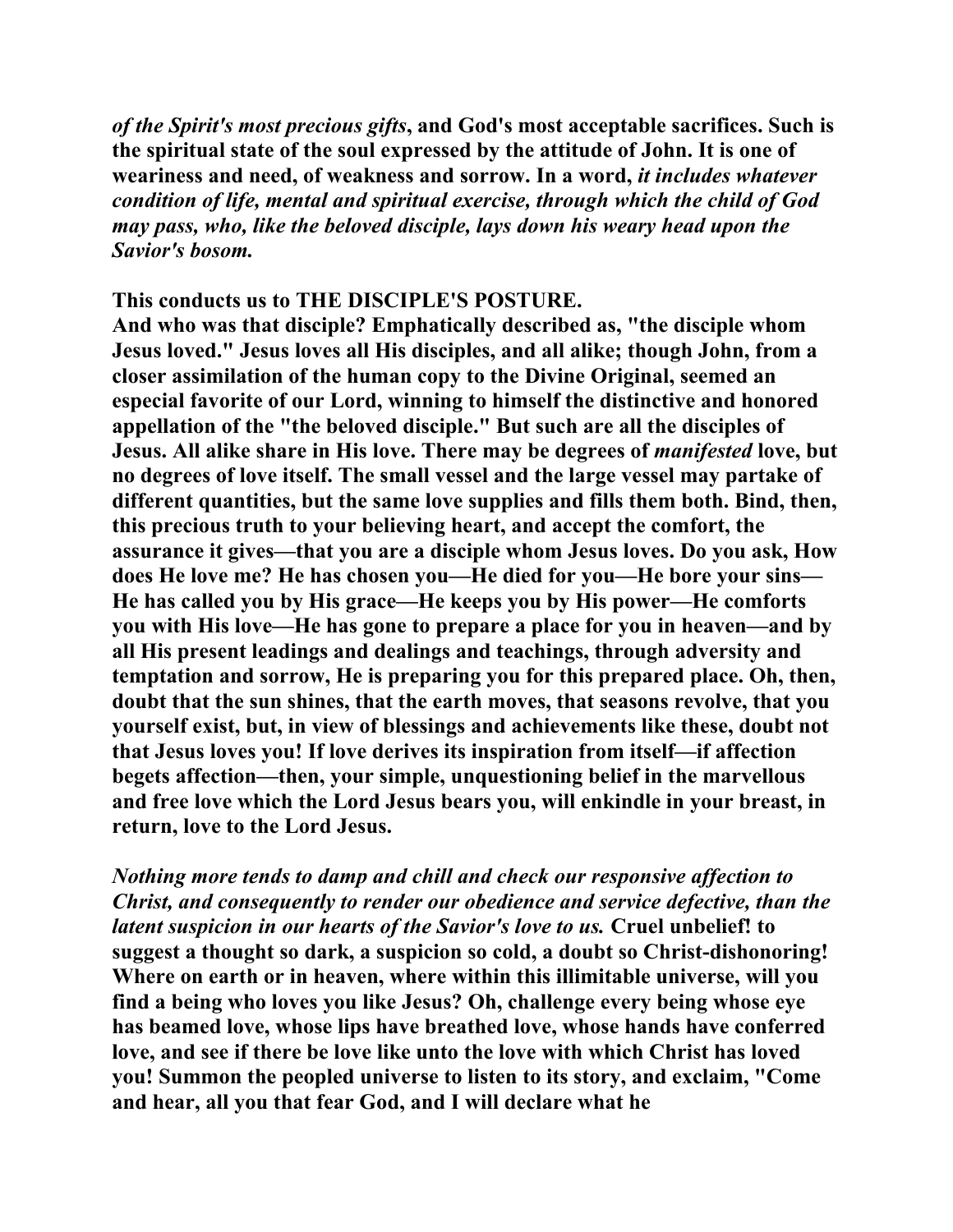**has done for my soul."** 

**"What You have done, my God, for me, Is more than I can tell; This world had closed my heart to Thee, But You did break the spell.** 

**"I cannot tell one-half Your love, Which daily, Lord, I See; Countless Your tender mercies prove, Wondrous Your love, to me.** 

**"But I would tell to all around That Jesus died for me; That when in sin's dark bondage bound, He set my spirit free.** 

**"Yes, I would tell how His pure love Unchanging does remain; And how He pleads for me above, In His most precious name.** 

**"Would tell how, in my heaviest grief, He calms my soul to rest; How He can give that heart relief Which leans upon His breast.** 

**"Would tell, how in life's loneliest hour, When every joy below Seemed withered like the fading flower, He soothed me in my woe.** 

**"Would tell, how in perplexing care He turns my thoughts above; And makes me see that He is there, Appointing all in love.** 

**"Would tell, when weary often with sin, And pressed beneath the load, He, by His Spirit's voice within,**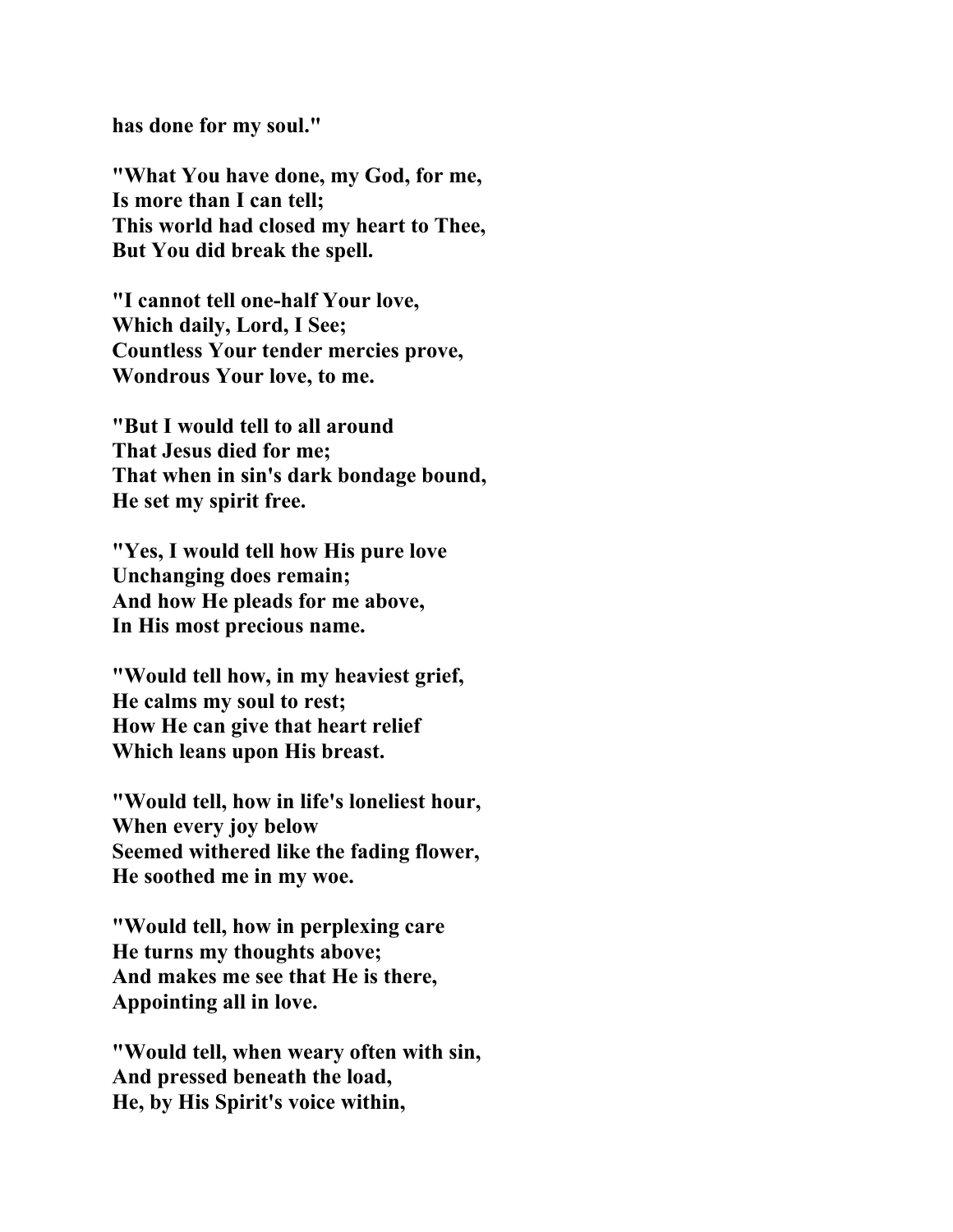**Points to my peace with God.** 

**"Lord, I would tell—how loudly tell There is no love like Thine! You ever will do all things well, You Mighty One, Divine."** 

**Upon WHOM did the beloved disciple lean? He leaned upon a personal Savior.** *He reposed on the bosom of the incarnate God.* **The truth here taught to us is of marvellous moment. We can only deal, in the great matter of salvation, and in the minor matters of everyday life, with a personal Savior—and a personal Friend. The world is too replete with the unrealistic, to meet the real needs of our humanity. All is shadowy, except our present being, our sin, and our woe. These are solemn realities! We have personal needs—we crave a personal sympathy. We have personal yearnings—we crave a personal love. The "great mystery of godliness, God manifested in the flesh," just meets our case—is just the provision a God of love has made. We need repose; we cannot find it in a** *dogma***, in a** *principle***, in a mere** *fact***—we find it in a person—the person of the Son of God. It is from ourselves, we wish to be detached from. Our happiness and repose are found, not in or from ourselves, but, extraneous to ourselves—only in Christ. As the solar beam is absorbed in the sun, and the dew-drop is lost in the ocean, so, with all his sin and woe, his neediness and weariness, the believer sinks into Christ, and is absorbed in the infinite plenitude of His power, in the fulness of His grace, and in the boundless ocean of His sympathy and love. Not more truly did the gentle and loving John lean upon the yet more gentle and loving Savior, than by faith do we, with all our mental and spiritual thoughts, and feelings and needs.** 

**Here, in** *the cross of Christ***, or rather in** *the Christ of the cross***, perfect rest is found for every species of weariness of which the believing soul may be the subject. Here is rest from** *the galling yoke of sin***—for the power of the cross breaks it. Here is rest front** *the dreadful guilt of sin***—for the blood of the cross cleanses it. Here is rest from** *the condemnation of sin***—for the death of the cross has slain it. Here is rest from the obedience of the law—for the work of the cross supplies it. Here is rest from the sting of death—for the death of the cross extracts it. Here is rest from the dread of hell—for the love of the cross has closed it. And here is rest from the chafing of sorrow—for the sorrow of the cross soothes it.** 

**It was in the cross of Christ that the Divine perfections found repose. Until**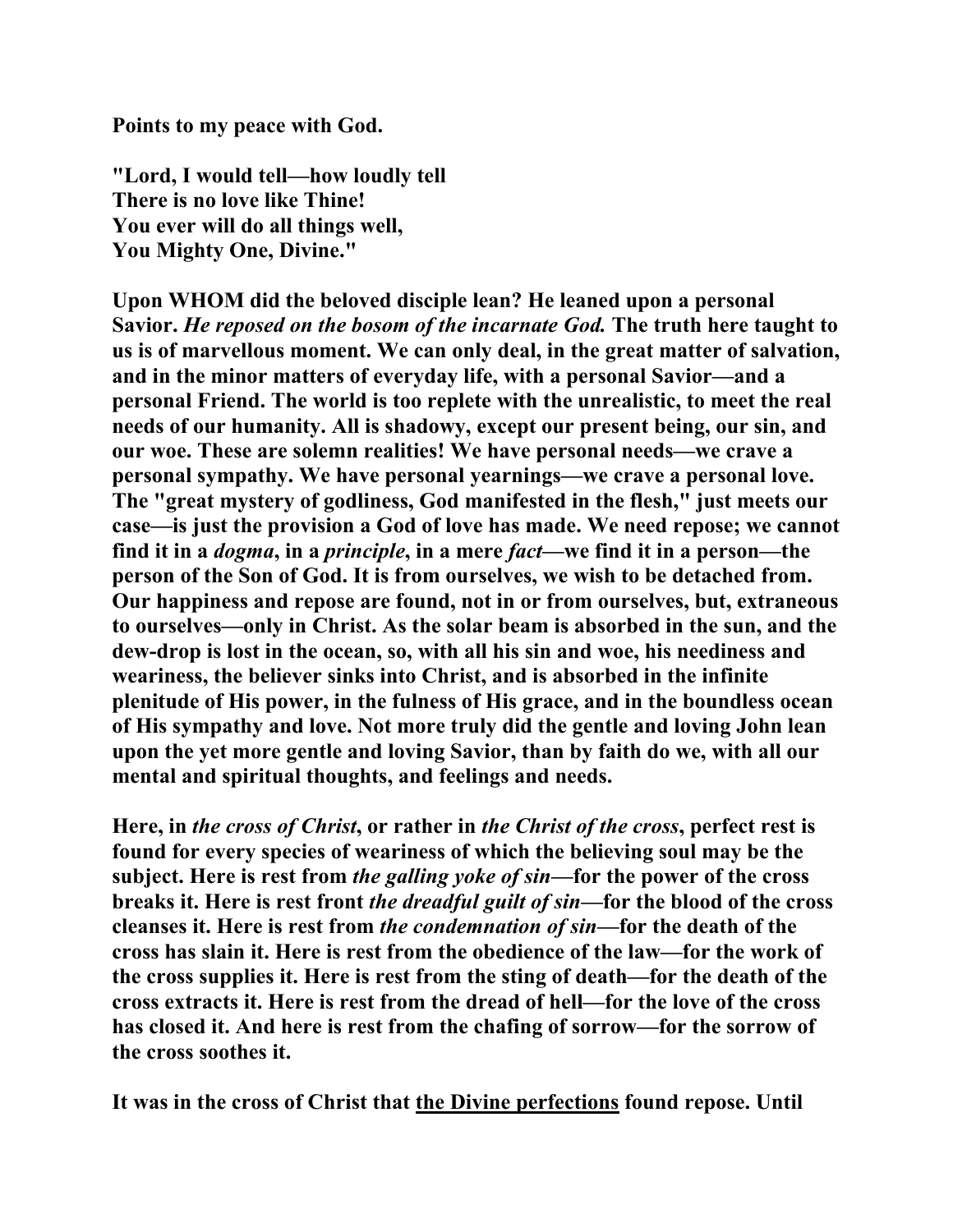**that cross was reared, and the Divine Victim impaled upon its wood, there was no rest or harmony in the attributes of God concerning the salvation of the sinner. But when the Son of God was affixed to the accursed tree, and gave Himself up as "an offering and a sacrifice to God for a sweet-smelling savor, "then, "mercy and truth met together, righteousness and peace kissed each other;" and so God rested in His love when He rested in the cross of the Son of His love. There must we rest, beloved of God, leaning upon Jesus the crucified; and so** *the sin-pardoning God* **and** *the sin-forgiven soul* **meet in affection, friendship, and fellowship in the same Divine and glorious center the "Lamb of God, that takes away the sin of the world."** 

**Come, then, sin-distressed, self-weary, world-wounded, sorrow-smitten soul, and lay down your weary spirit upon the bosom of the Savior. There is room enough and love enough and sympathy enough for you. The heart of Jesus is as capacious as the infinitude of His being. There can be nothing in your case—take the most gloomy, despairing view of it you may—which interposes a real objection to your rest in Christ. The cross, while** *it unveils the soul's repose***, supplies both its** *merit* **and its** *plea***. Jesus provides all, is all, and is in all. We have nothing to do but to receive out of His fulness grace upon grace grace to answer all the present demands of grace—grace commensurate with all the past communications of grace—and grace to meet all the future requirements of grace. Yet again and again we repeat the Savior's gracious invitation—unconditional and unlimited—and, oh! heaven's belfry breathes not a sweeter chime—"Come unto Me, All You That Labor and Are Heavy Laden, and I Will Give You Rest." Accept the invitation—it is for you. "In returning and rest shall you be saved; in quietness and confidence shall be your strength."** 

**"My Savior, You halt offered rest, Oh! give it, then, to me; The rest of ceasing from myself, To find my all in Thee.** 

**"This cruel self, oh! how it strives And works within my breast, To come between You and my soul, And keep me back from rest. "How many subtle forms it takes Of seeming verity, As if it were not safe to rest**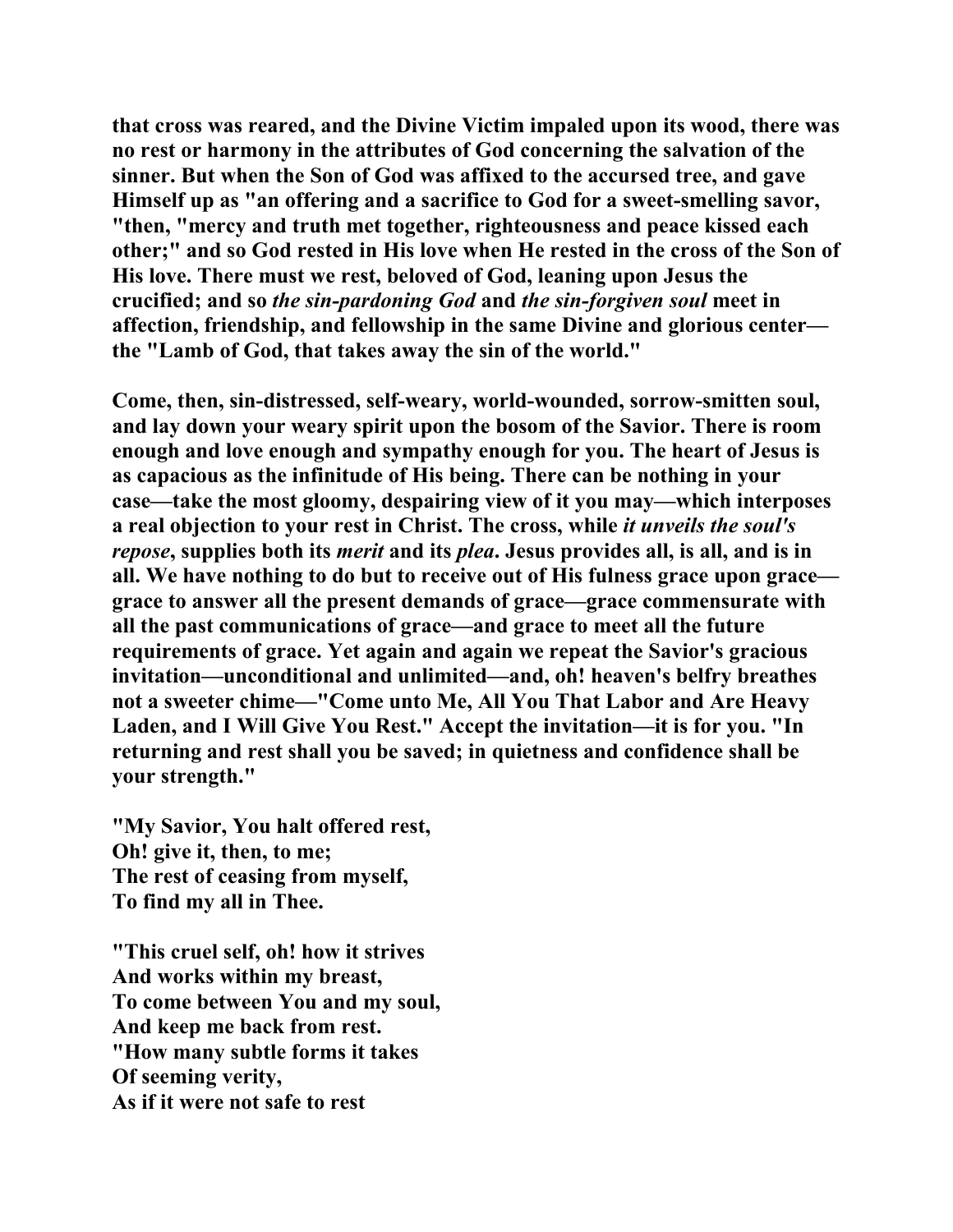**And venture all on Thee.** 

**"And yet it was no little price That bought this rest for me; 'Twas purchased at the mighty cost Of Jesus' agony.** 

**"I only enter on the rest, Obtained by labors** *done***; I only claim the victory By Him so dearly won.** 

**"And, Lord, I seek a holy rest, A victory over sin; I seek that You alone should reign Over all, without, within.** 

**"In quietness, then, and confidence, Savior, my strength shall be; And, 'Take me, for I cannot come,' Is still my cry to Thee.** 

**"In Your strong hand I lay me down, So shall the work be done; For who can work so wondrously As an Almighty One?** 

**"Work on then, Lord, until on my soul Eternal light shall break; And in Your likeness perfected, I, 'satisfied,' shall wake.'** 

**This subject will at once meet the inquiries of the earnest searcher for truth. All truth essential to our eternal well being is embodied and presented in the cross of Christ. He who was crucified upon it was Essential Truth—gospel truth—divine, saving, sanctifying truth. Let there be but a believing sight of the cross, a spiritual perception of its doctrine, a simple, unquestioning, childlike reception of its God-like scheme—salvation by its Divine expiation, heaven by its one sacrifice—and every theological difficulty will be met; and out of the chaos of the mind—tortured with doubt, enshrouded with gloom,**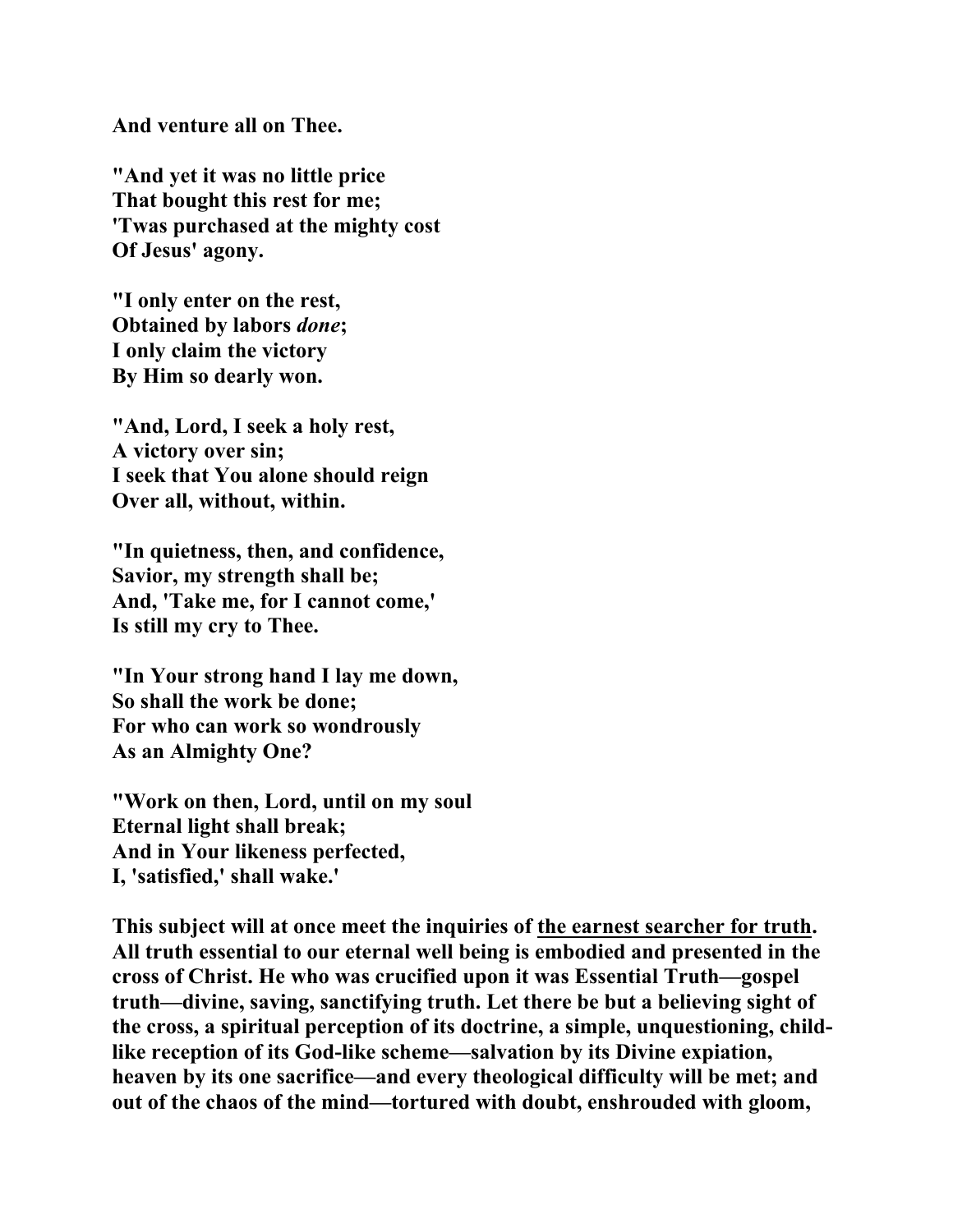**agitated with fear, perplexed with difficulty—will arise a divine system of truth, a perfect scheme of salvation, a sure hope of heaven, reasonable and harmonious, as suitable to man's necessity, as honorable to God's government.** 

**Approach, then, you who are earnestly asking, "What is truth?" and find your answer at the cross. Take your place, a lowly disciple, at its foot, and listen to the soothing words uttered amid its dying agonies, its streaming blood, its deepening gloom, its supernatural wonders," I Am the Truth," repent, believe, and be saved!** 

**Once more we invite to this rest, the spirit of the weary—weary with sin, weary with sorrow, weary with the creature, weary with self.** *Imitate the beloved disciple, and recline your head upon Christ.* **It is the attitude of confidence, it is the expression of love.** *Come and bury your heart in the heart of Christ.* **Repose in Him your profoundest secret, unveil to Him your deepest grief. He has revealed to you the secret of His covenant—reciprocate this marvellous act of His friendship—***tell Him all, trust Him with all, draw upon Him for all.* **Not more dear to Christ was the disciple who nestled in His bosom than are you. Precious and lowly as was his attitude when he literally bowed his head on Christ, your repose of faith upon Christ is a yet more precious and honoring act. Blessed as was John, more blest are you. "Jesus says unto Thomas, because you have seen me, you have believed: blessed are those who have not seen, and yet have believed."** 

**Let this be your believing posture when partaking of the communion of the Lord's Supper. It was** *at the Supper* **the beloved disciple leaned on Christ; "who also** *leaned* **upon His breast at supper." What a befitting season does this Feast of love and fellowship present to rest in Jesus, reposing every thought, feeling, and want—every trial, temptation, and sin—in His heart. The Lord's Supper brings us closely beneath the shadow of the cross, in the immediate presence of the Crucified. It is a source of especial intercommunion between Christ and His people. If the weary, languid head ever truly reposed upon the loving bosom of the Lord, surely it is at the festival that commemorates His love.** *Hasten to disclose all to Him, and be eager to receive all from Him.* **The hallowed hour is short, the holy season brief—waste not its favored moments in vagrant thoughts, in wandering affections, or in listless gaze; but concentrate all on Christ, who, at this precious moment,**  *concentrates His whole heart upon you.* **While the King sits at the table, present and urge your petition. "Ask what you will, and it shall be granted unto you."**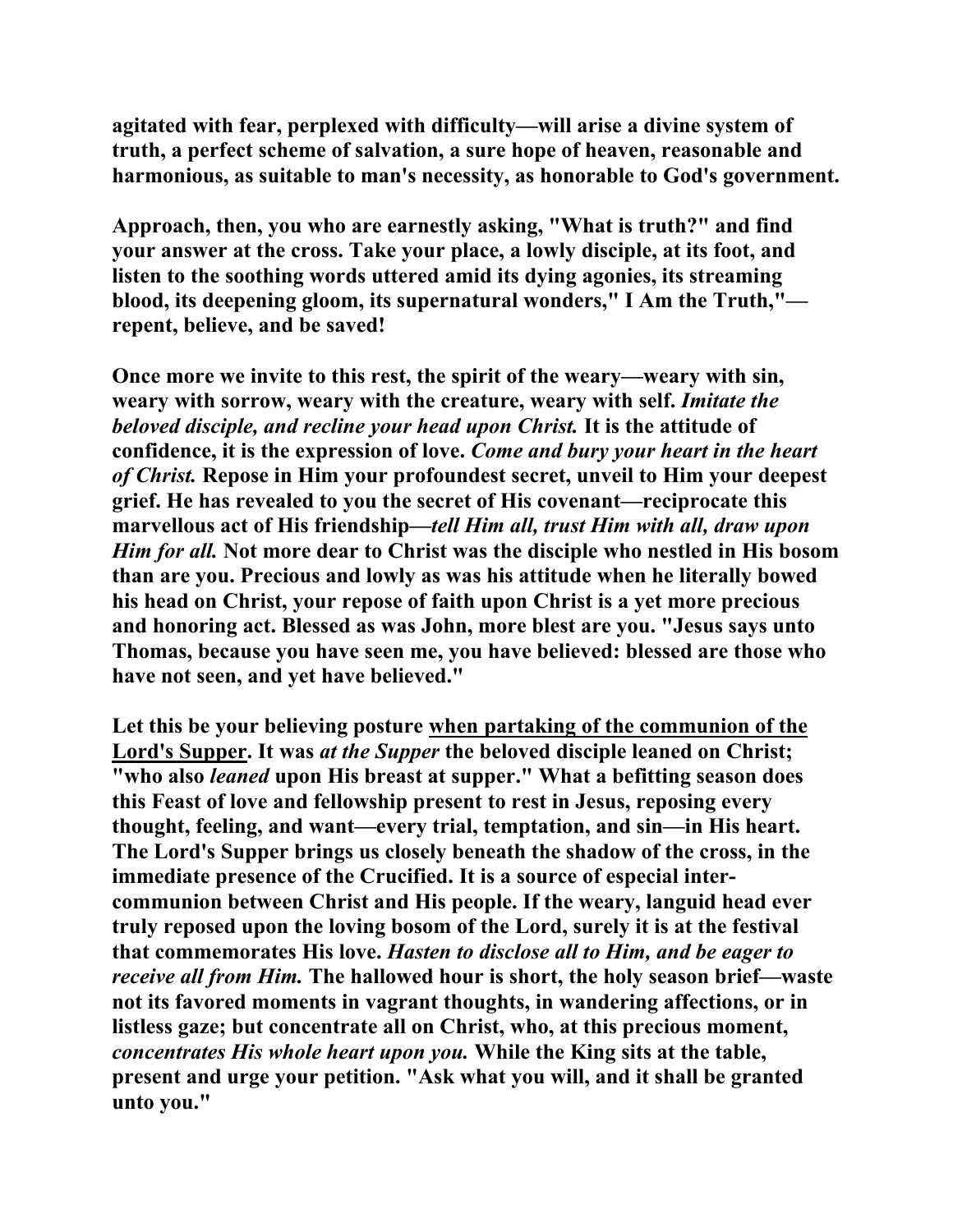**Above and beyond all, seek closer manifestations to your soul of "the King in His beauty," for your eyes shall then see Him.** *He presides at the feast* **to grant especial discoveries of His loveliness and love. And there is no** *window of His grace* **in which He more delights to reveal Himself to His saints than in the uplifted window of this expressive and precious ordinance.** 

**"Happy the ones that eat this bread, And doubly blest was he That gently bowed his loving head, And leaned it, Lord, on Thee.** 

**"By faith the same delights we taste As that great favorite did; And sit and lean on Jesus' breast, And take the heavenly bread."** 

**And where, in sickness and in death, can we, would we lay our head but on the bosom of Christ? We carry the cross with us in the embrace of our faith to life's last, closing hour. On the cross death was conquered** *for* **us, and with the cross we shall conquer death** *in* **us, and like our Lord, in dying, live; and by death, overcome death. Oh, the sweet, the perfect repose found in the cross of Jesus on a sick and dying bed! The cross has made the bed of suffering a bed of roses, and the pillow of death a pillow of down, and the gate of the sepulcher the door of heaven! And if ever the aching, restless, languid head of the saint of God finds repose, it will be when heart and flesh are failing, Jesus approaches, unveils His bosom, and soothes our departing soul to perfect rest in His ineffable love.** 

**I heard the voice of Jesus say, "Come unto me and rest; Lay down, you weary one, lay down Your head upon my breast." I came to Jesus as I was, Weary and worn and sad, I found in him a resting place, And he has made me glad.** 

 **I heard the voice of Jesus say, "Behold, I freely give**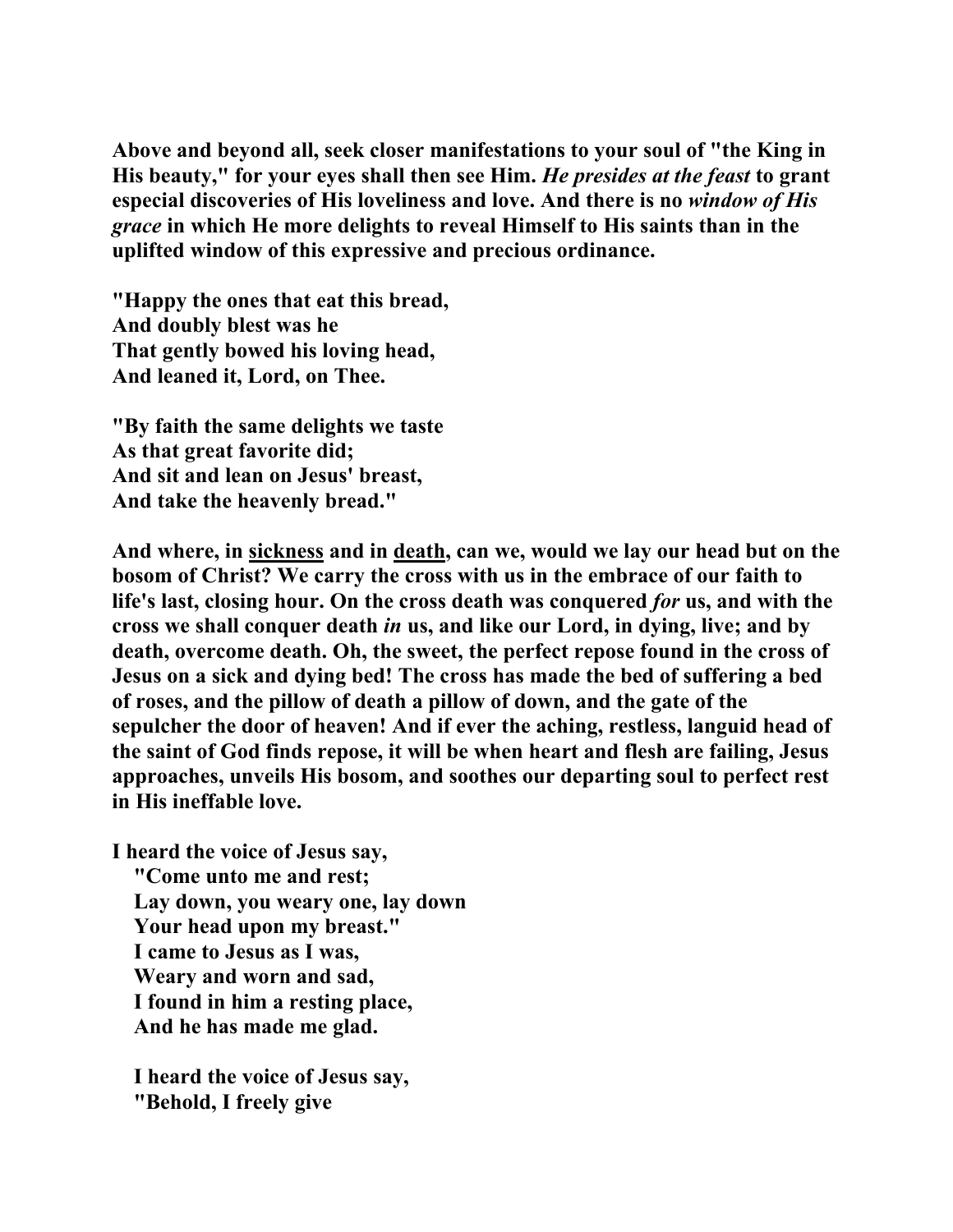**The living water; thirsty one, Stoop down and drink, and live." I came to Jesus, and I drank Of that life-giving stream; My thirst was quenched, my soul revived, And now I live in him.** 

 **I heard the voice of Jesus say, "I am this dark world's Light; Look unto me, your morn shall rise, And all your day be bright." I looked to Jesus, and I found In him my Star, my Sun; And in that light of life I'll walk, Until traveling days are done. (Bonar)** 

## **The Cross of Christ the Christian's Weapon**

 **"They overcame him by the blood of the Lamb and by the word of their testimony; they did not love their lives so much as to shrink from death." Rev. 12:11** 

**What an impressive illustration is presented in these words of another equally inspired and instructive declaration of the Bible—"God has chosen the** *foolish* **things of the world to confound the wise; and God has chosen the** *weak* **things of the world to confound the things which are mighty; and** *base* **things of the world, and things which are** *despised***, has God chosen." That 'foolish thing,' that 'weak thing,' that 'base thing,' that 'despised thing,'** *in the world's estimation***, which God has chosen as the instrument of saving His elect Church, of conquering the enmity against Him in of the human heart, of extending His kingdom in the earth, and of ultimately subjugating this revolted empire to His supremacy is** *the cross of Christ***. This weak, this rude, this ignominious and despised instrument—the preaching of Christ on the cross—is destined to overthrow sin's empire in the soul, wrench the scepter from the grasp of the god of this world, overturn all false religions, and subjugate the empire of the world to Christ's glorious reign.**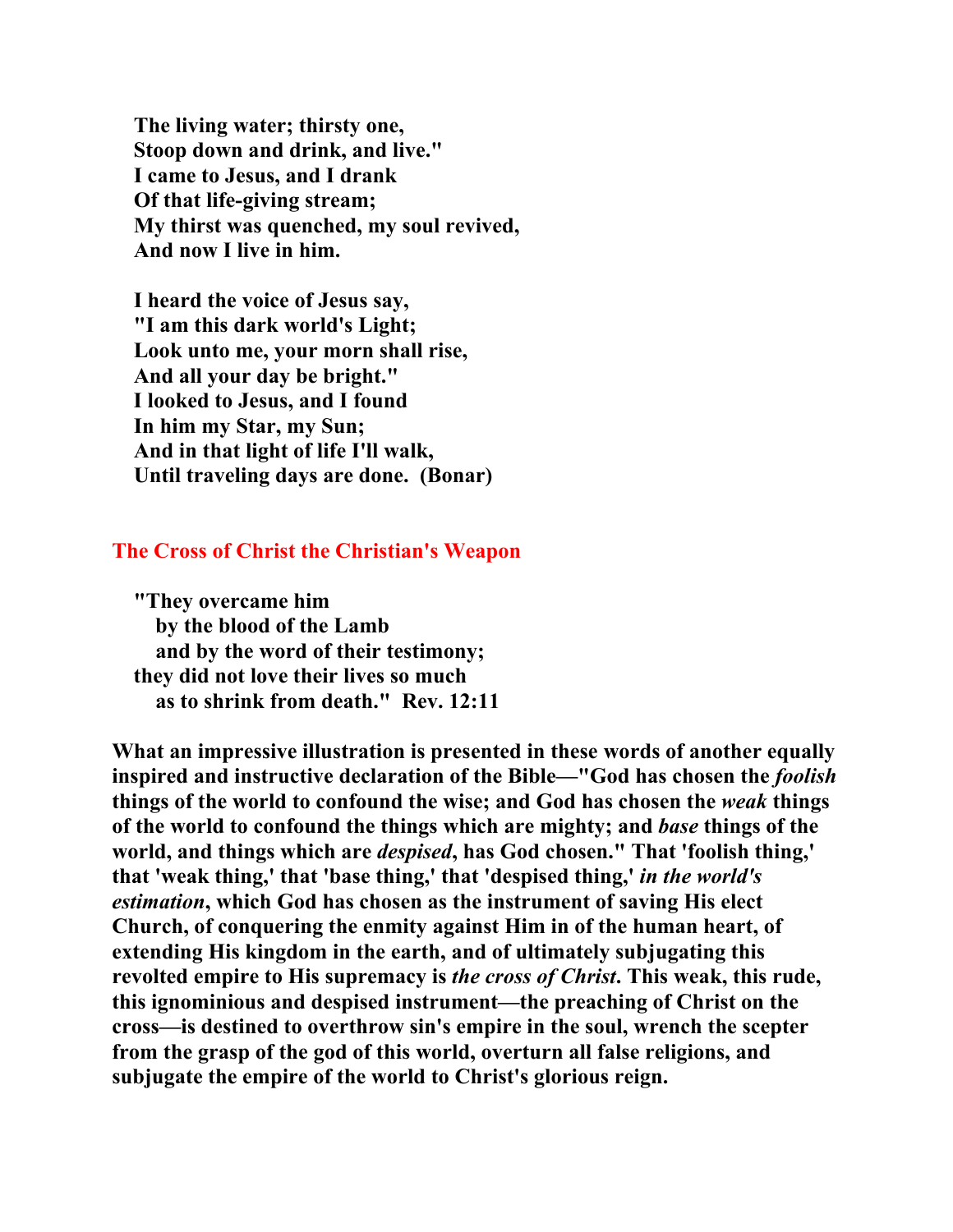**But we must limit our discussion of this entrancing theme to the case of the**  *individual believer***. The words, which primarily refer to the "noble army of martyrs," involve a principle which will apply with equal force to any age of Christianity, and every form of spiritual opposition to which the Church of God collectively and individually may be exposed.** 

**The Christian life is a moral conflict, the Christian a spiritual combatant. To no single fact did our Lord give greater prominence than this "I came not to send** *peace* **on earth, but a** *sword***;" indicating thereby that the heavenly and spiritual religion He descended to introduce, while it was designed to bless and save the world, was essentially antagonistic to its principles and its spirit; and that all who professed His 'unearthly religion' would awaken hostility from every quarter, and array against themselves the most sacred and endeared relations of life, so that "a man's foes should be those of his own house."** 

**But the great truth before us is, THE WEAPON OF OUR HOLY WAR. It is not of man's forging, of earth's temper, of carnal might—it is of God's providing, heavenly and divine; and although in the eyes of men simple and lowly, it is all-mighty, all-conquering, and irresistible—the weapon of Christ's cross.—***"They overcame him by the blood of the Lamb."* **The subject is one of the profoundest interest, inconceivably important and precious.** *The weapon that is to conquer the world for Christ, is to conquer the world of evil in our hearts;* **and, wielded by the arm of faith, is to vanquish and overcome all the spiritual opposition by which our path to heaven is intercepted.** *We are to overcome, as the martyrs overcame, by the blood of the Lamb.* **Heavenly and invincible is this weapon. No foe can cope with it, no opposition resist it, no confederacy overcome it. The blood of Jesus, as an offensive and defensive weapon, is all-powerful and irresistible in our holy war, feeble though the arm may be that wields it.** 

**But it is proper that we should in the outset briefly notice a few of these forms of OPPOSITION, in the experience of the believer, which this invincible weapon especially meets and overcomes. And should I not, my reader, specify the exact form of opposition with which in your personal experience you conflict, permit me yet to remind you that, whatever may be the foe with whom you wage this holy war—within or without—whatever the obstacle to your advance in the divine life, faith, looking to the blood of Jesus, wielding the cross of Christ, drawing its supplies from the resources of Christ, will enroll you among those who overcome by the blood of the Lamb!**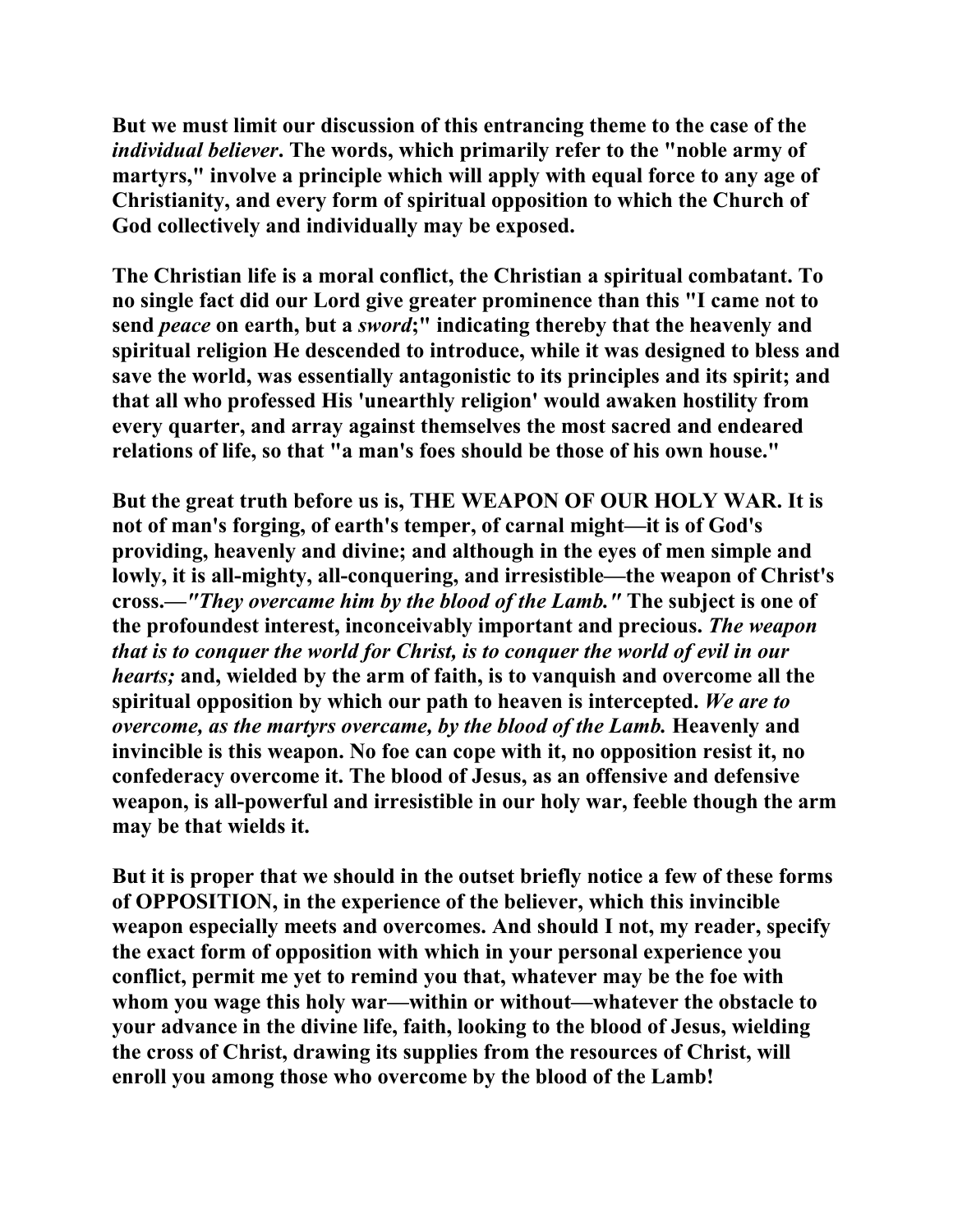**In the Christian conflict we are engaged, first, with the forces of error. The Church of God is composed of all who hold and love the truth. Truth is everything to the man of God. With not one iota of God's revealed truth can he part, not one doctrine or command can he regard with indifference or relinquish without a struggle. By these divine and precious truths his soul has been quickened, sanctified, and comforted. Wherever the Church of God meets with any form of spurious Christianity, or with those who deny any one of the essential tenets of our faith, it meets a foe; and, if we are loyal to Christ, if true soldiers of the cross, it behooves us to buckle on the whole armor of God, to take the sword of the Spirit, and act valiantly for the truth, "earnestly contending for the faith once delivered to the saints."** 

**Our second foe is the world. In every age of the Church the world has been one of its most subtle and ensnaring enemies. In a variety of forms it seeks to throw the spell of its fascination around the saints of God by its many disguises, its specious arguments, its lawful engagements, its aims to draw from the simplicity of Christ. No little skill in this holy war is required to explode the sophistry and resist the blandishments of this ungodly world. How many religious professors are conquered by its reasonings, won by its friendships, vanquished by its pleasures, swallowed up by its temptations! Like Demas, they forsake Christ for the love of an ungodly world. And yet the world is the sworn foe of the Church of God. It crucified its Head, and would crucify its members. The more closely His followers follow Him, the more unearthly their religion, the more decidedly and deadly will the world regard itself their foe. We have more to fear from the smiles of the world than its frowns, more from its bewitching charms than its contemptuous sneer, more from its specious promises than its disdainful irony. The** *persecution* **of the world has never really injured the spiritual life of any Christian professor, but the** *caresses* **of the world have slain its thousands.** 

**Then, then is the Christian's great foe—the god of this world. And yet how invisible his form, how noiseless his tread, how subtle his temptations, how unsuspected his approach, how artful and successful his designs! He is "the accuser of the brethren," "the prince of the power of the air," "the god of this world," "the spirit that now works in the children of disobedience." Such are his titles, and if they mean anything, they are significant of much. Such is the foe we daily, hourly confront.** 

**Sin in the world, and sin in the Church, and sin in the individual believer, must be classed among our strongest antagonistic foes.** *We can not take a step*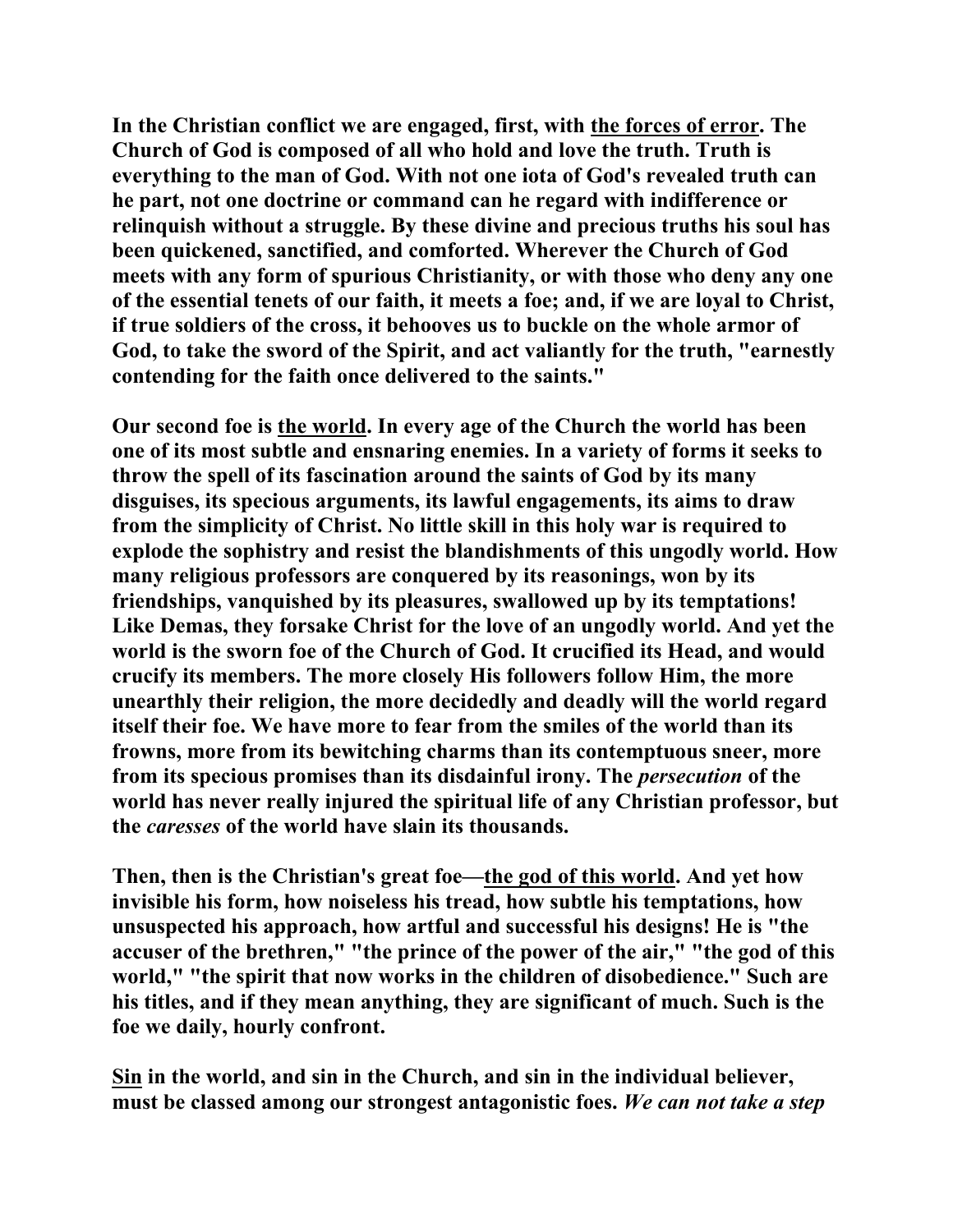*without coming in contact with sin.* **The privacy of our closet is not exempt sin is still there in our sinful hearts. What a solemn thought it is for the child of God, that the Divine standard of Christian holiness, the Scripture measure of Christian consecration, so far transcends his highest attainments! We are compelled to own that we are but partly renewed. We scarcely deserve the name of saints, so perpetually is sin marring all we do for Christ. Filled with shame, and at times tempted to give up the conflict and yield to the foe, we place our mouth in the dust before God, "O wretched man that I am! who shall deliver me from the body of this death?"** 

**In addition to all this must be quoted the discipline of trial. Trials are, what the word implies, tests of character and Christianity. What a severe conflict when the afflictive providences of our God are seized upon by Satan and sin as an occasion for stirring up the corruptions of the heart, and of rousing the latent rebellion of the will against God. And yet, O Lord our God, by this You teach us! By this painful discipline, by these humiliating circumstances, do You instruct us in the art of warring against sin, to be better soldiers of the cross, more mighty and successful in the holy war. There is no experience like**  *the endurance of trial***. The man of God best adapted to lead the van of Christ's army, who should take front rank in the conflict with the world, the flesh, and the devil, is he who has been instructed by trials, who has endured a great fight of afflictions.** *The valiant and successful soldier of the cross is he who has been taught and trained in God's school of sorrow.* **The most eminently holy saints have been the most victorious saints; and the most victorious saints in the great fight of faith have ever been the most deeply tried saints. Eminent affliction is essential to eminent holiness, to completeness of Christian character. No believer's Christianity is fully tested until it passes through this crucible. The** *activities of religion* **bring into play a part only of our religious character; affliction is needful to develop and exercise the** *passive graces of the Spirit***—both essential to form the character of the Christian warrior.** 

**But we must now consider THE WEAPON used by Christians in this great and holy conflict. Of all those Christians who laid down their lives for Jesus in the early Church, none obtained the victory but by THE BLOOD OF THE LAMB! In this holy war, the Christian is ever portrayed as a** *victor***, so certain, so sure, so triumphant is the issue. "Overcome!" Mark that word! A most encouraging truth this for you who may now be in the heat of this spiritual conflict! Well might you tremble at the skill and strength and subtlety of your foe, but for this assured truth that, having put on Christ's armor, you are engaged in a conflict, you are prosecuting a war, of the victorious result of**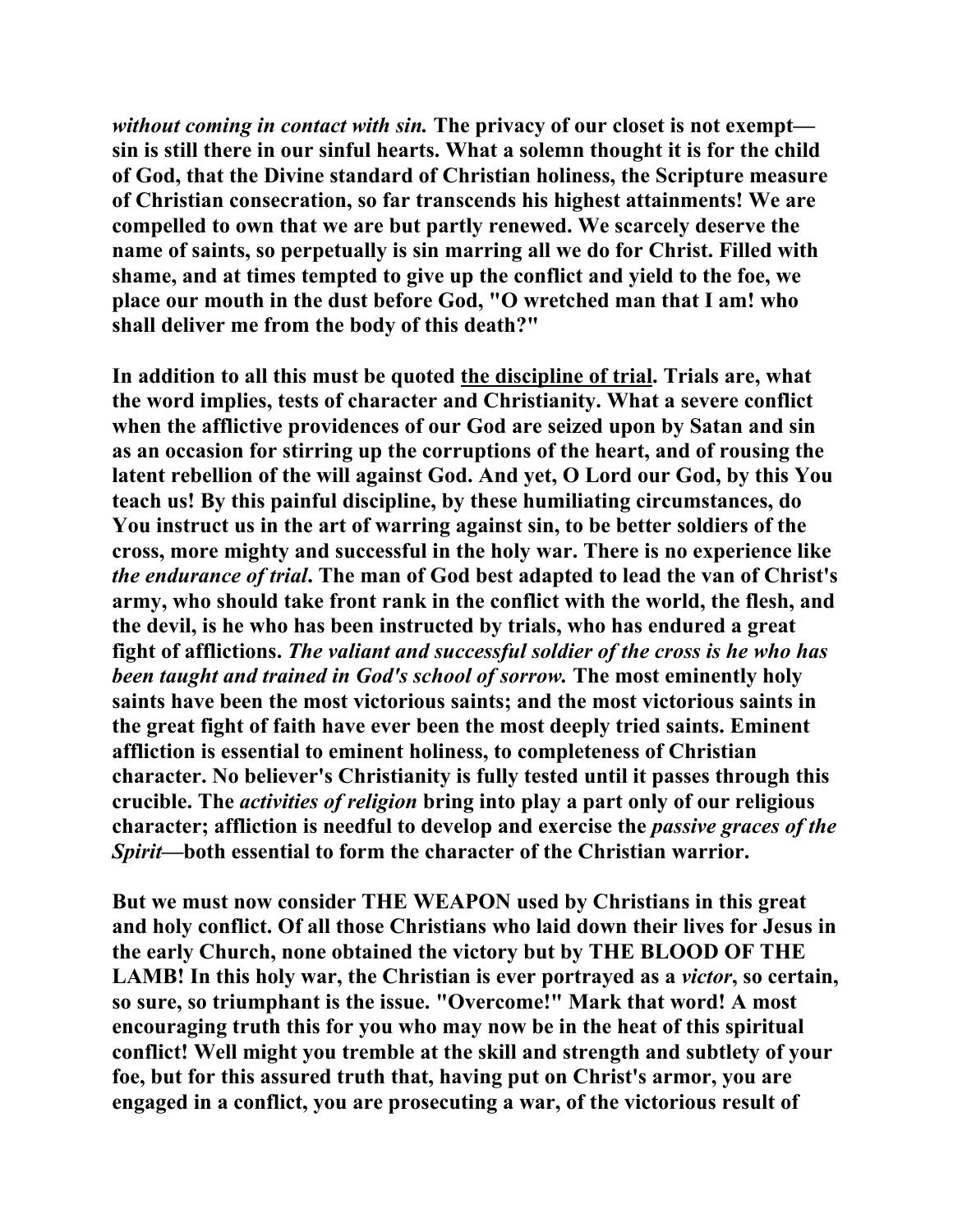**which there is no more doubt than that Christ Jesus is your Leader. Often foiled and wounded in the strife, you yet follow victorious legions, led by a triumphant Captain.** 

**It is by the blood of Jesus we overcome error. Religious error is plausible, reasoning, and subtle. It is seldom presented but in connection with some portion of truth; and to eliminate that small portion of truth from the mass of error in which it is embedded, often demands no little art in this holy war. But no form or onslaught of false doctrine can withstand the power of Christ's cross. Our wisdom, when confronted by the many specious and subtle forms of false doctrine, is not so much to argue and reason, to unveil the sophistry and expose the hollowness of the error, as to confront it with the Divine doctrine of the cross. Truth and error can never coalesce. They may be mixed, but they cannot co-mingle. No two opposite elements in chemistry are so irreconcilable. Truth may float upon the surface of error, as oil upon the water, but no act of sacred alchemy can unite them. "Hereby know we the spirit of truth and the spirit of error." See, then, the weapon by which you may dissolve the enchantment and repel the assault of error. Bring every doctrine, principle, and practice which men would foist upon you to the light of the cross and to the test of the Bible. "To the law and to the testimony: if they speak not according to this word, it is because there is no light in them." Seek by the Spirit's teaching to be so rooted and grounded in the doctrines of which the cross of Christ is the center and symbol, as to prove invulnerable to the shafts of error, feathered though they may be by all the charms of human learning and philosophy, poetry and eloquence.** 

**It is by the cross we obtain the victory over sin. The instrument by which sin was condemned, and through whose channel its pardon flows to us, is the only effectual instrument of its crucifixion in us. A believing, experimental apprehension of the death of Christ is death to the ruling, reigning power of sin in the regenerate. The sense of its pardoned guilt, the conviction of its annihilated condemnation, begets in the soul a loathing of its nature, a shrinking from its commission, and arms us with rebellion against its supremacy and power. "There is forgiveness with you, that you may be feared." The language of the Church is: "I have washed my feet, how shall I defile them?" That of the apostle is equally significant of this truth: "I am crucified with Christ." Take, then, beloved reader, the existence of indwelling sin in your heart—its easy besetting forms, its ever-wakeful, ever-working power—to the cross of Jesus; and as the Holy Spirit unveils and reveals it to your soul,** *seeing Jesus crucified for your sins and by your sins,* **that fresh**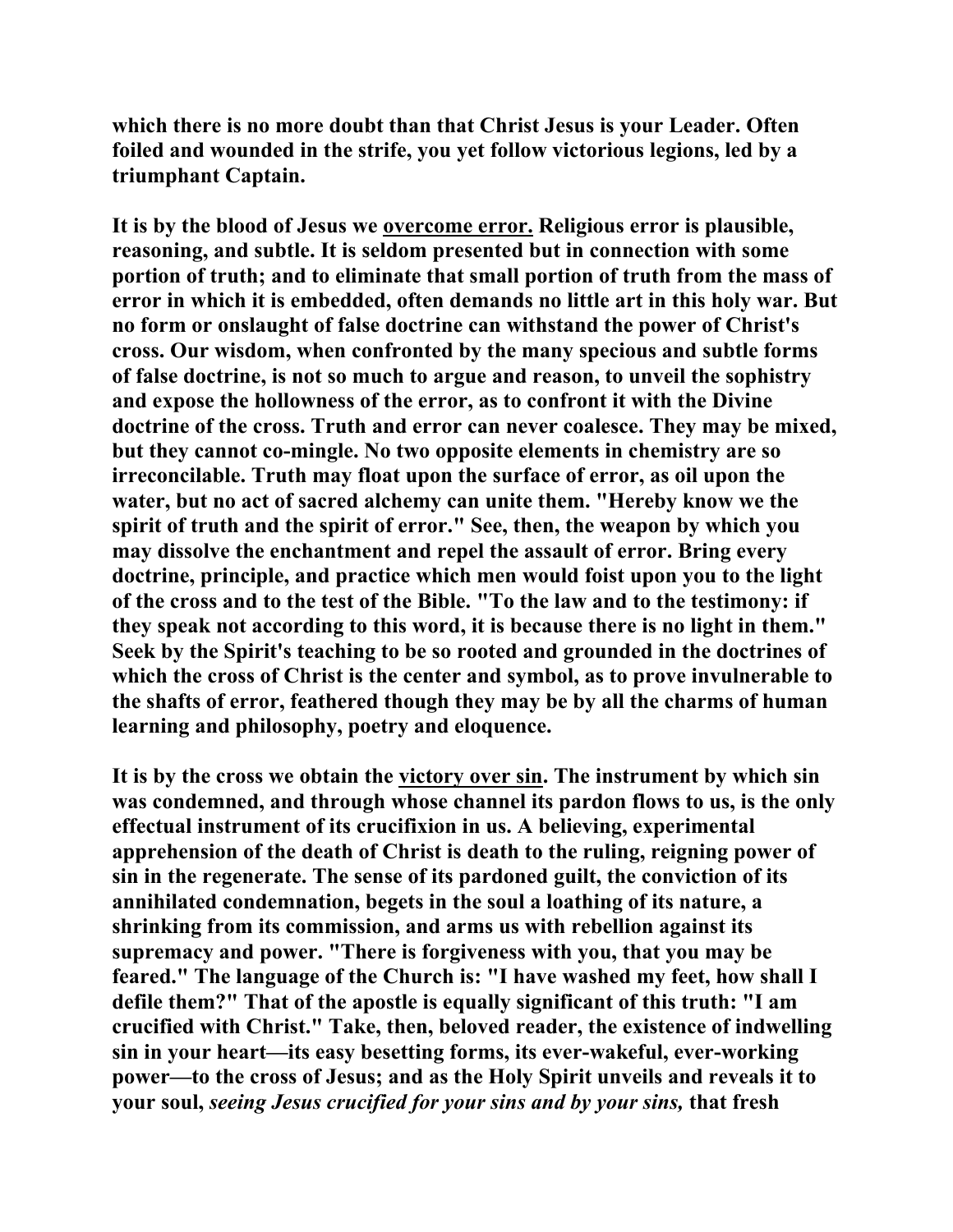**discovery, that renewed sight of the cross of Calvary, will enable you to mortify the deeds of the body, and to present it a holy and a living sacrifice to God.** 

**The power of atoning blood to** *subdue* **our iniquities is not less than its efficacy in** *pardoning* **them. In either case, we can only effectually deal with sin as we deal with Him who was slain for sin. Jesus the crucified is as much our sanctification as He is our redemption. The Spirit's sprinkling of the blood that has pardoned all, cleansed all, cancelled all our sins, intensifies the motive and energizes the soul to repel its attacks, and to rest not from the conflict until the nail has been driven home which** *fastens every lust to the cross of Jesus.* **Oh, what motive, what power, in the great, the essential work of personal holiness does the cross of Jesus supply! How should we hate sin, battle with sin, resist and overcome it, who have a personal and saving interest in the great and solemn transactions of Calvary! If the spot where the blood of the victim fell was so sacred, if the temple furniture touched by sacrificial blood was so holy, oh, what words can depict the solemn consecration to God of that soul washed in the atoning blood of God's beloved Son! Lord, if he that is washed in Your blood is clean every whit, wash me! not my feet only, but also my hands and my head, that my obedience may be more unreserved, my service more complete, my mind more deeply sanctified—each part of my being purified, sanctified, and dedicated by Your blood.** 

**Faith, wielding the invincible weapon of the cross, skillfully repels and effectually vanquishes the attacks of Satan. The only weapon in the believer's armory which Satan most dreads, is the cross of Christ. He can glibly quote Scripture, and so press into his own deceitful purpose a weapon of divine temper; but the cross of Calvary he dreads. Well does he remember the words, spoken by the Eternal One while yet a measure of the bloom and the fragrance of paradise rested upon the bowers and glens of Eden, "I will put enmity between you and the woman, and between your seed and her seed; He shall bruise your head, and you shall bruise his heel." The great battle of Satan is not so much with the Body as with the Head; not so much with the Church as with the Savior of the Church. Upon Christ all his virulence concentrates, around Him all his opposition gathers. To wound Christ through His members is one of his master strategic arts. But how is the believer to meet and overcome this arch-foe of his soul, this deceiver and accuser of the brethren? Simply and only by the blood of the Lamb. Skillful and mighty to wield the weapons of the cross, no onslaught of the foe, however fierce; no dart taken from his quiver, however flaming; no snare of fowler,**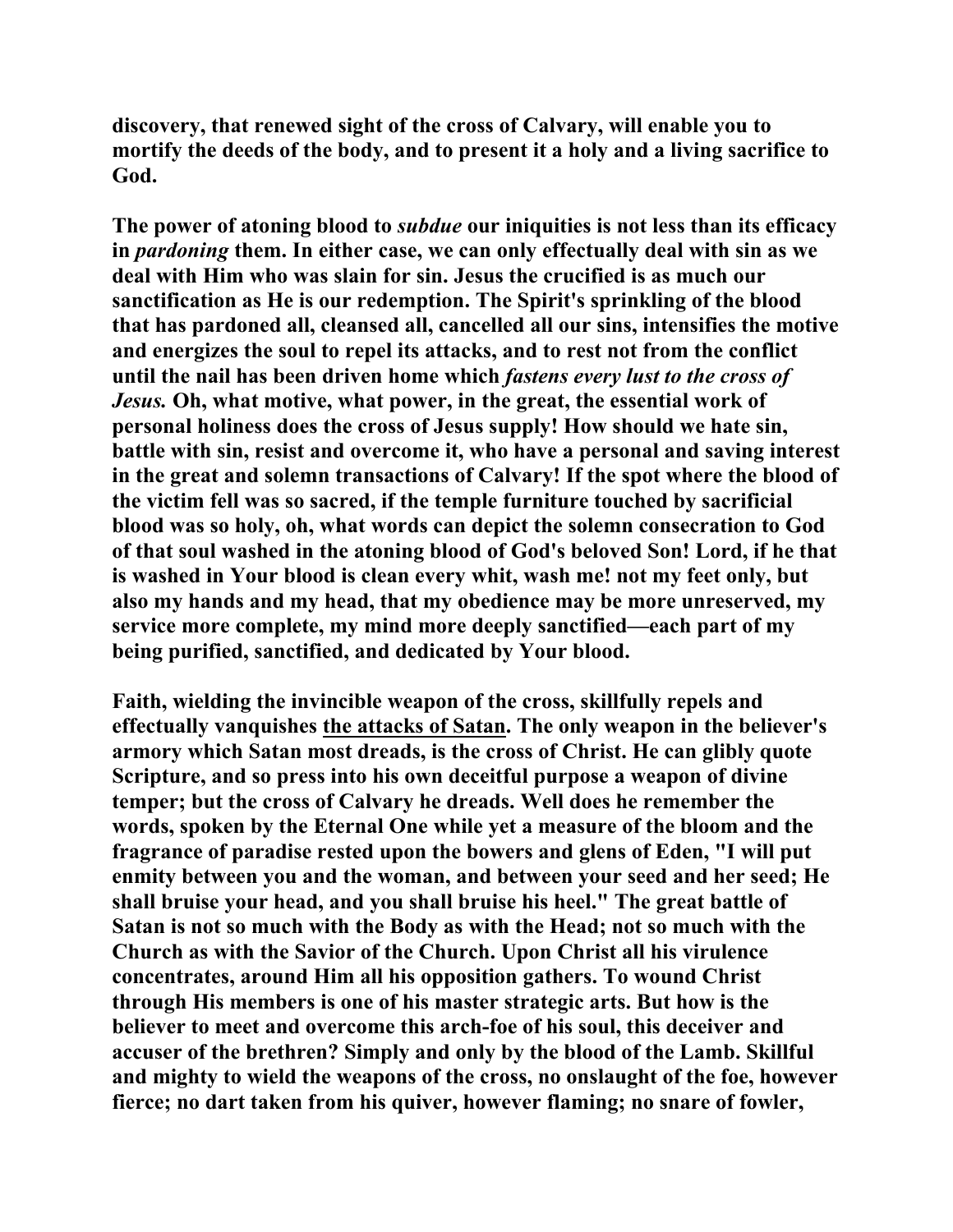**however concealed; no gleam of the serpent's eye, however soft and fascinating, shall overcome the weakest saint. The devil hates the cross, fears the cross, is cowed and impotent before the cross of Jesus; in which he beholds the instrument of his past ignominious defeat, and the sign and the pledge of his future and final overthrow. Satan-tempted soul! fly to the foot of the cross. Satan dare not bring a railing accusation against you there. Faith reading its pardon and acquittal, realizing that "there is now no condemnation to those who are in Christ Jesus," can confront and boldly challenge this subtle, sleepless foe of his soul, "Who are you that accuses and condemns me? My sins are all forgiven, my guilt all cancelled, my debt all paid by Jesus, my Divine Surety, on that cross which to you is death, but to me is life." Thus, beloved, shall you be numbered among those who overcame by the blood of the Lamb.** 

**And this, too, is the victory that overcomes the world. The world is Satan's seat, his empire, his throne. No marvel, then, that it becomes one of his most powerful, and, alas! too successful instruments of drawing the saints from Jesus. We have already, in this work, indicated some of the forms of worldly temptation by which believers are assailed. It will suffice if, in the present chapter, we simply refer to the weapon by which these temptations are successfully repelled.** *The weapon is the cross upon which the world crucified Christ.* **This was the spiritual equipment of Paul, this the invincible sword by which he triumphed. "God forbid that I should glory save in the cross of our Lord Jesus Christ, by whom the world is crucified to me, and I unto the world." Clad with this armor, wielding this weapon, we too must conquer. Study the world in the light of Christ's cross, and how will it look? Survey it from this elevated and impressive stand-point, and what is its appearance? In no other light can you regard it than as the crucifier of your Lord. It was the world that slew Jesus. He came to save it, and in return for love so marvellous, so self-sacrificing, it maligned and despised Him, rejected and crucified Him, because He testified of it that its works were evil. And still it is His implacable, unslumbering foe—ever seeking to bruise the Head through the members. Oh, think not that the world which entwined the thorn-crown around His brow, will sun you with its smile. Let, then, your dealings with this ungodly world be a constant battle, and the cross of Jesus, wielded in faith and by prayer, your victorious weapon.** *The cross must separate you from the pleasures, the religion, and the spirit of the world. It is utterly impossible that you can love the cross and love the world too.* **Faith in the cross, and confederacy with the enemies of the cross, are totally irreconcilable. We cannot carry Christ's cross upon our shoulder and the world in our hand at the same time. We cannot be truly**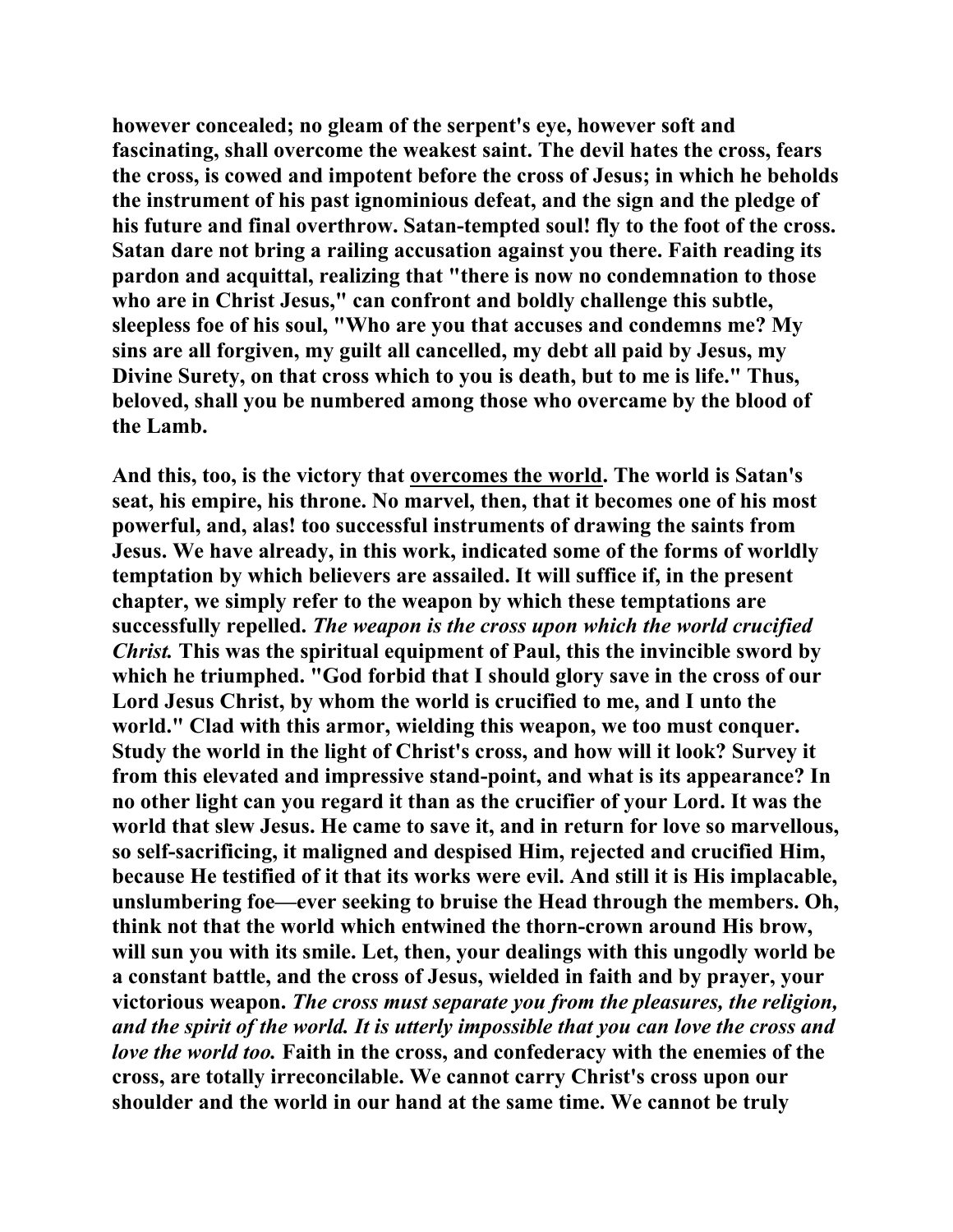**crucified by the one and yet live to the other. Either Christ's cross will be to us the death of the world, or the world will be to us the death of Christ's cross. But, oh, what an** *honor* **is it to be crucified with Christ to this ungodly world! to bear its burning shame, to be subjected to its offence, to endure the pain of its moral crucifixion. As the holy Rutherford beautifully remarks, "The cross of Christ is the sweetest burden that ever I bore; it is such a burden as wings are to a bird, or as sails to a ship, to carry me forward to my desired haven. To be crucified to the world is not so highly accounted by us as it should be. How heavenly a thing it is to be deaf to, and dead to, this world's sweetest music! It is little the world can take from me, and as little can it give me."** 

**The cross of Christ, too, is the only effectual weapon of the Christian ministry. It is a great, a supernatural work, the work of dethroning Satan in the heart, and subjecting it to Christ. "Who is sufficient for these things?" By no instrument can a work so mighty, so divine, be accomplished, but by the instrument with which Jesus triumphed—the cross of Calvary. "We preach Christ crucified"—literally, Christ on the cross—was the simple but sublime declaration of the chief of the apostles. "The preaching of the cross is to those who perish foolishness; but unto us which believe it is the power of God." "The Jews require a sign, and the Greeks seek after wisdom: but we preach Christ crucified, unto the Jews a stumbling-block, and unto the Greeks foolishness; but unto those who are called, both Jews and Greeks, Christ the power of God, and the wisdom of God." And how significant yet touching the words of the Crucified Himself: "And I, if I be lifted up from the earth, will draw all men unto me." Such is the doctrine the revealed Word of God teaches, such the truth the Holy Spirit owns, such the weapon the minister of the cross wields, and such its marvellous power and result. Are you a Christian minister? Beloved brother, behold your divine, invincible weapon! The Cross of Christ! Preach Christ, and Christ only! Lift Him up higher and higher, exalt Him more and more, and you shall not have mournfully to exclaim, "Who has believed our report? and to whom is the arm of the Lord revealed?"** *The Holy Spirit will the most honor that ministry that the most honors Christ's cross.* **He who preaches the Church and not Christ, who puts ordinances in the place of the atoning blood, or who veils the cross by human learning and philosophy and the traditions of men—the power and the wisdom of this world, which is weakness and foolishness with God; stands in a position of terrible responsibility, is accumulating a fearful amount of guilt,**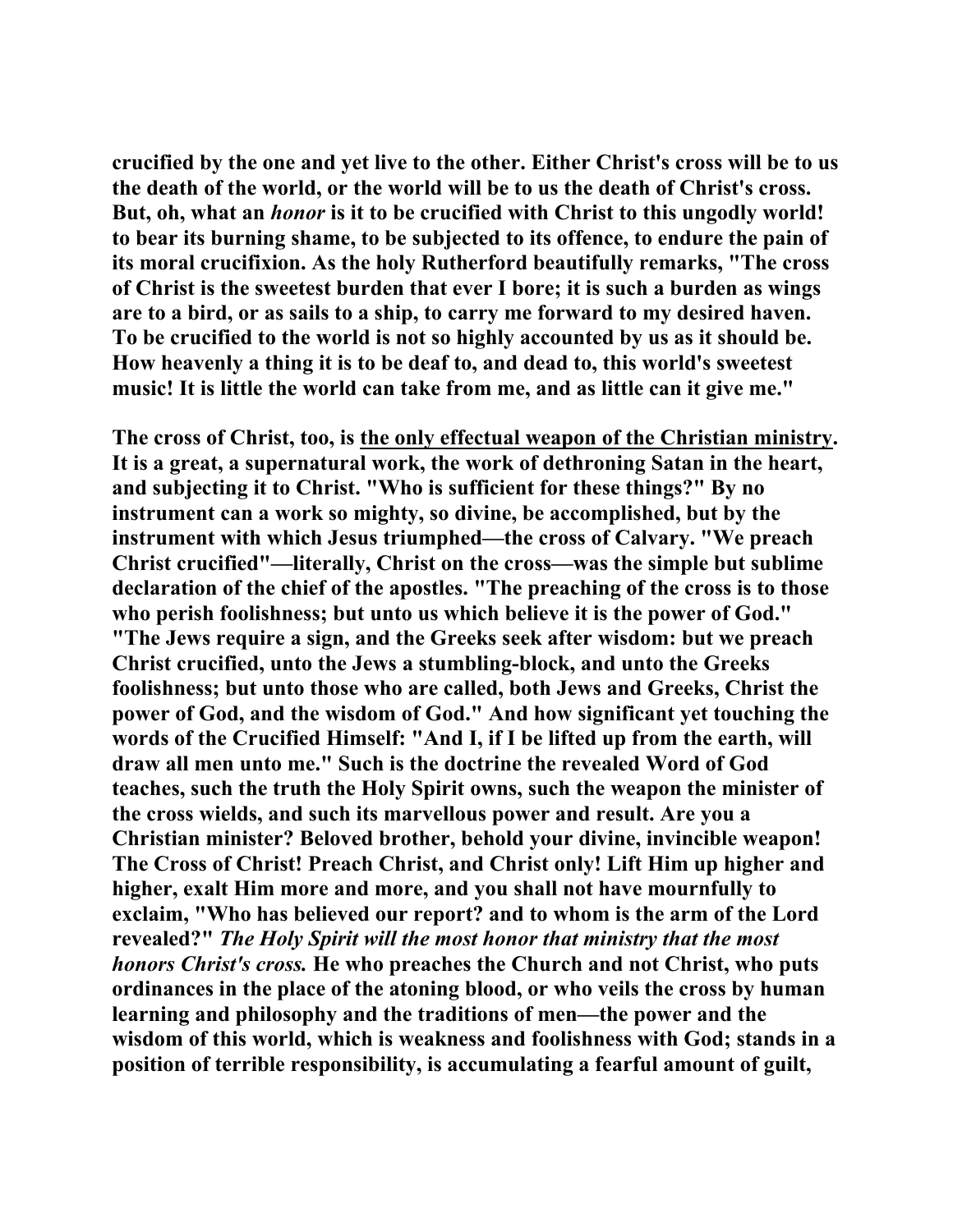**and is laying up a solemn and awful account of his stewardship unto God. But preach Christ crucified, and the results, for which you are not responsible, you can safely leave to them unto whom alone they belong. No other preaching will meet the case of our hearers. No other theme will the Holy Spirit bless to the conversion of sinners, and to the instruction, comfort, and sanctification of the saints. All other preaching—preaching which has not Christ crucified for its beginning, its center, and its end, is solemn trifling with souls and with eternity—a splendid impertinence, a burlesque of the gospel, a dishonor to God, the murder of souls, whose blood, staining our garments, God will require at our hands. Oh, whatever you do, preach CHRIST! Preach Him in His Godhead—preach Him in His manhood—preach Him as the Revealer of the Father—preach Him in His finished work—preach Him in His personal beauty—preach Him in His love, grace, and sympathy—preach Him as the all in all of the soul bound to His judgment-seat—preach Him scripturally and intelligently, lovingly and winningly; in the pulpit, out of the pulpit, living and dying, oh, raise high the cross of Christ!** 

**"Woe to the men who tear away the cross Sole prop and pillar of a sinking world. If its foundation by unhallowed hands Be undermined, what, what can give support? But hush, my fears! it rests not on the sand; The raging waves that dash against its base Sink harmless, after foaming out their shame. It is when the** *cross* **is preached, and only then, That from the pulpit a mysterious power Goes forth to renovate the moral man. He that without it wields The sacred sword, at best in mock display, A useless weapon flourishes in its sheath, None feel its edge-none fear it."—Wilcox.** 

#### **Christ Crucified the Center of Christian Union**

**"You are all one in Christ Jesus."—Gal. 3:28.**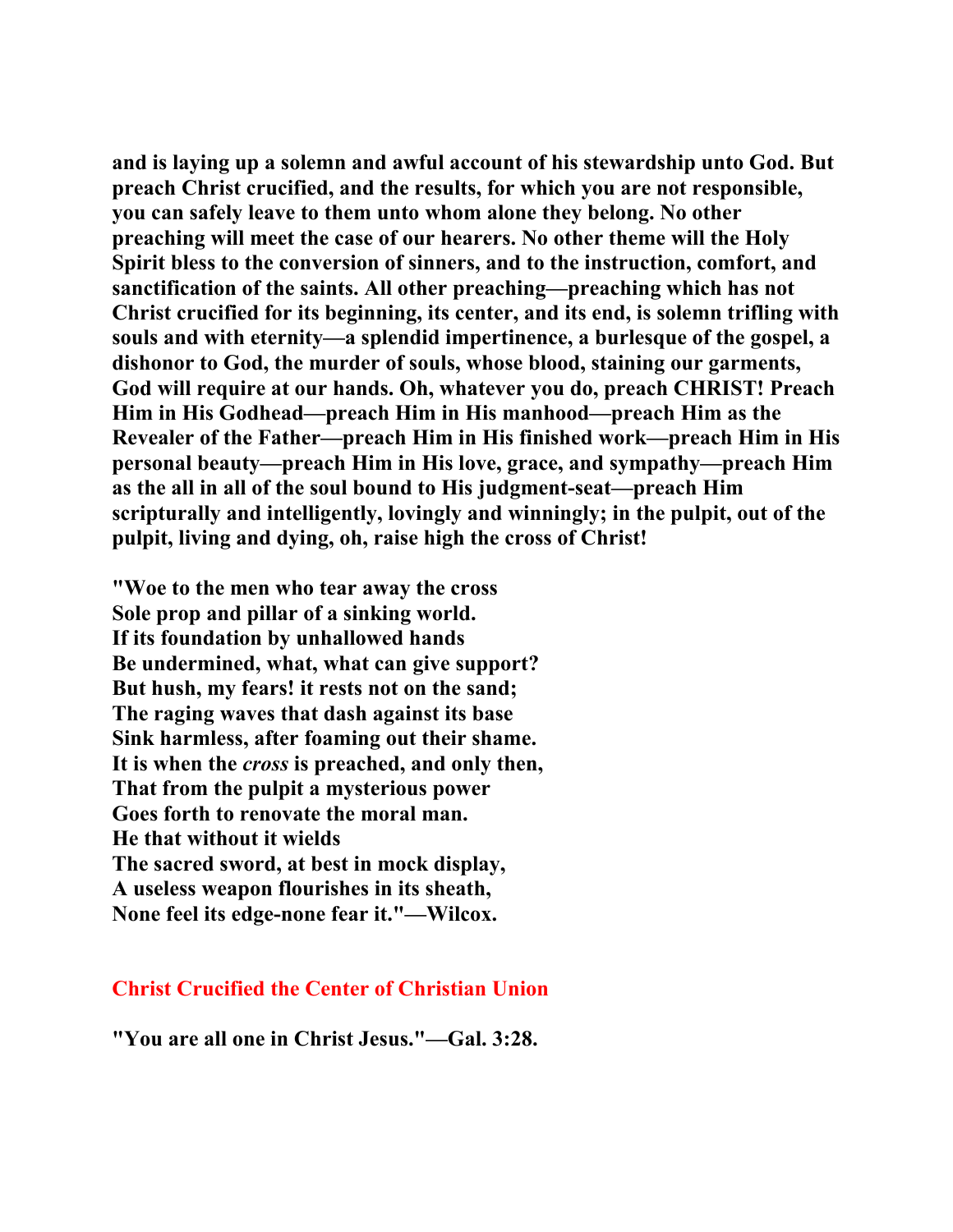**The unfolding of our subject approaches its close. Imperfect as the discussion manifestly is—as imperfect, indeed, must be the most elaborate unfolding of such a theme—it would be yet more—marked in the omission of the topic which in the present chapter will engage the reader's attention—Christ crucified the center of Christian union, and of holy fellowship to all true believers of God's one Church. Our subject is in perfect and beautiful harmony with one of the most touching petitions in the intercessory prayer of Jesus when on earth. "That they all may be one; as you, Father, are in me, and I in you, that they also may be one in us; that the world may believe that you have sent me." This clearly was the great truth which the apostle seeks to illustrate. "You are all the children of God by faith in Christ Jesus. For as many of you as have been baptized into Christ, have put on Christ. There [that is, in Christ] is neither Jew nor Greek, there is neither bond nor free, there is neither male nor female; for you are all one in Christ Jesus." His argument is—the Lord Jesus is the Center, and in Him all national, ecclesiastical, and religious differences subsisting in the one Church of God are merged and lost, as rays in the sun, as rivers in the ocean—and Christ is all and in all. The union of the Lord's people is a subject dear to His heart, closely connected with His glory, and inseparable from their own holiness, happiness, and usefulness. May the Divine Spirit aid and bless the presentation of this delightful truth, while we consider the** *center***—the** *unity* **the blessings and the** *obligations* **which result therefrom.** 

**THE CENTER of Christian union is the center of Christianity—***Christ Crucified***. Destroy the focus of any system, and the system itself is destroyed. Remove the center, and you have broken up that which held the whole in cohesion and unity. For example—taking our illustration from Divine truth deny the Deity of Christ, and you deny the Atonement of Christ, for the two cardinal articles of our faith stand or fall together. The sacrifice of Christ, as a vindication of God's moral government, and as the only expedient of the soul's salvation, reposes wholly upon the Essential Godhead of His person. If Christ is not God, He is not a Savior. A mere human savior could not bring a sinner to heaven. Destroy, then, the Atonement, ignore the sacrificial death of Christ, and you have destroyed and rejected the only foundation upon which a lost soul can build his hope of glory.** 

**Now, a great and essential doctrine is placed before you here. All believers are**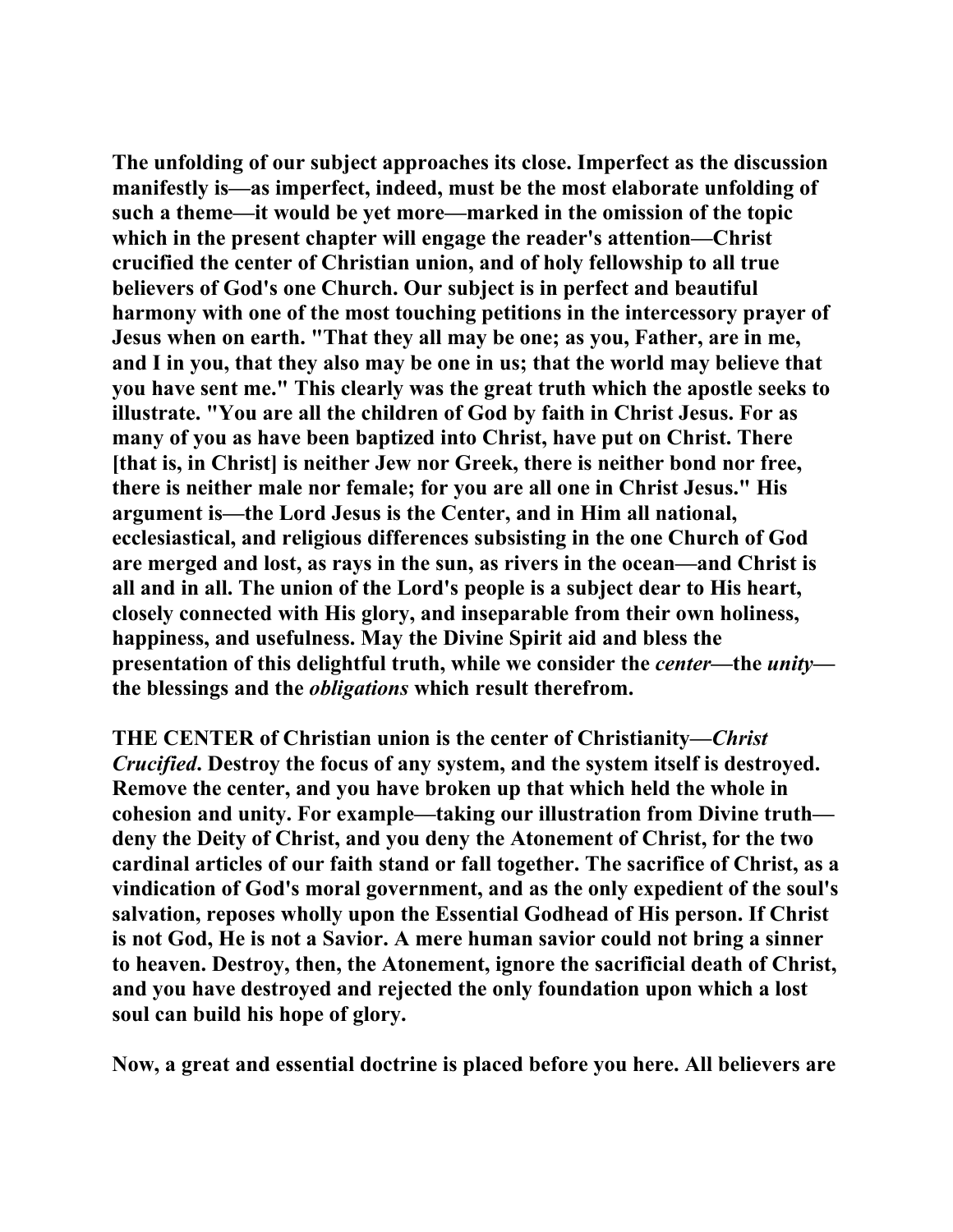**ONE in Christ Jesus. They have a vital union with Jesus Himself. This is a higher truth than that which affirms that they know Him, love Him, and have faith in Him; that they put their trust alone in His blood and righteousness, and have confessed Him before men. All these are precious truths—God make them yet more precious to our hearts. But, the grand truth, the source of all the rest, is this—I, as a believer in Christ, am in Him** *eternally***, in Him**  *spiritually***, in Him** *indissolubly***, in Him** *vitally***. And because I am thus one with Christ Jesus I know Him—knowing Him, I love Him—loving Him, I obey Him—and obeying Him, I find my heaven begun on earth. All these living, precious springs have their origin in this grand truth—"I am one with Christ the Lord."** 

**As long as a man is out of Christ Jesus, he is in a most awful and perilous condition. We ask not what ecclesiastical form of government he may prefer; or what his creed is. If he has no spiritual union with the Lord Jesus Christ, he is in an unsaved and imminently perilous state. Do you inquire who are out of Christ? I answer,—and God grant that you may apply the statement to your own conscience—if you have never repented of your sins—if your heart has never been broken by the blessed Spirit—if you have never placed your mouth in the dust, and cried, God be merciful to me a sinner!—you are out of Christ. All unbelievers are out of Christ. And who are unbelievers? Perchance you are thinking of the bold, unblushing infidel; the man who denies the inspiration of the Scriptures, and laughs to scorn the divine revelations of the Holy Spirit. Little do you think that you, in your 'practical' rejection of the Lord Jesus, may be virtually that infidel, that unbeliever! If, in faith, you have not received Jesus, though He has been standing knocking at the door of your heart until His locks are wet with the dew of the morning; you are that unbeliever, that infidel; and as an unbeliever, rejecting the Lord Jesus Christ, you have no union with Christ—***you* **are out of Christ! Poor Pharisee! wrapping around you** *the wretched figment of your own righteousness***, looking at your own works, trusting in your religious duties, going about to establish a righteousness of your own, never having been brought to know your condemnation under the law, never having been brought to see that** *all your virtues are but splendid sins***, that all upon which you do pride and plume yourself is in God's sight obnoxious and loathsome—***you are out of Christ!* 

And you, poor religious formalist! who has put on Christ *outwardly*—perhaps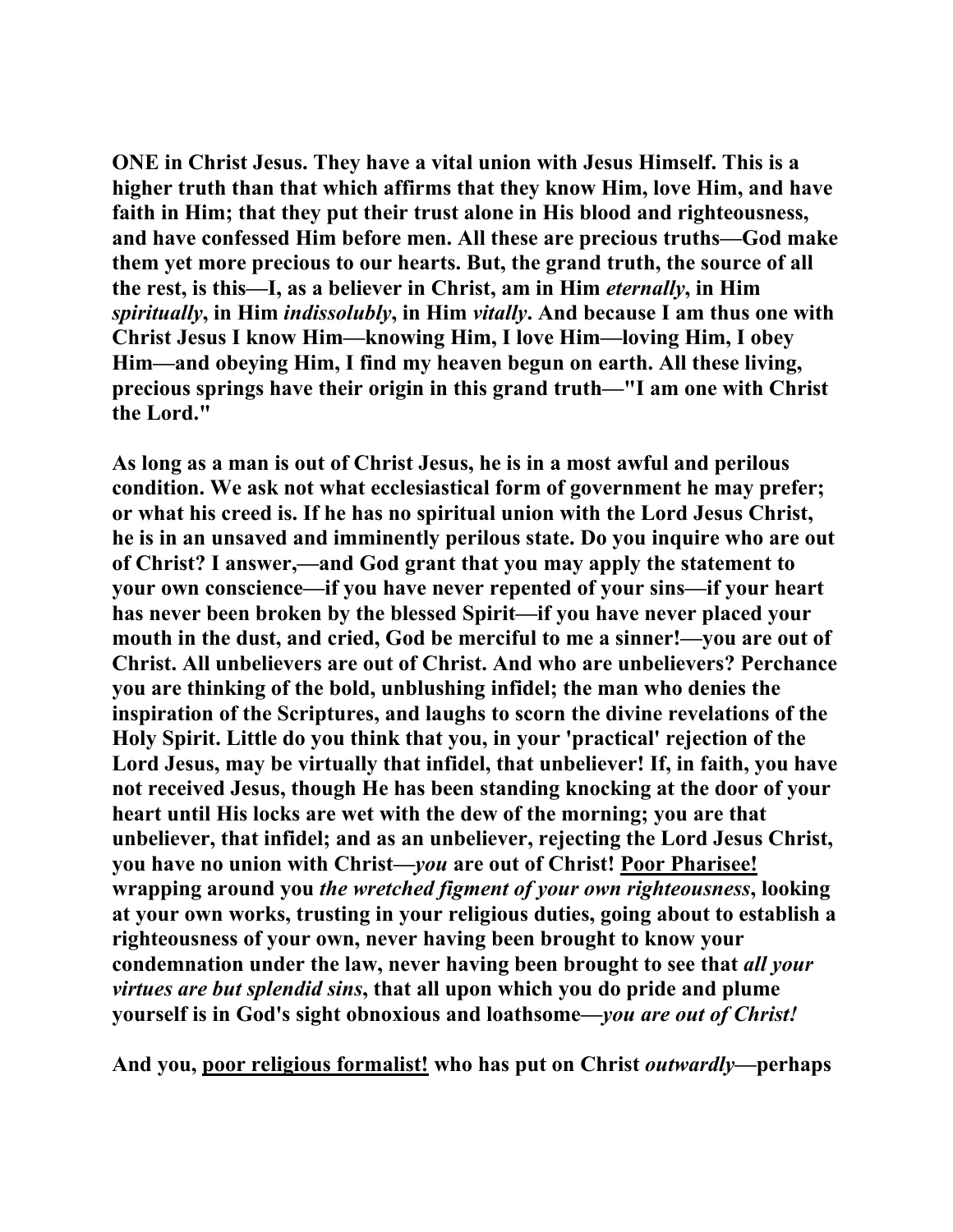**has gone to His table, and yet are holding an empty lamp of Christian profession, destitute of one particle of saving grace—with all your splendid profession, your outward zeal, and religious formality, you have no oneness with Christ! And how shall I describe to you** *the awful condition* **in which this state of separation from Christ places you? To be out of Christ is to be exposed to the condemnation of the law; to be out of Christ is to have no hiding-place, no Savior, no Redeemer; to be out of Christ is to be unsheltered from the wrath to come. It is to live a godless life, and to die a hopeless death! Think of the antediluvians! Perhaps many of them assisted to construct the ark, while they yet laughed to scorn the warnings and entreaties of the righteous man of God. But when the ark was complete, and the chosen vessels of mercy had entered it, and God had shut them in, the heaven was darkened, the lightning flashed, the thunder pealed, the waters descended, the floods came and swept them all away, and they were lost, because they were not in the ark! Yearning for your conversion, we warn you of the wrath to come, and tell you that, unless you have a spiritual union with the Lord Jesus, unless you are enclosed in Christ, you have no refuge from the storm, no hiding-place from the wind, no covert from the tempest of the wrath of the holy and the just Lord God!** 

**But now we turn to the converse of this truth—a far more precious and delightful theme. All believers are in Christ Jesus, loved in Him, and eternally elected in Him. Deem not this a dry doctrinal truth, having in it no sanctifying influence. We believe it to be one of the most Christ-exalting, God-glorifying, soul-sanctifying truths that a minister of Christ could possibly bring before you. Trace up all the precious springs of grace and love to the fountain-head from where they flow—God's eternal love to, and choice of, you in Christ Jesus your covenant Head. Let your faith and love thus follow these precious springs of grace until they bring you to the fountain—***God's everlasting love to you in Christ Jesus your Lord.* **It is delightful to think how God treasured up from eternity in this very act of His own love all spiritual blessings in Christ Jesus our Head. When God called you by His free and sovereign grace, He called you in Christ, and to Christ.** *You could not resist the blessed call, because it was the effectual call of the Holy Spirit which brought you to see your worthlessness and vileness.* **The great office of the Spirit is to glorify the Lord Jesus Christ, and in nothing does He more glorify Christ than in** *calling a poor sinner away from his own righteousness, his religious formality, to accept Christ*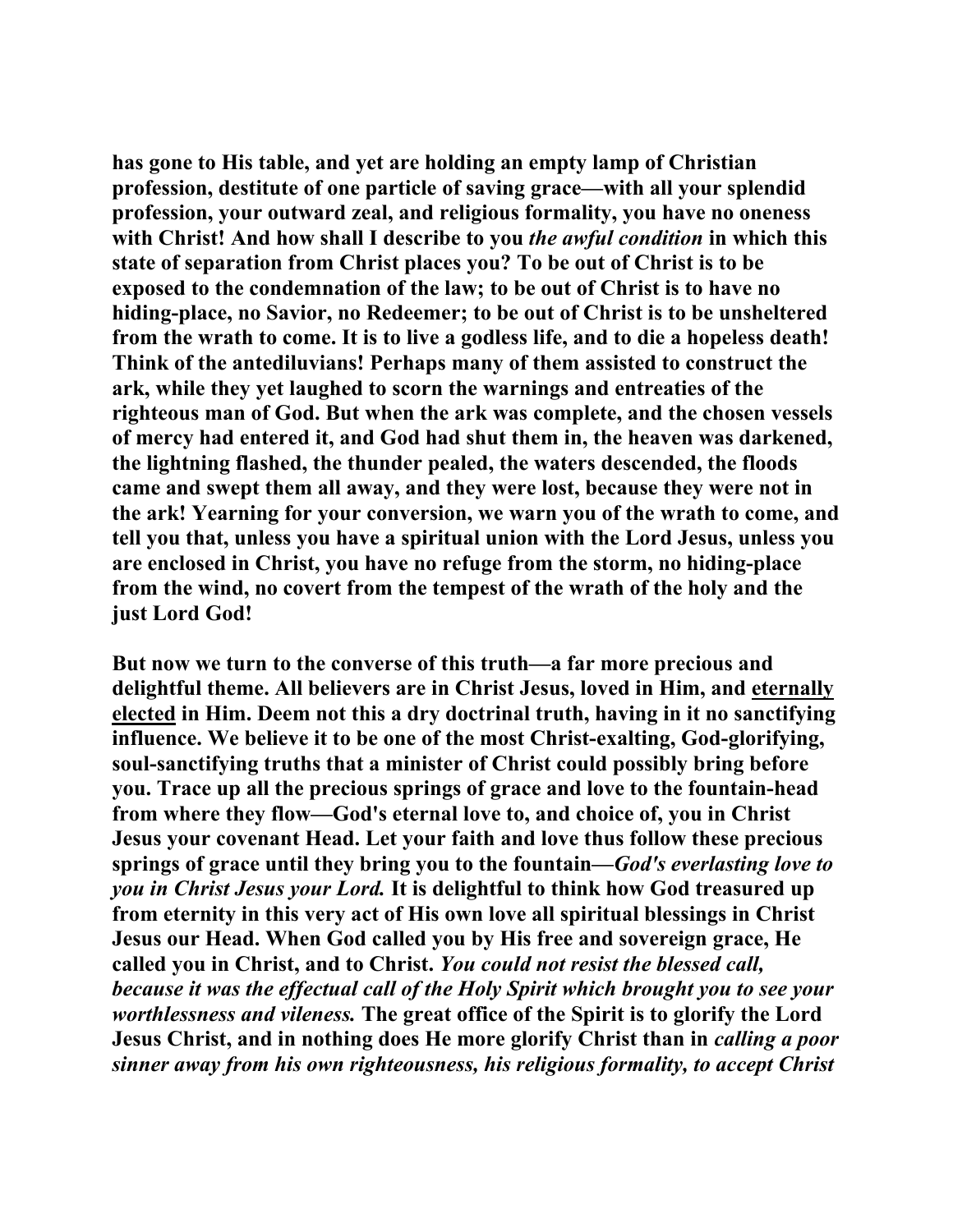# *Jesus the Lord as all his righteousness and all his salvation.*

**There is included, too, this great and precious truth—acceptance and justification in Christ Jesus. What is justification? It is our union with Christ Jesus. If we are in a state of acceptance—in a justified state—standing before God in a state of completeness—it is because we are one in Christ Jesus. "Christ is made of God unto us wisdom, righteousness, sanctification, and redemption."** *If we stand before the Holy One pardoned and justified, it is because Jesus has washed us in His precious blood, and has invested us with His imputed righteousness.* **Some of my readers may have been for months looking at their own selves. Would you know a true believer's experience? Then may the Lord take your eyes away from your** *sinful* **self, and your** *righteous* **self, and** *empty* **self, and give you to see that in Christ Jesus, washed in His blood, clothed in His righteousness, you have passed into a present state of full forgiveness and complete acceptance, and God rests in His love and rejoices over you with singing. There is for you now no condemnation.** 

**Again, this being in Christ involves our preservation. The child of God is kept not by any power of his own. If God were to leave us to our own keeping, before we reposed our head upon our pillow we would fall to the breaking of our bones and the destruction of our peace. Child of God, God is teaching you every day the great truth, "KEPT by the power of God, through faith unto salvation." "Preserved in Christ," through all the long years of our rebellion, impenitence, and unbelief; and since we have been brought to know Christ, still each moment kept by the power of God unto eternal salvation.** 

**And when the solemn hour comes, as come it will, that shall terminate this brief existence and summon you into the invisible world, oh, what a delightful truth will it then be to lay your dying head upon—"I am in Christ Jesus. I am a dying man in a living Savior. Why need I fear to die? Why need I shrink from the separation of the spirit from the body? Why need I tremble to enter upon a world unknown?" Oh, to die in Christ is but to languish into life. You who have been for years trembling in the anticipation of death, all your lifetime subject to its bondage, cast to the winds all your doubts and fears. When you die, you will die in the Lord—in a spiritual union with the Lord, from which neither death nor life shall separate you, and so you shall be forever with the Lord.**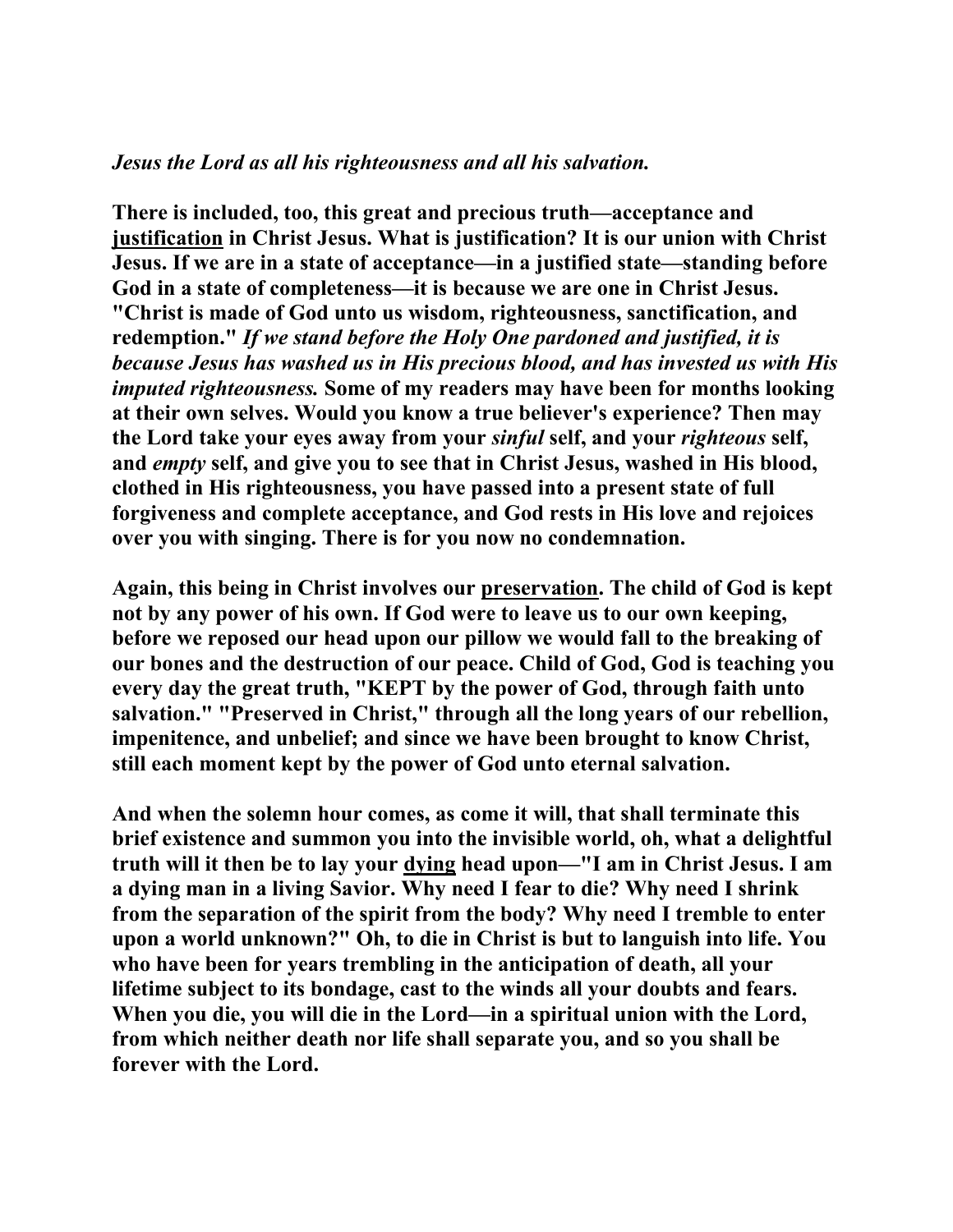**And then comes the consummation—in Christ now, and with Christ hereafter! We hardly know whether we are right in unveiling the solemn sacredness of a dying room, and yet we find it hard to resist quoting a striking and impressive remark recently made by a suffering and dying prelate, Archbishop Wheately. He had made the science of botany a study; and when a clergy man pointed to some beautiful flowers by his bed, asking him if he thought there were flowers in heaven, the reply of the dying saint was, "I cannot tell; I suppose that we shall find when we get to heaven a total reverse of many of our previous notions of what it is; but this I know, as I get nearer to it, the heaven of heavens to me is, to be with Christ." Oh, it is a heaven in itself to be with Christ, to fall at His feet, to be raised in His arms, to repose on His loving breast. If you are in Christ now,** *however feeble your grasp, or dull your perception of Christ***, or fluctuating your hope of being with Christ may be, the feeblest faith that takes hold of Christ,** *the dimmest eye that sees Christ now***, insures your being forever with Christ when He shall send His chariot to waft you to Himself.** 

## **THE UNITY.**

**But we pass from this consideration of the oneness of all believers with Christ to the consequent UNITY OF ALL BELIEVERS WITH EACH OTHER. The unity of the Church of Christ does not spring out of anything in that Church, but out of the oneness of that Church in Christ. Unity pervades all God's works and operations—unity, not uniformity. We find a marvellous richness of diversity in all the creations of God. Study, my reader, this diversity in God's operations. If we address anyone who has doubts touching the fundamental doctrine of revealed religion, the being of a God, we ask him to take up that one evidence, the vast diversity of God's operations, unfolding the infinite affluence of God's mind, heart, wisdom, and power; and see if it will not bring him to the logical conclusion that** *this vast wealth, this infinite diversity, must spring from an Infinite Being.* **And yet, there is unity—unity of design, of purpose, of action, all springing from the unity of His being. "Hear, O Israel, the Lord your God is one Lord."** 

**We see this unity that pervades God's works and operations, marvelously exhibited in the essential oneness of His Church. God has but one Church. "My beloved is one." Many sections, but one Church; many apartments, but one house; many stones, but one temple; many tents, but one camp; many**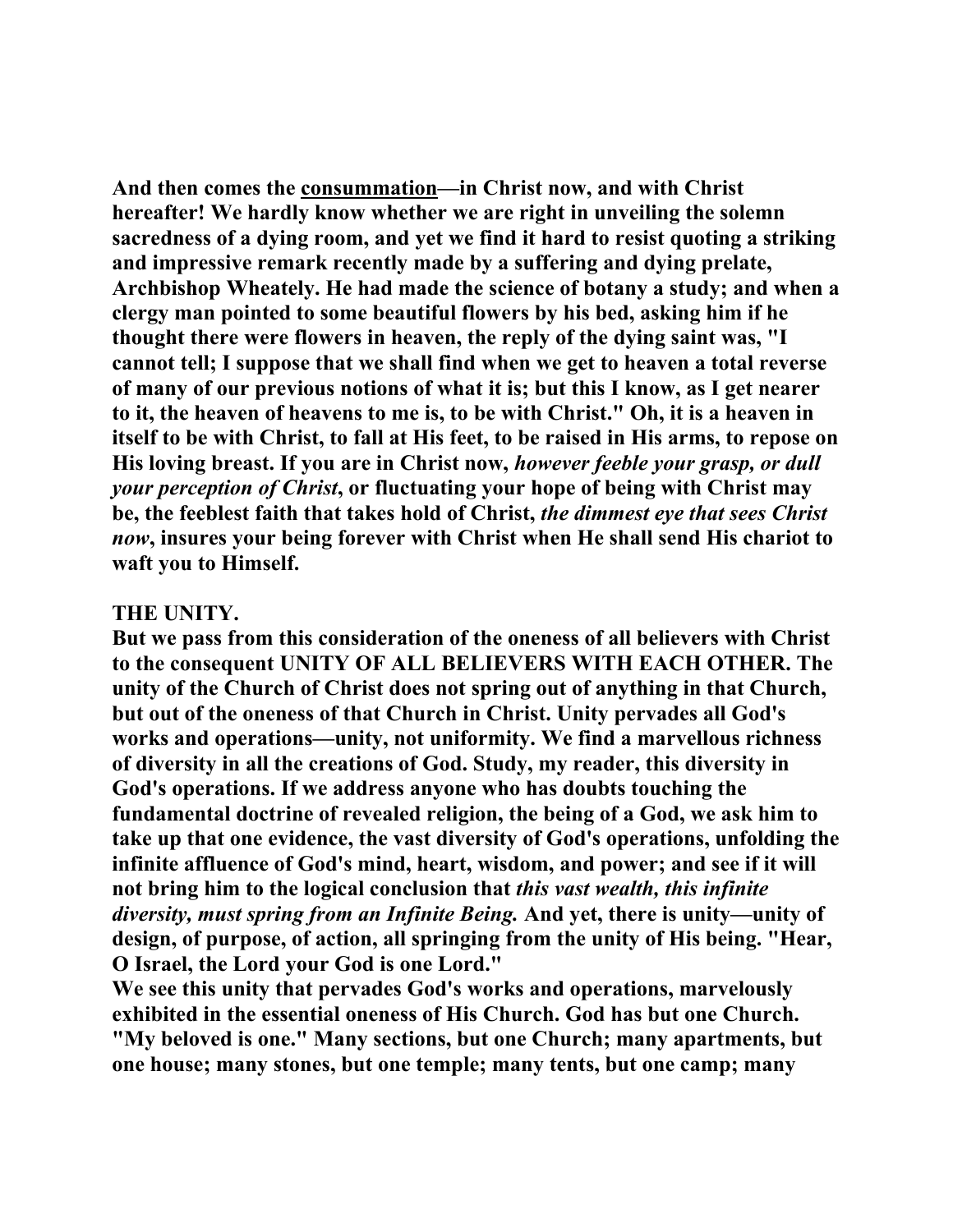**flocks, but one fold. There is unity and there is diversity. The family of God is essentially one, and yet constituted into different households.** 

**Now, we would remind you, in the first place, that the unity of the Church of God grows out of the unity of all believers in Christ the one Head. All true believers hold Christ the one Head of the Church. There may be diversities of judgment touching minor points in the interpretation of God's Word, but all believers in Christ hold the** *headship* **of Christ. The apostle speaks of some spurious religionists as not "holding the Head;" but all true believers hold Christ to be the Head of the Church—the Head of her** *vitality, of her strength, of her power, of her glory.* **Does not this, then, place before us, in a most striking point of view, the essential oneness of the Church of God?** 

**Then, again, the essential unity of the Church consists in the indwelling of the same Spirit. Every believer is a temple of the Holy Spirit. All believers in Christ, then, are essentially one. The same Divine Spirit who brought you to see your lost condition and led you to Jesus, who is carrying on the work of grace in your heart, leading you on higher and higher, to a state of fitness for heaven, is the same Spirit who dwells alike in all God's people; and this recognition of the indwelling of the Holy Spirit in every converted soul ought to draw us closer and closer in fellowship and love to the brethren. If I stand aloof from a brother—if I withhold my fellowship—refuse to co-operate with him in the work of the Lord Jesus—to refuse to admit him to my communion, because he does not belong to my section of the Christian Church—I grieve, wound, and dishonor that same Divine Spirit that dwells in my soul, I bring a leanness into my own spirit, I quench, in a great measure, the gracious influence of that Spirit in my own heart. Lay to heart this thought. Turn it into prayer. We believe through the power of the Spirit it will annihilate all the** *jealousy, envy, coldness, and distance* **that so much separates us from our brother in Christ.** 

**And what a glorious view of the essential unity of the Church does salvation present to the eye! Look at the one Church of God. On what platform does it stand? What is its foundation? Where do all believers look for pardon, for acceptance, for sanctifying grace? Where do they wash day by day the constant contractions of guilt? Where do they look for present peace and future hope? Are they not all** *hanging* **on Christ? Are they not all** *clinging* **to**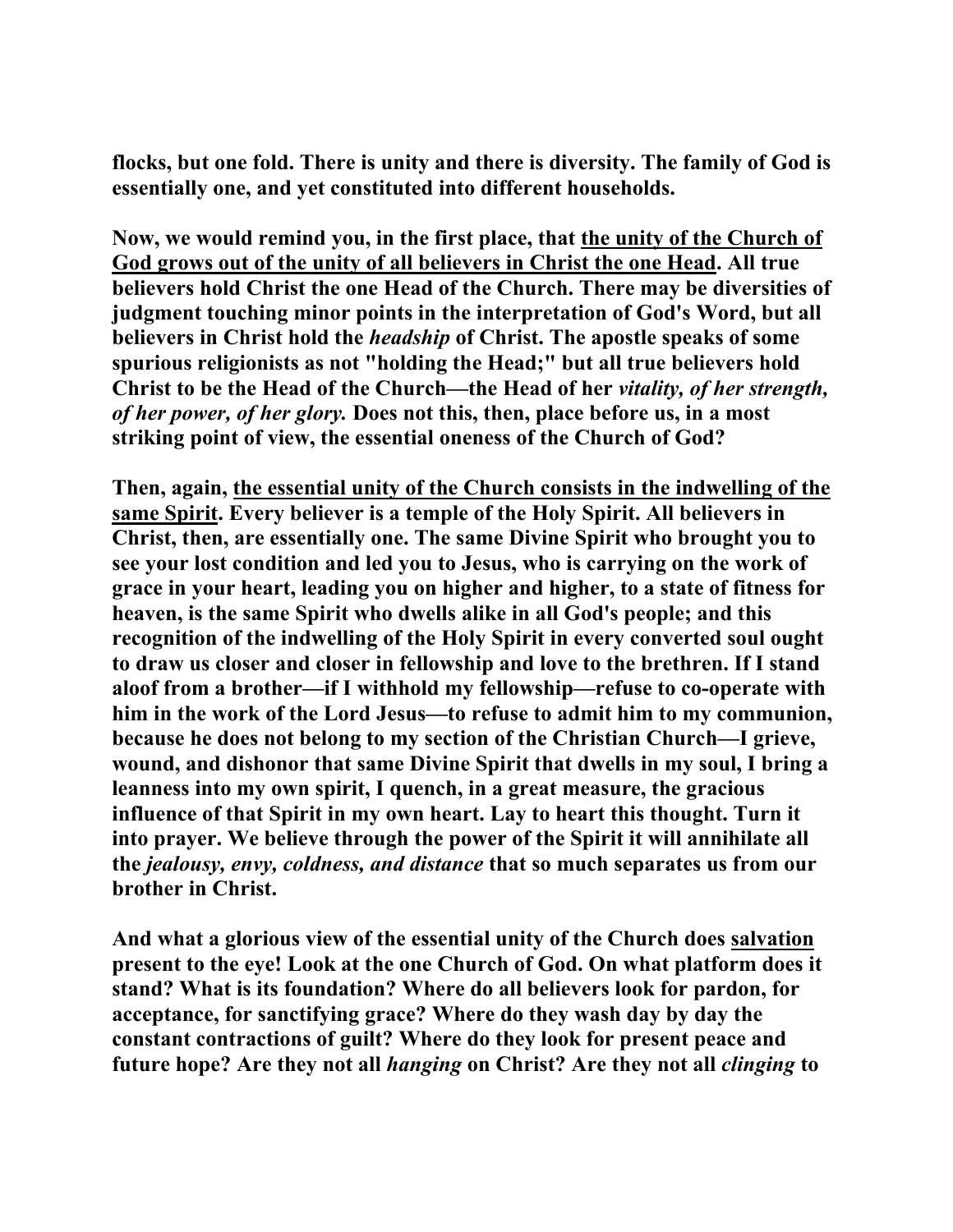**Christ? Do they not all** *wash* **in the blood of Christ? Do not all put on the one**  *righteousness* **of Christ? Are they not all** *living* **on Christ as their sanctification? Surely this were enough to place in the background, all those ecclesiastical systems that sever and sunder us from our brethren, and unite them in Christian union and fellowship. This were enough to make us say, "The minor points on which we differ are of no importance in comparison, and they shall not be allowed to sunder us in love, in sympathy, in labor. But the grand essential points on which we are agreed, shall be a bond of union and fellowship from this time forth and for evermore."** 

**And how much is there in the circumstances of a child of God to unfold the essential unity of the Church of God! We have the same** *trials, afflictions, temptations***; we tread oftentimes the same dreary, lonely, toilsome path. Oh, how much is there in God's providential dealings with us in our** *trials, our sorrows, our temptations***, to knit the saints of God more closely to their Head!** 

## **THE OBLIGATIONS.**

**In conclusion, let us remark that there grows out of this great and precious truth some solemn obligations and precious blessings. First, with regard to obligations set forth in the Scriptures. If we are in Christ, and Christ is the center of our union, then we are bound to recognize the unity of God's Church. We are to hail a brother in Christ as a brother wherever we find him. We are to recognize his Christianity, his relation to the family of God, his faith in the Savior. We are to recognize him—whatever his ecclesiastical position may be—as no longer a stranger and alien, but a fellow-citizen of the saints and of the household of God.** *Recognizing* **this, we ought to** *express* **it. I think that this was the meaning of the petition our dear Lord breathed to heaven. He did not ask the Father that His Church might be one; it was one. He did not pray that they might be more one with each another; they were essentially so. But, what the Great High Priest asked of God was, that this unity, this oneness, might be** *manifested***, that this union might be** *visible***, that the world, beholding it, might believe in the divinity of His person and His mission. The world is a keen observer of the Church of God. The world cares not one iota how much we differ on points of church government, or of doctrine, but the world looks at the Church of God, in its union. It expects to find oneness, brotherly love, sympathy, co-operation. Therefore we earnestly implore you first, to recognize the unity of all God's dear saints with one**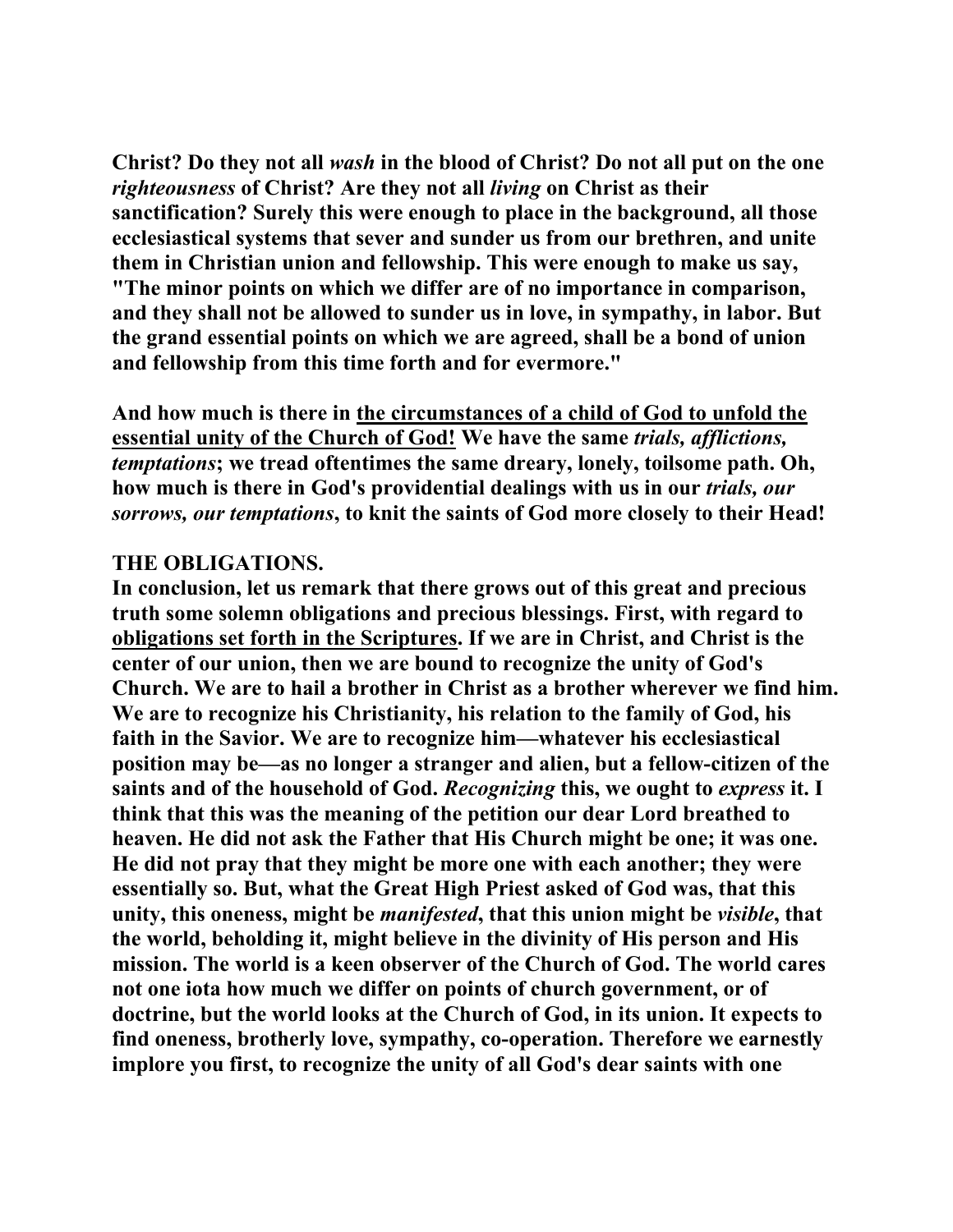**another, and then manfully and unhesitatingly to express and illustrate it.** 

**Added to this, we would earnestly implore you, as another obligation springing from this truth, to promote and remove the stumbling-blocks out of the way of Christian union. It may occasion you some self-denial. You may have a cross to take up in doing this. You may lose the confidence, the affection, the friendship of some. But it is worth a sacrifice to remove a stone out of the way of the glorious work of Christian union. Oh, what were the chilled affection and weakened confidence of a fellow-Christian compared with the promotion of brotherly love and Christian union among all God's dear saints! To heal the divisions in the rent robe of our blessed Emmanuel, to draw brother to brother, minister to minister, church to church, oh, think of the glory, honor, and praise that will accrue by that act of yours to the blessed name of our wondrous, glorious Emmanuel! And when you place your dying head upon your pillow, and are about to stand in the presence of Jesus, do you do you think will for a moment regret having made some sacrifice of feeling, friendship, or affection, in order to draw closer and closer the bonds that unite the members of the one elect, redeemed, and saved Church of God?** 

## **THE BLESSINGS.**

**We advert for a moment to the blessings that will accrue from your recognition and manifestation of this great and glorious truth—the essential unity of the Church. Let me remind you that your happiness will be promoted by it. You cannot be happy so long as you stand aloof from a Christian church, a minister, or a brother, because he utters not your shibboleth, kneels not at your altar, because his form of worship or of church government assimilates not to your own. No! you cannot be happy. But, oh, the sacred delight of realizing our oneness! We have augmented our happiness in drawing around us closer the cords of love in a brother's heart—in having**  *secured his confidence, inspired his love, and acquired an interest in his prayers.* **Oh, the happiness of soaring above denominational differences, and breathing the purer, holier, serener atmosphere that floats around the cross of Calvary, where all ecclesiastical and denominational distinctions are entirely lost.** 

**And not only your happiness but your holiness will be promoted by your recognition of brotherly love. It is not a holy and healthful state of mind to stand aloof from a church, a minister, or a private Christian, because they**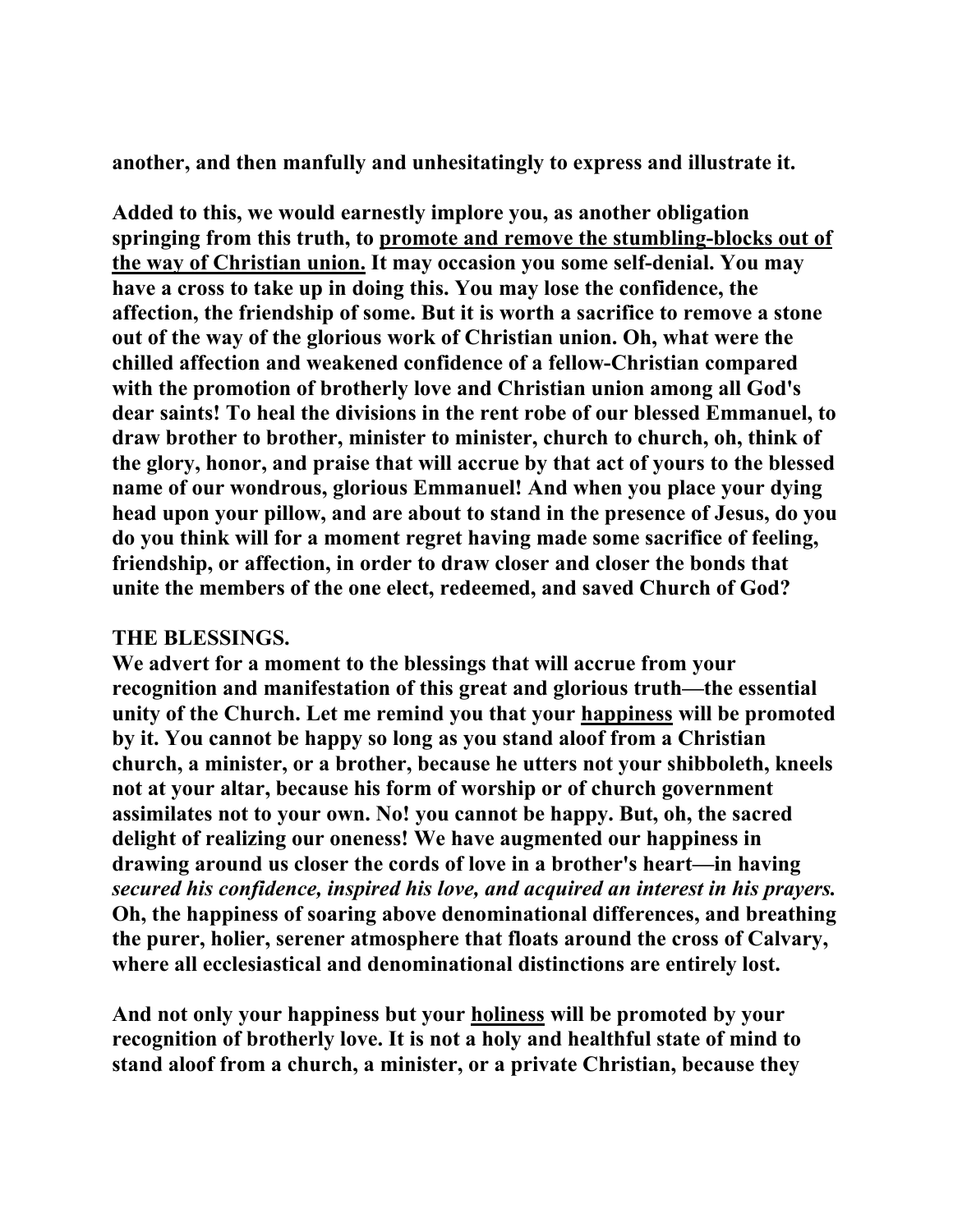**belong not to our own section of the Christian Church; but it is a holy and healthful state to be walking in love with all who love Christ, rising above these outer forms of separation, and recognizing only our common salvation, our common Lord, our union to our glorious and blessed Head. Do you want to be more holy, more happy, more useful? Do you want to assimilate more closely to the image of your Lord and Master? Then,** *extend your arms of love, sympathy, and companionship, and embrace, as He embraces, irrespective of party or ecclesiastical distinction, or form of worship, all those who own the one living and glorious Head.*

**We will only add that usefulness is another blessing that springs from the recognition and manifestation of Christian union. Beloved, we are useful for Christ, not so much as we stand apart in our individual, isolated condition; as in combination—combination of judgment, of heart, of purpose. This promotes our usefulness. Do you want to be useful in Christ's Church? Do you want to augment your practical influence in the service of your Master? Then, we beseech you, co-operate with all the Lord's people in advancing the kingdom of Christ, in circulating God's holy Word, in distributing religious tracts, in promoting Christian missions. Co-operate with every church organization in His blessed work. Link and unite yourselves with them, and you will augment vastly that usefulness in the service of Christ, to which, we trust, the Lord by His grace has called you.** 

**We have adverted to the solemn hour of our departure, when, standing in a near view of the eternal world, we look back upon the past.** *Oh, then, how low, pitiful, and contemptible will appear all the little divisions that sundered us from God's dear saints***, when we are about to stand in the presence of the Holy One, and spring into the fellowship of the "general assembly and Church of the First-born which are written in heaven, and to the spirits of just men made perfect." God has seen fit to take to the Church above, some of the earliest and most devoted friends of Christian union. Do you think that in heaven they repent of having crossed the threshold—of having overlooked their ecclesiastical walls—and of having united in sympathy and co-operation with God's dear saints? Oh, no! The Church of God on earth and in heaven is but**  *one* **Church; and we believe that the glory and happiness of our friends in heaven is immensely increased in the recollection of having when on earth, done something to promote brotherly love and union in the Church of Christ.**